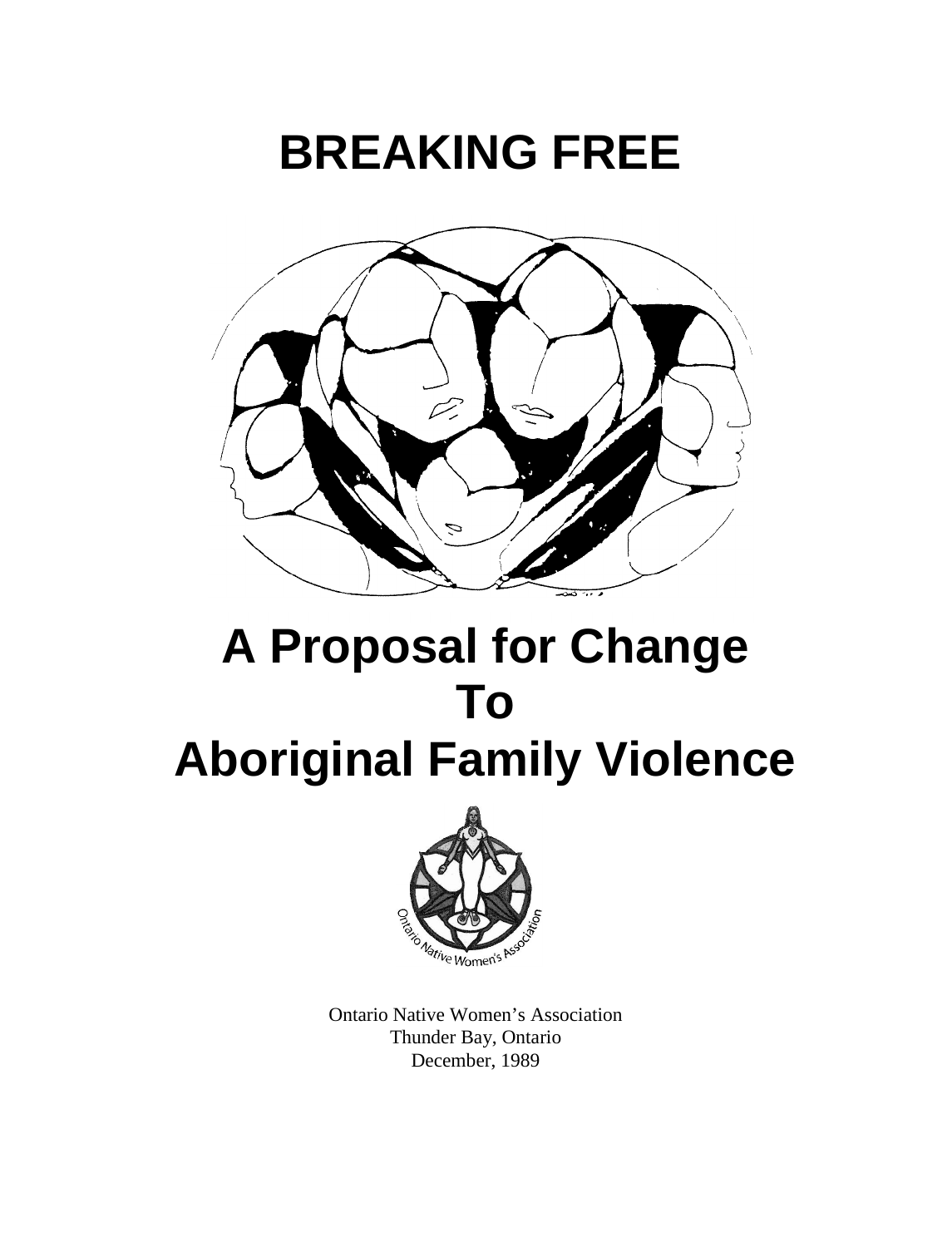Woman is the centre of the wheel of life. She is the heartbeat of the people. She is not just in the home, but she is the community, she is the Nation.

One of our Grandmothers.

The woman is the foundation on which Nations are built. She is the heart of her Nation. If that heart is weak the people are weak. If her heart is strong and her mind is clear then the Nation is strong and knows its purpose. The woman is the centre of everything.

From " The Woman's Part ", Art Solomon, Ojibwa Elder.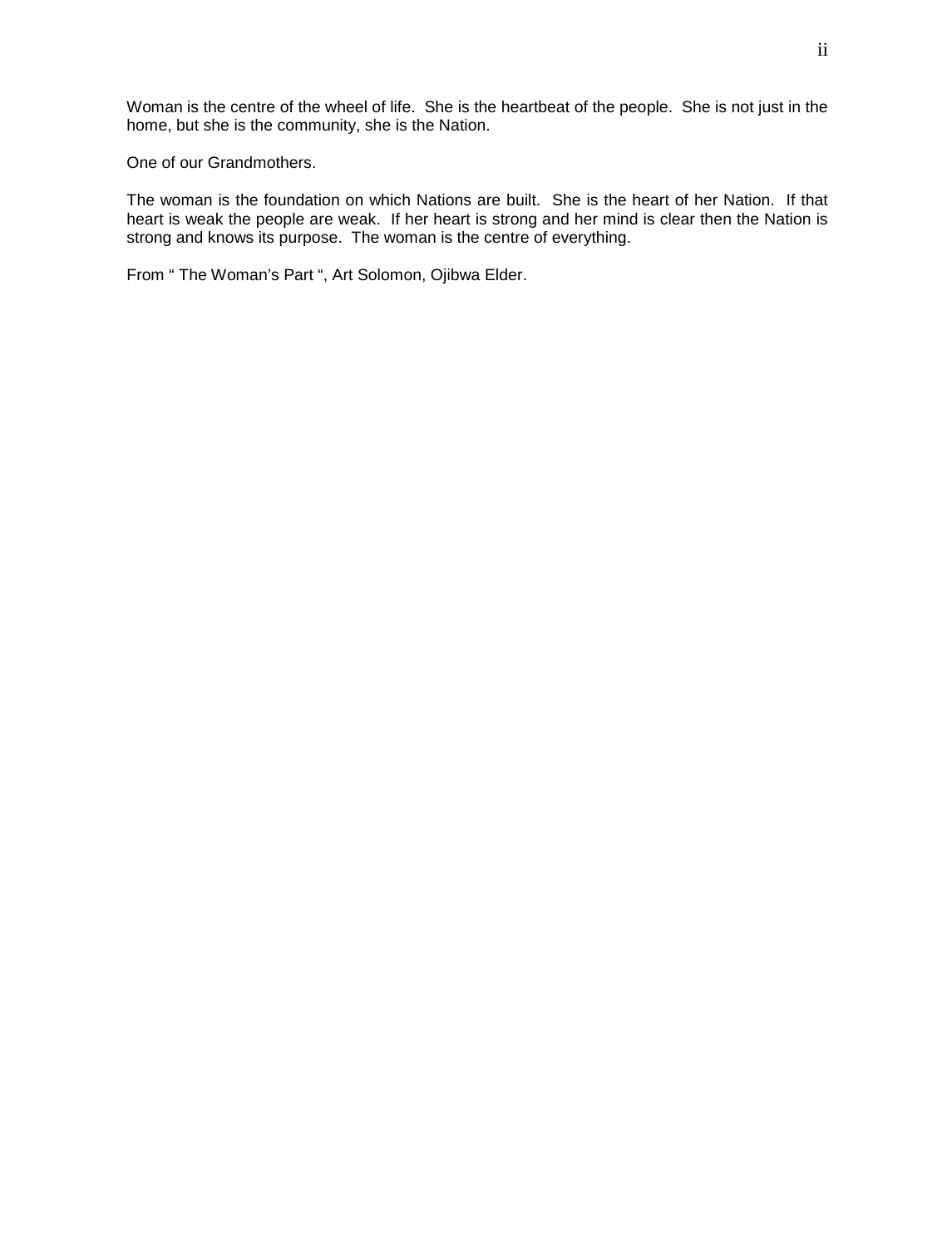#### **PREFACE**

It is not possible to find a First Nations or Metis woman in Ontario whose life has not been affected in some way by family violence. Either as a child witnessing spousal assault, as a child victim herself, as an adult victim of a husband or boyfriend's violence, or as a grandmother who witnesses the physical and emotional scars of her daughter or granddaughter's beatings: we are all victims of violent family situations and we want it to stop now. For too long this has been an everyday reality, whether we live in isolated Aboriginal communities, on an Indian reserve, in a rural area or a large urban centre in an Ontario setting. We are tired of the beating and high statistics; we want an end to family violence; we want respect.

Aboriginal family violence is not simply a husband-wife or boyfriend-girlfriend problem. The reasons behind the high incidence of family violence are intimately connected with the poor social, political and economic position we find ourselves in. The inability to determine who we are, racial prejudice and the history of governmental control in our lives through the oppressive instrument of federal regulation ( The Indian Act ), has left the men and women of the First Nations in Canada frustrated and with no where else to turn. The level of anger and frustration has been rising and with it the incidence of alcoholism and family violence. All these factors contribute to a loss of self-esteem, which in turn leads to a lack of respect for women and children. The continual rejection by Federal and Provincial Governments of our inherent right to self-government has definite ramifications on our peoples.

This report unravels the complexities of Aboriginal family violence exclusively from an Aboriginal woman's perspective. In this regard, it is the first of its kind in Ontario. The perspective which we bring is one building upon intimate insights into the nature and causes of family violence, the extent and availability of support for the victims, and, most significantly, the recommended program of action that we believe can work.

We appeal to you for your support and encouragement in helping us to accomplish the recommended changes contained in this report. We want to break the cycle of family violence in which First Nations and Metis women are trapped, and to strengthen the hearts of our Nations.

For more information about this Report, or about the Ontario Native Women's Association, please contact:

Ontario Native Women's Association 212 Miles Street East Thunder Bay, Ontario P7C 1J6 1-800-667-0816 or 1-807-623-3442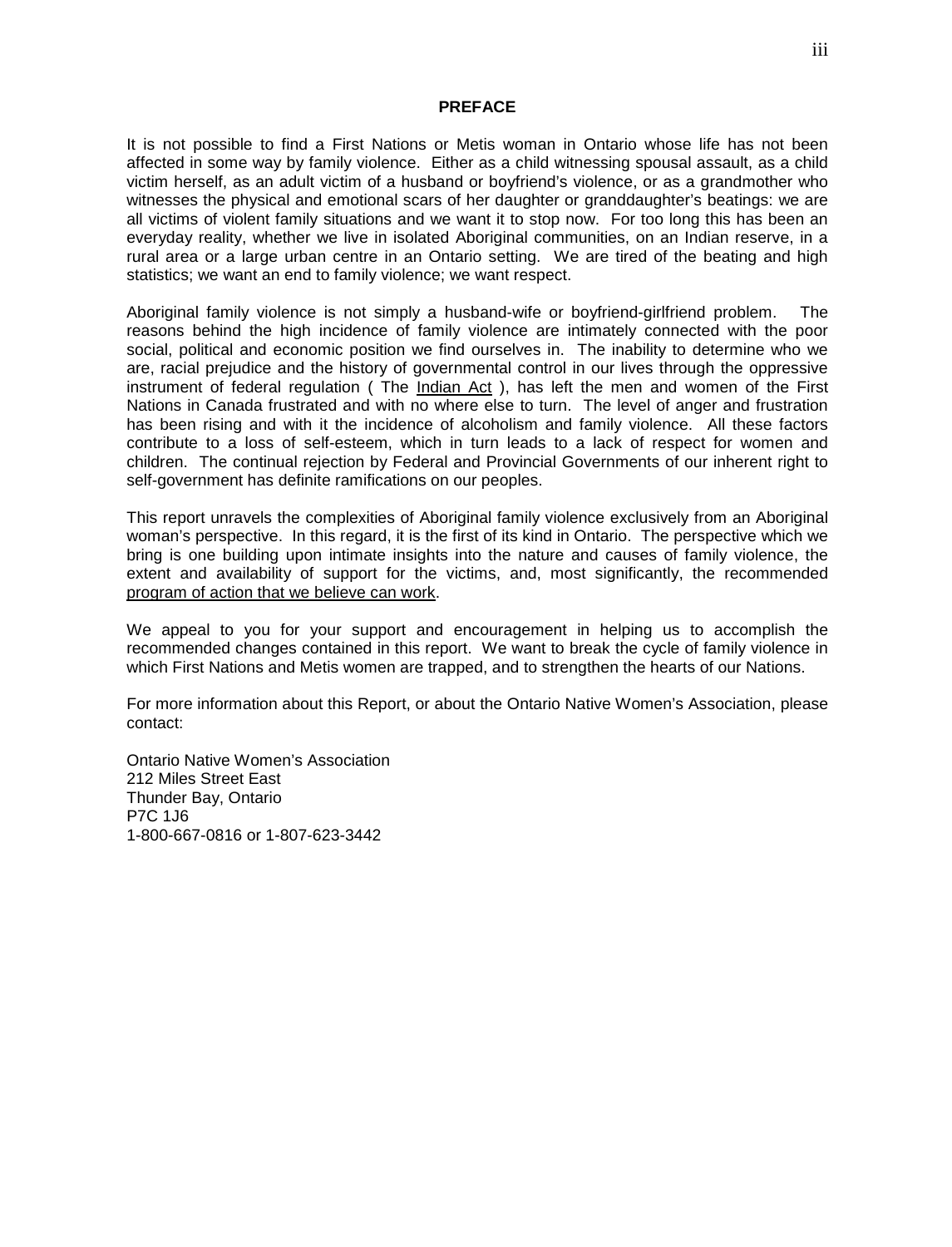#### **ACKNOWLEDGEMENTS**

Many people have contributed an enormous amount of energy and thought into the Aboriginal Family Violence Project, and this Report. The Project staff's efforts must be acknowledged – they undertook extensive community networking and needs assessment, which was a great emotional strain given the nature of the work involved. Moreover, the political leaders of the Ontario Native Women's Association, and particularly those women who have contributed their ideas to the Native Child and Family Support Services Committee of the Board of Directors, must be commended for a long and hard commitment to these important issues.

We were assisted by numerous helpful representatives from Aboriginal organizations across the province of Ontario, including bands, tribal councils and local affiliate organizations of the Ontario agencies, workers from shelters for abused women, have also contributed information which assisted us in the preparation of this Report. Specifically, we would like to express our gratitude for the financial support provided by the Native Community Branch of the Ministry of Citizenship, and the support of the Ontario Women's Directorate.

Needless to say, the opinions expressed in the Report are those of the Ontario Native Women's Association, but the assistance from the above organizations was formative in developing our views and our plan of action. We would also like to express our appreciation to Mary Ellen Turpel, Phillip Edwards and Paul Capon who wrote this Report.

Lastly, but most importantly, we cannot forget to thank the people who so graciously, honestly and bravely filled out our surveys. Without the input of these people, this Project would not be what it is.

The Report is thus dedicated to those Aboriginal people who have had to suffer family violence and are waiting for the day when it will stop.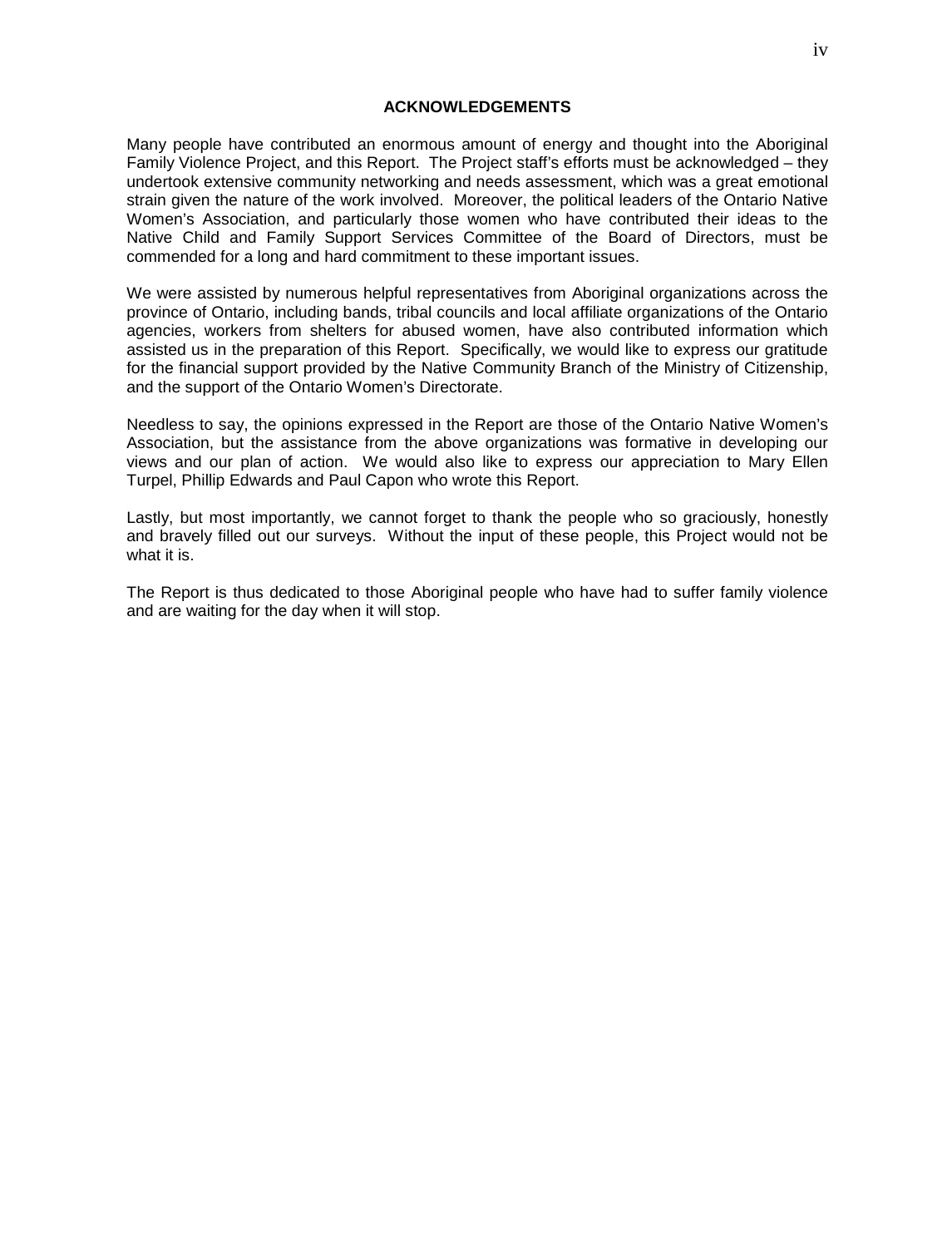# **TABLE OF CONTENTS**

|          |                                                                                                    |                                                                                                                                                                    | 1                                                                    |
|----------|----------------------------------------------------------------------------------------------------|--------------------------------------------------------------------------------------------------------------------------------------------------------------------|----------------------------------------------------------------------|
| Part I   | (i)<br>(ii)                                                                                        | An Analysis of the Cycle of Aboriginal Family Violence                                                                                                             | 5<br>5<br>6                                                          |
| Part II  | (i)<br>(ii)<br>(iii)<br>(iv)                                                                       | Review of Services Available to the Battered Aboriginal Women                                                                                                      | 10<br>14<br>16<br>16<br>17                                           |
| Part III | (i)<br>(ii)                                                                                        | The Canadian Justice System Aboriginal People<br>Legal Services for the Abused Aboriginal Women<br>Access to Matrimonial Property in Situations of Family Violence | 18<br>20<br>20                                                       |
|          | (i)<br>(ii)<br>(iii)<br>(iv)<br>(v)<br>(vi)<br>(vii)<br>(viii)<br>(ix)<br>(x)<br>(x <sub>i</sub> ) | Part IV Survey of Community Care and Social Workers<br>Family Violence Education in the Schools<br>Conclusions of the Social Service Providers                     | 23<br>23<br>24<br>25<br>26<br>26<br>27<br>27<br>29<br>29<br>30<br>31 |
|          |                                                                                                    | Part V Summary on the Extent of the Problem in Ontario                                                                                                             | 32                                                                   |
|          |                                                                                                    |                                                                                                                                                                    | 33                                                                   |
|          |                                                                                                    |                                                                                                                                                                    | 40                                                                   |
|          |                                                                                                    |                                                                                                                                                                    | 41                                                                   |
|          |                                                                                                    |                                                                                                                                                                    | 45                                                                   |
|          |                                                                                                    |                                                                                                                                                                    | 71                                                                   |
|          |                                                                                                    |                                                                                                                                                                    | 77                                                                   |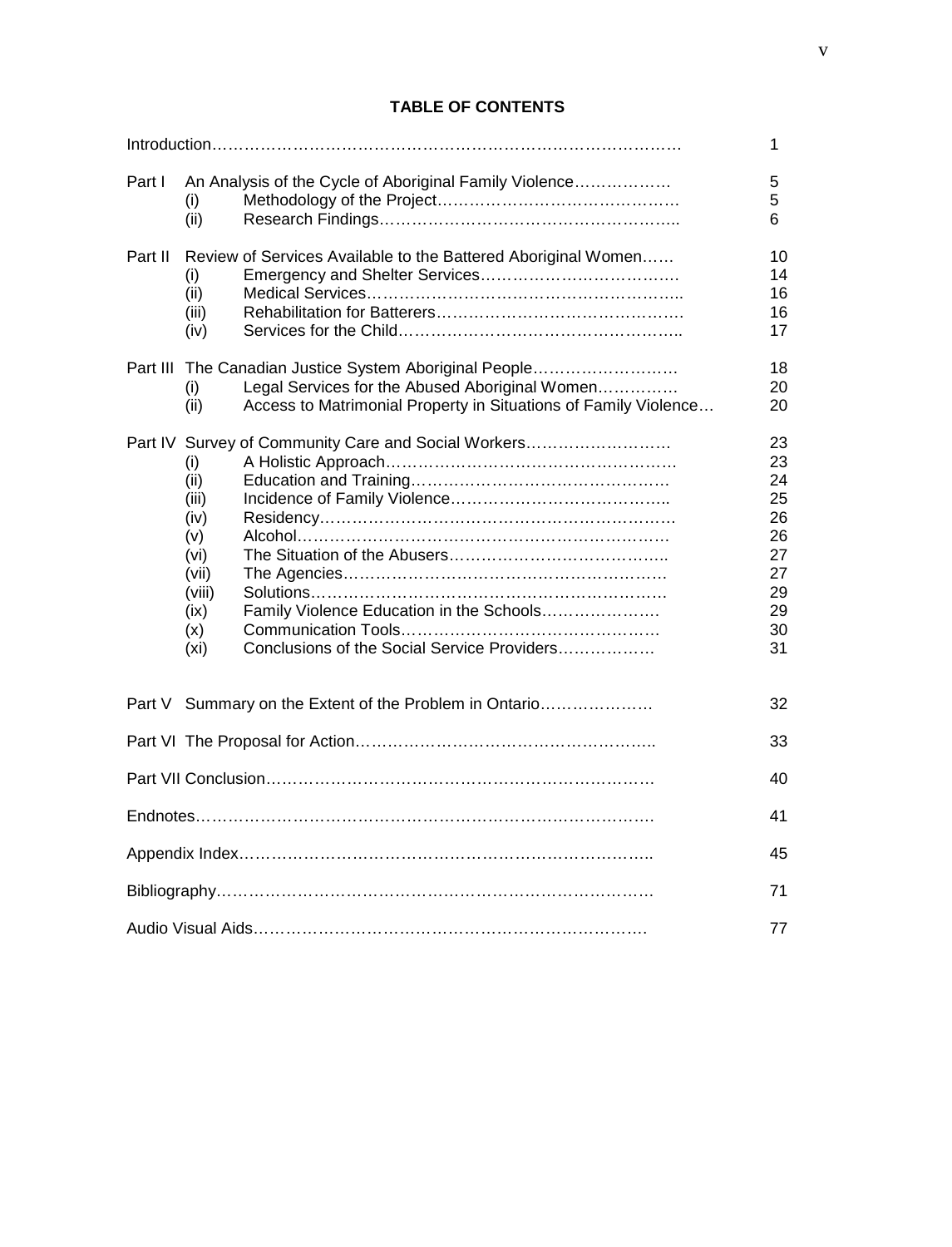#### **INTRODUCTION**

The Ontario Native Women's Association has been concerned about Aboriginal Family Violence since our inception in May 1971. Over the past sixteen years, numerous discussions have arisen about the problem of family violence among Aboriginal People at our Board of Directors, Executive Committee, and Annual General Assembly meetings. During the past few years, a special committee of the Board of Directors has met regularly to consider what the organization can do to work towards ending Aboriginal Family Violence. This five-person committee, called the Native Child and Family Support Services Committee, has overseen the Associations' work in the family violence area and has directed our recent Aboriginal Family Violence Project.

The Ontario Native Women's Association's Aboriginal Family Violence Project began on November 30, 1987 and ended on July 1, 1988. The project had several research objectives in the family violence area, with the overall aim of assessing, from Aboriginal women's perspective, the situation of abused women in Ontario, including the incidence of family violence, the availability and adequacy of services, and exploring Aboriginal solutions to these problems. This Report and Proposal for Action is not only the by-product of our six-month project, but also our long-standing commitment to contribute to a strengthening of Aboriginal women and families in Ontario.

The Aboriginal Family Violence Project has accomplished many things during its short tenure. It has raised awareness among women and service organizations of the needs of Aboriginal women and children. It has worked to develop the network or organizations and persons working in the family violence area. We have collected a great deal of information from around the province and from outside Ontario and Canada regarding creative solutions for Aboriginal people, enough to establish the base for a clearinghouse of information specifically on Aboriginal women and family violence.

This Report cannot possibly reflect all the work of our Project. Instead, we have chosen to prepare a Report which is geared towards addressing the needs of Aboriginal women in violent situations by reviewing the predicament of Aboriginal women in Ontario. We have outlined the needs of women in terms of services and support and detailed a " Proposal for Action " which governments, Aboriginal organizations, Women's groups and other interested parties can consider in working collectively towards designing solutions which will break the cycle of Aboriginal family violence.

Many of the issues addressed in this Report involve new perspectives – Aboriginal perspectives – on dealing with family violence. For example, non-Aboriginal readers will be interested in the sections on the criminal justice system and the feasibility of laying assault charges in cases of Aboriginal violence. The most shocking new data that our Project collected in the area of family violence were with respect to the severity of violence. Our study has found that 84% of respondents felt family violence occurs in their community with nearly 24% surveyed individuals indicated they personally know cases of family violence which had led to death – most frequently, to the women.

The substance of the Report has been structured to allow those already familiar with the situation faced by Aboriginal women in violent families to go directly to the proposals for change. The report is divided into seven more or less distinct parts: (i) is an analysis of the incidence and level of family violence in Aboriginal homes in Ontario; (ii) services available specifically for Aboriginal women in violent homes; (iii) the Canadian Criminal Justice system and its relationship to Aboriginal Canadians; (iv) survey of Community Care and Service Professionals; (v) conclusions on the overall predicament of Aboriginal women whoa re abused and who seek outside help from service agencies and organizations; (vi) a proposal for action on Aboriginal family violence which is culturally appropriate to our situation, and (vii) conclusion. We welcome your comments and response to the proposal for action section of the Report, which we hope will stimulate action and become a blueprint for change.

Before beginning with an analysis of the incidence of Aboriginal family violence, we would like to provide some necessary background information to the Report. First, for those unfamiliar with the Ontario Native Women's Association, a brief discussion of the organization and its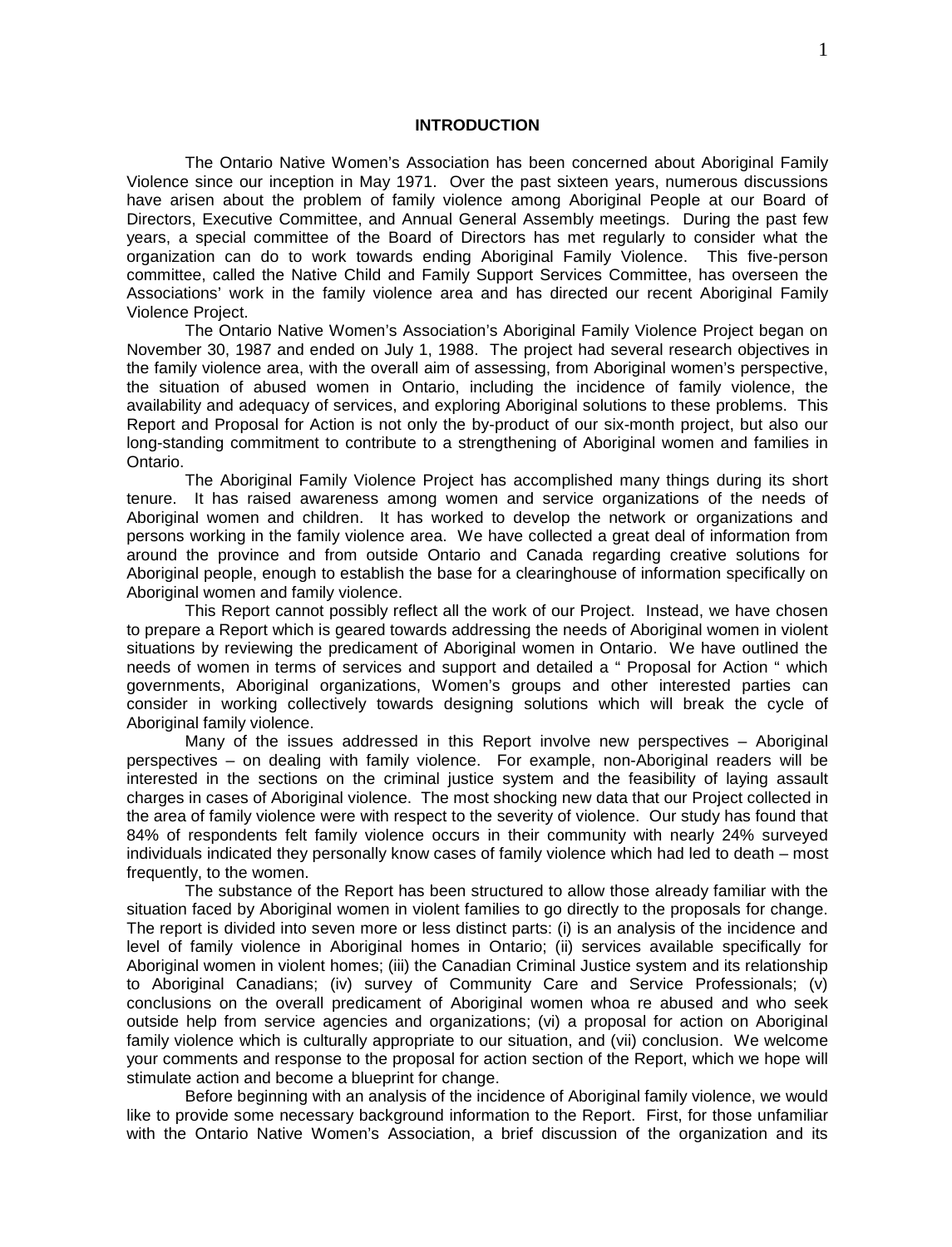mandate. Secondly, some general comments on the reasons behind the high incidence of family violence in Aboriginal communities and the connection between violence and the wider struggles for self-determination and self-government.

As mentioned above, the Ontario Native Women's Association was found in May 1971. We are a non-profit Aboriginal women's organization, incorporated in the province of Ontario. Our mandate is to represent and develop the leadership potential of Metis and First Nation women. In the past, we have taken prominent positions on constitutional reform and sexual equality, amendments to the Indian Act, economic development, and on the spiritual and cultural issues of importance to the future of our Nations. At our twelfth annual meeting in 1986, we adopted a new structure that divides our membership into four regions with the province ( East, South, West, North ) which also represents the four spiritual directions.

At our annual meetings, we elect representatives from each region to direct our organization.

At the thirteenth annual assembly ( 1988 ) of the Ontario Native Women's Association, the organization established the Metis Women's Commission. This body, within the Ontario Native Women's Association, is meant to examine specifically the economic and social living conditions, as well as the rights of Metis women and their families. Much of the rational behind this stems from the fact that the needs and rights of Metis, who live in rural, urban, and in small communities without the protection of federal status, go unrecognized and are not respected by both the federal and provincial levels of government. This again is a result of governmental interference in the lives of Aboriginal people with the aim of dividing them along blood and cultural lines. It has always been Aboriginal tradition that membership was determined by a consensus based upon community support and individual choice. Although the family violence survey does not ask the status of the respondents it can be safely deduced that the urban, rural, and isolated communities include Metis women.

In addition, an important part of our structure is our youth representation, and our Elders who advise us and attend our meetings. The real basis of our organization is an extensive network of 'locals' which are affiliated with the Ontario Native Women's Association and from which our leaders are chosen. Presently, we have 53 locals throughout the province. It was this network of local First Nations and Metis women which we targeted in assessing the needs of Aboriginal families, and it is their interests which are reflected in the proposals for change.

In 1980, the Ontario Native Women's Association commissioned the Exploratory Research Report, to investigate the state of Ontario's Native women which concluded that over half of the families interviewed were single parents. They had an average single family of four, earning less that \$ 10,000 per annum and receiving some sort of social services. These figures have been substantiated through various local, provincial, and national studies regarding the social and economic conditions of Aboriginal families. In addition, over fifty percent lived off reserve in urban and rural communities. These circumstances led the Ontario Native Women's Association to believe that the extremely high figures exist due to the high incidence of alcohol related family violence. This has led to family separation, and in almost all cases the mother and family members have fled to larger urban and other communities for protection and better services.

We should stress that the views put forward in this Report are those of First Nation and Metis women, or perspective on the problem of family violence, the reasons behind it, and the proposal for change. We do not address non-Aboriginal studies, or overly compare our situation to that of non-Aboriginal women because we believe our situation and needs are culturally unique and require a distinct response. In the past, Aboriginal women's needs in the family violence area have been poorly served by non-Aboriginal studies. Either our interests have been lumped in with "ethnic minorities," misunderstood, or ignored. For example, in a recent study by the Canadian Advisory Council on Status of Women, Battered But Not Beaten…Preventing Wife Battering in Canada, the interests of Aboriginal women were dealt with only tangentially, and arguably in a misleading way, particularly, the issue of access to Aboriginal policing services and child service agencies. While these studies are well-intentioned, the difficulty is that only an Aboriginal woman can knowledgeably speak on our needs, our cultural perspective, and our hopes for change. We do not dwell upon these studies in the Report because we want to present our perspective, that of Aboriginal women.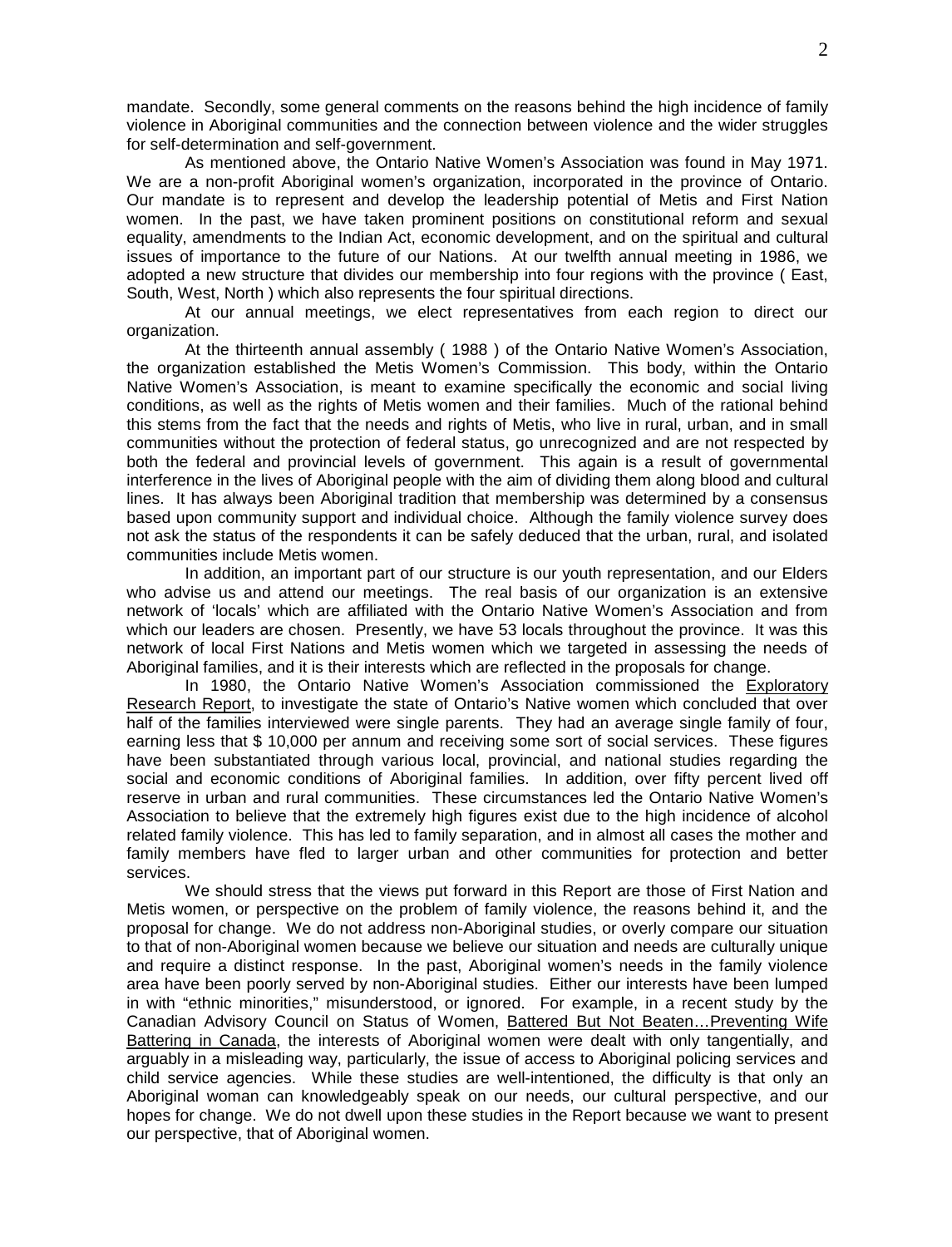It is important at the outset for us to state generally what we view as the reasons for Aboriginal family violence, a problem of considerable magnitude. This social problem cannot be separated from the larger problem with Aboriginal society, because it has arisen from and in a response to these larger problems. The broader perspective of Canadian-Aboriginal relations has provided the environment from which profound social and economic problems, such as family violence, have taken root. The fact that an oppressive bureaucratic system of government has been imposed on our people, at the cost of many of our traditional governing practices and spiritual beliefs, has created great social confusion within Aboriginal culture..

For much of the past century we have been living under bureaucratic control, with no real self-government. The Indian Act governs much of our everyday affairs, including family life. As a result, the social problems within our families are frequently severe. Violence, alcohol, drug, and solvent abuse, are uniform tragedies of Aboriginal society. The severe impact of these social ills is immediately felt in the family. The treatment of members within the family is a reflection of the treatment of Aboriginal society and culture on a broader basis. This is especially true for us because extended family has been, and often remains, the basic organizational unit of our Societies.

Many problems have arisen because of the removal of control over our lives. Regulation by a faceless bureaucracy has resulted in the aggravation and escalation of violence in our communities. Compulsory to residential schooling of Aboriginal children, away from their parents, directly led to the decline of parenting skills because the children were denied parental role models. Aboriginal women, ostracized from their families and communities due to marriage to men without Indian Status, the importance of the extended family in Aboriginal up-bringing. The removal of Aboriginal children from their parents, extended families and communities through adoption to non-Aboriginal families and communities, created not only pain but confusion as the children were not allowed to learn the central role of family into their culture. In effect, family violence is a reaction against system of domination, disrespect, and bureaucratic control.

Although we understand the root causes of Aboriginal family violence and sympathize with victims and abusers, we in no way condone this action. The respondents to our survey stressed that family abuse is wrong and they want it stopped now. Our Elders tell us that personal responsibility, self-control and respect for all people is a tenet of Aboriginal culture. It is the belief of the Ontario Native Women's Association that all Aboriginal men, women and children have a right to live in a violence-free environment. Our concern is to stimulate awareness, education and prevention of family violence among our own people.

To combat the plague of family violence an all encompassing approach must be taken. Solutions are required in the short term but also in the long term and without these long term commitments, any immediate remedy will only be a band-aid. Right now, more crisis homes, counseling and second stage housing are required for battered women and children. However, there must be more services directed at the batterer such as residential treatment programs which both reform the batterer yet allow the victims to remain in the matrimonial home. Community awareness and education on this subject to Aboriginal people of all ages is a necessity. At the same time, Provincial and Federal Governments must commit themselves to recognizing our inherent right to self-determination in the development and implementation of new forms of governing which are based on our values and aspiration. A concrete example of this is the creation of an Aboriginal justice system based on our own concepts of justice and more social service agencies controlled by Aboriginal people. As stated above, if the long term goal or self-government, which would crate a grater sense of self-worth, is not pursued, then efforts to eradicate family violence from Aboriginal society will fail.

It is only recently, through the publication of national statistics, that the rate of family violence in Canada has become known. Aboriginal women, however have known for some time the high rate of family violence in their communities. National publicity over the issue has also given new confidence to Aboriginal women who now are demonstrating their own local efforts to lessen the degree of family violence in their cities, towns, villages, reserves and rural areas. These efforts, such as the healing lodge must be properly financially supported. The Provincial Government plays a large role in organizing and funding the establishment of off-reserve, culturally-orientated family support projects such as the Native Community Crisis Team in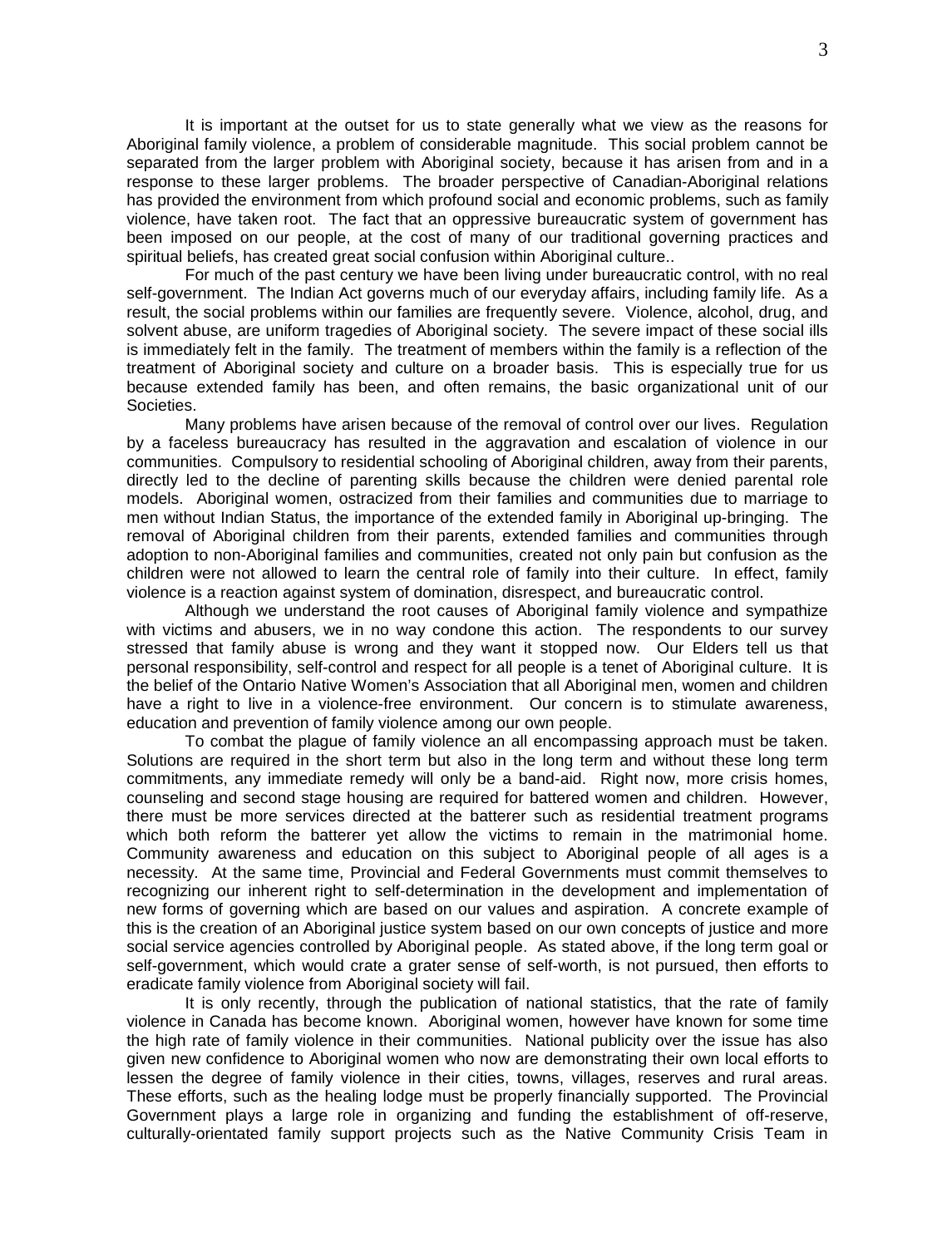Toronto, Mahmawencike Inc. in Thunder Bay and Ojibway Tribal Family Services in Kenora. These three Aboriginal organizations are clearly demonstrating their responsibility to " assist their own " with family intervention programs, Sacred Circle gatherings, family respite care and child prevention programs. But, there are only a few agencies like these and there needs to be plenty more.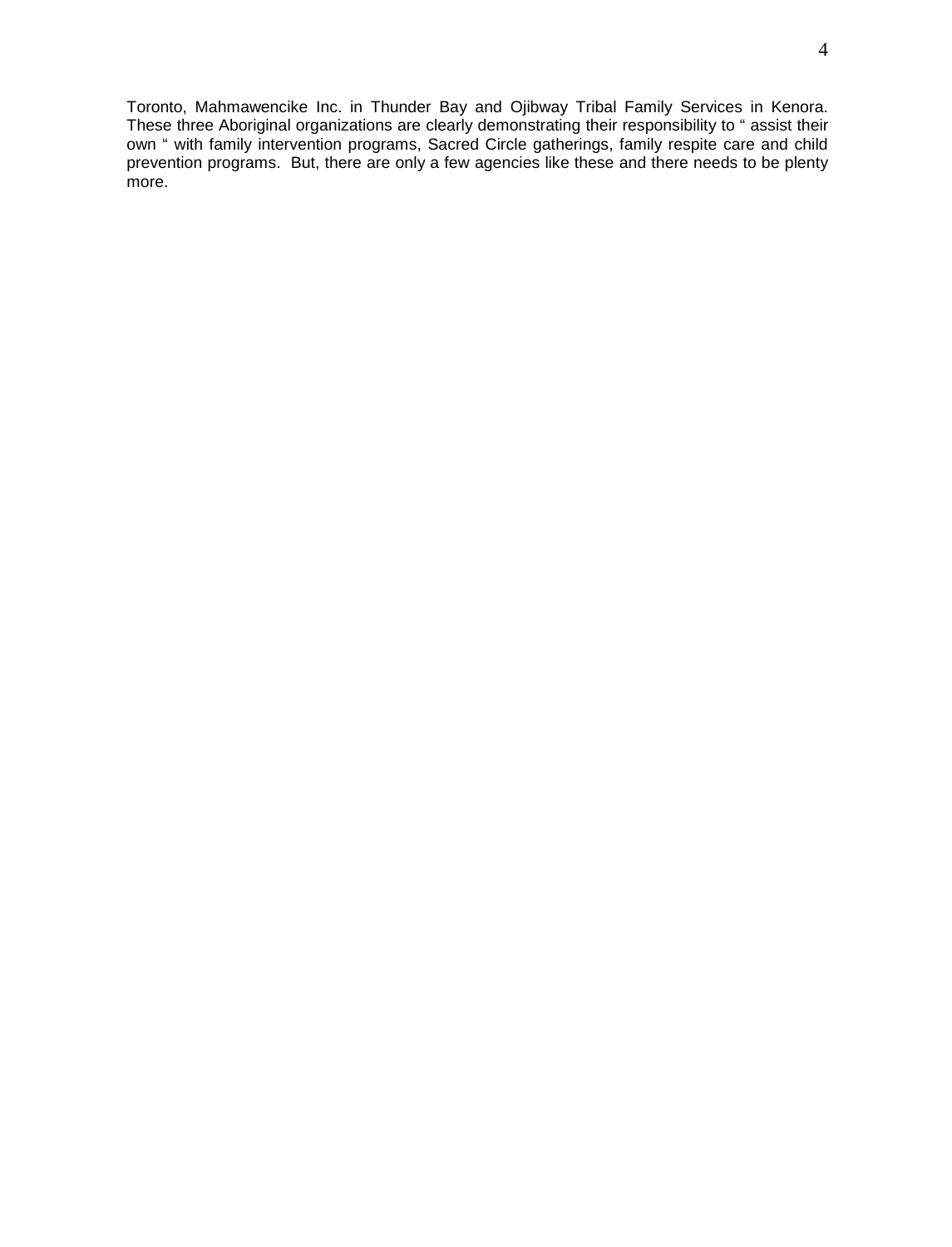# **PART I – AN ANALYSIS OF THE CYCLE OF ABORIGINAL VIOLENCE**

Over the course of our Aboriginal family violence project, we have tried to ascertain the extent and the effect of Aboriginal family violence on women and our communities as a whole. Before describing our findings and impressions from the Project, we should review the various methods we employed in our efforts to fulfill our objectives.

#### **(i) Methodology of the Project**

In brief, the method we utilized was as follows:

- Questionnaire development and distribution
- Consultation by telephone and personal interviews
- Attendance at relevant conferences and meetings
- Literature search, review of reports and bibliographies
- Review of services
- Interview community care and health professionals

Underlying all of the Project activity has been a steady stream of oral tradition which is just as highly regarded in our culture as written documentation. While obviously not empirically sound, this is highly suggestive as to the extent and seriousness of violence within Aboriginal families. We realized that it is extremely difficult to find an Aboriginal woman who has not had at least indirect experience of spousal assault that personally knows of a situation of family violence. To some degrees this reflects the fact that our communities are still places where people know each other.

However, a questionnaire that we developed and circulated to women in communities via the network of our local affiliates confirmed the pervasiveness suggested by informal evidence of personal experience of most Aboriginal women. This questionnaire was designed to assess how Aboriginal women viewed the prevalence of family violence, what services were available to them in different parts of the province, and whether they felt these services to be adequate for their needs. The survey looked for the broadest sample of Aboriginal women; it sought out women living on reserves, in urban centers, rural settings or isolated communities making no reference to governmental imposed status. The final format and content of the questionnaire was developed by the Ontario Native Women's Association, and adopted by the Board of Directors after it was reviewed by an external expert.

The Aboriginal family violence questionnaire included an outline of the Ontario Native Women's Association Family Violence Project, an assurance of confidentiality, general instructions, and basic working definitions ( e.g. " Abuser " is the person who acts violently or threatens violence towards another person ). Six preliminary questions dealt with demographic information and community infrastructure ( e.g. whether telephone services were available to women in the community ). The remainder of the questions on the questionnaire addressed family violence directly. Fifty questions were structured to obtain the maximum response by not over-burdening or intimidating respondents. Twelve of the inquires sought written ( single word or phrase ) responses, 15 yes/no/don't know responses and 23 multiple choice and/or multiple answer questions appear.

Six hundred and eighty questionnaires were distributed through the Ontario Native Women's Association local organizations. The total number of completed questionnaires ( in full or partially completed ) received and collected was 104, or approximately 15%. Although the ratio would be an inadequate base from which to draw generally accepted statistical conclusions, based upon the received wisdom from data gathering, it does provide adequate information from which, in combination with other studies and trends, confirms what kind of conditions are apparent for Aboriginal women. The degree of response consistency ( i.e. uniform patterns such as more than 90% affirmative responses to some inquires ) on questions of fact enhances the validity of evidence derived from the questionnaires. In all, it is likely that the data are especially valuable as indicators confirming or confounding anecdotal evidence rather than empirical proofs. The information gathered also contributed descriptively to the situation of family violence, that is, its nature as perceived by women in the midst of it and to qualify its occurrence.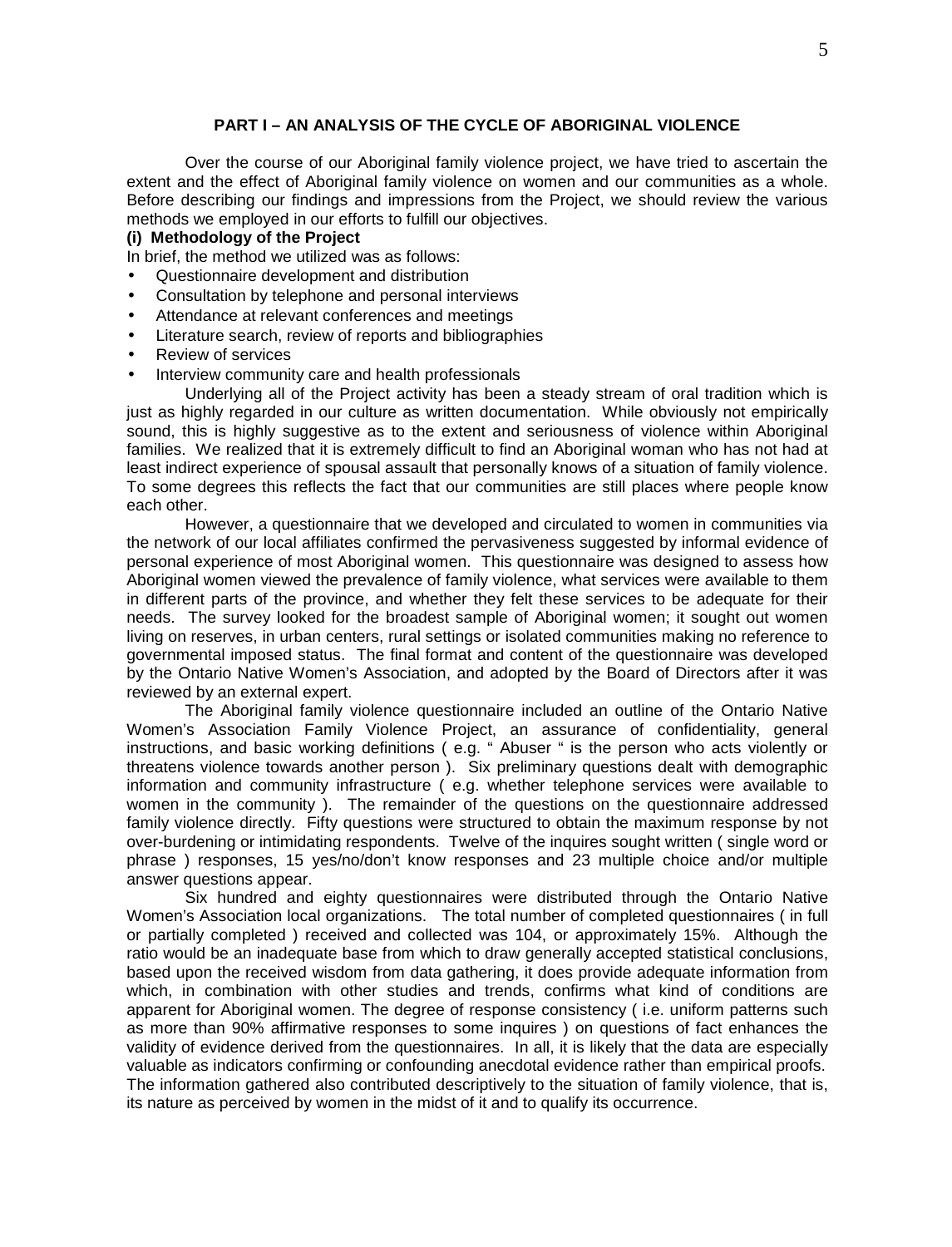The factors which most likely inhibited a higher response rate to the questionnaire may include the following:

- Sensitivity of the subject matter
- Fear of talking about the situation in that it might lead to more violence
- Shame, not wanting to face that they have been abused
- High-incidence of English-language illiteracy among our women
- Length and density necessary for questionnaire integrity
- Informal distribution network ( contributing to lower response rate as a trade-off ensuring participation of women not usually targeted for research ) proliferation of administrative forms which Aboriginal people are requested to complete

In addition to our questionnaire research activity; we conducted consultations by telephone and personal interview, structured according to a determined format in order to elicit information specifically on the incidence of family violence and the needs of Aboriginal women. In total, approximately 167 contacts were made as part of the Project efforts. Of these, 127 were made by telephone, 40 were made in person. The following list represents the types of agencies, organizations, and individual contacts contracted in our research:

- Victims of abuse
- Family service workers
- Academic specialists
- Special police constables
- Mental health workers
- Crisis team members
- Volunteer coordinators
- Transition home staff
- Residence counselors
- Native court-workers
- Family court-workers
- Prison workers
- **Prisoners**
- Community health representatives
- Children's aid workers
- Municipal social workers
- Skills development officers
- Alcohol, drug and solvent abuse counselors
- Family therapists
- Government policy analysts
- Aboriginal political representatives including chiefs and band counselors community development workers
- Elders

# **(ii) Research Findings**

Our research activities, which is more direct, community based and province wide, have suggested to us findings which are shocking and more severe than other studies. It is noteworthy that one unique aspect of our research was the attention were focused on women in the North and in isolated communities. As contrasted with an " expert opinion " survey, the Ontario Native Women's Association research was a front-line survey, which tapped the knowledge of experts through personal interviews. The general finds outlined below have been averaged across the province, with an indication where there were geographical differences in the respondent's reply to the questionnaire.

Of the respondents to our questionnaire, 45% lived on reserves, 30% lived in urban centers, 17% lived in a rural setting and 8% said they were living in an isolated community. 62% of the respondents indicated that they resided in a community of less that 2,000 people. Only 13% noted that they lived in a city of over 100,00 persons. 55% said they resided in communities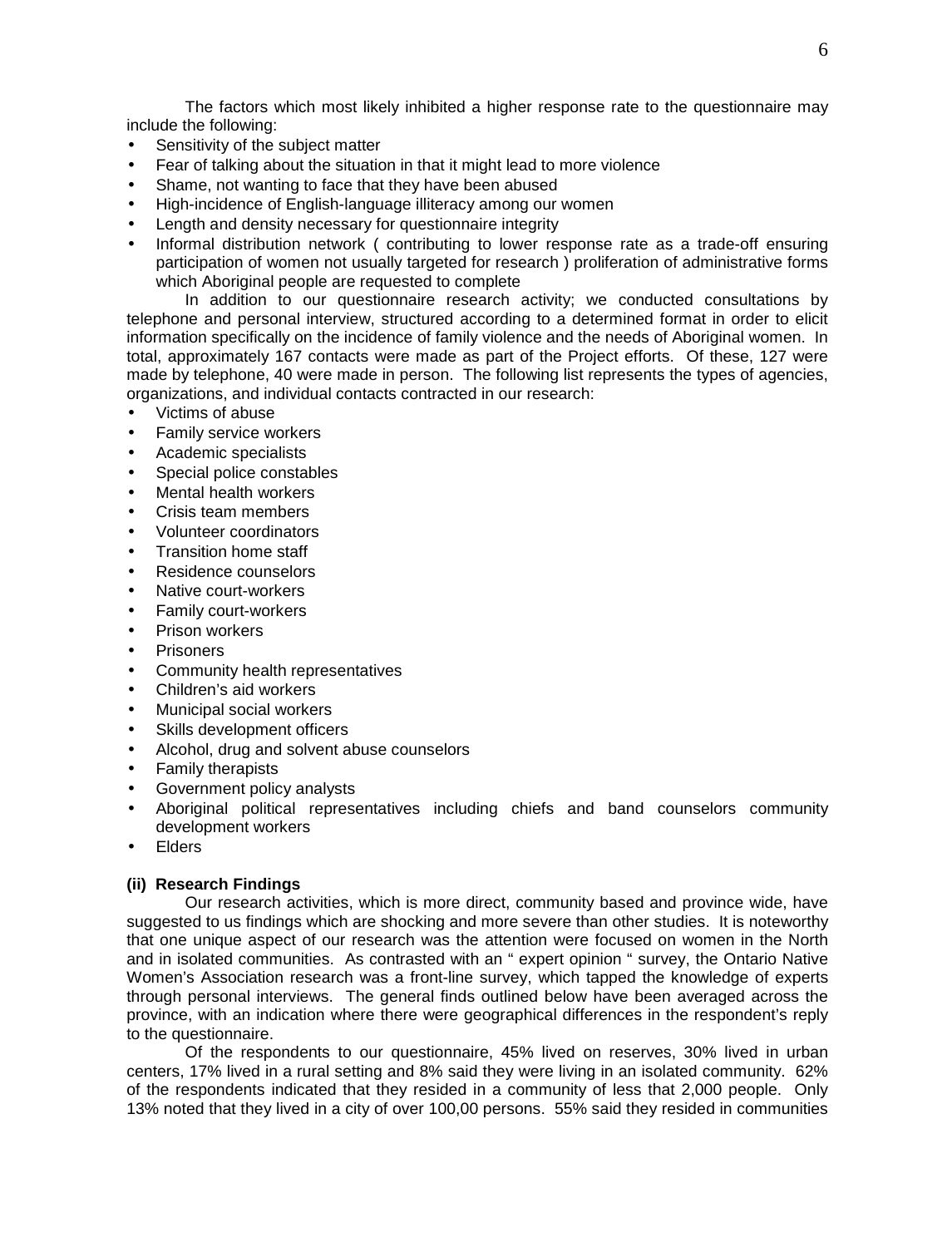with a population of over 90% Aboriginal with another 11% saying they lived in communities where the Aboriginal people constituted 50% of the population.

In terms of services, 85% indicated that they did have access to a telephone, while 15% indicated not. This level of service is no doubt lower than for non-Aboriginal Ontarians, but not surprising in light of the isolation of many Aboriginal communities. As for transportation out of their communities 31% of the respondents said they did not have adequate transportation out of their communities for help if necessary.

The responses to questions regarding the incidence of family violence was startling but consistent. These results seem to indicate that the level of family violence in Aboriginal communities is more severe than has previously been suggested by researchers. For example, 84% of respondents indicated that family violence occurs in their communities, while 15% suggested that they did not know. Only 1% ( one respondent ) indicated that family violence does not occur. Other studies into the prevalence of family violence in Aboriginal communities ( such as Riddell and Doxtator 1986 ) had found that 70% of Aboriginal respondents to their study believed that violence was a " common experience " for Aboriginal people in an urban environment.

Moreover, when questioned whether they had personally experienced family violence, 80% of the respondents indicated that they had personally experience family violence. This figure is even higher than those obtained in previous studies. It seems fair to conclude, in light of the preponderance of empirical evidence and research data, that the incidence of Aboriginal family violence is 80%, an astonishingly high figure in comparison with the level of non-Aboriginal family violence. The incidence of family violence in Canadian society has been placed at 10%; that is, one in every ten Canadian women have experienced family violence at some point in their lives. This may be conservative in light of the margin of error for empirical analysis, however, the incidence of family violence in Aboriginal communities is eight times higher than the average for Canadian society as a whole.

Eighty-nine percent ( 89%) of the respondents indicated that they felt that mental and emotional abuse was a feature of family violence; 87% indicated that physical abuse was a feature; and 57% suggested that sexual abuse was a feature of family violence in Aboriginal communities. The respondents indicated that women were most frequently abused in a family context (88%), followed by children (51%), husbands (12%), and Elders/friends (10%). The batterer was identified as the husband with an incidence of 84%, the wife at 15%, with others such as grown children and Elders also responsible for family violence at a very much smaller number.

When it came to the peoples perceptions of family violence, 33% said few were affected by it, 24% said  $\frac{1}{4}$  of the people were affected by it, 14% said it touched  $\frac{1}{2}$  of the people, 18% indicated family violence affected  $\frac{3}{4}$  of the people, and 5% said it affected almost all of the community; another 5% said they did not know. The high level of those who thought few were affected by family violence may be the result of the secrecy involved in family abuse.

Seventy-eight (78%) of the respondents indicated that more than one member of the family was a victim of regular abuse, and 60% suggested that there was more than one family member involved in the abuse of women and children. 42% of the respondents indicated that when family violence occurs, it is not talked about; 48% said it was talked about, and 19% said they did not know. In reference to reporting the violence, it was demonstrated that 45% said family violence was reported, 28% said it was not reported and 24% said they did not know. The low level of reporting family violence may be attributed to such factors as shame, fear, not aware of services available, threats, loss of privacy, and family break-up. 52% of the respondents expressed the sentiment that most families stay together even though the violence continues. 8% said all families stay together. 13% said half of the families remain united, 10% said less than half stay together and 17% said a few remain together in the event of family violence..

Most victims of Aboriginal family violence only separated from their husband/partner/family following an incidence of aggravated violence, where the life of the victim is nearly taken. Of families experiencing violence, the respondents indicated that most wanted help, most needed help, yet few ever received any from outside the family. The types of injuries sustained as a result of family violence in Aboriginal communities were characterized as quite severe. Eight-one percent (81%) reported that the victim suffered bruises; 71% mentions cuts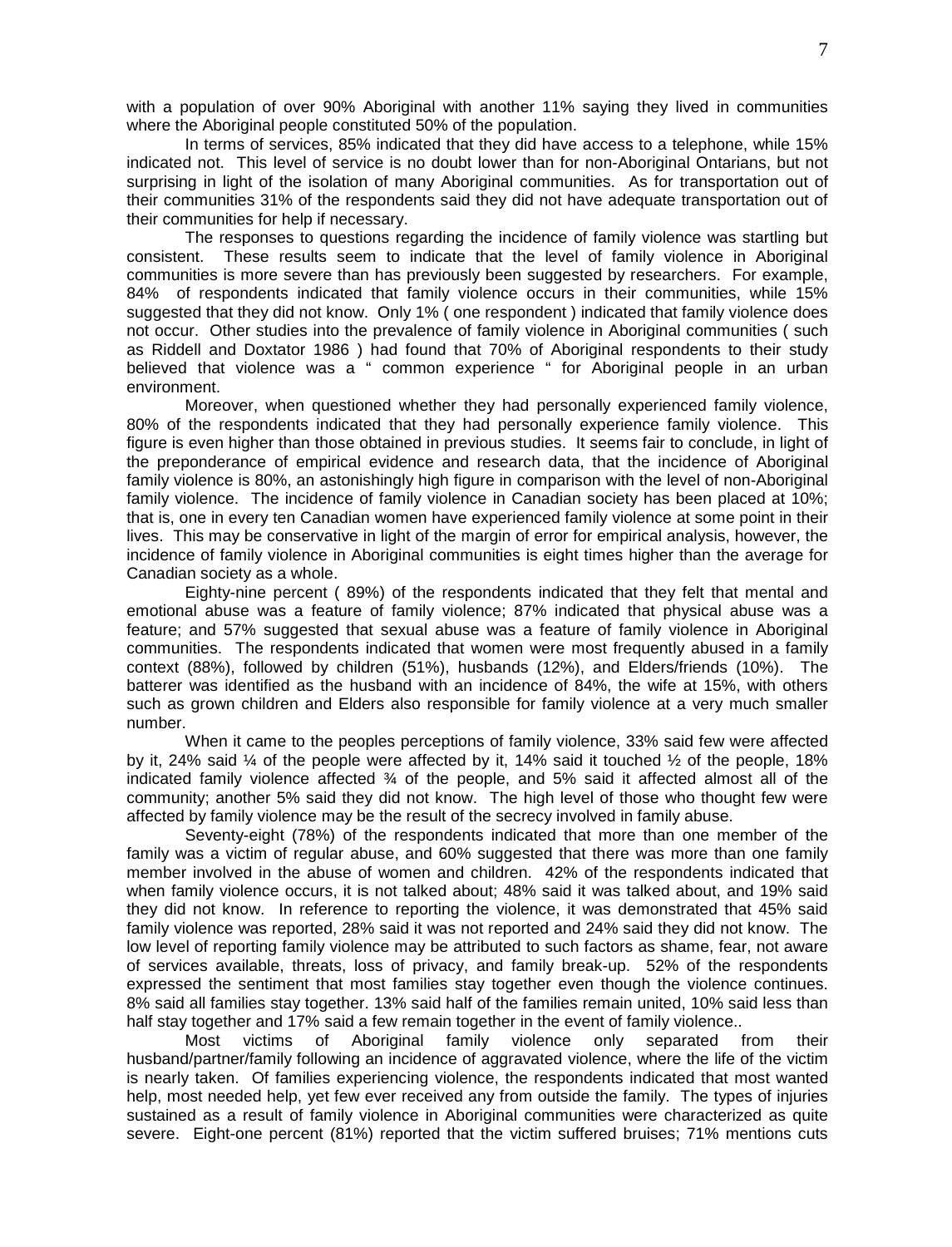and bleeding, 47% broken bones, another 47% had wounds, 80% said mental and emotional breakdowns were the result and 7% mentioned unwanted pregnancy, disfigurement, and disablement as injuries sustained by violence.

While these are all serious medical and psychological wounds, 54 respondents spoke of needing medical attention. In another question, 54 respondents also said they knew of people who needed medical attention more than once. The severe level of violence in Aboriginal communities is thus compounded by the search for help in very few cases. The respondents of the questionnaire indicated that 54% thought very few people who experienced family violence sought help, 8% thought about ¼ searched out aid, 11% said almost all looked for help and 6% did not know. This is a very troubling figure and reveals that there are real gaps in making services available to Aboriginal victims of family violence, and in educating communities about the nature of abuse and the availability of services. The nature and adequacy of the services available to the abused Aboriginal women and family, will be discussed in the next section.

The respondents to the questionnaire suggested that when a family is experiencing violence the family does split up. Our study found that in 82% of the cases it is the woman who leaves the home, followed by 41% for the children, and in 20% of the case, it is the husband who leaves the home.

The date gathered from the questionnaire reveals the involvement of alcohol abuse in family violence situations; 44% said alcohol was often involved and 37% said it was usually found in a violent situation. The remaining 19% can be divided into another three categories; 7% said it was rarely used in association with violence, 6% said it was sometimes used and another 6% said they could not say if alcohol contributed to family violence. The finding is collaborated by an earlier study of Aboriginal women in Nova Scotia which suggested that in 90% of the cases of family violence, women indicated that alcohol abuse was the immediate cause of the problem. Of the respondents to our survey, alcoholism was identified as a main cause of family violence by 78% of the respondents. ( 15% did not know and only 6% said no ). When questioned on what other factors they considered contributed to Aboriginal family violence, the respondents to our questionnaire suggested that jealousy (67%), unemployment (65%), poor communication (57%), depression (52%), people not knowing how to get along (25%), exposure to violence when children (22%), problems with other family members (20%), and (8%) mentioned such other causes as low self-identity, drugs and nerves.

While the information gathered from our questionnaire suggests that the prevalence of Aboriginal family violence is perhaps more extreme than before considered, it does seem to confirm what has been apparent for some time. Aboriginal families experience a much higher level of family violence and abuse than their non-Aboriginal counterparts, both in Ontario and across the country. The awareness and availability of services is more limited, and the severity of injuries sustained is dangerously high.

We have reinforced earlier studies, and provided a further basis for the development of conclusions about the severity and prevalence of family violence in Aboriginal communities. In all, it is unassailably the case that Aboriginal women and family are trapped in a cycle of family violence, alcoholism, poverty and other social problems. There is no doubt that factors such as depression and the unavailability of jobs and money in Aboriginal communities are much more significant factors than for non-Aboriginal families. When we turn to the perceptions of Aboriginal women on the availability of services, and actually detail what has been developed specifically for Aboriginal women in Ontario, it is clear that much more support and energy must to into developing solutions for Aboriginal Family Violence.

As indicated at the outset, what we believe is at the core of many of these problems is the absence of self-government. The lack of self-government for much of modern history in Aboriginal society has created a climate where abuses such as family violence and alcoholism have been allowed to flourish. The inability of people to determine their destiny based upon their own cultural beliefs has stifled Aboriginal culture, creating a sense of confusion and loss of many of the traditional values which were predicated on respect and dignity of the individual. As Aboriginal people in general have been confined, with no place for the release of societal pressure, they have turned on themselves. The fact Aboriginal people face prejudice and ignorance by the majority non-Aboriginal population only exacerbates their situation. This invariably creates alienation and the desire to have some sense of control in their lives. Coupled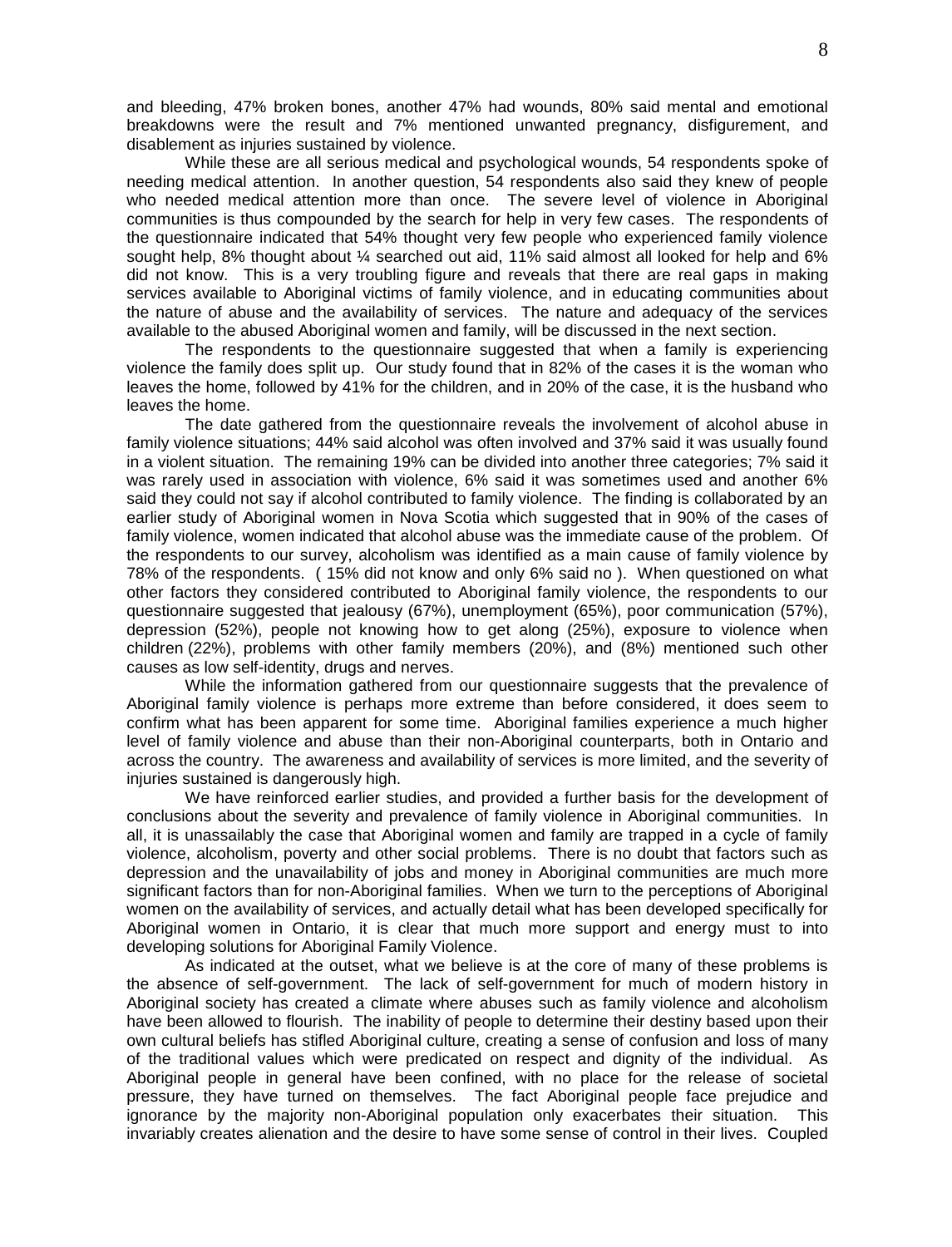with a loss of identity due to societal transformation and the lack of skills to deal with those changes, the problems within Aboriginal collective society have been transferred to the individual within that society. The only place people have left to turn for both releasing the pressures the face and achieving some power in their lives is the family. Thus, the abusive relationship is a power relationship, one where the abuser seeks to control the partner due to the lack of control he/she faces everywhere else in their life. Fear, lack of education and a knowledge of their rights on the part of the abused allows the cycle to continue.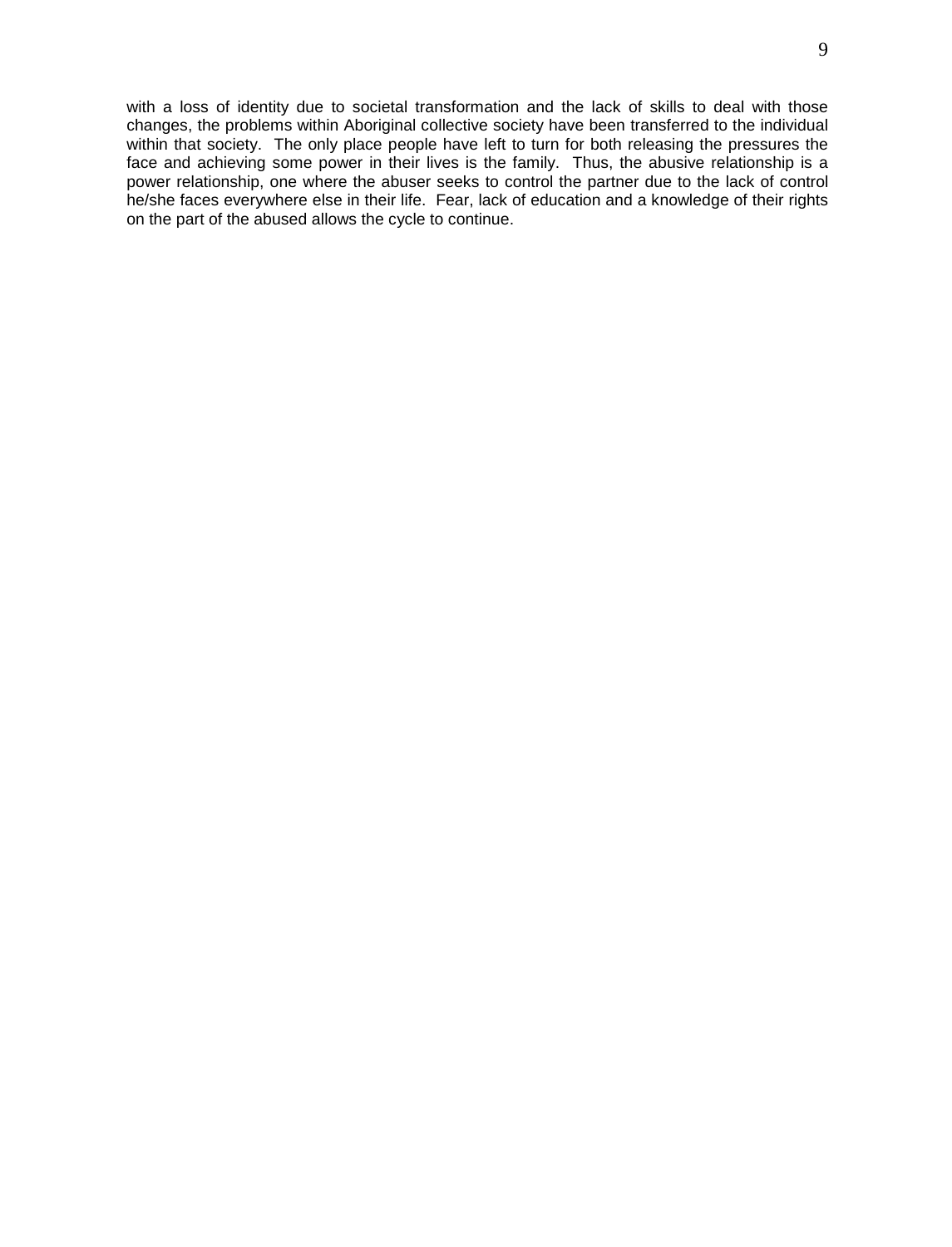#### **PART II – REVIEW OF SERVICES AVAILABLE TO THE BATTERED ABORIGINAL WOMEN**

In this part of the Report, we review the extremely inadequate level of service available to Aboriginal women in violent situations. Although we have focused primarily on Aboriginal women, we have included brief sections reviewing services for Aboriginal batterers, and for Aboriginal children who have suffered emotionally from spousal assault. The survey also analyses the satisfaction level of respondents to the services available to them and what they would like to see in the future.

The indirect ramifications of family violence do, of course, extend to other family members apart from the wife or girlfriend. In our questionnaire, 78% of the people indicated that Aboriginal family violence affected other members of the family with children being the most affected, followed by the parents, siblings, grandparents, the community as a whole and even pets. ( 21% said they did no know and only 1% said family violence did not affect other family members ). This reflects the important notion of the extended family for Aboriginal communities and the fact that everyone is touched in some way by family violence. The most common answer of how it affects other family members, besides the obvious physical and emotional pain, was the fact that children who see family violence while growing up are bound to repeat it themselves. It is noteworthy that when asked about what type of help that was available for these other members of the family who suffer the effects of family violence, 44% could not think of a response or name any services.

The areas considered below are service areas which we believe are very important in dealing with family violence, especially in Aboriginal communities, so we have briefly reviewed what is presently available in these areas. It should be emphasized that the review has been restricted to those services available exclusively to Aboriginal people that are culturally unique and geographically diverse and must be considered on their own, and not alongside the needs of non-Aboriginal residents of Ontario.

The perceptions of Aboriginal women, expressed in our questionnaire, are also included in the following sections on the adequacy and abundance of services for family violence victims. These general indicators are truly significant as they testify to the fact that the needs of Aboriginal women and their families experiencing family violence are currently not being met. This report collaborates the findings of previous studies for Aboriginal women in all of Ontario.

From our questionnaire, we received the following indications of the availability of services for the Aboriginal family experiencing violence. The charts below list the types of services which might be available for some Aboriginal people depending on their residence. A total figures chart (i) is presented first, which lists the known services available, and continuing, to those living on reserves (ii), in urban centers (iii), in rural setting (iv), and in isolated communities (v). The first column indicates the percentage of the total respondents who did no answer the question. The second column, denotes those who specifically said what services are not available to them. The third column gives the percentage of those who said the services were available. The forth, fifth, and the sixth column indicate the satisfaction level to those who said the service was available.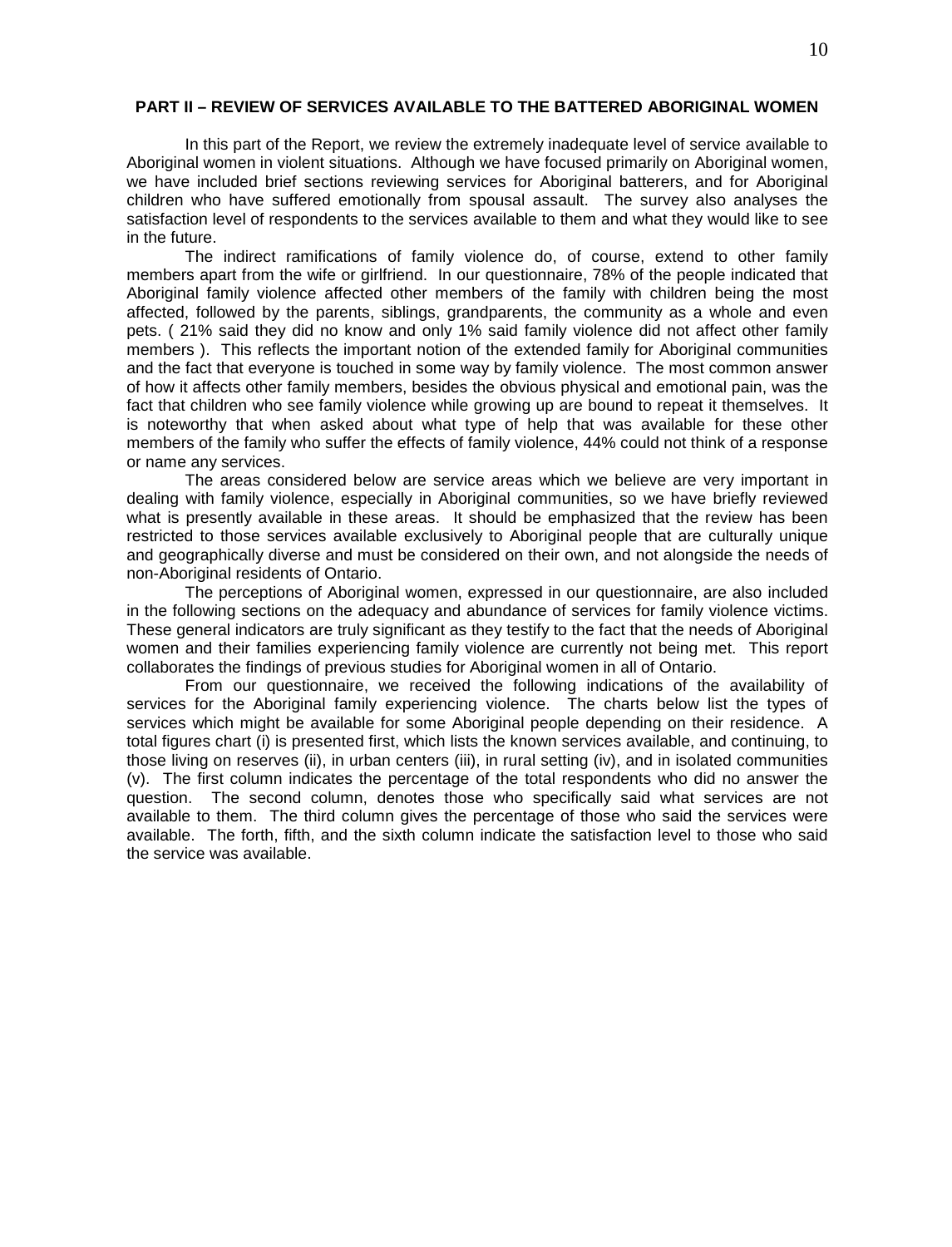# **(i) Total**

|                                                            | (a)    | (b)    | (c)    | (d)  | (e)  | (f)  |
|------------------------------------------------------------|--------|--------|--------|------|------|------|
| Services/Resources                                         | No     | Not    | Avail. | Not  | Some | Most |
|                                                            | Answer | Avail. |        | Much | What | Help |
| <b>Prevention Worker</b>                                   | 42%    | 13%    | 45%    | 19%  | 32%  | 36%  |
| <b>Crisis Counselor</b>                                    | 19%    | 32%    | 49%    | 16%  | 27%  | 33%  |
| N.N.A.D.A.P.                                               | 51%    | 13%    | 36%    | 21%  | 34%  | 34%  |
| <b>CHR/Referral</b>                                        | 51%    | 11%    | 38%    | 25%  | 46%  | 23%  |
| Priest/Minister                                            | 45%    | 5%     | 50%    | 27%  | 46%  | 15%  |
| <b>Mental Health Worker</b>                                | 53%    | 11%    | 36%    | 13%  | 13%  | 45%  |
| Chief                                                      | 51%    | 7%     | 42%    | 50%  | 29%  | 16%  |
| <b>Band Counselor</b>                                      | 53%    | 7%     | 40%    | 50%  | 29%  | 14%  |
| Children's Aid Worker                                      | 34%    | 9%     | 57%    | 12%  | 34%  | 37%  |
| <b>Education Counselor</b>                                 | 48%    | 11%    | 41%    | 53%  | 21%  | 9%   |
| <b>Others Mentioned:</b>                                   |        |        |        |      |      |      |
| Police                                                     | 94%    |        | 6%     | 67%  |      | 33%  |
| <b>Community Worker</b>                                    | 96%    |        | 4%     | 45%  |      | 75%  |
| A.A.                                                       | 99%    |        | 1%     | 50%  |      | 50%  |
| <b>Employment Workers</b>                                  | 99%    |        | 1%     | 100% |      |      |
| Prison Liaison                                             | 99%    |        | 1%     | 100% |      |      |
| Average of all the respondents who answered the questions: |        |        |        | 49%  |      |      |
| (ii)<br><b>Reserve</b>                                     |        |        |        |      |      |      |
| <b>Family/ Prevention Worker</b>                           | 30%    | 11%    | 59%    | 21%  | 32%  | 36%  |

| Family/ Prevention Worker   | 30% | 11% | 59% | 21% | 32% | 36% |
|-----------------------------|-----|-----|-----|-----|-----|-----|
| <b>Crisis Counselor</b>     | 45% | 21% | 34% | 19% | 38% | 25% |
| N.N.A.D.A.P.                | 34% | 9%  | 57% | 26% | 32% | 30% |
| <b>CHR/Referral Clerk</b>   | 35% | 10% | 90% | 18% | 61% | 21% |
| Priest/Minister             | 41% | 6%  | 53% | 24% | 48% | 16% |
| <b>Mental Health Worker</b> | 47% | 13% | 40% |     | 53% | 26% |
| Chief                       | 32% | 2%  | 66% | 42% | 35% | 16% |
| <b>Band Counselor</b>       | 34% | 2%  | 64% | 50% | 30% | 17% |
| Children's Aid Worker       | 36% | 9%  | 55% | 19% | 35% | 31% |
| <b>Education Counselor</b>  | 38% | 11% | 51% | 63% | 13% | 8%  |
| <b>Others Mentioned:</b>    |     |     |     |     |     |     |
| Police                      | 94% |     | 6%  | 33% |     | 66% |
| A.A.                        | 96% |     | 4%  | 50% |     | 50% |
|                             |     |     |     |     |     |     |

Average of all the respondents who answered the questions: 63%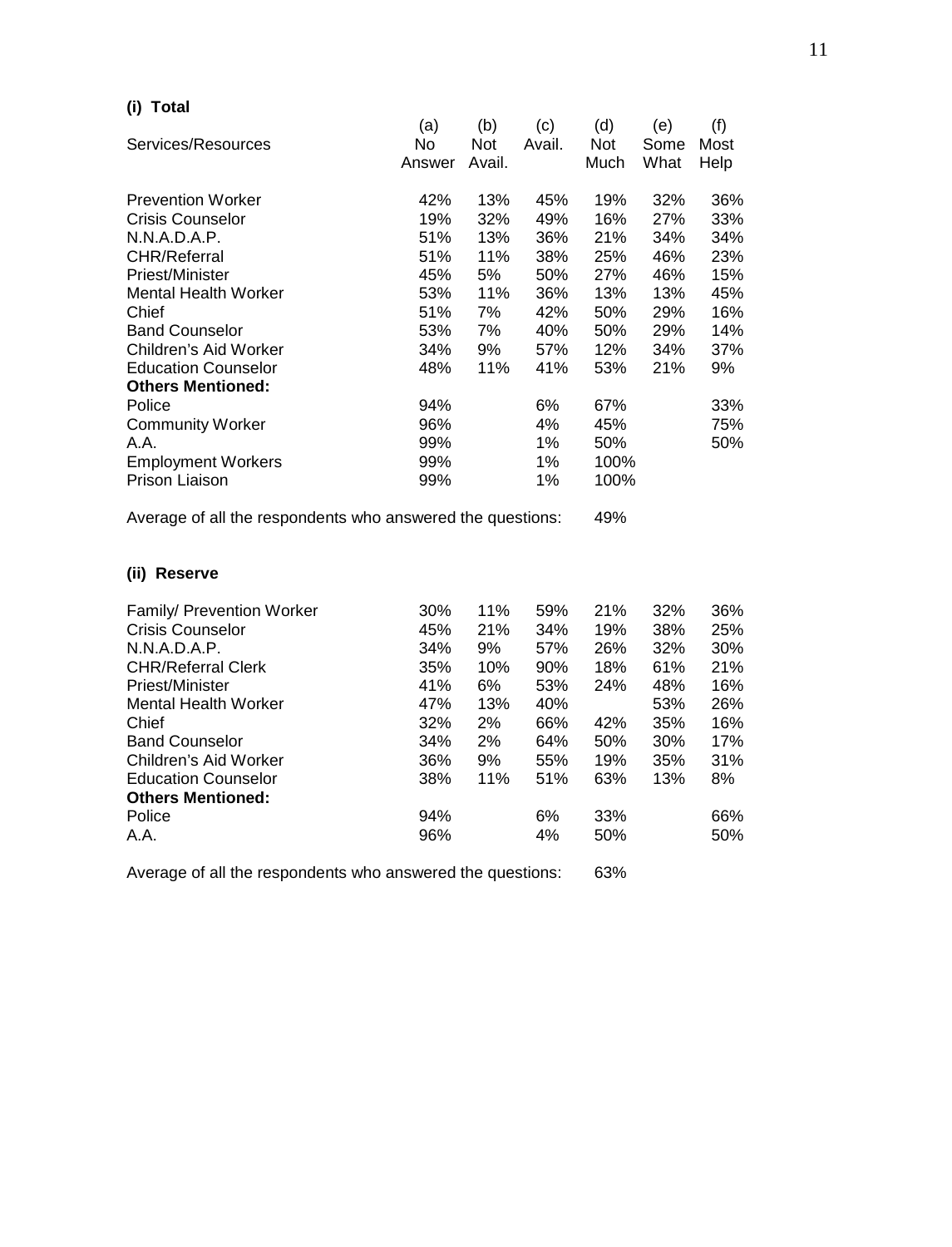# **(iii) Urban**

|                                                            | (a)    | (b)    | (c)    | (d)  | (e)  | (f)  |
|------------------------------------------------------------|--------|--------|--------|------|------|------|
| Services/Resources                                         | No     | Not    | Avail. | Not  | Some | Most |
|                                                            | Answer | Avail. |        | Much | What | Help |
| <b>Family/Prevention Workers</b>                           | 58%    | 13%    | 29%    | 11%  | 30%  | 22%  |
| <b>Crisis Counselor</b>                                    | 29%    | 3%     | 68%    | 14%  | 29%  | 29%  |
| N.N.A.D.A.P.                                               | 68%    | 10%    | 22%    | 14%  | 29%  | 29%  |
| <b>CHR/Referral Clerk</b>                                  | 48%    | 13%    | 39%    | 22%  | 11%  | 33%  |
| Priest/Minister                                            | 45%    |        | 55%    | 24%  | 47%  | 24%  |
| <b>Mental Health Worker</b>                                | 49%    | 6%     | 45%    | 29%  | 36%  | 29%  |
| Chief                                                      | 65%    | 6%     | 29%    | 44%  | 22%  | 11%  |
| <b>Band Counselor</b>                                      | 59%    | 3%     | 35%    | 45%  | 27%  | 9%   |
| Children's Aid Worker                                      | 39%    | 6%     | 55%    | 6%   | 41%  | 35%  |
| <b>Education Counselor</b>                                 | 55%    | 3%     | 42%    | 38%  | 31%  | 15%  |
| <b>Others Mentioned:</b>                                   |        |        |        |      |      |      |
| <b>Community Development</b>                               | 94%    |        | 6%     |      |      | 100% |
| Prison Liaison                                             | 97%    |        | 3%     | 100% |      |      |
| Average of all the respondents who answered the questions: |        |        |        | 47%  |      |      |
| (iv) Rural                                                 |        |        |        |      |      |      |
|                                                            |        |        |        |      |      |      |
| <b>Family/Prevention Workers</b>                           | 61%    | 6%     | 33%    | 17%  | 50%  |      |
| <b>Crisis Counselor</b>                                    | 33%    | 6%     | 61%    | 18%  | 18%  | 45%  |
| N.N.A.D.A.P.                                               | 67%    | 11%    | 22%    |      | 25%  | 75%  |
| <b>CHR/Referral Clerk</b>                                  | 83%    | 11%    | 6%     | 100% |      |      |
| Priest/Minister                                            | 56%    |        | 44%    | 25%  | 50%  |      |
| <b>Mental Health Worker</b>                                | 72%    | 6%     | 22%    | 25%  | 25%  | 25%  |
| Chief                                                      | 73%    | 11%    | 16%    | 33%  | 67%  |      |
| <b>Band Counselor</b>                                      | 83%    | 11%    | 6%     | 100% |      |      |
| Children's Aid Worker                                      | 27%    | 6%     | 67%    | 8%   | 33%  | 33%  |
| <b>Education Counselor</b>                                 | 72%    | 6%     | 22%    | 75%  |      |      |
| <b>Others Mentioned:</b>                                   |        |        |        |      |      |      |
| Police                                                     | 89%    |        | 11%    | 100% |      |      |
| <b>Employment Worker</b>                                   | 94%    |        | 6%     | 100% |      |      |
| Average of all the respondents who answered the questions: |        |        |        | 38%  |      |      |
| (v) Isolated Communities                                   |        |        |        |      |      |      |
| <b>Family/Prevention Workers</b>                           | 22%    | 38%    | 50%    | 25%  | 25%  | 50%  |
| <b>Crisis Counselor</b>                                    | 25%    | 38%    | 37%    |      |      | 67%  |
| N.N.A.D.A.P.                                               | 50%    | 50%    |        |      |      |      |
| <b>CHR/Referral Clerk</b>                                  | 50%    | 37%    | 13%    | 100% |      |      |
| Priest/Minister                                            | 50%    | 25%    | 25%    | 100% |      |      |
| <b>Mental Health Worker</b>                                | 50%    | 37%    | 13%    |      | 100% |      |
| Chief                                                      | 50%    | 37%    | 13%    |      |      | 100% |
| <b>Band Counselor</b>                                      | 72%    | 38%    |        |      |      |      |
| Children's Aid Worker                                      | 22%    | 38%    | 50%    |      |      | 100% |
| <b>Education Counselor</b>                                 | 25%    | 50%    | 25%    | 50%  |      | 50%  |

Average of all the respondents who answered the questions: 61%

Police 2010 13% 100%

Outreach Workers 75% 25% 50% 50%

**Others Mentioned:**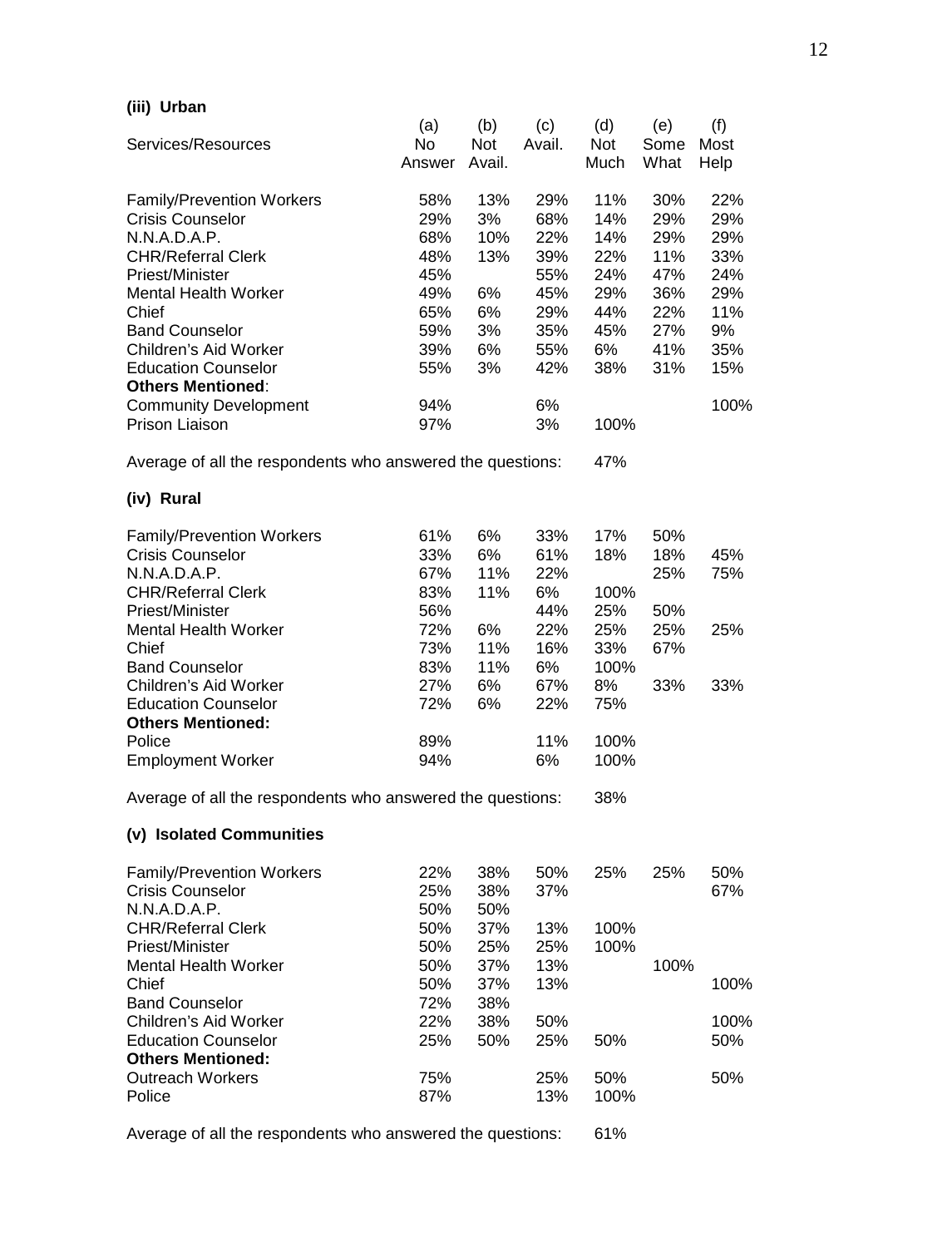These statistics provide some telling information as to the perceived availability of services. However, a note of caution must be attached as to the large percentage of people who did not fill in all the responses to this part of the questionnaire. For some, there simply may have been no services available and a blank response is meant to indicate that. This assumption can be supported by the low numbers in the not available columns. For others, they may not have been aware of the services offered to them and did not fill anything in due to lack of knowledge. If ignorance is the case, then some method of advertising must be developed to make people cognizant of services they may require. Other reasons for the low response rate may be due to the feeling that the service providers mentioned are not involved in their lives and have no bearing on family violence or simply that the respondent did not understand the question.

The reason why four separate lists were compiled based on residency was due to the fact that a general compilation of figures does not express the diversity in the lives of Aboriginal women. If one looks at each residence category and uses a crude basis of a 50% availability rate, vast differences in services availability can be observed. Most noticeably, those living on reserves seem to have a better knowledge of the services in their community than Aboriginal women living in the other three areas. For those residing on reserves, only Crisis Counselors and Mental Health Workers fell below 50% while rural and isolated communities each had eight services below 50%. Rural individuals said 33% knew of Family/Prevention Workers and an even lower number ( 29%) in urban centers were without knowledge of the same service. Isolated communities are at a loss for Crisis Counselors (37%) and not one person said there was a NNADAP Worker available in their community. A cutback in funding by the Department of Health and Welfare is also reflected in the NNADAP figures for urban and rural areas who both had only 22% available. The percentage for CHR/Referral Clerk availability in urban, rural and isolated areas were all below 29%, with Mental Health Workers at 45%, 22% and 13% respectively for each community. Education Counselors fared no better at 42%, 22% and 25% for urban, rural and isolated communities. The low numbers in the Chief and Band Counselor grouping is due to the fact that these are political personnel, only belonging to bands recognized under the Indian Act.

When looking at the satisfaction level of services available that is how the respondents viewed the services, there was not a high degree of contentment irrespective of residency. One cannot ever use 50% as a measurement in most cases because only 6 categories out of 40 had anything higher than that 50% ( Even then, all but two figures are based upon results derived from an availability rate of less than 38% ). Thirty (30%) is a more realistic number when measuring the most helpful category of services. Family/Prevention Workers scored three times over 30%, (twice over 50%), Crisis Counselors twice, (once over 50%), two times as well for NNADAP (three out of the four rural respondents who answered this question gave them a most helpful response). The CHR/Referral Clerk, and Chief columns also received one most helpful response each above 30%. But, when one compares the availability of services column with that which is the most helpful, only the Children's Aid received over 30% in all four residence classifications with an availability rate of over 50%. This may be due to the creation of six Aboriginally administered child and family service agencies in different regions of the province. Another reason may be due to the financial resources accessible to provincial Children's Aid Societies that enable them to provide care which is better than other community services.

When we break the statistics down by residency, one can see that there is a definite difference in the level of services. Those Aboriginal women living on reserves seem to have a better sense of the services available to them in comparison with other Aboriginal women living off reserve. The very nature of a reserve means it is a community where Aboriginal people are a majority and there will be a chief and council of the band. This is remarkably different from those Aboriginal people living in urban centers where there are no chiefs and counselors. This is also true for Metis and non-Status Indian communities living in rural and isolated communities. As well, because reserves are small, people living there are more apt to know what service personnel are present. The language difference will be a definite barrier for those who do not understand English, regardless of where they live, but especially for those off reserve who do no have some sort of financially supported political structure.

It should be noted that although the reserve residents had a higher availability ratio, they only rate three services over 30% as most helpful. This could imply that just because services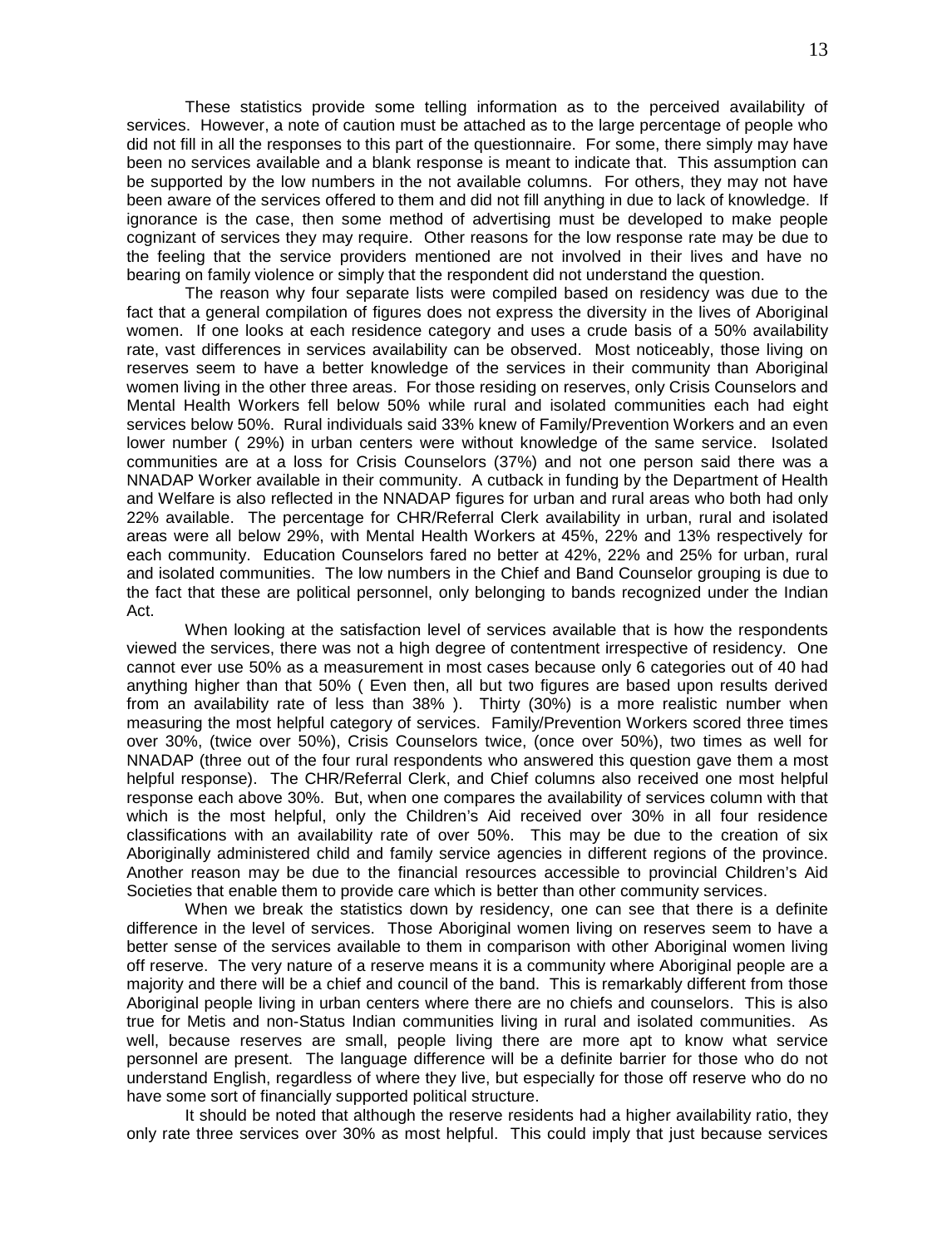may be more plentiful, it does not always mean they are more helpful. This however does not deny that varied services are still needed; in an issue as complicated as family violence, there is no single answer that provides a fix-all solution.

The results of our questionnaire indicate that 86% of the respondents felt that it is the Aboriginal woman in a family violence situation who is the most likely to seek outside help. However, her fear and shame in seeking assistance usually means that it is not until her injuries are severe that she will actually see a doctor or call the police. When the victim does seek help she may turn to other relatives (55%); to friends (50%); to service providers (37%); to parents (14%); to neighbors (12%); to community leaders (11%); and to others, such as police, or the church (14%). Figures like those just mentioned send a clear signal that community education and awareness is desperately needed since people's top choice is to first turn to their own community. The fact that only 14% turn to the police once again testifies to the lack of faith Aboriginal people have for police protection. If the victim does turn to service agencies, she may have trouble locating assistance; or in finding help which will contribute to a long-term solution to her situation – rather than a short-term sheltering.

#### **(i) Emergency and Shelter Services**

The availability of shelter services, or safe homes, specifically for Aboriginal women in Ontario is scarce. While non-Aboriginal shelters do frequently provide temporary accommodation for Aboriginal women, there are serious problems with the adequacy of these services for our needs. Most non-Aboriginal shelters are located in urban areas which means the women must leave their community, frequently traveling a considerable distance, to find help. Moreover, the Aboriginal victim of family violence may even experience racism and further victimization at the shelter. For example, one recent study suggested that in a certain western Canadian province, some non-Aboriginal women who phoned shelter for assistance inquired whether Aboriginal women were residents or working at the shelter. It was said that if the answer was in the affirmative, they would try to seek other help elsewhere or were loath to stay with them. This atmosphere certainly is not conductive to the healing and strengthening of the abused Aboriginal woman and her children when often the other women and service personnel cannot fully identify with the racism Aboriginal women face.

Furthermore, the fact that non-Aboriginal shelters often have little awareness of the Aboriginal culture which causes the Aboriginal women who seek shelter to feel a certain amount of alienation. This alienation causes further withdrawal and therefore they do not open up to social workers or employees of the shelter. This problem is compounded by the fact that workers in non-Aboriginal homes do not speak Aboriginal languages, nor do they tend to be familiar with the wider problems which Aboriginal peoples encounter in the province. As one shelter worker has suggested, "Native women don't feel at home here. They come to us because there's nowhere else to go, but they don't really trust us… They are constantly worried that we'll call Child Welfare…" While this comment reveals the non-Aboriginal worker's view of the situation, the Aboriginal woman's view is more desperate. Also, non-Aboriginal shelters do not fully utilize the role of Native Elders and the extended family which is an integral part of the Aboriginal culture.

In the province of Ontario, there are only seven emergency shelters which are designed specifically to service the needs of Aboriginal women victims of family violence. These are the Atikokan Crisis Centre in Atikokan; Beendigne Inc. – Native Women's Crisis Home, in Thunder Bay; Native Women's Centre, in Hamilton; and, Anduhyuan Residence, in Toronto, Ojibway Family Reserve Centre, Nipissing Reserve, Moosonee Family Reserve Centre, Moosonee and one other in Mote. These provide only a very small number of beds for Aboriginal women and their children and in no way meet the needs of women for emergency sheltering. In fact, the location of these three homes requires a considerable amount of transportation for most Aboriginal women experiencing family violence. The fact that there are no shelters in the remote North, which has the largest percentage of Aboriginal people in Ontario and considering the amount of family violence, makes this situation truly appalling.

In addition to these shelters, there are other women's crisis homes which, while not designed specifically for Aboriginal women, do have a component of their services which attempt to address the needs of the abused Aboriginal women. Some of these include the Faye Peterson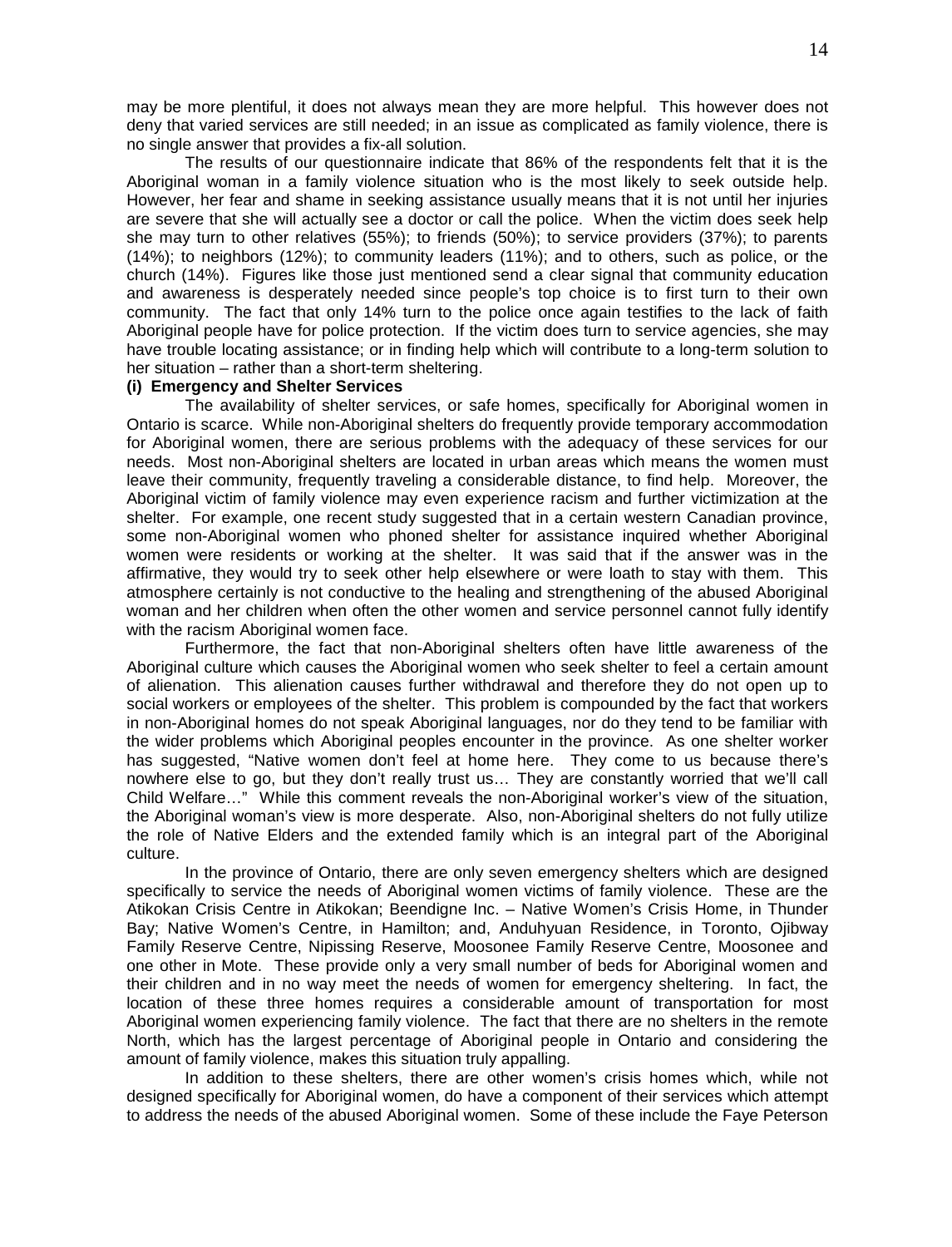Transition Home in Thunder Bay; Hoshizaki House, in Dryden; Women in Crisis, in Sioux Lookout; Rosewood Shelter, in Midland.

Considering that the incidence of Aboriginal Family Violence in Ontario is near 80%, these emergency resources are clearly inadequate. They are not designed specifically for Aboriginal women, or staffed by Aboriginal women, no are they aimed at the rehabilitation of Aboriginal women – especially those who live in Northern Ontario.

Although frequent to non-Aboriginal run shelters, emergency referral services are provided for Aboriginal women, by at least one organization, the Thunder Bay Indian Friendship Centre. Some community resource centers and family violence prevention workers also act as referees to local shelters or safe homes where Aboriginal women can stay temporarily for protection against repeated attacks. The following resource centers provide some information, in varying degrees of effectiveness, in Ontario:

# Resource Centers

- Mississauga Family Resource Centre ( Blind River )
- Kenora Family Resource Centre (Kenora)
- Northshore Family Resource Centre ( Marathon )
- Haven House Family Resource Centre ( Mindemoya )
- Weechahewin Centre, Moosonee Family Resource Centre ( Moosonee )
- Ojibway Family Resource Centre ( North Bay )
- Sioux Lookout Family Resource Centre ( Sioux Lookout )
- Beendigen Inc. Native Women's Crisis Home (Thunder Bay)
- Nodin Counselling Service ( Sioux Lookout )
- Native Women's Resource Centre ( Toronto )
- Helping our Moms Effectively ( Six Nations Reserve )

Prevention workers provide some pro-active services in the following communities in Ontario:

- Atenlos ( London )
- Fort William Reserve ( Thunder Bay )
- Naicatchewewin Band ( Devlin )
- Rat Portage Band ( Kenora )
- Pic Heron Bay Band ( Heron Bay )
- Wikwemikong ( Manitoulin Island )
- Native Community Crisis Team ( Toronto )

This is the extent of services available either specifically, or at least with some special component, for Aboriginal women who experience family violence in Ontario. The clear inadequacy of these services does not, in our opinion, have to be emphasized. There are insufficient services available for Aboriginal women, and very little knowledge and education as to what is even available at present.

Women who want to utilize one of the four Aboriginally run shelters in Ontario must be prepared to, in the majority of cases, make long trips across the province, at great expense and inconvenience. Travel for women and children fleeing violent situations is often haphazard which in turn causes more delays. The Ministry of Community and Social Services pays travel expenses for women in some cases but it depends on where she is from, where she is going, her personal finances and other information. In other circumstances it is the band council, crisis shelter or women's group who helps in the financing of her travel expenses. Yet in other cases, it is the woman herself who must use what little funds she has to pay for her travel out of the abusive situation. The distant location of emergency services makes them an enviable service for most women who will likely have no option but to remain in the community and continue to suffer from physical and emotional abuse. The tragedy of this situation, give the levels of family violence in Aboriginal society, is unparalleled in non-Aboriginal society. Immediate steps must be taken to change this situation in which women are trapped.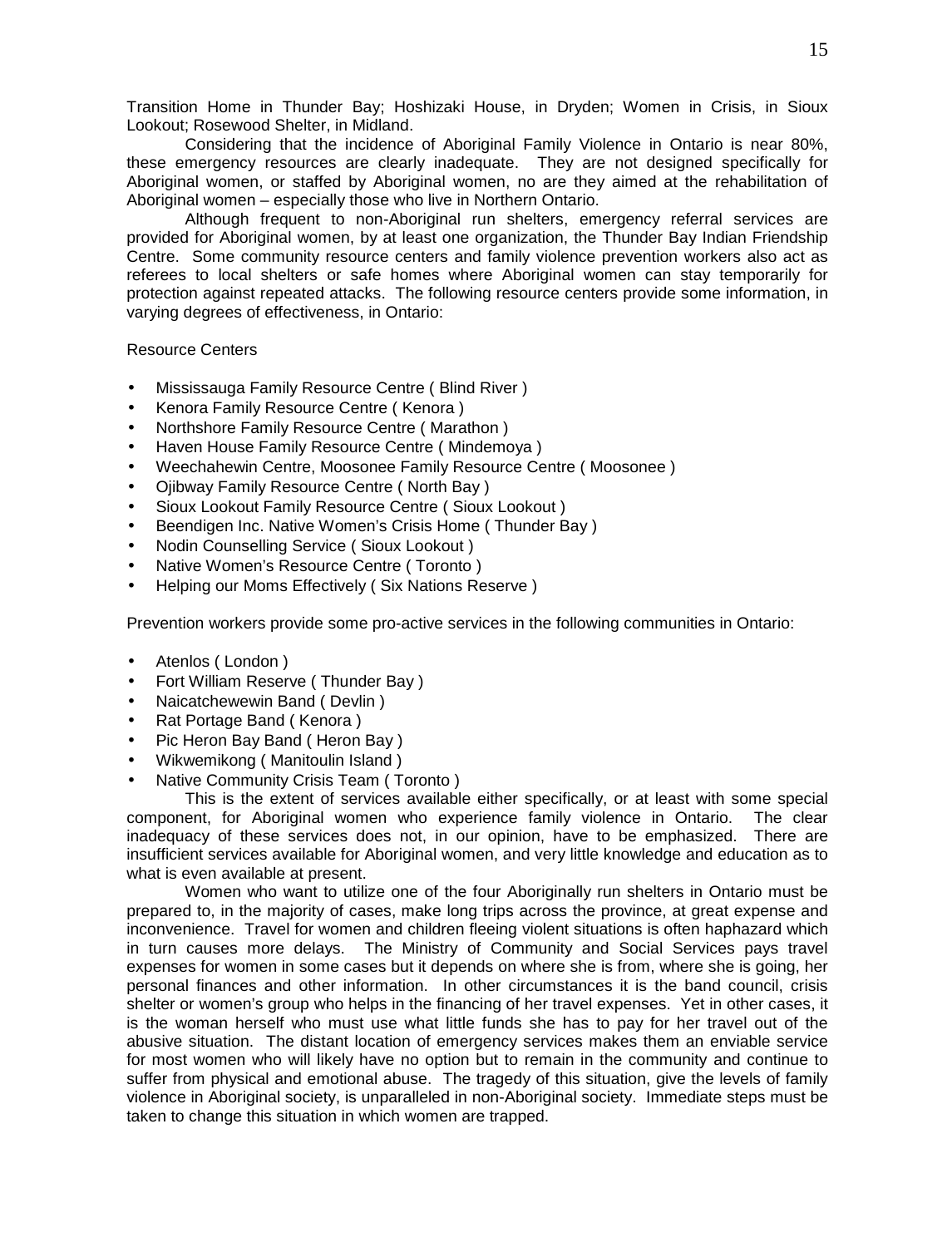#### **(ii) Medical Services**

Aboriginal women experiencing family violence are reluctant to seek medical attention for their mental and physical injuries. As noted in the previous section, the severity of injuries suffered as a result of family violence is dangerously high among Aboriginal people. Twenty-four (24%) of the respondents suggested that they knew of cases in which a woman sustained injuries which required medical treatment as a result of family violence, but did not seek medical attention out of fear and shame. Of those who did finally seek medical assistance, they repeatedly needed help for their injuries ( according to 54% of our respondents ).

Medical services are available for Aboriginal people, although not specifically for those experiencing family violence, in Thunder Bay at the Wequedong Lodge, ad less so, in Sudbury through Manotsaywin Nanotoonjig. The Wequedong Lodge provides accommodations for Aboriginal people in the city seeking medical aid, assists with the rehabilitation after an illness, and in some cases, treatment for alcohol-related problems. There is a more developed network of treatment for Aboriginal persons suffering from alcohol, drug and solvent abuse; the National Native Alcohol and Drug Addiction Program has workers who operate in most communities and Friendship Centers. Moreover, the Federal Government provides assistance for community health workers, although their level of skill and training varies considerably, and it is not clear that they have the training to address Aboriginal family violence problems.

There is a definite need for more highly qualified Aboriginal persons in the medical professions ( nurses, nurse's assistants, physicians, psychologists, psychiatrists ). They need to be trained to identify family violence cases, to treat the victim and refer her and the family to a holistic rehabilitation program which includes treatment for alcohol abuse, and any other psychological and medical problems related to family violence. Until Aboriginal people have been trained, there must be a greater sensitization of non-Aboriginal personnel in the medical, social, and judicial sectors to Aboriginal traditions, culture and languages. The lack of Aboriginal people in the medical profession is another indication of the poor educational quality and culturally irrelevant material found in the schooling of Aboriginal young people. Generations of poor teaching and misunderstanding have created a climate of mistrust and hostility towards the whole educational system. The result is that Aboriginal people are not being served by the educational system at the very time when they need it the most to confront issues like family violence.

#### **(iii) Rehabilitation for Batterer**

In Ontario, there are no services presently in place, which are directed exclusively at the Aboriginal batterer. A proposal to set up, initially as a three-year pilot project, a therapeutic residential program by the Tikinagan Child and Family Services, has as its main objective the maintenance of the family in the community, in order to ensure the safety of women and children, by developing a comprehensive treatment program for the Aboriginal batterer. The proposal is highly innovative and the first of its kind in the Aboriginal community, which is arguably also a pioneer for the non-Aboriginal service community.

This pilot project would deliver a program involving counseling, and the restoration of the family in the community. The first year would be the development phase, creating a family violence prevention package and building a team of prevention officers. In the second year, the prevention workers would go out and train other teams in Aboriginal communities how to address family violence and raise community awareness. Finally, in the third year, a residence would be built in an Aboriginal community to heal, counsel and rehabilitate the abusers. By having the abuser leave the community, the victims could remain in their homes and receive community and family support. If the treatment centre were to be built in an isolated community, it would offer protection to the victims, while allowing the abuser time for contemplation, self-examination, and a chance to learn new skills for a better future. In creating a community response team, it is hoped that they can confront family violence when it happens early in a relationship and provide counseling. With these two programs working in cooperation, it is believed the abusers can be changed and be reunited with their families.

The Tikinagan proposal seeks to make the batterer account for his behavior and explore the reasons for violence and the ways to handle anger, frustration, and other social problems which Aboriginal men face. The proposal is sensitive to the problem of punishing batterers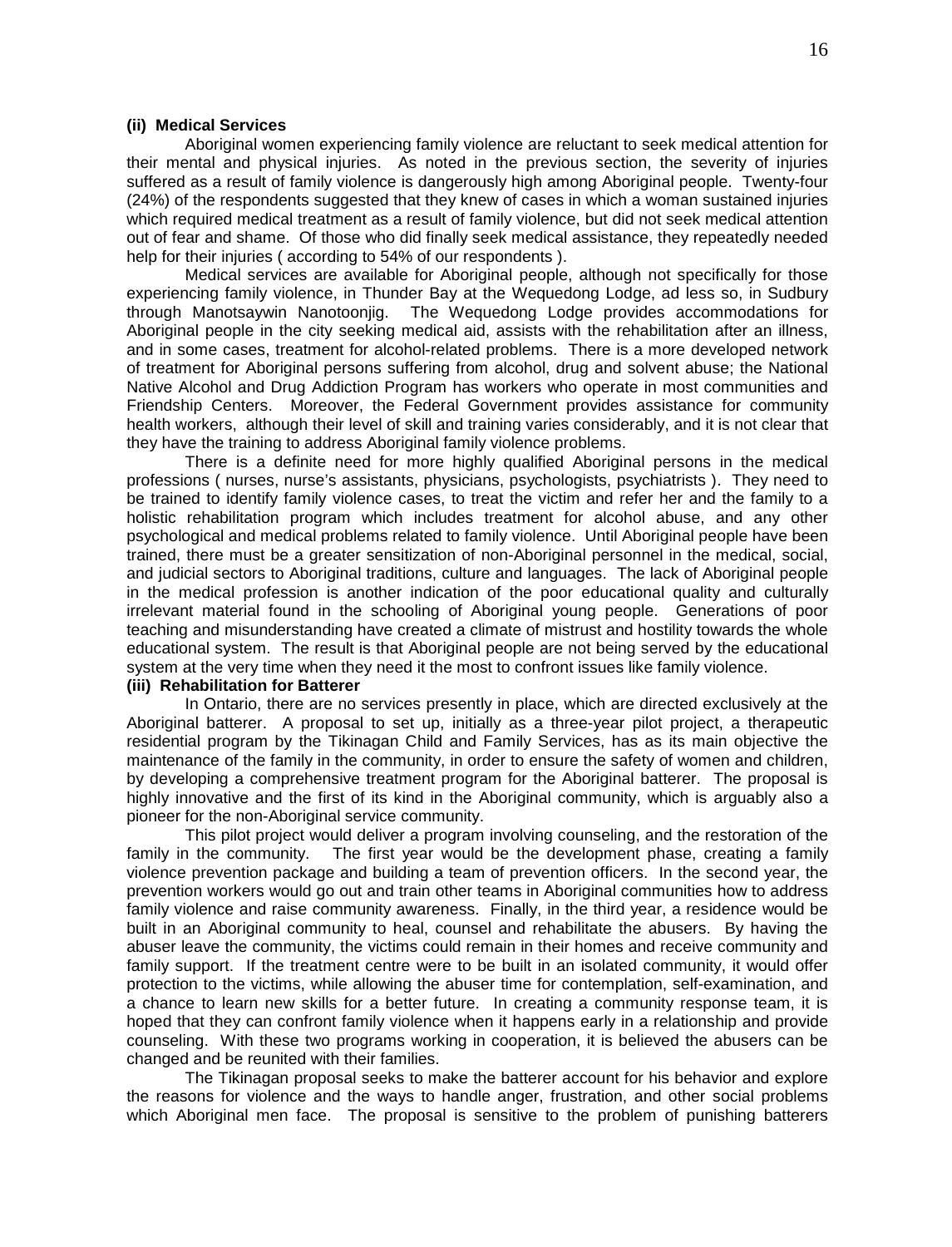because too often Aboriginal batterers are incarcerated while no rehabilitative services are provided. They suggest:

The punitive approach with no opportunities to help batterers make personal changes can result in leaving the individual even more angry and bitter. Probation officers have recounted incidents of such reactions, where men returning home are even more violent or abusive of their families or other women. The present system, which is reactive to crisis, tends to absolve the perpetrator from his responsibility for the violence essentially ignoring him and focusing attention on the victim. Women leave for temporary shelter, only to return back to the same situation. A program that forces the perpetrator to account for his behavior and provides an opportunity to change this behavior remains one of the best possibilities for a long term solution.

This residential treatment program for Aboriginal batterers would be a significant service development in Ontario if it was fully supported by the Provincial Government. The Ontario Native Women's Association supports the philosophy behind the Tikinagan project goals and believes the establishment of this treatment program would be a turning point in the development of community based solutions to Aboriginal family violence. We hope that is will be made operational as soon as possible. Regretfully, the Federal Government has turned down funds for this project, stating that the proposal was not written adequately, meaning they will have to reapply at a later date, which means more delays for those who desperately need help.

#### **(iv) Services for the Child**

There are no rehabilitative programs in the Province of Ontario which are directed at the Aboriginal child who is either exposed to violence between his or her parents, or has been the victim of emotional, physical or sexual abuse by his or her parents. There are some child service agencies, which are Aboriginally controlled, and these focus on the protection of the child, trying to ensure that an Aboriginal child will remain in his or her community during difficult family times.

With greater resources and expertise, there is no reason why Aboriginal child social service agencies could not become involved in the rehabilitation of the child who has experienced the devastating effects of mental and physical abuse in his or her home. This kind of rehabilitation is particularly important because of the nature of family violence, and the fact that it tends to be passed on to children from violent homes. Indeed, in our questionnaire, in response to a question regarding the contributing factors in Aboriginal family violence, 22% responded that growing up in a home where violence is part of family life is a contributing factor. Moreover, when asked about the effect of family violence on other members of the family, the number one written response was the fear that the children would grow up and become abusers themselves. Immediate action is required to educate children about family violence and to rehabilitate them from the wounds and suffering which they have experienced or are experiencing in a violent home.

The following is a list of child services in Ontario which are Aboriginally controlled and capable of delivering services specifically for the child exposed to or personally victimized by family violence:

- Native Children's Program ( Native Inter-Agency Council, Toronto )
- Dilico Ojibway Child and Family Services ( Thunder Bay )
- Meno Bimahdizewin Child and Family Services ( Thunder Bay )
- Mahmawenchike Inc. ( Thunder Bay )
- Weechiittewin Family Services ( Fort Frances )
- Tikinagan Child and Family Services ( Sioux Lookout )
- Ojbway Tribal Family Services ( Kenora )
- Payukotayno James and Hudson Bay Child and Family Services ( Moosonee, Moose Factory, Attawapiskat, Kashechewan Fort Albany )

Additionally, several individual bands have child care workers who are responsible for monitoring the situation of children on the reserves and intervening when problems arise. This program, however, does have its limitations especially for children who have been abused and require serious help.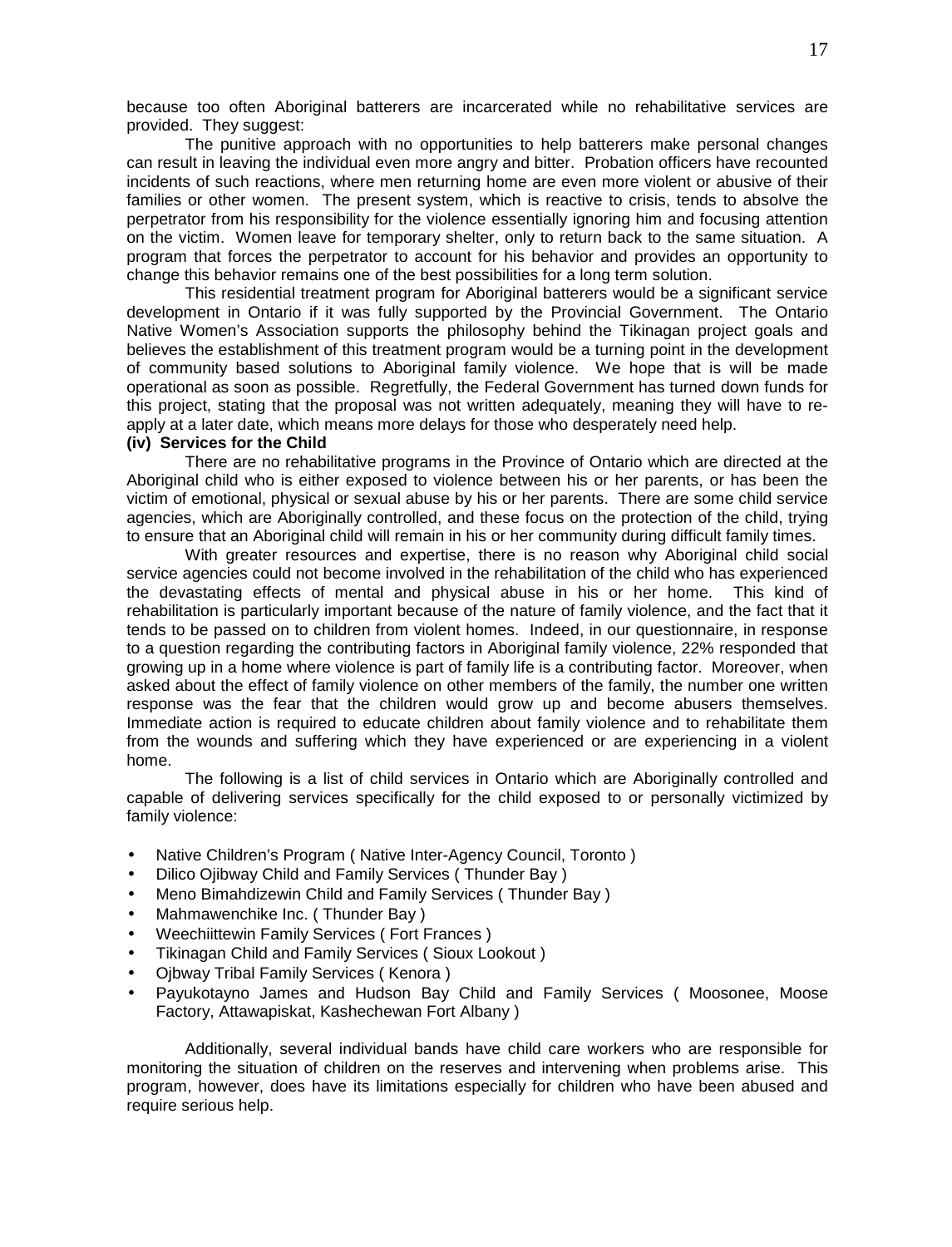#### **PART III – CANADIAN CRIMINAL JUSTICE SYSTEM AND ABORIGINAL PEOPLE**

Although not a service available exclusively to the battered Aboriginal woman, the question of the appropriateness of involving the Canadian criminal justice system in Aboriginal family violence must be discussed in some detail. In the past decade there has been a movement within Canadian society to characterize spousal abuse as a crime and to encourage police forces to lay charges for assault under the Canadian Criminal Code in order to re-enforce the criminality and unacceptability of this behavior. Indeed, for an Aboriginal woman, calling the police may be the only option to defuse a life threatening situation.

Several Attorney Generals have spoken strongly in favor of the laying of criminal charges and have encouraged and financed education programs for police forces to implement this new policy. For example, the Ontario Attorney General, the Honorable Ian Scott, in announcing new measures to eliminate domestic violence, suggested that " We will be moving the message of the family violence campaign from ' Break the Silence ' which was the first part of our awareness campaign to ' Wife Assault – It is a Crime.' We want to reinforce the message once and for all, that wife assault is not a family affair, but a crime, and that those who batter their wives will have to be prepared to take the consequences." While this new campaign may be entirely appropriate for non-Aboriginal society, what is of concern to us as Aboriginal women is whether or not this message, about the criminality of domestic violence, is one which is appropriate for Aboriginal society, especially in the broader context of Aboriginal-Canadian relations.

Indeed, the primary focus of the Government of Ontario's approach to family violence is on enhanced criminalization, which is believed will reveal that "…violence by husband toward wife is no longer seen as a private matter but as a wrong which affects our society as a whole and which attracts the censure of society. It is a crime. " Other public education materials published by the provincial government key in on the criminality of wife abuse, encouraging women to involve the police, and have the police lay charges which means that " the case is more likely to succeed in court". This approach also seems to emphasize that "there is no excuse for battering" and that "the batterer is responsible for finding help". If charges are laid against a batterer, by a wife or by the police, the batterer faces up to five years imprisonment, if the charge is prosecuted as an indictable offense, and, up to two years, with the possibility of a fine, if the charge proceeds as a summary conviction offence.

While there is some dispute whether or not charges are routinely laid by police after calls to violent family situations, the wider implications of involving Canadian police in Aboriginal family disputes must be considered. First, it should be emphasized that in traditional Aboriginal societies the notions of crime and punishment are profoundly different than in Anglo-European societies. There has never been imprisonment, and only in the most extreme cases of community wrongdoing would a member of a tribe be banished from his or her community, and even then it was for a limited time during which the individual would cleanse himself and renew his relationship to the Creator.

The idea of the extended family is vital to our Nations, and the welfare of any one member of our communities is important to everyone. This is the premise of our community life. Unfortunately, more than a century of Indian Act administration has tried to impose a different and foreign way of government on our communities, one which focuses on individualism and on dividing and assimilating families. However, this value of the extended family has not been lost. Our resistance to the Indian Act is a testament to this, because it has been, and always will be a foreign way of governing which is not appropriate for our ways of living.

The importance of the extended family means that we do not see the batterer as "responsible to find his own help" or on his own. We see family violence holistically as a community problem which requires healing of all members of the family. Of course, the needs and safety of the abused woman and children are more urgent at first. Our view is to restore and strengthen the family. This means that the man must also be cared for and be strengthened because physical violence like this is a form of weakness in our community. We abhor and regret the amount of family violence in Aboriginal society and we want it to stop. However, we also do not believe the abuser should be sacrificed; family violence is learned behavior and we believe it can be unlearned.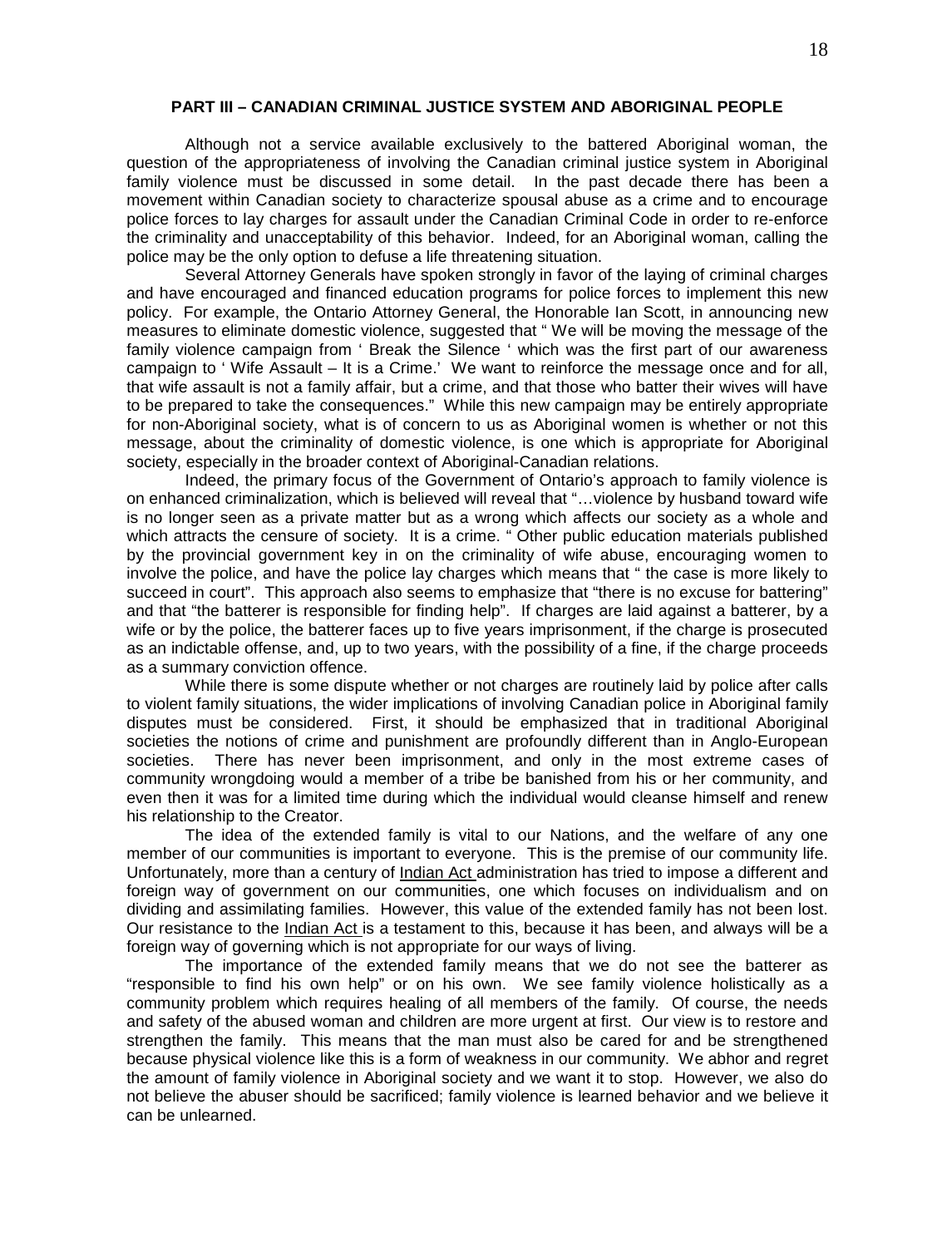Another fundamental difference between Aboriginal society and Canadian society which is important in the family violence context, is the fact that Canadian Judges and police officers are not the respected and revered members of the community. The most respected members of our community are our Elders and Spiritual leaders – our Grandmothers, our hereditary chiefs, our clan mothers. It means very little to us to have a non-Aboriginal person come into reserve communities to enforce laws which we did not develop and do not recognize a "our" laws. This might be a powerful message for non-Aboriginal Canadians who see the Criminal Code as their law and their protection from wrongdoing, but the Canadian criminal law has served Aboriginal peoples very tragically. Indeed, this non-Aboriginal interference is often viewed as a problem and not a solution. The lack of Aboriginal members in Canadian police forces is a perfect example of the distrust between Aboriginal people and Canadian justice system; the issue goes beyond an affirmative action program, however sincere and comprehensive it may be.

We are mindful, of the whole problems of treatment of Aboriginal people by the Canadian criminal justice system and are aware that it is one in which has provoked outrage and concern from even the non-Aboriginal population. Aboriginal people constitute 10% of the overall prison population in Canada, and in some provinces more than 32% of the prison population, while we make up only 2% of the overall population of the country. Obviously, there is something very wrong with the application of the Canadian criminal justice system to Aboriginal Peoples. Racism and paternalism result in considerably more prison sentences than the non-Aboriginal population, and the lack of understanding on the part of the Canadian legal profession for our values and our approach to life is reflected in these revealing figures. Aboriginal people are also more apt to plead guilty on a charge because of their unfamiliarity with legal procedures and the desire to be out of court as soon as possible.

It is thus with reservation we call upon the protection of the Canadian justice system. On one hand, there is reluctance to court the justice system because of its treatment of Aboriginal people and the animosity which exists between us, and on the other hand, Aboriginal women and children need protection. Therefore, until an Aboriginal criminal justice system is developed, we must rely on the present system, making it more receptive to our concerns and using the knowledge gained to build that Aboriginal justice system. Abusers should be charged and made to take mandatory counseling.

This sentiment was overwhelming expressed by the respondents to our questionnaire; 82% said the abuser should be charged, 14% did not know, and 4% said no to charging. Ranked in order as to why abusers should be reported and charged, the major responses were as follows: stopping the violence for the victims safety; because it is a crime; so the abuser can get help; because the victims safety; because it is a crime; so the abuser can get help; because the victims are too scared to lay charges; to set an example; and, because everyone has a right to without violence. At least 8% also mentioned that they were not pleased with the condescending and insensitive attitudes on the part of police officers. This is again reflected in the service availability satisfaction, only 6% mentioned police and 67% of that 6% said the police service they received was not of much help. For those respondents who said no to charging, the major reason given was because they felt that healing and not punishment was required.

The help received from charging abusers has to be more that the institutionalized racism and mistreatment of a hostile prison environment; it must be culturally relevant, developed by Aboriginal people with the aim of rehabilitation for both victims and abusers. The police must take the pleadings of Aboriginal women seriously and enforce trespass orders against the abuser. Mass sensitization is needed on the part of the police forces along with sincere and comprehensive affirmative action programs to have more Aboriginal Canadians within their ranks. The law makers also need sensitization to the concerns of Aboriginal people; recognition of Aboriginal treaty rights in the area of hunting, fishing and harvesting, plus joint revenue and management agreements would go along way in rebuilding the relationship between two groups. An understanding of legal procedure and ways to change laws should be encouraged within Aboriginal communities as well.

Not surprisingly, a recent study by a Committee of the Canadian Bar Association, a very conservative group in Canadian society, has recommended to the Association that Aboriginal Peoples' authority set up our own justice system. It would utilize Elders and respected community leaders to oversee wrongdoing in our communities should be urgently established.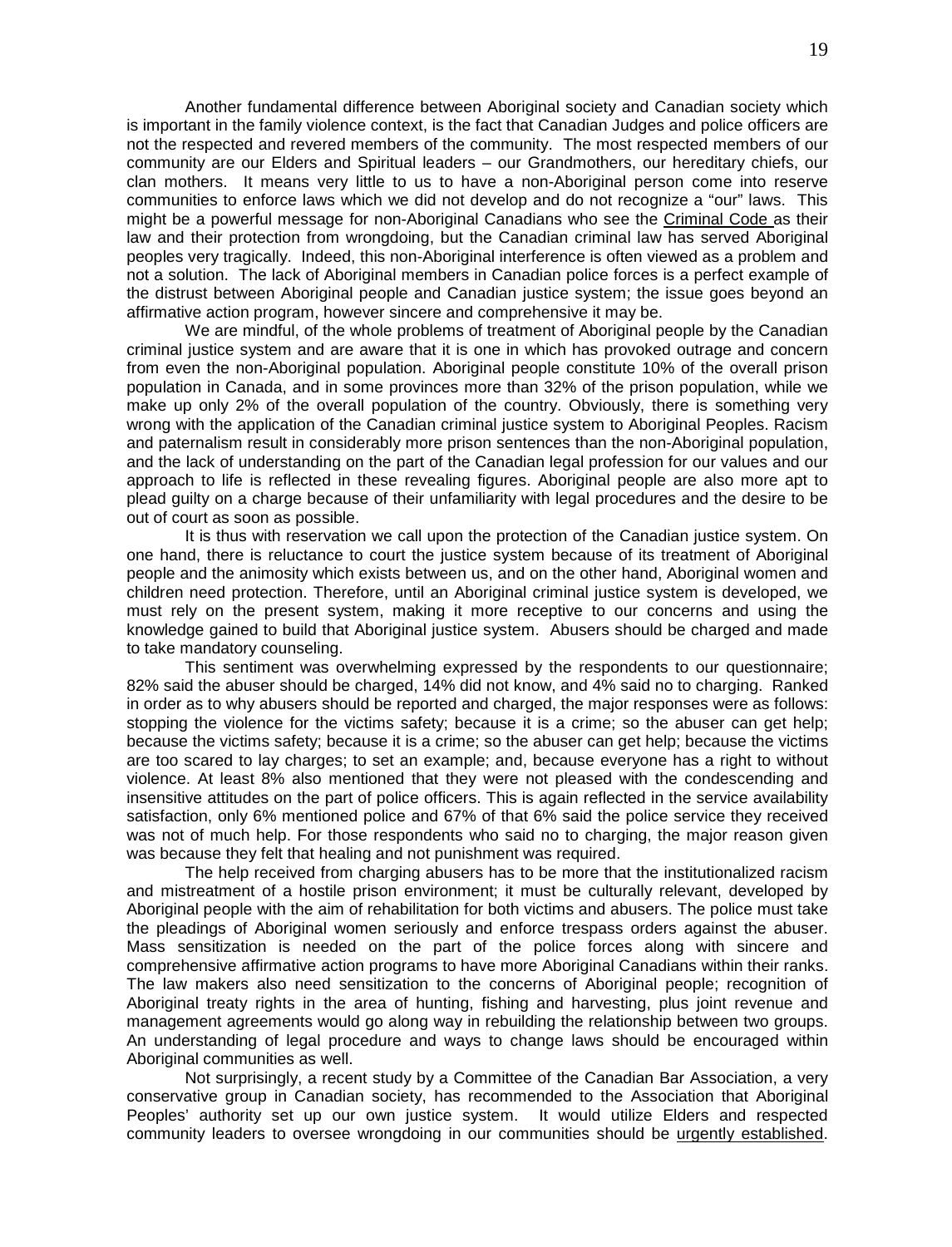These recommendations have been put forward by Aboriginal Peoples in Canada for decades. Nor is it unprecedented in Canadian legal history. The Code Civil legal system in Quebec was allowed to continue by both British and Canadian Governments because it was viewed culturally sensitive to the Quebeco is and perceived as their own justice system, perhaps we will be able to establish culturally appropriate ways of dealing with misconduct in our communities.

In light of the scarcity of other services available for Aboriginal women in Ontario, it is likely that a reliance on police and Canadian law enforcement officers will continue until such time as proper services can be instituted. This however, is not to say that existing services are appropriate or even adequate.

# **(i) Legal Services**

Aboriginal women in Ontario are not entitled to any special legal services if they are seeking assistance in situations of family violence. Most Indian Friendship centers have Aboriginal Court Workers who will assist those who have been charged with criminal offenses, which may be of assistance to Aboriginal batterers, but of little help to the women victims. Aboriginal women can apply for legal aid or attend a legal aid clinic if one is available near their community. Women in remote communities, or those who speak very little English, will have great difficulty in either finding a lawyer to assist them ( even if one is available, he or she may not handle cases on legal aid ), or one who speaks an Aboriginal language, let alone their Aboriginal language.

There are three Aboriginal legal aid clinics in Ontario, including Kinna-Aweya Legal Clinic located in Thunder Bay District, Ontario. In addition, one emergency shelter specifically for Aboriginal women, Anduhyuan, has established an Aboriginal legal aid services program staffed by law students, to assist women with their legal problems arising from family violence. These legal services, while encouraging, are clearly insufficient in servicing the needs of Aboriginal families experiencing family violence.

# **(ii) Access to Matrimonial Property in Situations of Family Violence**

Matrimonial property is but another example of how institutional racism and sexism have been used to divide Aboriginal people over time. Metis, non-Status and Status Indian women living off reserves are not under Federal jurisdiction; their rights to matrimonial property are subject to Provincial legislation. In Ontario, they fall under the Family Law Act. Under this Act, Aboriginal women are entitled to matrimonial property and can seek a temporary occupancy order in their name. As this law is still quite new, more study and research are required to see if Aboriginal women are acquiring matrimonial property. For Aboriginal women living on reserves the case is not so simple, as it never is for Aboriginal women.

Even is an Aboriginal woman living on a reserve can get legal services, the legal remedies which she may be entitled to are considerably circumscribed by the regulation of Indian life by the Federal Government through the *Indian Act*. There is a particular legal problem for Aboriginal women in gaining interim occupancy of matrimonial property on a reserve during violent family situations; this is a very critical issue which is important for women in maintaining her cultural and social life on a reserve.

This issue has been considered in a recent report to the Ontario Government entitled " Aboriginal Family Violence and Matrimonial Property Standards on Indian Reserves " which details the problems Aboriginal women encounter in seeking legal protection of their occupancy of the matrimonial home in cases of family violence. The recommendations suggested in this recent study are included as an appendix to this Report because they dovetail with our own proposals for action. We will not review the matrimonial property problem because it has been dealt with elsewhere. A short overview of the problem should suffice. As a consequence of two Supreme Court of Canada decisions in 1986, Aboriginal woman cannot seek an order for temporary occupancy of the matrimonial home under the usual Provincial family legislation such as the Ontario Family Law Act.

These two judgments, Derrickson and Paul, arose from cases in which women who lived on reserves in their matrimonial homes, applied under family legislation in British Columbia for orders with respect to possession or interim occupation of their property. The Paul case is the more relevant of the two as it involved an Aboriginal woman from the Tsarslip Indian Reserve who sought an order for interim possession of her matrimonial home after repeated verbal and physical assaults from her husband. Her request for the interim order was ultimately rejected by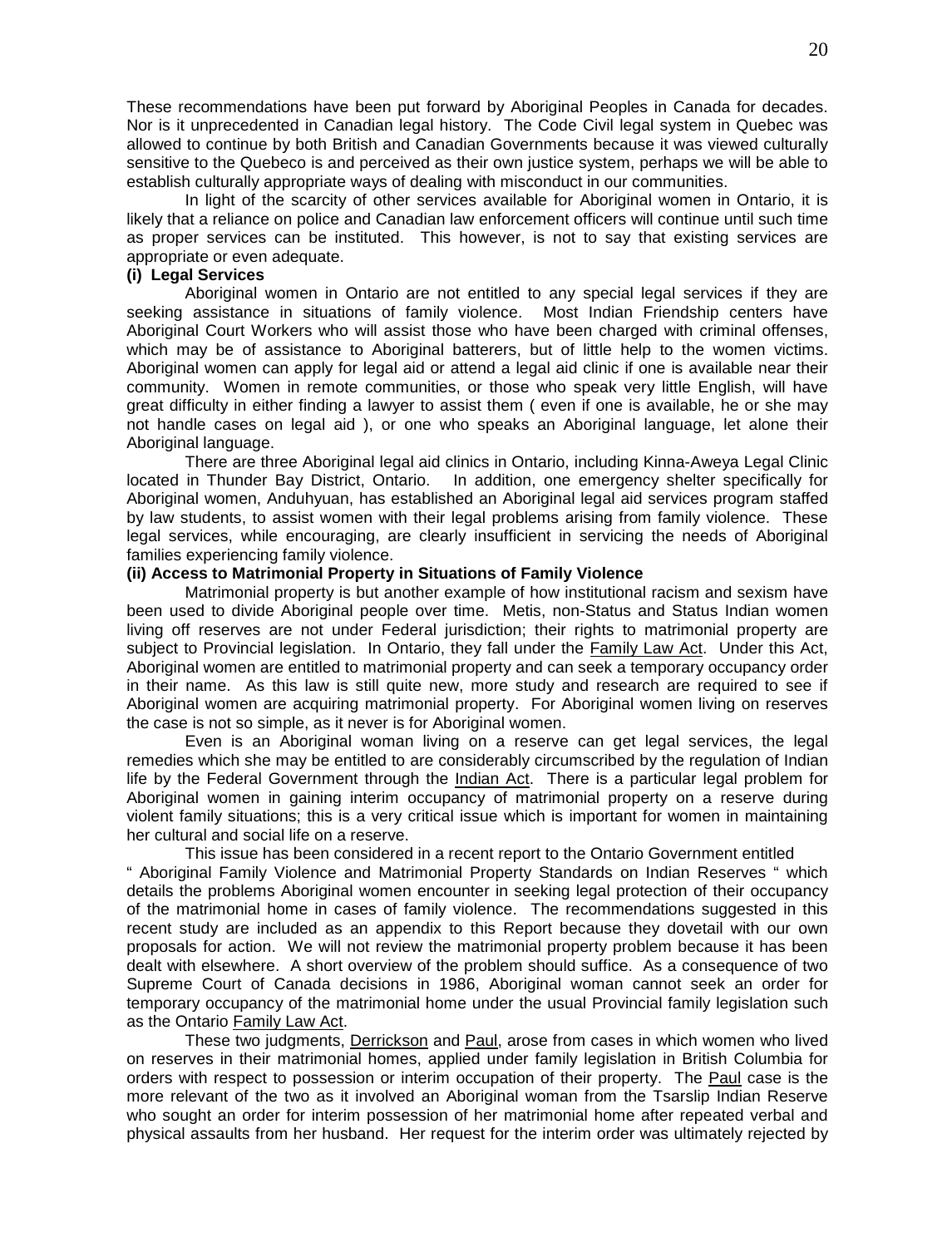the Supreme Court of Canada because of the regulatory scheme of Indian lands prescribed by the Indian Act. The Court held that provincial family law standards regulating the division of property or the interim possession of property was inapplicable on Indian reserves because of the exclusive federal jurisdiction over " Indian and lands reserved for the Indians " granted by the Constitution Act, 1867, section 91(24).

While the decision was supported by many leaders in the Aboriginal community because it clearly opposed provincial regulation of Indian lands, the unfortunate ramification of the decision is that Aboriginal women who are in abusive family situations on reserves have no legal protection of their interests in the matrimonial home. They will not be able to apply under provincial family legislation for an interim order for possession, because Provincial family legislation is of no application. Moreover, the Indian Act prescribes no standards on such family law in areas of as child custody, adoption, support payments, or the division of matrimonial property, so there is no other recourse for the abused woman. The same is true of women seeking a division of matrimonial assets, although this wider problem is less directly related to the needs of the Aboriginal woman in a violent family situation.

The Supreme Court of Canada did not seem unduly concerned about the implications of the decision for Aboriginal women. Mr. Justice Chouinard, writing the unanimous decision of the Court, simply suggested, quoting a Canadian constitutional authority, that "whether such laws are wise or unwise is of course a much controverter question, but it is not relevant to their constitutional validity". However, what is relevant us as Aboriginal women is the fact that we have no legal protection of our interest in matrimonial property on an Indian reserve. In the Paul case, Pauline Paul ended up having no legally enforceable right to her matrimonial home, a home which she helped to build and which she lived in for more than sixteen years.

This situation of inaccessibility to matrimonial property is another extension of the divisions caused by regulation in our lives which, have as their consequence, the inequality of Aboriginal women. Aboriginal women are divided between Federal and Provincial jurisdictions. Those on reserves are divided between those who support provincial laws regarding matrimonial laws as it promotes equality for women. Others, living on reserves, feel this is a precedent for more provincial intrusions into their jurisdictions. It also creates divisions between men and women as the property on reserves is often listed in the man's name. In legal terms, this brings up the issue of individual rights, collective rights, equality rights and which rights belong to which group or person. It becomes a never ending circle where more efforts are made at resolving conflicts within Aboriginal society than our relations to the broader Canadian population. Aboriginal women have seen the same kind of inequality in terms of Indian Status upheld by the Supreme Court of Canada in the 1970's with the Lavell and Bedard judgments. In those cases, the court confirmed the sexist treatment of Aboriginal women through section 1 (12) (b) of the Indian Act. In retrospect this is but a manifestation of the old colonial divide and mentality.

One noteworthy aspect of the matrimonial property problem is the fact that there has been virtually no initiative to change this situation to ensure Aboriginal women a legally protected right to stay in their own homes on reserve, especially when children are involved, and remaining in the community is essential for their education and knowledge of their own culture and language. When the problem was raised with the Minister of Indian Affairs by our parent organization, the Native Women's Association of Canada, the Minister responded. "I sympathize with the plight of women in the circumstances that you have outlined. There is, however, very little concrete action that I can take to help matters within the framework of the present legislation. You may wish to advise me whether of not your organization would support an amendment to the Indian Act."

Aboriginal organizations have rejected continued piecemeal amendments to the Indian Act to clean up countless little gaps and problems of federal regulation of Aboriginal life. An amendment to the Indian Act introducing comprehensive family law standards for Indian reserves would likely be a worse situation involving increased bureaucratic control and paternalism. The underlying problem, as was canvassed in the introduction to this Report, is the need for Aboriginal self-government, and the development of community standards which regulate property in situations of family violence, according to the values of Aboriginal people in the community.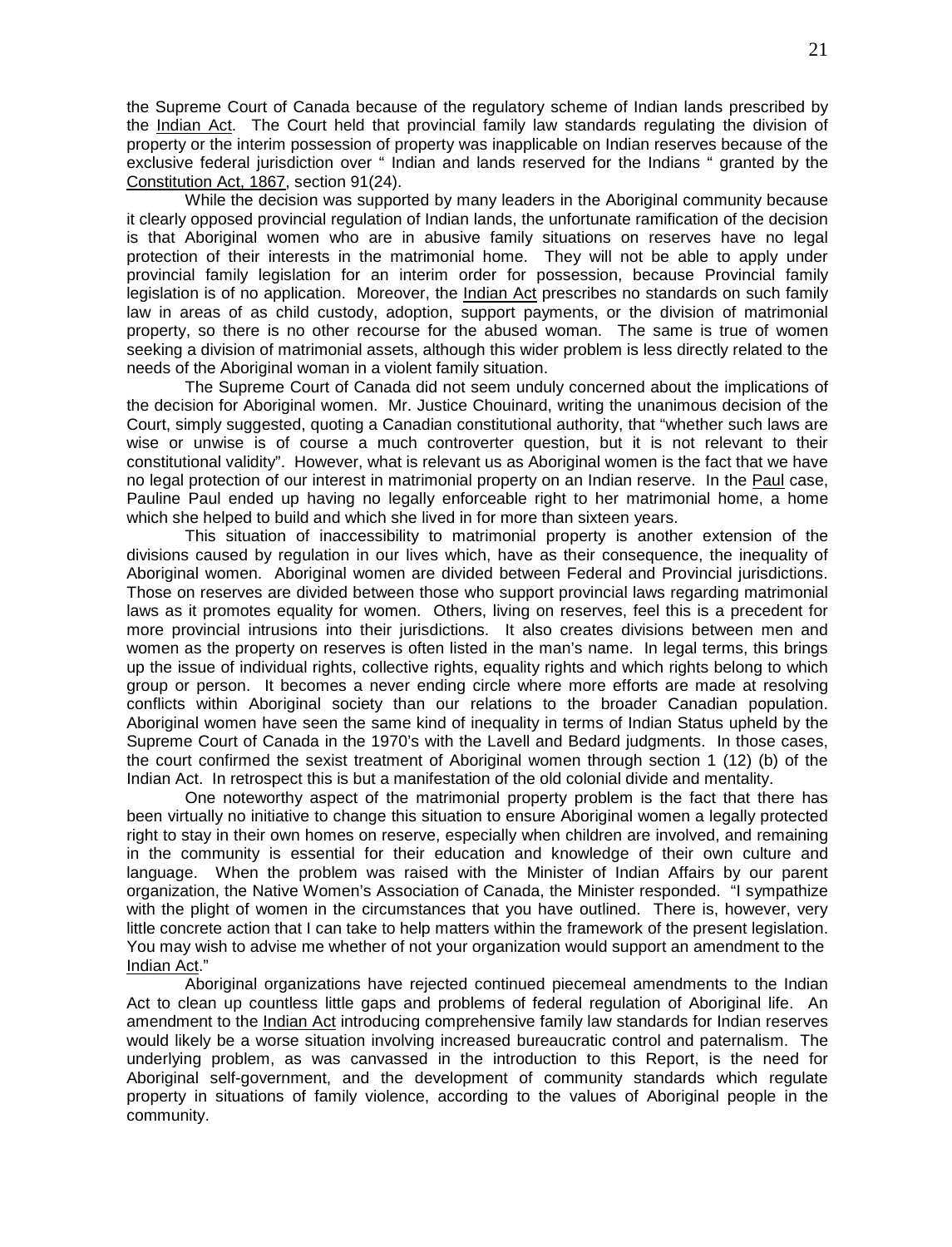In any event, the problem of legal in access to matrimonial property remains, and the needs of Aboriginal women for sheltering are, as a result of this problem, much more immediate and severe than for the non-Aboriginal population who can get an interim occupancy order.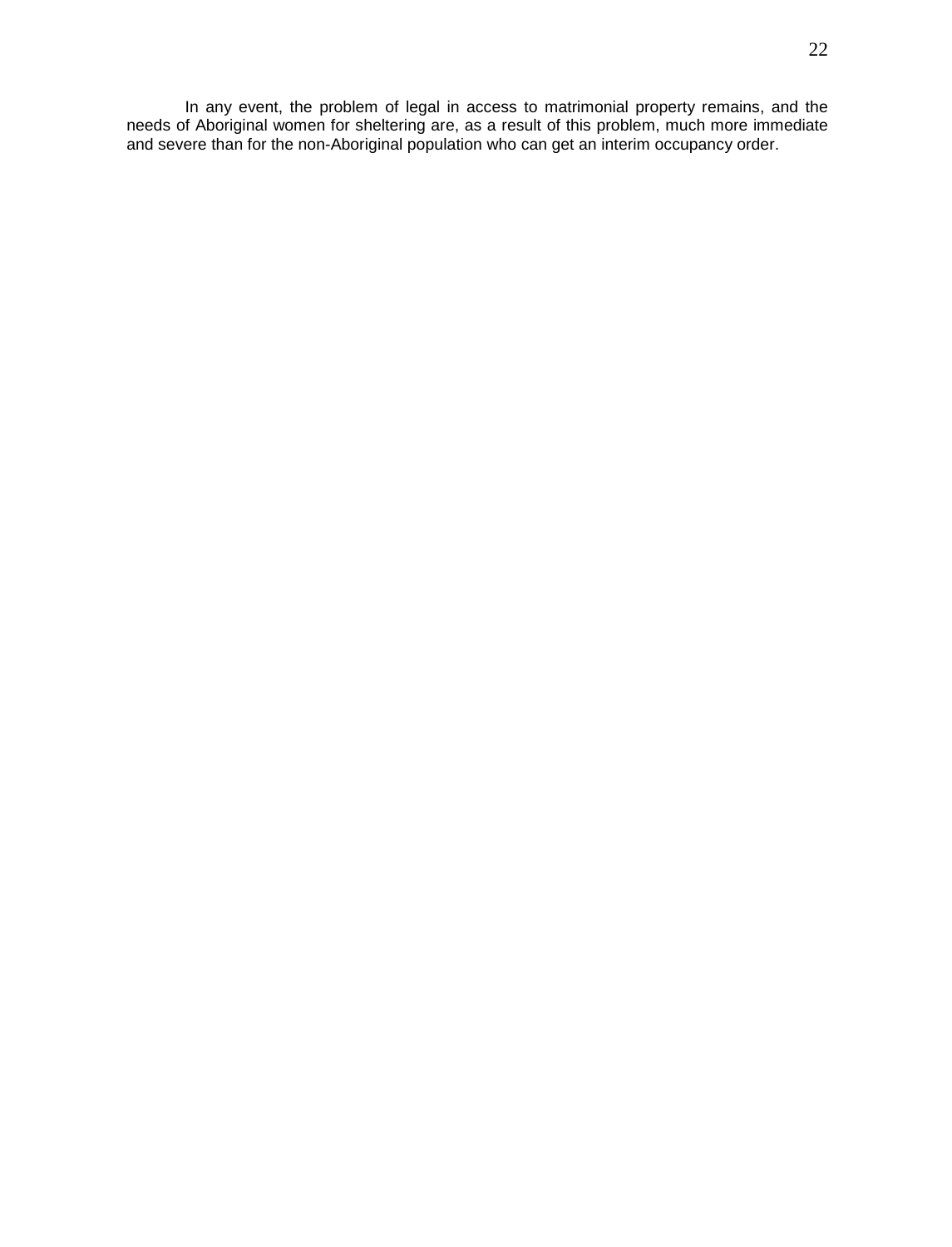#### **PART IV – SURVEY OF COMMUNITY SERVICE PROFESSIONALS**

The second part of Aboriginal Family Violence Project was to interview and solicit options from community service workers across the province working for both Aboriginal and non-Aboriginal organizations. It is noteworthy that the majority of those questioned were Aboriginal people, who while having expertise in the social services by way of their education also bring to their jobs a unique cultural background and understanding to the people they serve. In total, our project staff contacted forty two agencies either by written survey or by conversation from all regions of the province as well as other social workers from Manitoba. Besides attending conference on family violence and the utilization of Elders, the team conducted four information workshops on this subject in Kenora, Thunder Bay, Sudbury and Toronto for our locals and other interested persons.

Of the thirty two service professionals interviewed, no specific statistics were made although common themes can be seen running through their answers. Everyone recognized family violence as a definite problem but that it was for the most part, something either hidden or tolerated by some. Of those scarce services distinctly designed for Aboriginal People, few were aimed at family violence and an even fewer number of people were trained specifically to deal with violent family situations. This is compounded by the fact that almost every service provider comes in contact with family violence, either directly or indirectly.

Public awareness at the community level and an education program on family violence was the most commonly recommended measure so that women, children, men and Elders realize the severity of the situation and the alternatives for them. On the immediate level, more crisis housing, crisis intervention teams programs for batterers and children are required. Every service provider, both Aboriginal and non-Aboriginal requested more information on how to deal with family violence, especially on the more difficult issue of child abuse and incest.

In the long term, more trained Aboriginal service providers working for Aboriginal social service agencies need to be developed. The holistic approach to family violence must be pursued to address the individual, the family, the extended family, and the community. Finally, the whole issue of Aboriginal Peoples struggle within Canadian society, the loss of their identity an power relationships within Aboriginal culture must be addressed.

# **(i) A Holistic Approach**

All Aboriginal and some non-Aboriginal service providers see the need to address Aboriginal family violence within the environment from which it stems. Everyone knew the Aboriginal concept of family was one of the extended family. In smaller communities, it was said the extended family really means the community itself. With the exception of three non-Aboriginal organizations, all respondents agreed that a holistic approach was the best means to tackle family violence. A holistic method of treatment is meant to encompass not only the nuclear family but also the extended family, neighbors, as well as different treatment methods.

This holistic approach is reflected as the response to what should be the focus of a study and what programs should be developed. Most said that a study should be broadened to include all people affected by a violent family situation. Both Theodore Debussige, the child welfare supervisor at West Bay Band and Barbara Cochrane of Grassy Narrows Band state "As the community itself is part of the problem, so also does the community have to be part of the solution". Programs should be directed not only at the abused spouse/partner but the abuser, children, and relatives. Prevention policy should also be developed in such a way extending beyond the actual family situation, to bring about new life skills.

Every respondent said that programs were needed for men. Two people said all the efforts to stop family violence have been directed at women while men are being left behind. Chief Coulis, program director of the Del-Art Manor, a recovery home for me with alcohol problems, said a family violence program should be created along with a drug and alcohol program. Al Spendlow, manager of the Pine Community Resource Centre, a half-way house in Kenora, said he was surprised that there was no home for Aboriginal men who are abusive of their families. He also said many of the men in his care had been involved in abusive situations in the past, yet none were court mandated to the Pines on family violence related charges.

All Native organizations and most of the non-Aboriginal organizations recognized the need to develop programs culturally appropriate for Aboriginal People. Colin Wasacase,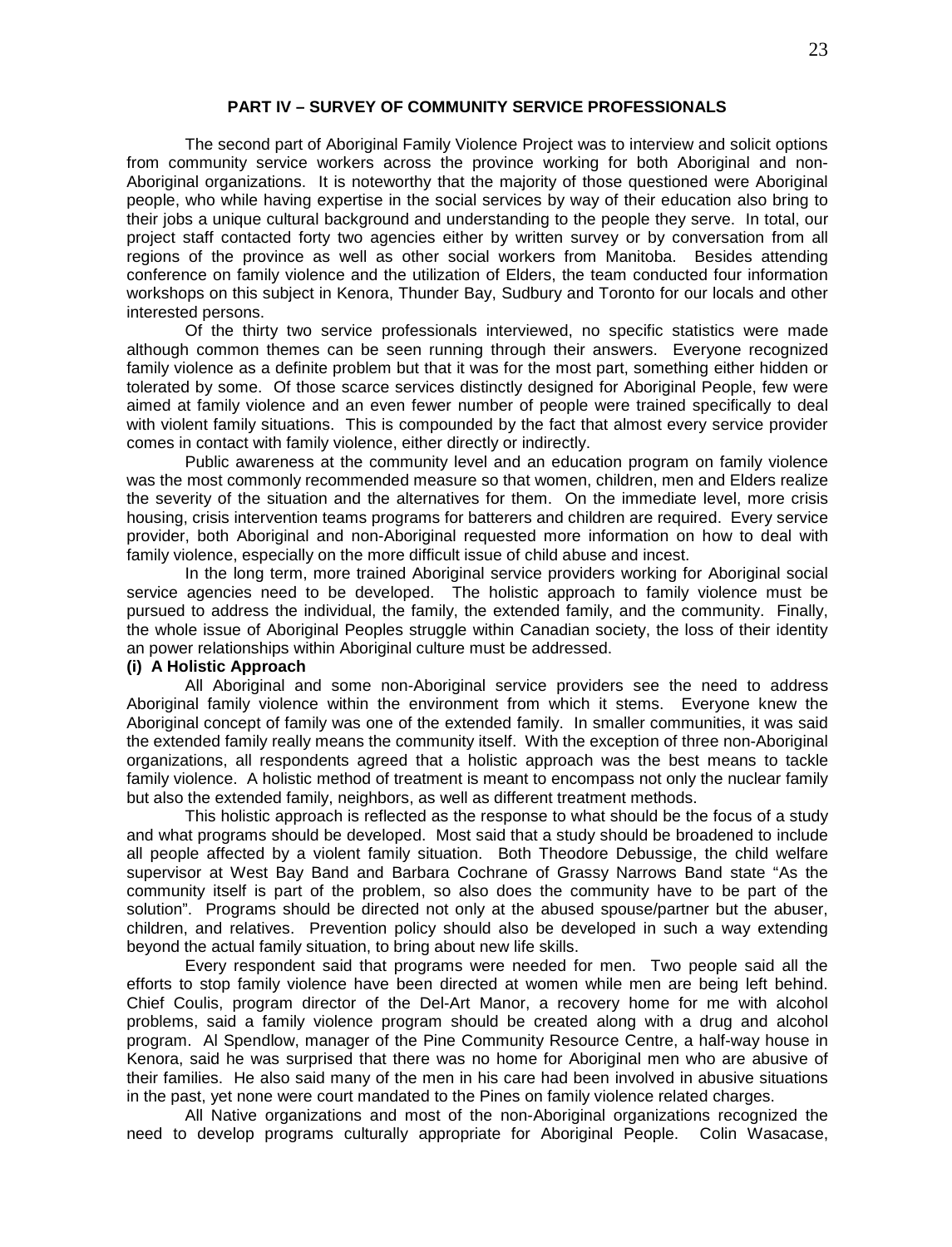executive director of the Ojibway Tribal Family Council, the Ojibway run family and child service agency for the Kenora region, stated that spiritualism, music, language, life skills, feasts, the ways of the Elders and the use of sweat lodges al should be brought into a program. Rosalyn Copenace of Community Counseling for Addictions and Maria Linklater of Beendigen, an Aboriginal Crisis Centre in Thunder Bay both echoed this sentiment stating that more efforts should be directed at traditional values and teaching of the family.

The use of Elders in any program was a common suggestion as was a return to the traditional values of respect and dignity for all people. In a note of desperation, Sarah Borsfai of STEP, a youth program in Kenora says it is very important to make use of the Elders who stress the old ways because once they have passed away, there will be no one left to teach young people who are loosing their values.

Any type of program for family violence must be designed in such a way as to make all individuals as relaxed as possible. There is a need for more Native speakers in the shelters and in other social service agencies for those people who wish to speak their first language. Pat Robinson of N'Swakamok Friendship Centre in Sudbury and Coin Wasacase said achieving that stress-free environment is even more difficult when you have to remove Aboriginal people from their families and communities for either training to address the problem or for the victims fleeing violence. Judy Smith of Hoshizaki House, a crisis shelter in Dryden, said she has had difficulties communicating with Aboriginal people, especially those women from northern isolated communities. Thus any type of shelter or training facility should be built close to the home environment of those experiencing family violence in the efforts of reducing stress.

The above mentioned problems are illustrated by complaints registered by non-Native Shelters. Not only does going to a shelter require Aboriginal women to leave their families and communities, it means they must usually go to non-Aboriginal shelters in environments which are culturally different and often hostile. In the 1986 Aboriginal family violence survey by Jane Riddell and Pauline Doxtator it was reported that Aboriginal Women need three to seven days to come out of shock at crisis homes due to the non-verbal traditions of some Aboriginal Women compared with a lesser amount of time for non-Aboriginal women. At least two surveyed groups criticized Geneva House in Sudbury for being culturally insensitive to Aboriginal Women and too busy to attend to other Aboriginal service providers concerns.

# **(ii) Education and Training**

One of the most intriguing things about the survey was to look at the general education level of the respondents and their experience in family violence prevention. Of the twenty seven people who listed their educational background, eighteen had some post-secondary education ranging from community college diplomas to masters degrees. Of those in or having graduated from university and college programs, five were in social work, four studied education, three had taken nurses training, three more were in mental health programs, two had religious degrees, and one with a business degree; another was in the sciences and later became a police officer. Of those who had only attended high school, three had graduated, yet almost all had taken some kind of counseling program.

While the level of education was quite good, the amount of training in the field of family violence was minimal. Only six people had taken some in-depth courses in family violence, with two receiving their training in Detroit, Michigan and Minneapolis, Minnesota. Only seven people had attended workshops on the issue and a startling number of thirteen people had no training at all.

These numbers are distressing. Social work programs in colleges and universities must address the issue of family violence, why it happens and how it can be stopped with practical training. According to Charles Castlemen of First Step, a counseling program for abusers in Thunder Bay, weekend workshops are not enough training for service providers who are required to recognize and deal with family violence matters; the issue is far too complex and demands months of training to familiarize the counselor. All of the respondents said that there was a definite need for more Aboriginal counselors and community aid workers.

In response to the lack of training, the respondents were almost unanimous in their desire for more training with regards to family violence. Randy Councillor of the Ne'Chee Friendship Centre in Kenora said that while he had academic training for family violence counseling, he expressed a common concern that traditional Native counseling methods were needed as well.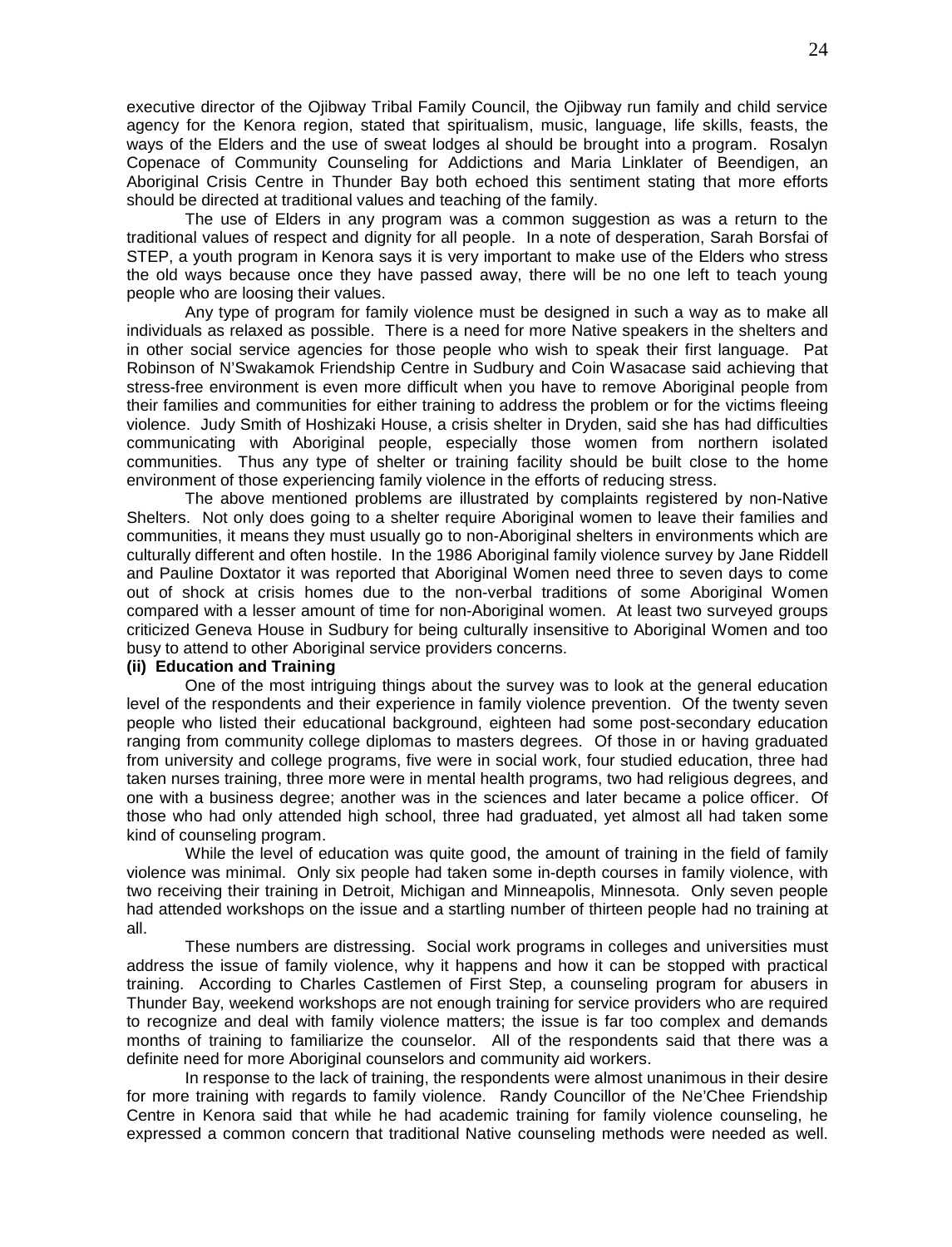At least two organizations, Wicshan of Sioux Lookout and Key North wanted counseling not only for the victim but for the staff in having to deal with stress, burn-out, and learning how to detach themselves from their cases. For those few agencies which had extensive training in dealing with family violence, more information and guidance was desperately needed to address the needs of victims of sexual abuse and incest.

#### **(iii) Incidence of Family Violence**

When one contrasts the previous mentioned figures concerning education on family violence against the number of family violence service available, one can see the needs of Aboriginal People are not being met. Every agency said they saw family violence in one form or another. Five organizations said over ninety percent (90%) of their cases dealt with the issue, three groups said it affected over fifty percent, another three groups said it was between twentyfive and fifty percent, and two said they saw it twenty-five percent of the time. For those who did not see family violence directly, they saw it indirectly through family breakdown, alcoholism, suicide, child behavioral problems and mental illness. Nine groups dealt with the issue on a frontline basis through counseling and the same number said they gave referrals to other agencies.

As to the issue of incest and sexual abuse, the respondents felt it was a difficult thing to handle and for the most part, remains hidden. Only seven agencies said they had to knowingly deal with the issue out in the open and help people who are victims and abusers. More people, however, mentioned suicide as a problem which must be confronted as suicide victims abuse both the victim and abusers; they abuse themselves along with others around them who must deal with their loss. Elder abuse and child neglect were also stated as a form of family abuse.

Four out of six people answered in the affirmative as to whether they had encountered an abusive situation in their own personal life. One woman from a Southern Ontario Friendship Centre honestly summed up her situation by stating that she had been abused by her mother as a child and later was abused in a personal relationship for a period. Now she can see her childhood had an effect on her later life and luckily, she was able to seek counseling. Psychological abuse towards his wife and their children was cited by one president of a Metis association local, as a result of alcoholism.

All of the respondents thought family violence a big problem in Native communities, but some, mostly non-Natives saw it as no different as family violence in any other ethnic groups. Theodore Debassige expressed that while family violence is a problem, it is connected to the wider problem of communication breakdown, drug and alcohol abuse and child neglect. Implicit in this comment is the fact that family violence is but another symptom of greater problems; lack of direction, non-identity, insecurity and deterioration of values.

Most organizations said that family violence was very much a hidden subject where people remained fearful to talk about it. Three organizations did say things are changing somewhat, much to the credit of media publicity over spousal abuse and police charging the abuser. According to Wally McKay, executive director at Tikinagan Child and Family Services in Sioux Lookout, when he mentioned the subject of family violence in a chiefs meeting five years ago, you could have heard a pin drop, but three years later, the Chiefs of Nishnawbe Aski Nation accepted a plan to create a traveling community response team and a treatment centre for batterers.

Tragically, most ( fourteen ) organizations saw family violence as a way of life for some Aboriginal communities. Only two agencies said they could not say one way or another if family violence was an accepted way of life and the others surveyed did not answer this question. Many agencies said that the situation had become critical; children see violence as they grow up so they accept it later if it happens to them. One of the most shocking statements came from Alex Gunner of Paynkotano Child and Family Services in Moosonee; he said that may women accept their situation because they are told to do so by their parents. Rosalyn Copenace said everyone knows what is going on but the attitude of some was that the women deserve it. Obviously this kind of attitude demonstrates that social services are not reaching these women; they are afraid, they may not know what services are available to them, and they do not know that they have a right to live in a violence free environment.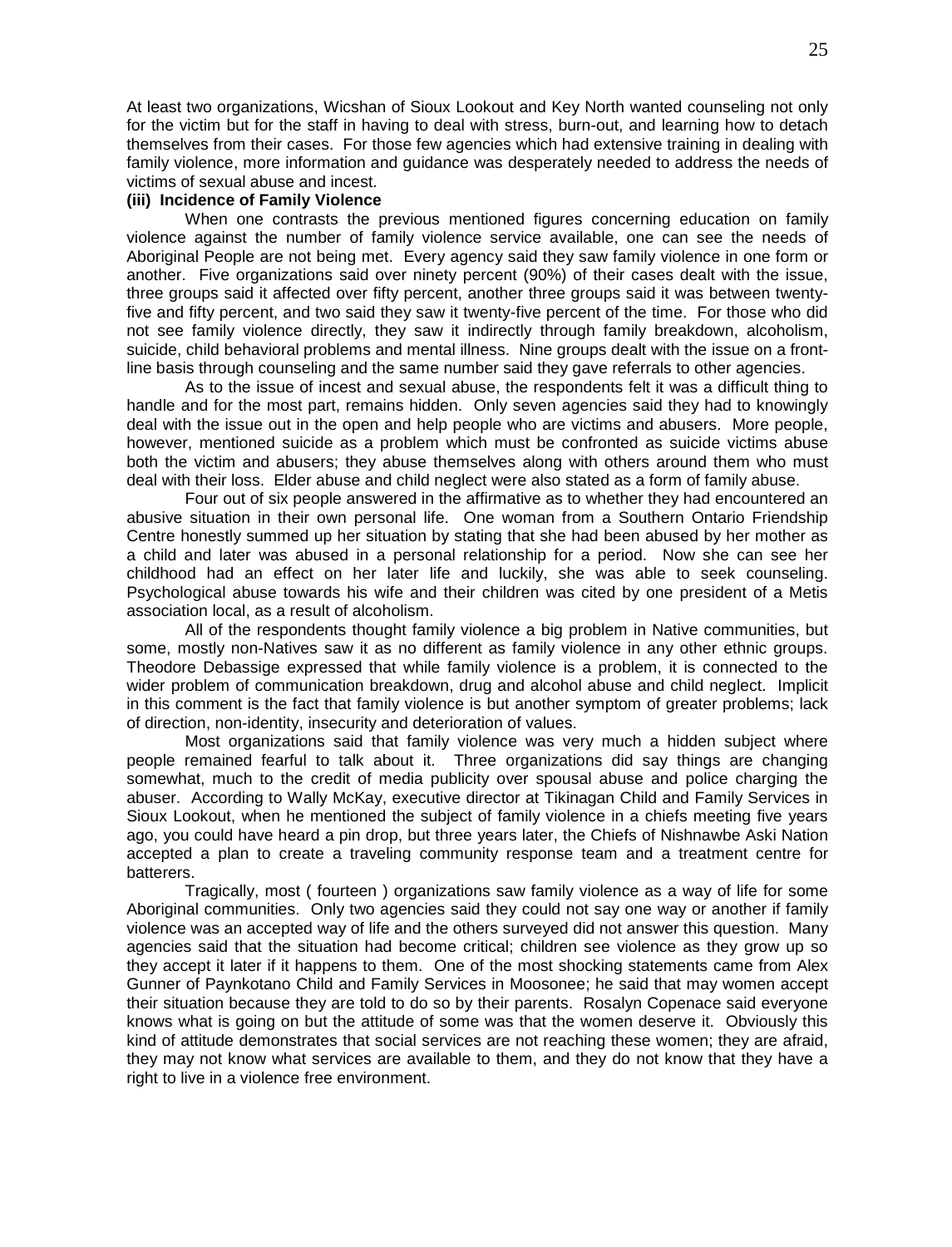#### **(iv) Residency**

When asked whether there was a difference between reserves and urban communities in relation to family violence, the answer was yes. Many mentioned the lack of social services, day care and poor means of transportation in and out of the isolated communities when compared to urban centers. Whereas these are the apparent reasons women do not leave isolated communities, there are other factors which go beyond the question of service availability. Loren Mitchell says that there is a different lifestyle and way of thinking on reserves; if someone leaves, often they are perceived as abandoning their family and thus when they return, they are outcasts. Just the fact that reserves or isolated settlements are small means that there is no escaping public scrutiny especially for an issue as contentious as spousal abuse.

Little, however was said as to how to fully address the problems of those living in rural and remote areas. Many, like Charles Castlemen said while the violence may be the same, the factors involved differ somewhat. Randy Councillor said each community is different in size and character, some reserves are still very traditional, while others are less so. On the other hand it was said that urban areas bring their own set of problems due to cultural change, prejudice, alienation, loneliness and easy access to drugs and alcohol. Importantly, Loren Mitchell points out that there must be no discrimination according to status or residence for services provided.

When one compares the views of the community care professionals with those seen I the surveys among Aboriginal women, both identify the diversity found within the population of Aboriginal women in Ontario. The two surveys recognize the need for more services in rural and isolated communities which are often overlooked by the Federal Government because they are a Metis community, a non-Status band, or Status band without a reserve. The Provincial Government in turn responds by saying Aboriginal people are a federal matter. Caught in the cross-fire are those Aboriginal people, unrecognized by the Federal Government, who certainly did not wish to be divided by some self-sustaining bureaucratic mechanism of internal control. The low satisfaction levels among reserve residents confirms the need for better services in those areas.

Many of the social workers may have assumed that Aboriginal people residing in urban areas are adequately cared for by the services there-in, but the urban respondents are saying just the opposite. Urban Aboriginal women feel that while services may be available, these services are not assisting them in crisis situation with culturally appropriate care. This recognizes that even when Aboriginal people are living in urban centers, they do not stop being Aboriginal people or forsake their traditional healing methods. Aboriginal social service agencies for urban Aboriginal people could very much aid those people coming to cities and towns for the first time and who find it difficult to adjust to their new environment.

The solution to family violence in each of these Aboriginal communities, be they on a reserve, in a rural setting or in the city, lies within the community themselves. But for this to happen, funds must be available so they can develop intervention and prevention programs to suit their special needs. For the isolated communities, consultation over such things as new transportation links, social services and communications facilities must occur before any of these development take place. A good family violence program, heightened awareness, and strong community support may reduce the amount of family violence just as much as better telephone and road links. In urban areas, second stage housing was said to be a constant problem since victims often remain in cities after they have gone to a crisis shelter.

# **(v) Alcohol**

All but one of the respondents said alcohol was associated with family violence yet most recognized that it was not the cause. Donna Bowes-Dhezzie of Genevra House, a crisis home in Sudbury suggested alcohol is a facilitator of family violence while Al Spendlow says alcoholism only seems to mystify the problem. Loren Mitchell correctly stated that even without the violence, alcoholism is a form of mental cruelty, only about five percent of his community is sober. In recounting her personal experience with family violence, Donna Johnson says the violence occurred just as much when the abuser was sober. The use of alcohol is backed up in the questionnaires: Aboriginal women said 78% of the cases of family violence was alcohol related.

There seemed to be a mixed reaction as to whether a stoppage in alcohol would lead to a reduction of family violence. Seven people said stopping alcohol use would reduce family violence but six stated that it would not necessarily reduce family violence. Two people gave an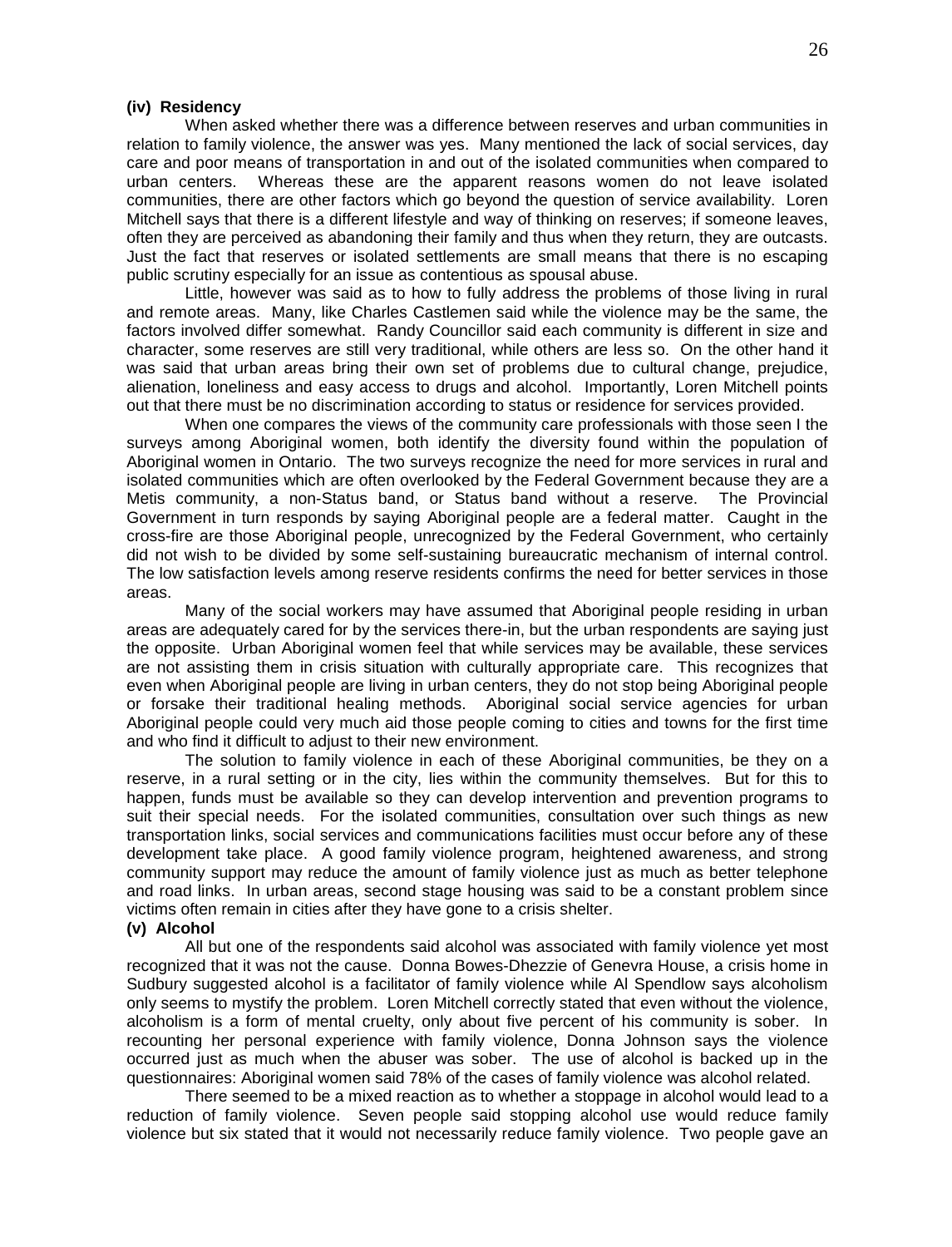emphatic "No" while another four gave suggestions of how to deal with the problem. Most respondents would probably agree that a stoppage in alcohol usage would not stop family violence; as it is not the cause but it might lead to a reduction in violence because those who recognize why they drank might also realize why the abuse their families and, therefore, seek counseling. Courses for the abuser by the Chatham-Kent Community and Family Services, Wamawai Centre in Winnipeg and First Step in Thunder Bay require clients to first deal with their alcohol or drug addiction before enrolling in their program.

Lucy Bannon of Beendigen, an Aboriginal crisis shelter in Thunder Bay reminds people that alcoholism is a disease, family violence is learned behavior. She also states that abstention from alcohol may reduce the physical violence, but it may not solve the problem of mental cruelty if the abuser only thinks the problem is due to alcohol. Lucie Rice and Judy Smith, who happen to work in two other crisis shelters in Sudbury and Dryden both write that facilities for both problems are inadequate and what is needed are co-coordinated treatment programs for substance and family abuse.

# **(vi) The Situation of the Aboriginal Abusers**

Almost all the respondents said that there needs to be services directed at the abusers. In the survey, some community aid workers felt too many efforts were directed at women, and men were being left behind. While it is true that only recently, counseling groups have stated for abusers, there still is a great need for more shelters and services to women and children. There is not one house for batterers in Canada which enables the abuse spouse/partner and children to remain in their matrimonial home. Instead of sending the abuser away for healing, it is the spouse/children who mush leave their communities, families and home, sometimes with just the shirts on their backs. As stated earlier, the Tikinagan proposal has tried to address this problem with their therapeutic residential program for men.

Changes in society beg the question; what is the role for Aboriginal men? They have a dominant non-Aboriginal society saying they have to be strong, keep their feelings inside, never cry, and be the head of the household. This is very much reflected in the amount of services offered to men, Aboriginal or non-Aboriginal. There is no crisis housing for men be they abuser or abused, and no programs for male single parents, or resource centers for men with counseling services like there is for women. It is always assumed that men do not have mental problems because they are in control of the situation. Linda Shermen, a mental health counselor at Tikinagan says that there have been great changes in the role of Aboriginal women over the past ten years within the family and the community. Yet men are still trying to be head of the household and chief bread winner within a rapidly changing society.

The male values espoused by Euro-Canadian society are very much at odds with Aboriginal male culture which promotes silent strength, invulnerability, self-sufficiency, dignity and worth to all living things, sensitivity, and respect. Added to these cultural conflicts is the high rate of unemployment, low levels of education, poverty, prejudice and a stifling of leadership potential due to a government system that removes all sense of pride with these men. Thus they look for some power relationship which validates the demands placed upon them, and the only place this can happen is within their family, which in themselves are feeling cultural conflicts as well.

# **(vii) The Agencies**

Of the social service professionals who completed the survey, thirteen belonged to agencies for the general public and twenty-eight were aimed at Aboriginal People. Of those public agencies, only two had any sort of cultural program for Aboriginal people and only four had some connection with an Aboriginal organization. However, ten people could name someone to call in the event of having to deal with a family violence situation and eleven organizations could think of programs directed to Aboriginal people in their area.

Every organization however said there was a definite need for greater resource sharing, and some spoke of the need for a directory of Aboriginal groups and organizations. Eleven had or were in the process of getting computers and they expressed a desire for computer networking with other agencies.

When looking at the ages of the surveyed social agencies, it is easy to see that there will be a steady demand for more of them in the future. Of those organizations which gave their dates of inception, two began in the period 1965-1969, two again from 1970-1974, three from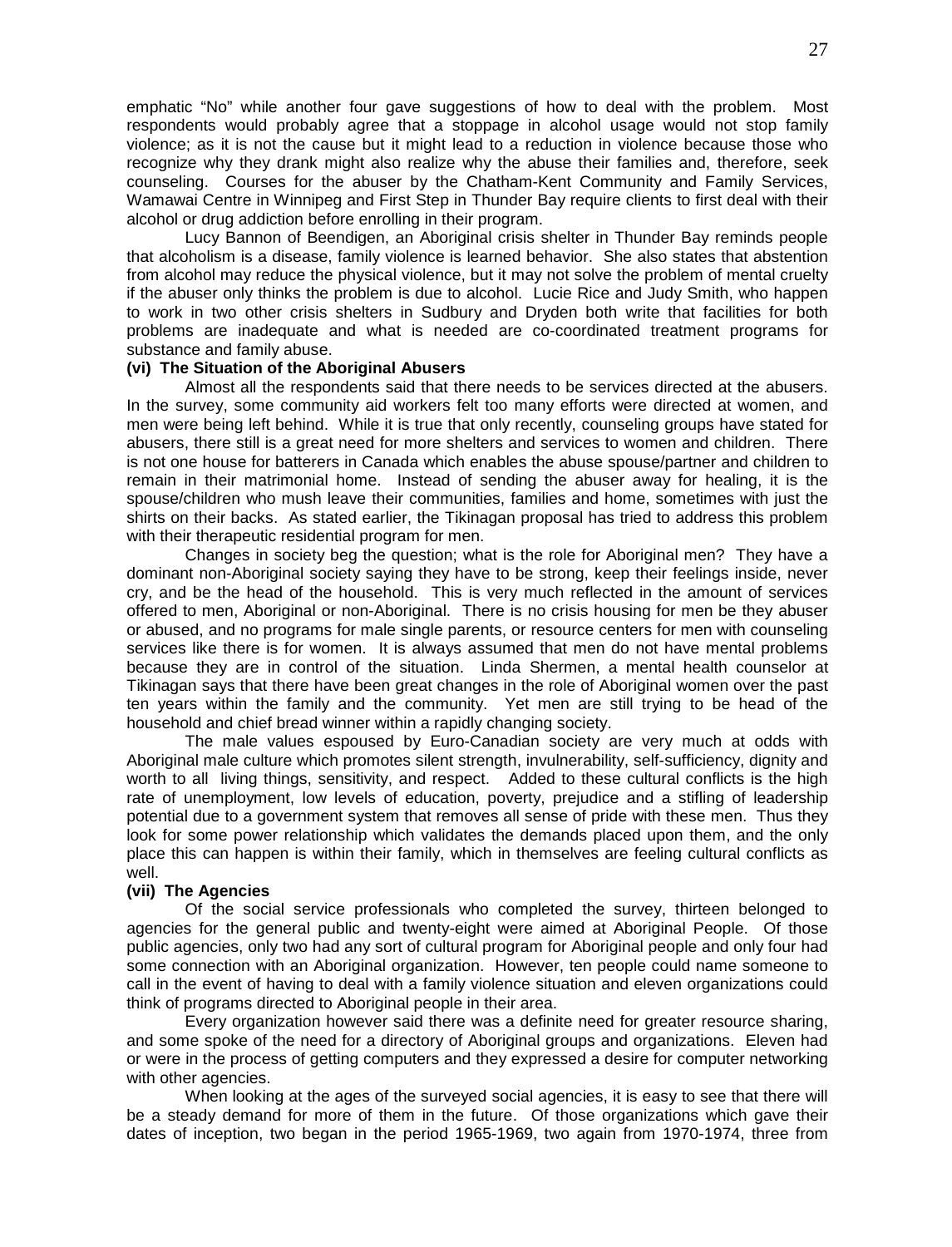1975-1984. This trend is bound to continue for there were seven new organizations started in the lesser period of 1985 to early 1988. Moreover the Aboriginal run organizations are newer than the non-Aboriginal agencies; three non-Aboriginal agencies began from 1985-1988, seven from 1980-1984, and one started in the period 1975-1979. The fact that most of the non-Aboriginal and Aboriginal agencies stated that there is a need for more culturally sensitive services to Aboriginal people, which strengthens the view that there will be even more Aboriginal service agencies in the future.

While it is encouraging to see so many new Aboriginal organizations coming about, this does not solve all the problems. There may be organizational difficulties in the early stages of their mandate. These new organizations must however be careful not to operate as an isolated entity, but rather to function in co-operation with other services, trying to achieve a holistic approach in counseling. Often social agencies, work in isolation and in competition with each other. This is due mainly to their differing mandates and funding arrangements that stem from the level of government they serve. They must justify and expand work loads, personnel and budgets which in turn create a greater demand for funds. As a result, it is not unusual that clients can get referred to three or four counselors which are not only financially imprudent but frustrating for the individual in need of assistance.

Now the creation and expansion of Aboriginal self-governing agencies offers a chance for some Aboriginal people to be served by one agency, which looks on the person and his or her total environments. In the Rainy River – Fort Frances region of Ontario, the Aboriginal service agencies recently met with the regional chiefs and formulated a plan to try and create such a program where young people would be served by one counselor for many needs.

Another problem for many of these agencies surveyed was the geography they covered. Only two said they served a local sphere, the other twelve agencies who answered that question stated that they served a large territory, which ranged from the Pine Centre in Kenora which covers all of Canada to Key North which serve the Manitoulin Island – Parry Sound area. Even the Friendship Centers serve large constituencies as they help those Aboriginal people coming into municipalities from outlying communities. Because most Aboriginal communities are small, they must group together in creating regional social service agencies to maximize their effectiveness. This has a negative side in that the amount of local control and input is reduced.

It is interesting to note, the funding sources for the agencies. By far the vast majority were financed by the Ontario Ministry of Community and Social Services. Considering the fact that the Constitution Act, 1867, section 91:24 designates "Indians" and lands reserved for Indians as being under the federal jurisdiction, without differentiating their 'status', which is in itself a non-Aboriginal concept, as the Constitution Act, 1982 affirms this with recognition of "Indians, Inuit and Metis", as being Aboriginal people under section 35(2), leads one to deduce that the Federal Government is not contributing as much as it should in relation to these social services. Other finding sources within the Provincial Ministries were the Northern Development, Solicitor General, Parole and Corrections and Health. Those funding agents within the Federal Government were the Department of Health and Welfare, Indian and Northern Development, Secretary of State, and Justice. Lastly there was a small amount of monies given by municipal and regional governments.

Inevitably this creates confusion as to where on can get funds. Those organizations most experienced at fund raising get help from many levels of government while those with less experience are confined to a single funding source. A single funding agency can be beneficial if the stream of funds always meets the organizational needs, because it allows their organization more time to devote to duties other than fund raising. This, however, is not usually the case, and more often than not, organizations must put energy in to searching for new funding sources as a means to diversify and cushion the blow if the major funding body cuts resources.

Although new Aboriginal organizations may face some of the above mentioned problems, this is no reason to limit or slow the progress of self-governing Aboriginal agencies. Aboriginal people will not be able to take control of their lives and truly feel served without these organizations. The only way for Aboriginal people to learn how to provide the services they need is through experience and this is where the necessity for more and better funding arrangements is definitely required.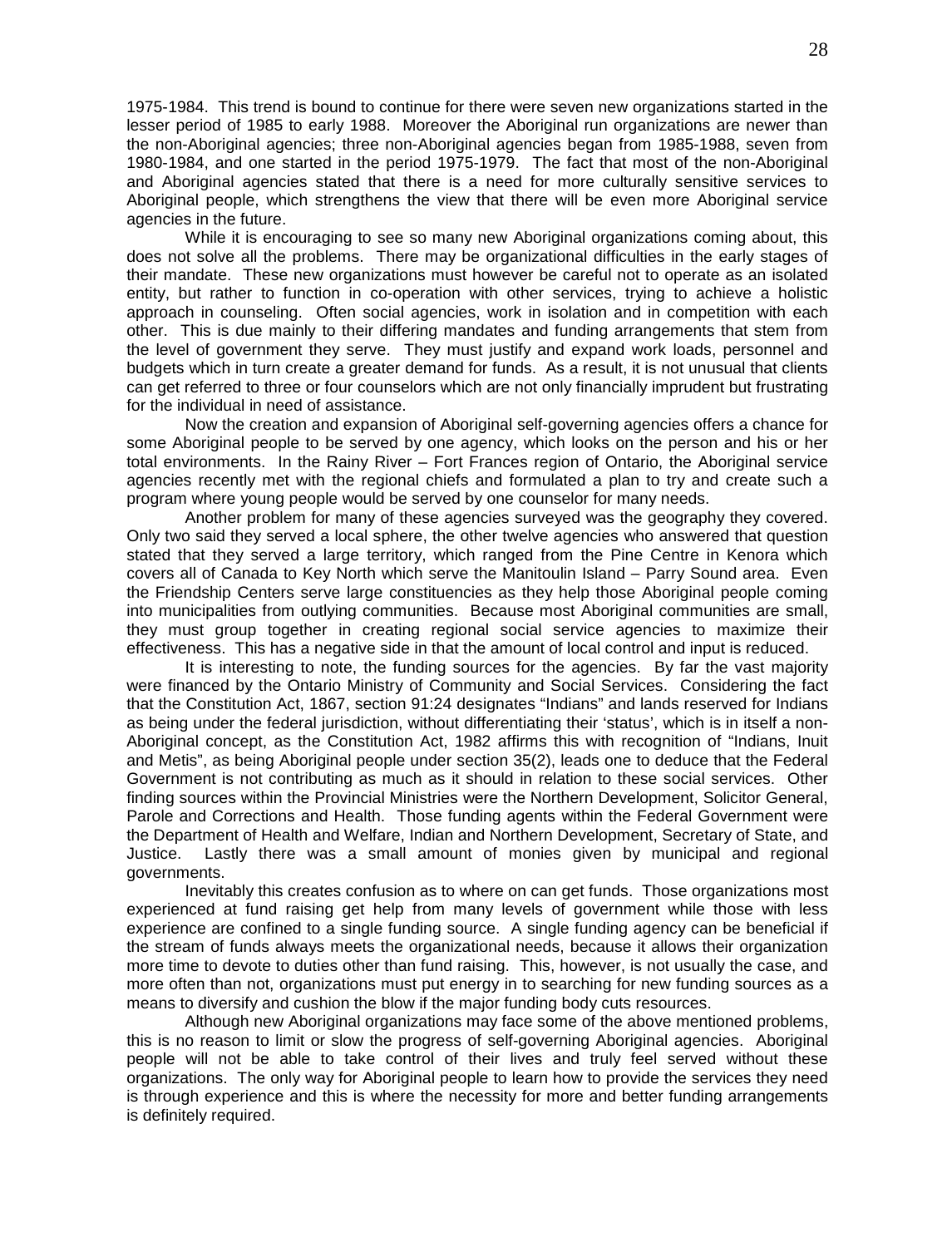#### **(viii) Solutions**

The questionnaire asked respondents to give short and long term solutions to the problem, but it is difficult to classify them as such. Jim Whitehead of the Chatham-Kent Community and Family Services plainly said there are no easy answers to family violence whereas Catherine Bedows of Key North, and employment agency for Aboriginal women in Sudbury said you must look at all the causative factors involved and not band-aid solutions. It is easy to wish family violence would stop immediately, but life is not as simple as that. Victims and perpetrators of family violence are hurting, psychologically and physically, and like any individual with a mental illness, they must be convinced there is a problem and that there is hope for a solution.

Undeniably the number one answer from respondents was that there be community awareness of the problem and a desire by the Aboriginal people themselves to ruse up and confront the issue. It was suggested that to achieve this community awareness goal, key people in the community are needed to start an anti-family violence program. Different types of communications are also need to reach people effectively. In terms of specifics, culturally appropriate services are definitely needed as are an education program in the schools on family violence and programs for the abusers.

The most important group in the Aboriginal community to reach is women. At least two respondents said family violence will not stop unless women find the strength to confront this issue, bring it into the open and assert their rights. But this is very difficult to accomplish, for when women are being abused they are fearful. The fear then leads to a personal philosophy of recidivism; an acceptance and passivity to the violence, one where the ideal of living in a violence-free household is replaced by one of how to minimize the abuse. The task of helping these women is to de-program that psychology and create an environment where they have the courage to bond together and say no more; family violence is not acceptable in their community.

It is undoubtedly very difficult form many community leaders to deal with the matter of family abuse, as often they are reluctant to get involved in family matters. But family violence is not a personal or even a family issue; it affects the whole community on a spiritual, social, mental, and physical level, whether the community is on a reserve, in a rural area, or in a city. It saps the energies and strength of a community when they are needed in other places for more productive uses. Community leasers have a responsibility to promote the well being and welfare of their people and family violence is something they must help to stop. Family violence committees could be set up to recruit and train people on this issue, both in terms of counseling and how to react to a family violence situation.

At least two respondents, Theodore Debassige and Charles Castlemen recognized the importance of Elders. By using their knowledge of the traditional teaching and healing methods for those in abusive relationships, the Elders provide in-house counseling services. They are good listeners and can provide moral guidance for the younger generations. Moreover they are respected and can bring the issue of family violence to the forefront of the community.

Although the issue of charging the abuser was not a question on the survey, it was mentioned only three times by the service professionals with two being in favor and one opposed. Josephine Mandamin, Executive Director of Beendigen said if anyone should be educated on family violence, it is Judges, since sentencing is far too lenient and restraining orders are not being respected. To change this, she suggests putting pressure on Judges in the same manner that was used to deal with drinking and driving. Charles Castlemen echoes this sentiment remarking that only four men out of 140 over the past two years have been court mandated to take counseling in the First Step Program. Linda Sherman a mental health worker at Tikinagan could not think of any court mandated treatment for abusers in her work. At Atenlos, an organization serving Aboriginal women, in London, they are trying to get court workers to help the victims of family violence by informing them of their rights, how to deal with the judicial system, as well as, how to cope with new family dynamics.

# **(ix) Family Violence Education in the Schools**

The most common answer given for where to direct information on family violence is to bring it into the schools and aim it at the children. Fourteen respondents said that the children and youths must be educated on this issue. The purpose of this is to not only reinforce that family violence is unacceptable but also to identify and help those children who have been abuse.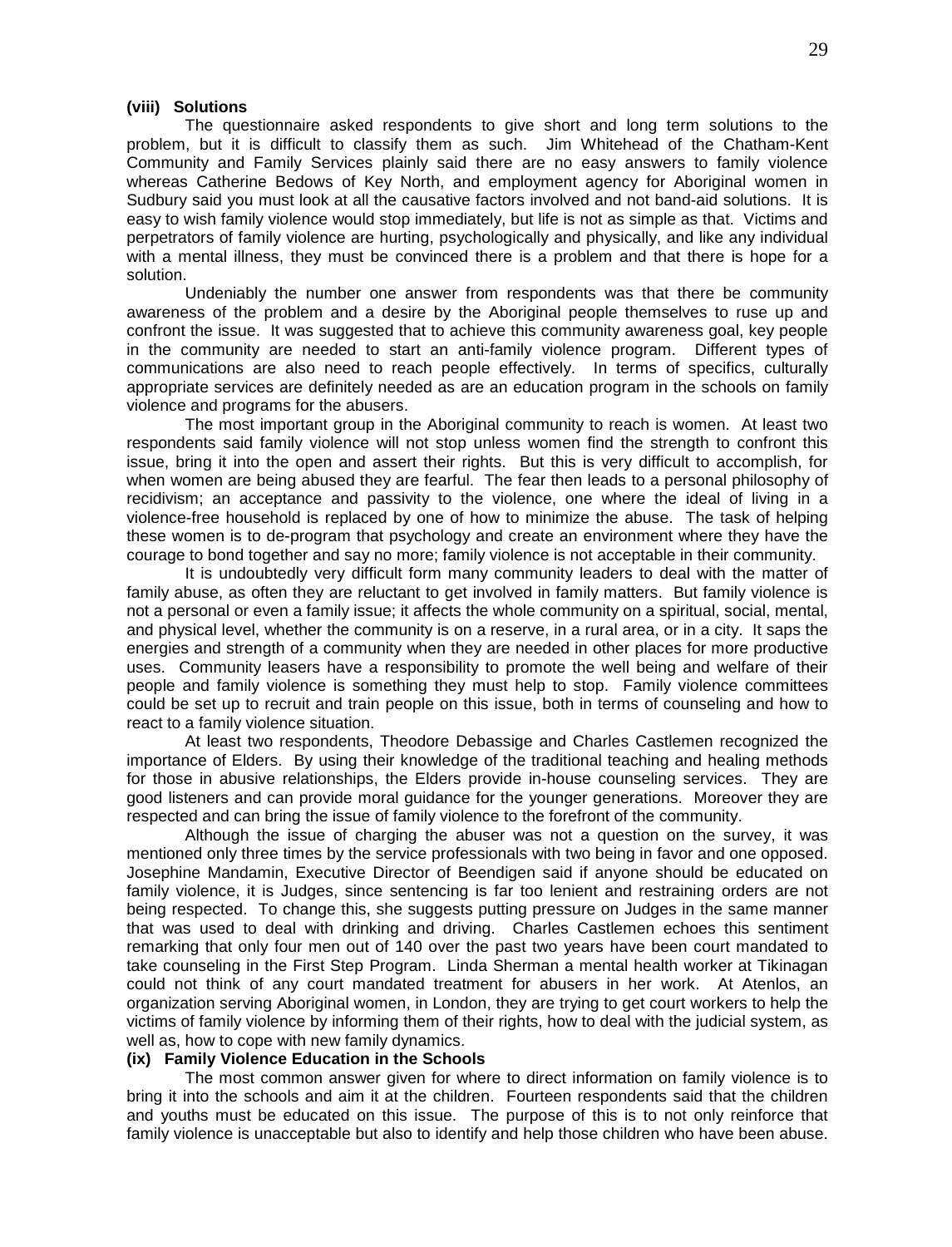Teachers may be reluctant to have this matter brought up in school due to their lack of counseling skills and the fear that they will end up becoming social workers. Parents may also be opposed to this idea since it might scare their children or expose their own family violence situations. These attitudes, however meaningful, must be overlooked because schools are the only place where mass socialization and information dissemination can take place. If schools can teach the values of dignity and respect of the individuals, they have accomplished a far greater service to their students and community than any academic class. Addressing this subject would also help students concentrate more on their studies, by putting family violence into perspective; it would make them feel better about themselves, and their families which in turn will aid them in their academic success.

Each school needs a counselor or someone trained to deal with students who need help when the subject is brought up. While sessions on family violence must be taught in such a manner as to bolster the individual, they also must recognize the importance of the family. According to Pauline Doxtator project manager of the Native Women's Needs Assessment Survey, condemning the perpetrator will not help the situation. While in no way does she condone family violence, she says the issue must be addressed in a loving manner, where individuals are encouraged to face the problem knowing there is still family support for them to seek help. To break the cycle of family violence, it has to start with the children; teach them when they are young, so when they grow older, they will not be victims of family violence like their parents.

#### **(x) Communication Tools**

As a means of reaching people, different types of communication methods were recommended. The use of videos was mentioned by five organizations as the most effective way to reach people. Three organizations suggested role playing and theatre as an effective learning tool. Another three agencies said testimonies by victims, abusers, children and those involved in family violence situations were useful means to educate people on the subject. A family violence hot line was another recommendation.

Out of fifteen organizations, all but the Chatham-Kent Community and Family Services said that they did not see a need to educate non-Aboriginal agencies to the concerns of Aboriginal people. At least two people blatantly said that non-Aboriginal agencies are just not meeting the needs of Aboriginal women or Aboriginal people in general. Sarah Barsfai of STEP, a youth program in Kenora says Aboriginal people have a distinctive life style and think differently. June Bishop at Women's Place in Kenora, a women's shelter and resource centre states that there is a need to educate non-Aboriginal agencies about the discrimination suffered by Aboriginal People; unfortunately some being at the very hands of these social service workers.

A community response team could be something very effective in any Aboriginal community. With their plentiful transportation and communications facilities, urban areas provide fertile ground for such services. In the larger Canadian cities of Toronto, London, and Vancouver, there are Aboriginal community response teams and in Vancouver, the Native Education Centre has started the first training courses for the study of Native family violence. Entitled Native Family Violence and Community Service Training, this course offers intensive training in a culturally sensitive manner for students studying Aboriginal family violence and prevention thereof. Smaller Aboriginal communities also provide ample opportunity for the establishment of community response teams due to their small population and intimate atmosphere.

Virtually all organizations said there was a need for more Aboriginal services. The existing services are not adequate and for those presently in the filed, the workload is very high. Only Debbie Steele at Clarissa Manor, a recovery home for women with alcohol problems in Kenora did not feel there was a need for more Aboriginal services. However, the other respondents mentioned a flotilla of services required right now for Aboriginal people. Programs are needed in the area of child care, child counseling, men's counseling, Elder support, mental health, life skills; more crisis and second stage housing are in order; there also needs to be more programs for urban and reserve residents, recognizing their unique needs. Over-riding the above mentioned necessities is the common theme that there has to be more Aboriginal people providing and administrating these services.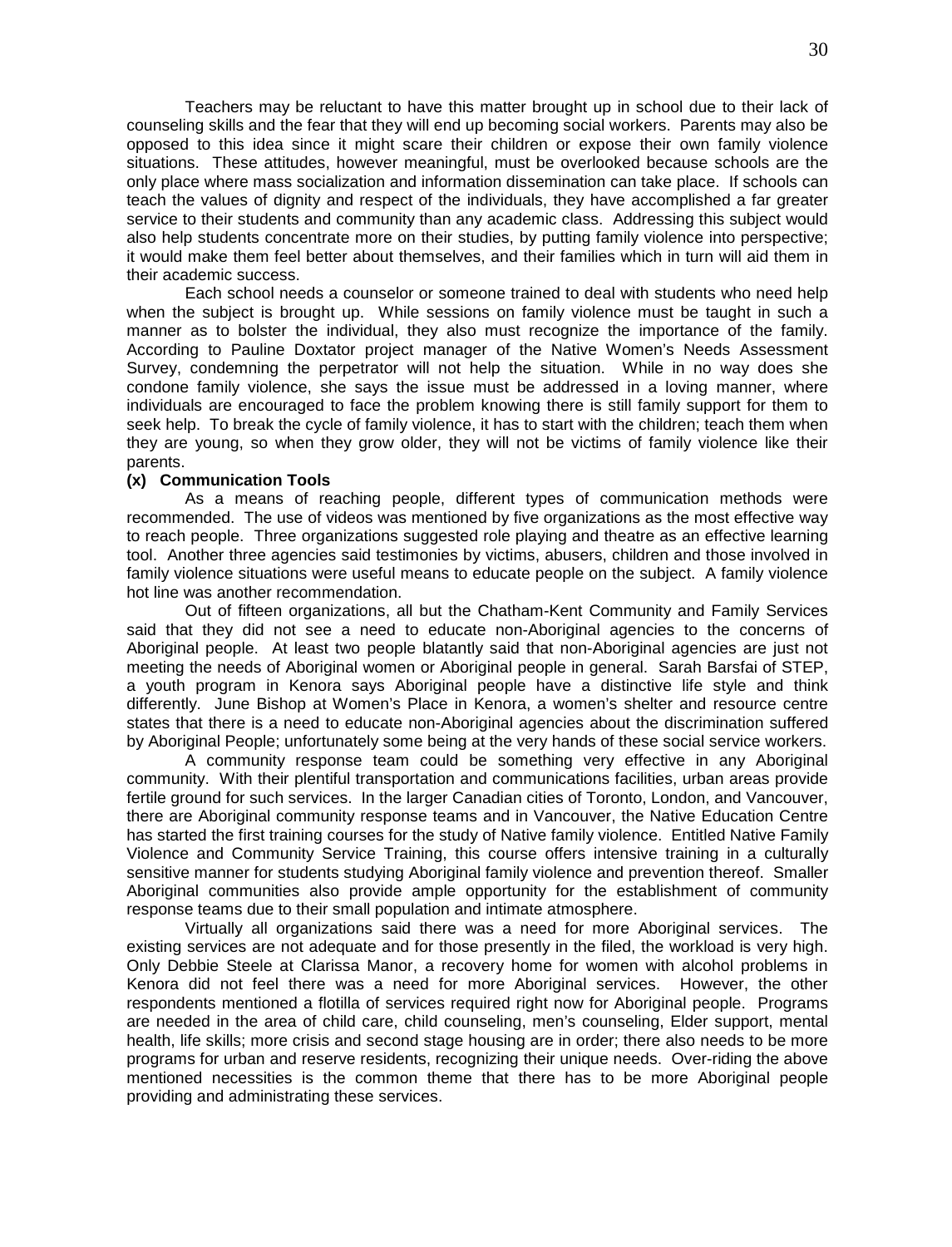# **(xi) Conclusion of Service Personnel**

The surveys among the Aboriginal social workers and community care professionals reenforces the survey conducted with Aboriginal women that there is a desperate need for more Aboriginally run family violence prevention services. Tragically, family violence and the results of it are something the service providers are all too familiar with; every person interviewed recognized that family violence is a major problem since they come into contact with it either directly through front line counseling and referrals or through people who have been touched by family violence in their past. Not only are there not enough services directed at Aboriginal women and family violence, those people in what services that are available are not adequately trained in dealing with crisis situations.

For effective means of dealing with the problem of family violence, solutions must come from the grass roots within Aboriginal communities. However, funds and services must be created to foster a climate where all participants can confront this issue and feel there is a system to support them. Above all, there must be more public awareness on this issue among adults and an education program aimed at children so that they realize what is happening. Women must be aware of their rights and the services available so that they can exercise these rights for themselves and their children. Key people within the community, such as Elders and community leaders must also take up this issue.

Education is also required for the non-Aboriginal communities as well. Centers of higher learning need to address this issue in providing more courses so that social workers can better handle the problems they are facing. The use of Elders and traditional counseling methods should be brought into universities and colleges to familiarize Aboriginal and non-Aboriginal culture. Education and cultural sensitization is also needed by police officers and Judges who should be providing effective sentencing with the aim of protecting the victims and reforming the abusers. More properly trained child care workers are especially required to deal with the issues of incest and child abuse.

In dealing with family violence, a holistic approach needs to be developed, one where all participants, victims, abusers and bystanders feel there is the hope for a change in their relationship. This holistic approach should be cognizant of the problems facing Aboriginal people with the aim of bolstering their identity and feeling of control. There must be recognition of the differences faced by those people living in urban settings who may feel alienated from the majority and those living in more isolated reserves who feel helpless in the face of their lack of collective self-control and massive unemployment. Services must be available, regardless of governmental status to all Aboriginal women and children.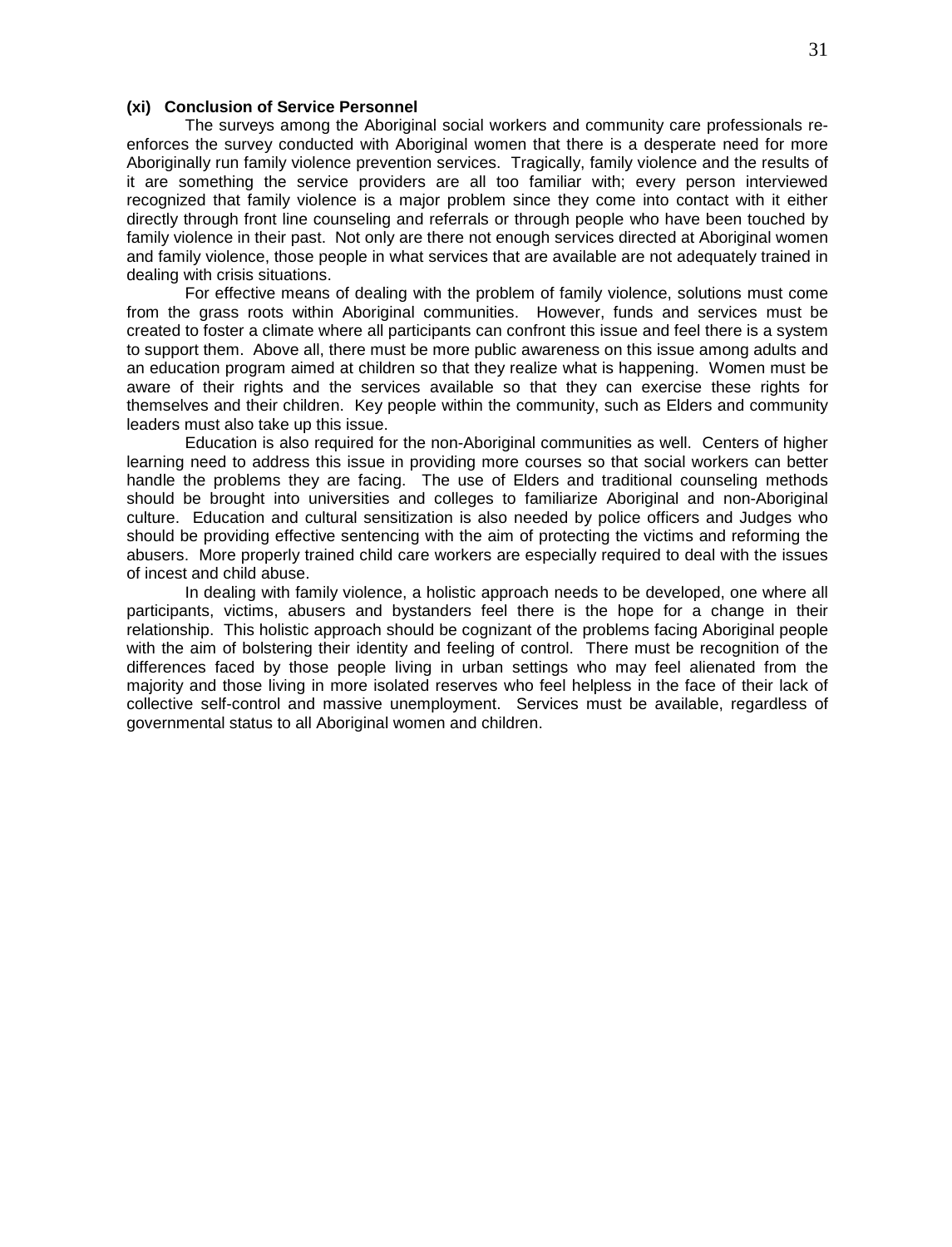#### **PART V – SUMMARY ON ACCESS TO SERVICES AND THE EXTENT OF THE PROBLEM IN ONTARIO**

From a reading of the two previous sections, it should be evident that Aboriginal women suffer excessive and unnecessary hardships in the context of family violence. The incidence of family violence is eight times higher than for the non-Aboriginal population, while our access to services, and legal protection, is reduced or impeded by factors very much beyond our control or design. This situation is one which requires dramatic and immediate government action. The present policies of the Provincial Government of Family Violence are, for the most part, inappropriate for our needs.

We need to develop Aboriginal responses to family violence which are culturally appropriate for us, which are designed by us and which are implemented and valued by us. There are some promising developments on the horizon. The establishment of a public awareness and education program by Tikinagan Child and Family Services, covering twentyseven Northern Ontario communities is encouraging, as is their proposal to develop a therapeutic residential program for abusive men. In addition, the establishment of legal services at one shelter is a model which should be monitored and instituted at other shelter or "Healing Lodges'. However, some of the Aboriginal proposals have been denied government support at an early stage which means they are limited in terms of long term efforts to reduce family violence. This must be reconsidered. For example, a project proposed by thirty-two First Nations communities in Ontario, under the direction of the Whitefish Lake First Nation Family Violence Committee and MANOTSAYWIN NANOTOOJIG, which sought to assess the needs of First Nations citizens in Ontario in the family violence area and identify how these needs can be met, was rejected last year.

It is clear to us that complete solutions to the Aboriginal family violence situation will only be possible alongside new political or constitutional arrangements for self-government. It is essential that programs be developed by us, in our communities, and administered by us, in order to be successful. This is the underlying problem which complicates Aboriginal family violence without real control over our lives; we cannot begin to meet the needs of those who suffer from family violence. The situation of Aboriginal women in family violence situations is a dire one. When considered against the related background of social and economic status, Aboriginal women have to design solutions and take the initiative in order to break the cycle of violence which is so entrenched in our communities.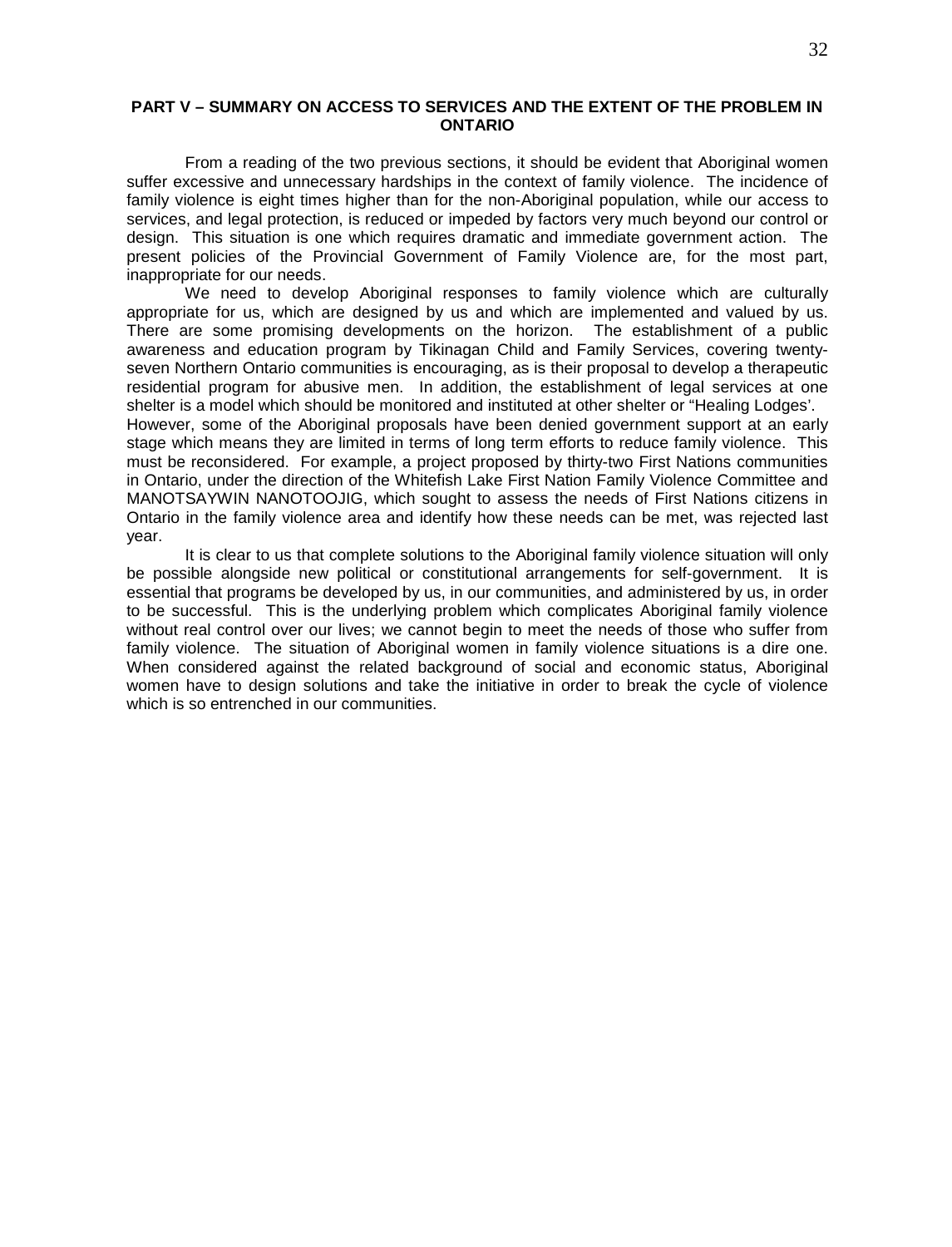#### **PART VI – THE PROPOSAL FOR ACTION**

This section of our Report on Aboriginal Family Violence details our proposals for action. The proposed action is highlighted in numbered paragraphs, with a discussion of the necessity for the proposed course of action underneath each numbered proposal. The proposals have been arranged in a more or less definite order from the general proposals for change, to the more specific proposals on legal issues, medical issues, social services, and education etc. The proposals are not termed recommendations because we see them as more than recommendations. They reflect what we believe are urgent needs which must be responded to in order to meet the extreme levels of Aboriginal family violence in Ontario.

These are the proposals for action on family violence that we, as Aboriginal women, believe is required. The focus of the proposals is not on what the government or non-Aboriginal society can do to help the situation of family violence in Aboriginal communities, although certainly, the Provincial Government does have a role to play. We want to develop holistic solutions to family violence which represent our cultural values and practices, and which are community based. Consequently, the focus is on what we want to do in our communities to strengthen families and to heal the scars of family abuse. Of course, we need the financial support of government to undertake may of the proposals which follow but we do not need more regulation or involvement by government or by bureaucrats in our communities. Moreover, each of these proposals has also been put forth by our organization in order to foster discussions with other Aboriginal organizations, such as bands and tribal councils, so that jointly we can reach final solutions to the high levels of Aboriginal family violence.

One important feature of our proposals for action, which we should stress, is that under lying all our solutions must, be an honoring of the four directions (honesty, kindness, sharing and strength). We want to work toward each of these four directions in our solutions to family violence; we do believe that solutions will be possible unless each of these is respected and honored in our communities, and in our approaches to social problems like family violence.

The necessity of this underlying approach was reflected in the responses to one question in our questionnaire, to which respondents suggested that Elders must be involved in helping people who experience family violence, 53%; further, social service agencies at 65%; community leaders, 62%; and all comm8unity members 32%.

When asked to list four services which they thought would be of help to families in their community experiencing family violence, the Aboriginal women who responded to our questionnaire listed the following, in order of frequency:

- Counseling for victim/batterer/children/family members
- Crisis homes for victims designed and run by Aboriginal peoples
- Community education
- Financial assistance
- Family violence social service agency
- Community based self help groups for victim/batterers
- Effective laws and policing
- More housing
- Community response team
- Transportation our of the community
- Jobs
- Medical services, especially a doctor
- Alcohol and drug abuse assistance
- Assistance from the church/counseling

We have attempted to incorporate these suggestions into our proposals below. It is noteworthy that in terms of prevention of family violence, as opposed to treatment of the effects of violence, the respondents to our questionnaire suggested, as their first priority, community workshops and support group sessions; as their second suggestion, general community awareness projects; and as their third suggestion, alcohol and drug treatment. These ideas have also been incorporated into our proposals for action.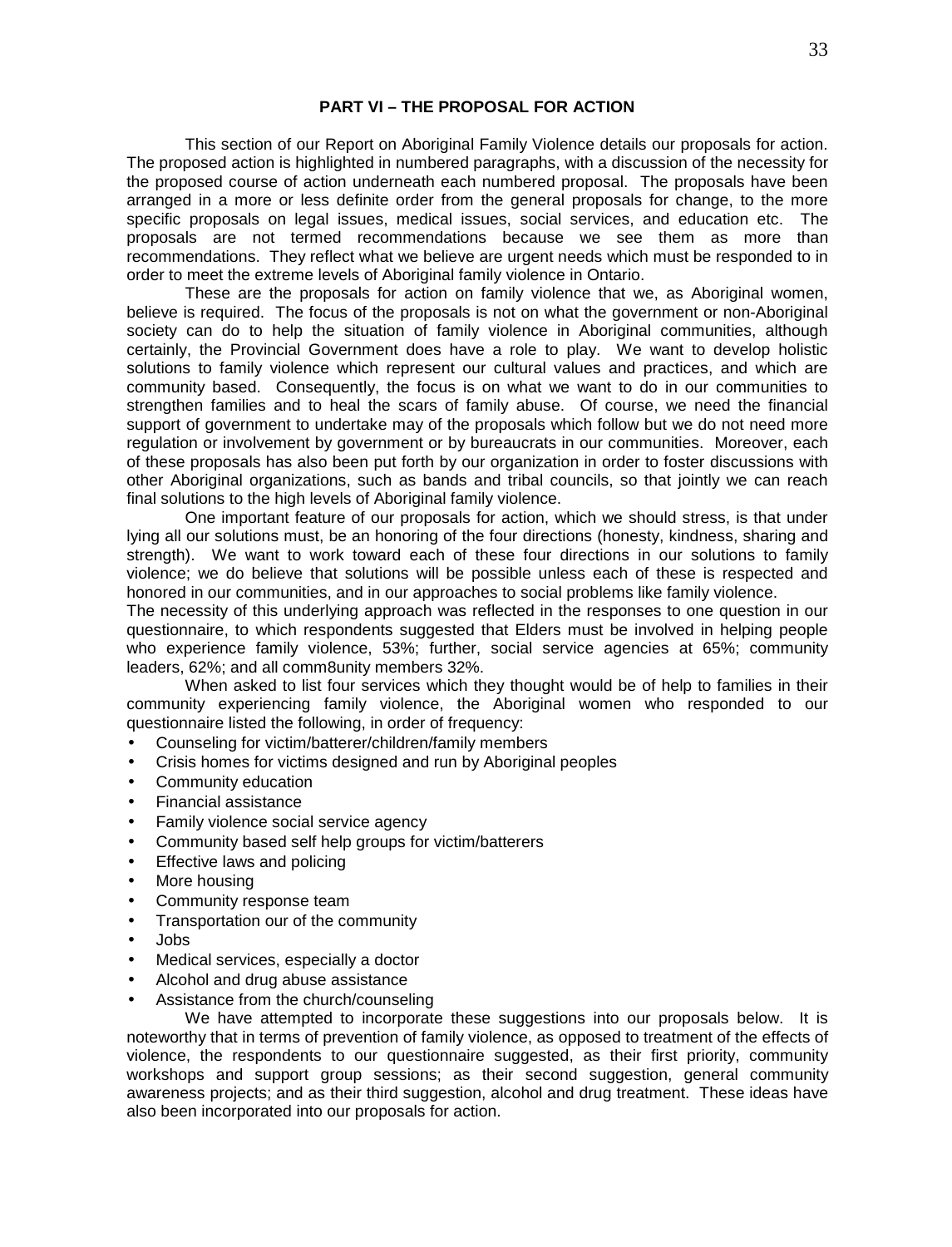As we stressed in the introduction to this report, the underlying factor in family violence, and other social problems in Aboriginal communities, is the legal and political structure which has for bidden us to govern ourselves according to our value system and the involvement of a foreign bureaucracy in every aspect of our lives. The most far reaching development, in the context of family violence, would be the recognition and implementation of self-government arrangements for Aboriginal people. Aboriginal child welfare agencies, social services organizations and a justice system are concrete examples of self-government which would enable us to have the full scope and jurisdiction to address the may aspects of family violence, according to our vision of the family and community. Thus the Provincial and Federal Government must recognize and support the implementation of the inherent right of Aboriginal people to self-determination.

#### **1. The Provincial and Federal Governments must ensure that a policy of equality of access in the provision of services and financial resources be continually adhered to for all Aboriginal women regardless of residence or status.**

Far too often in Canadian history, divisions have been created between First Nations and Metis over such issues as status, residency and gender with the end result being that Aboriginal women are left without the support of any level of government and at odds with their won people. Until the development of a self-governing structure where all Aboriginal people would be treated equally, no Aboriginal women or their organizations should be denied a certain service, financial support or legal protection because of the status forced upon her by the Canadian Government.

#### **2. A special network of at least twelve 'Healing Lodges' should be established in or near Aboriginal communities which can provide shelter, support and healing for the battered woman and her children based on a model which reflects an Aboriginal vision of women, children the family and with services available in Aboriginal languages.**

Because services are needed specifically for Aboriginal women both due to culturally unique needs and the geographical location of Aboriginal women, these needs are not being met by existing services, a network of shelter or 'Healing Lodges' specifically for Aboriginal people is required. The 'Healing Lodges' must be organized around an Aboriginal model which emphasized the role of women in Aboriginal life, the spiritual needs of the battered woman, the physical need of medical treatment or alcohol treatment (including education on dealing with alcoholism and the alcoholic). There are some models available, such as Kashee's Place set up by the Yukon Indian Women's Association in Whitehorse.

The immediate need is for at least twelve 'Healing Lodges". We would recommend three healing lodges be established in each of the four regions of the province (as we have divided up the province according to the breakdown of our local affiliates). These must be organized and run by Aboriginal people – preferable from the Nation whose citizens would most use the service. All services in the Lodges must be available in Aboriginal languages, as well as English, so as to allow women to feel safe, comfortable to discuss their violent home and able to begin a healing and rejuvenation process.

However, more work is clearly required in developing an appropriate model and testing it in a community to understand more fully the needs of the abuse women and children. As a beginning, funding should be made available to the Ontario Native Women's Association to help facilitate an organizational model for one 'Healing Lodge' in co-operation with service providers who see Aboriginal family violence on the front lines. This planning body could identify the needs, find out what resources (both human and financial) are available, and then formalize a model which in turn would be used as a pilot project to determine the successfulness of the approach and to perfect the model to the needs of Aboriginal communities. The Healing Lodge should work closely with Elders and Aboriginal professionals (medical, social work, psychiatric) to begin to strengthen women and children so they can return to the community, or resume their life in the community, without being ashamed, alienated, or stigmatized for being abuse, There should be one such pilot project in each of O.N.W.A.'s four divisions with each one having a separate mandate to address the special needs of Aboriginal women, be they for First nation women on a reserve, in a Metis community, in an urban setting or in an isolated community.

The Healing Lodges could also be responsible for ongoing community education, institutional and professional support for the establishment of self help groups for victims, batterers, and other family members. Moreover, legal services must be provided from the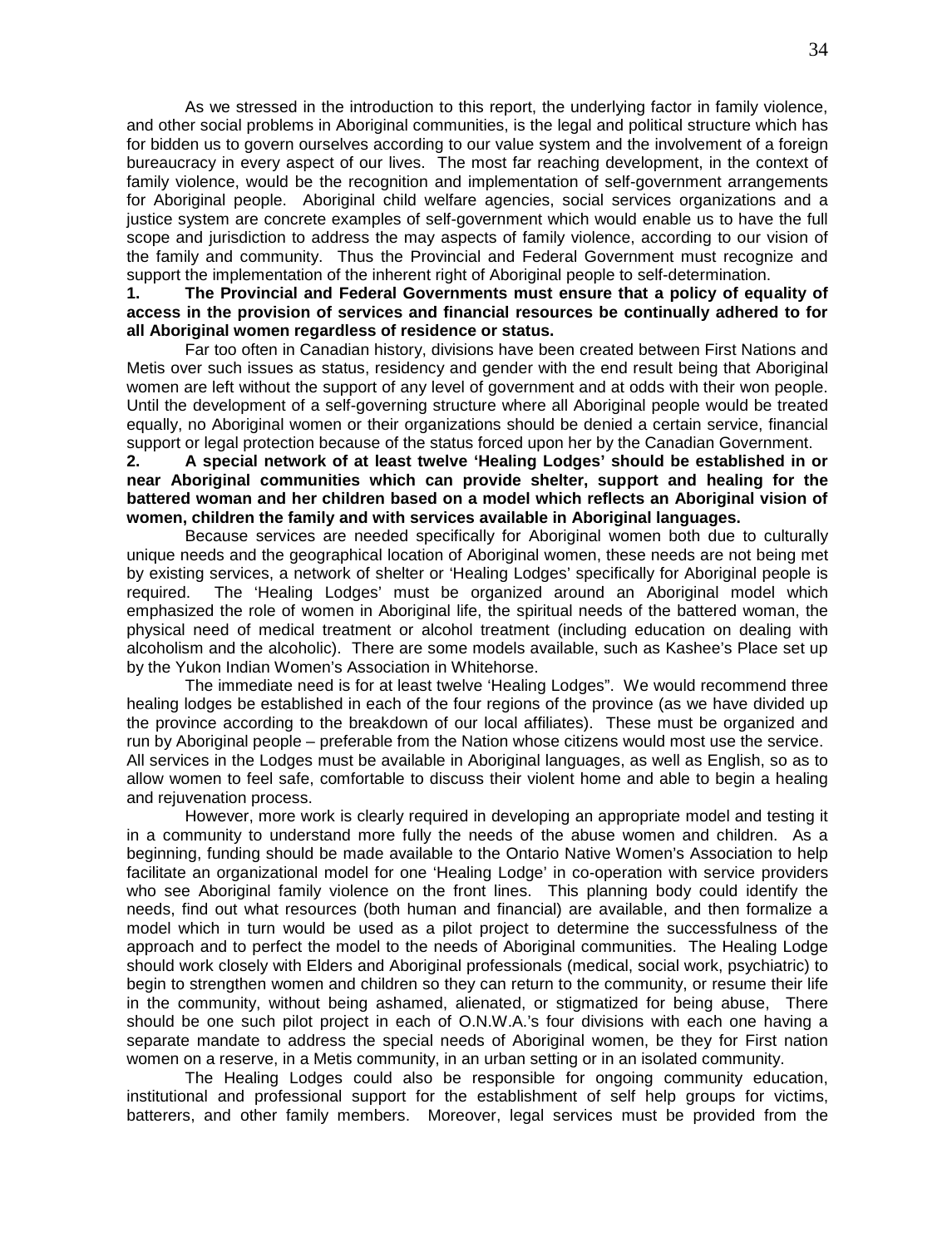Healing Lodges on a similar model to those provide now at the Anduhyuan emergency shelter and residence for Aboriginal women in Toronto.

**3. An Aboriginal treatment program for male batterers, such as the model proposed by Tikinagan Child and Family Services, must be instituted across the province. It must be designed and staffed by Aboriginal persons, drawing heavily on the resources of Elders and the most respected members of the community who can assist Aboriginal men in overcoming their anger, frustration, and destructive behavior towards their families.**

We are firmly committed, and believe it is fundamental for long term solutions, to address the problems with which Aboriginal men struggle which lead them to family abuse. We see men as victims of the system generally, who take their frustrations out on their loved ones and need to be strengthened and restored to their place with their Nation. This in not meant to be interpreted as condoning family violence or rejecting personal responsibility. Far from it; any treatment program is based upon making the individual accountable for his actions. Treatment programs must also be able to address a problem very intimately related to family violence in Aboriginal society, that is, alcohol, drug or solvent abuse. These two problems seem to go hand-in-hand, and solutions to family violence are likely impossible without a dual approach. The involvement of Elders and spiritual leaders in this aspect of family violence is critical, because only Elders and leaders who are respected in the community, and respected by Aboriginal men, will be able to get through to men to help begin their process of healing.

We must utilize our value system; and our rituals in healing the male batterer. Sweet grass, tobacco, and other sacred elements of healing must be incorporated into the process of treatment of male batterers. This is impossible without the development of Aboriginal treatment programs. This work should be generously funded and supported by all levels of government because it is obviously a critical component of the overall solution to Aboriginal family violence.

**4. In developing solutions to Aboriginal family violence, it is essential to provide culturally appropriate services to children and to attempt to keep the children united with at least one parent, or relatives of the child, in the setting from which they came.**

We are deeply concerned about the needs of Aboriginal children who are exposed to violence between their parents or suffer any kind of abuse themselves. They feel insecure, and often blame themselves for the violence. Removing them from the home, or from a parent, only reinforces this false self-blame. It is important that children stay within the community during a family breakdown. They need to be healed, re-strengthened, and to know that they were not to blame for the family violence, and that everything is working towards a healthy family based on Aboriginal values. Non-Aboriginal service workers who have jurisdiction over Aboriginal children should be informed of the needs of Aboriginal children, and the inappropriateness of removing them from the community. This could be done through sensitization training of social service workers and a province wide bulletin or policy-circular which suggests what involvement is legitimate in these cases.

There needs to be respite care for children as well as for the parents involved in family violence. This could be done through Aboriginal leadership camps and wilderness experiences with the aid of Elders and Aboriginal professionals. The purpose of these healing sessions would be to build self-esteem, personal stability and remove the sense of guilt which arises from family violence situations. They could provide counseling and education to children concerning the reasons for family violence, how to recognize it and how to stop it. Family camps are the ultimate extension of this idea where the whole family would seek healing and reunion to a better living relationship.

**5. The level of services required in Aboriginal communities to treat and combat the abuse of alcohol. Drugs, and solvents, must be immediately increased in order to address a problem intimately connected to the high incidence of family violence. Support must be made available for the expansion of existing services for batterers and victims, from the young to the old, to promote a holistic approach to Aboriginal family violence.**

In light of the close connection between the problems of alcoholism and family violence (94% of the respondents to our questionnaire indicated that alcohol was a factor at some pint in family violence disputes) it is essential that this facet of the problem be addressed in a more effective manner than at present. Once again, it would be helpful if the network of Healing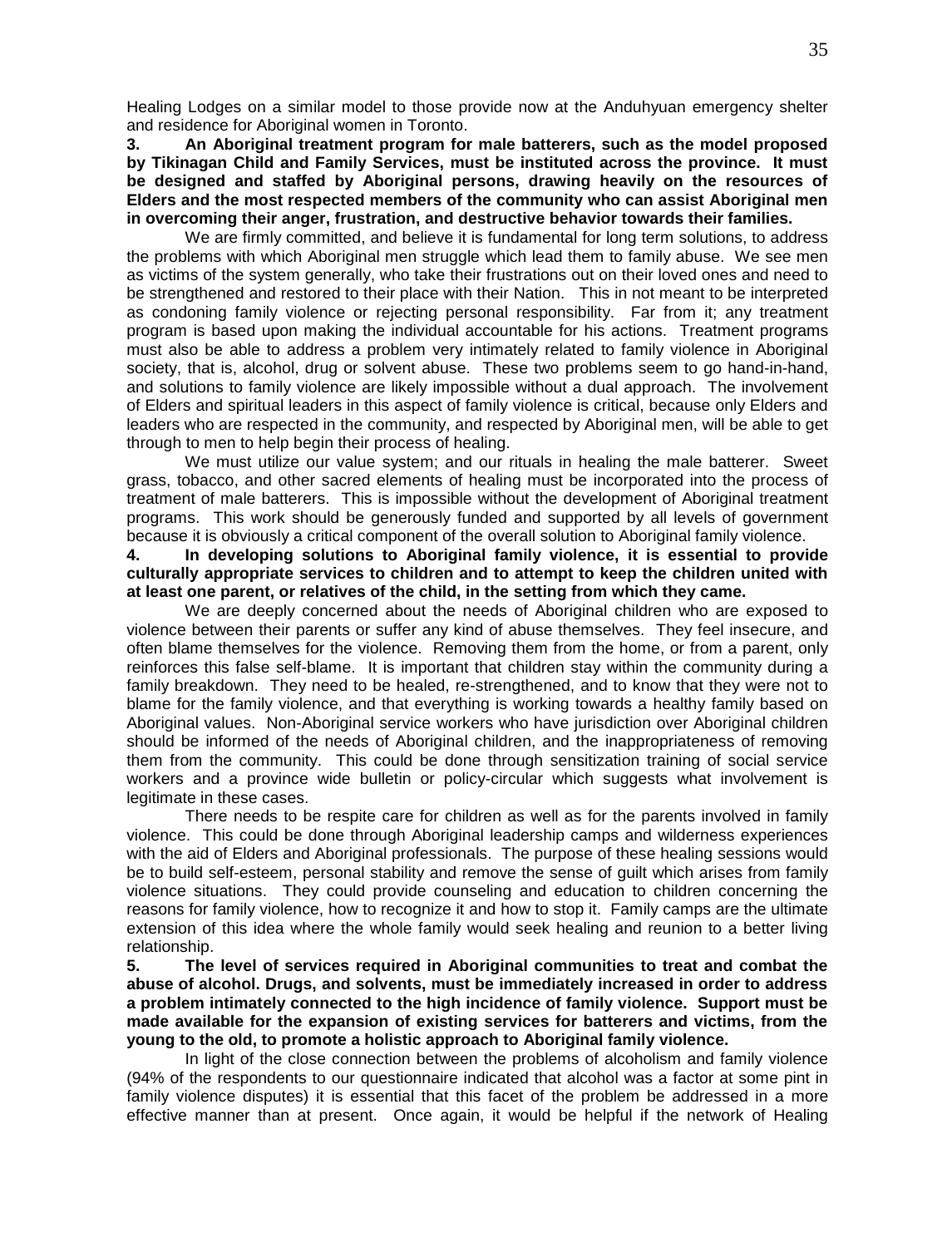Lodges include services for the rehabilitation of alcohol, drug, and solvent abusers in a fashion which is integrated with the other services provided to heal Aboriginal families.

#### **6. A community response team, similar to that envisioned by the Tikinagan proposal must be instituted in every Ontario Aboriginal community, whether reserve, urban center, isolated community or rural area.**

This is something which could be handled in all Aboriginal communities with a high degree of grass roots support. A crisis response team specifically trained on how to deal with family violence situations could be involved in a number of jobs. They would be resource individuals for community education, providing intervention for those actually experiencing violence in removing the abuser, group support individual counseling for victims and abusers, advocacy, support and information in legal matters and referrals.

Each community response team could be tailored to the community needs with a combination of paid and volunteer workers. These community response teams could also work in co-operation with existing facilities and proposed healing lodges. By using this method of community participation it could get more victims and abusers to recognize their situation and seek help without having to leave the community.

Individuals from this team could also stay with the abused women and children at their home for a period offering protection in case the abuser returns or just as support in trying to get the abused women and children adjusted to their new situation.

**7. An immediate education program, based upon the findings in this needs assessment, should be developed for Aboriginal people by Ontario Native Women's Association. Its purpose would be to educate the communities on the causes and nature of violence, the needs of Aboriginal families, as well as encourage communities to take the initiative in starting up a healing lodge, batterer treatment program and community response teams. Just an importantly, there must be a separate element for the education program which is geared to children and which is brought into the schools.**

An education program, spearheaded by the Ontario Native Women's Association, must be undertaken in every community with an Aboriginal population. Our recent project did perform the function of an education program, although we primarily reached Aboriginal women. A standard workshop format using guest speakers who have experience family violence must be established and brought to every Aboriginal community. An overall education program must reach all members of the community, utilizing various media such as videos, drams, commercials, posters, pamphlets, etc. in order to raise community awareness about the unacceptability of family violence. Aboriginal people, especially women and children must be informed; of their rights, the legal avenues open to them, what resources are available, where then can receive community and financial support, as well as sheltering and other options open to them.

This is an immediate need, which could be started by the Ontario Native Women's Association, along with other interested organizations or band councils in the province and it must be fully supported by the Provincial Government. It is essential to raise awareness and to encourage community based solutions through education and the production of community resources on Aboriginal family violence. One significant goal or community education would be to encourage, as a minimum community activity, the establishment of a support group for victims of family violence who could begin to work locally to strengthen the abused women without leaving the place she lives.

Moreover, education aimed at children, as a part of the overall family education proposal, must be undertaken to reinforce to the children of violent families that they are not to blame for what happens at home, and that they are loved and respected by their families and communities. Elders, Aboriginal leaders and professionals should be used in school programs along with counselors to aid children in confronting the issue and in tying to break the cycle of family violence. The education program for children could also be provided through the proposed Healing Lodges or any other community agency which deals with family violence. Funding should also be made available to make sure these education programs are adequately serving Aboriginal people.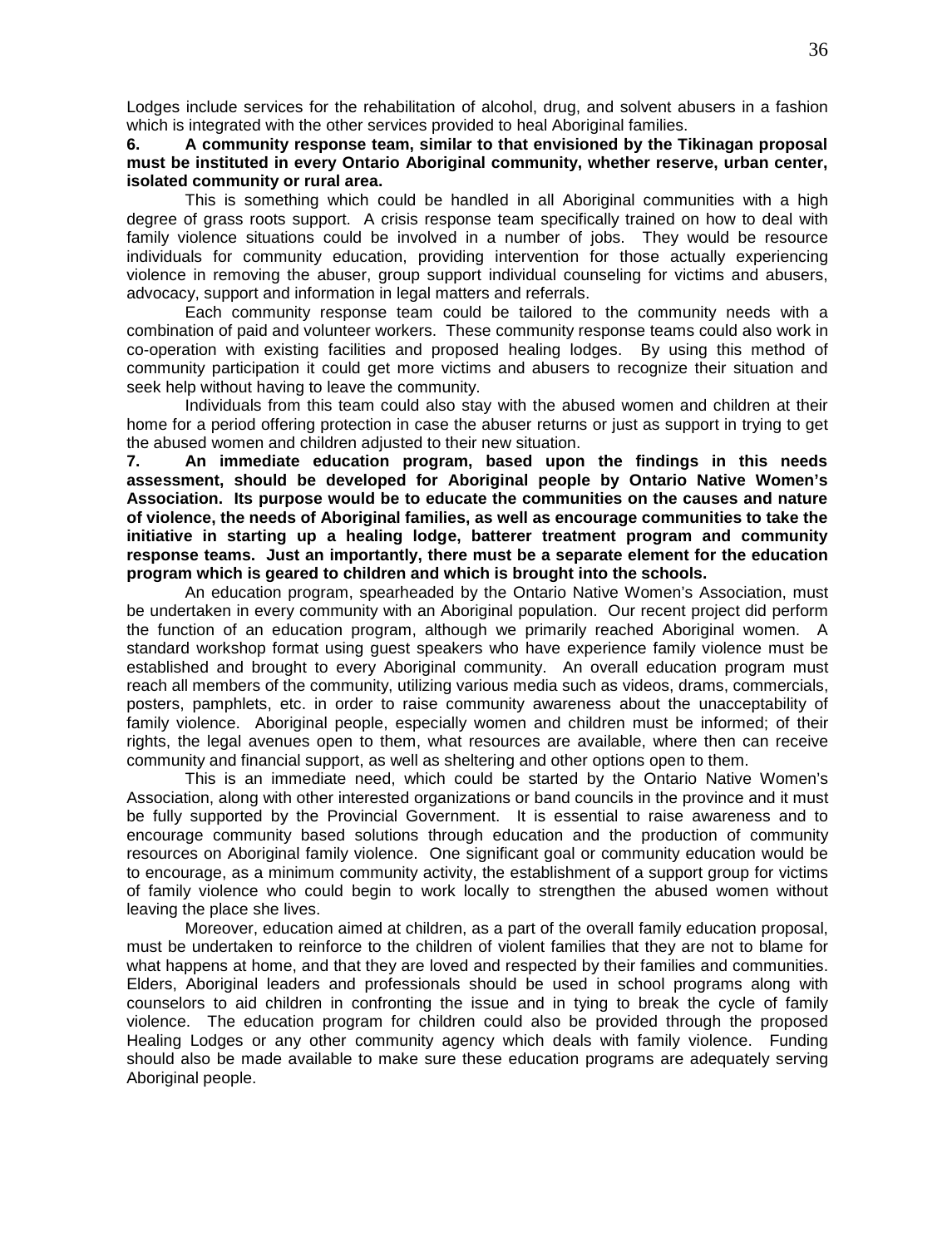**8. The province should vigorously support the creation of an Aboriginal justice system, which can more readily address the Aboriginal people. Full support should also be given to setting up Aboriginal peace keepers in our communities, based on a culturally appropriate model, and with the development of an Aboriginal justice system, fully involving Elders and community leaders, and to address the problem of family violence. Until such time as an Aboriginal justice system is in place, it is necessary to continue to involve Canadian law enforcers in Aboriginal family disputes in order to prevent an escalation of violence and increased harm to family violence. It is not enough to lay Canadian criminal charges against Aboriginal male batterers and incarcerate them because this will only fuel the vicious cycle of violence brought on by the frustration and difficulty of life under the administration of the Canadian Government and criminal justice system. When charging is used against the batterer, counseling and treatment in a culturally sensitive manner must be mandatory so the individual can be healed.**

We cannot over emphasize the need for an Aboriginal criminal justice system to deal with,

among other matters, the problem of family violence. The Canadian criminal justice system has no sense of authority in Aboriginal society, it is not fully respected, and the presence of non-Aboriginal police or judges encourages resistance and alienation. We need an Aboriginal system of justice which utilizes our vision of the community not to 'punish'

(because this is a foreign notion to us as it is imagined in Canadian society) but to direct and guide citizens in a way which is meaningful. This proposal is fully in keeping with a recent Canadian Bar Association study advocating the development of an Aboriginal criminal justice system, and with the proposals put forward over the past several years by the Ontario Native Council on Justice.

However, it is advisable, in the short term that cultural awareness workshops are offered to all Canadian law-enforcers who participate in work in Aboriginal communities, or in an urban centre with a significant Aboriginal population. Better communication is essential between the police and Aboriginal people to remove some of the animosity which exists between them. To help achieve this, Aboriginal community involvement should be encouraged between local police officers and the Aboriginal community through workshops, information exchange sessions and the recruitment of may more Aboriginal officers. Aboriginal people, like all Canadians want to live in a crime free society and raise their children in an atmosphere without violence.

**9. We propose the development of a training package for medical personnel (physicians and nurses) which will assist them in identifying cases of family violence and enable them to assist Aboriginal families in a culturally sensitive manner, while informing them of Aboriginal services to assist with emotional and spiritual healing of abused families.**

There is a need to make the medical profession familiar with the needs of the battered Aboriginal woman, and her children, so that appropriate medical services can be provided to begin the healing process. A kit, which could be distributed to all hospital emergency departments, and medical offices, particularly in the North, would educate medical professionals of the symptoms of Aboriginal family violence. Instructing them on culturally sensitive ways to approach the problem with patients would be a significant beginning. The Ontario Native Women's Association could help in developing this kit, along with such organizations as the Indian and Inuit Nurses Association, and the Lakehead University Native Nursing Program for circulation in Ontario.

This package could also be sent to any other agency which sees the effects of Aboriginal family violence. Within universities and colleges, there is a need for more studies in the field of family violence and graduates should be instructed on both the nature of Aboriginal family violence and how to deal with it in a culturally sensitive manner. Aboriginal Elders and leaders could become good resource people and positive role models for higher education institutions in their efforts to train Aboriginal and on-Aboriginal social and community workers.

**10. The degree of Aboriginal medical services available to Aboriginal families in violent situations must be increased, particularly in Northern and isolated communities. As the very minimum, every Aboriginal community, whether reserve, urban centers with a large Aboriginal community, or Metis area must have one Aboriginal nurse which speaks**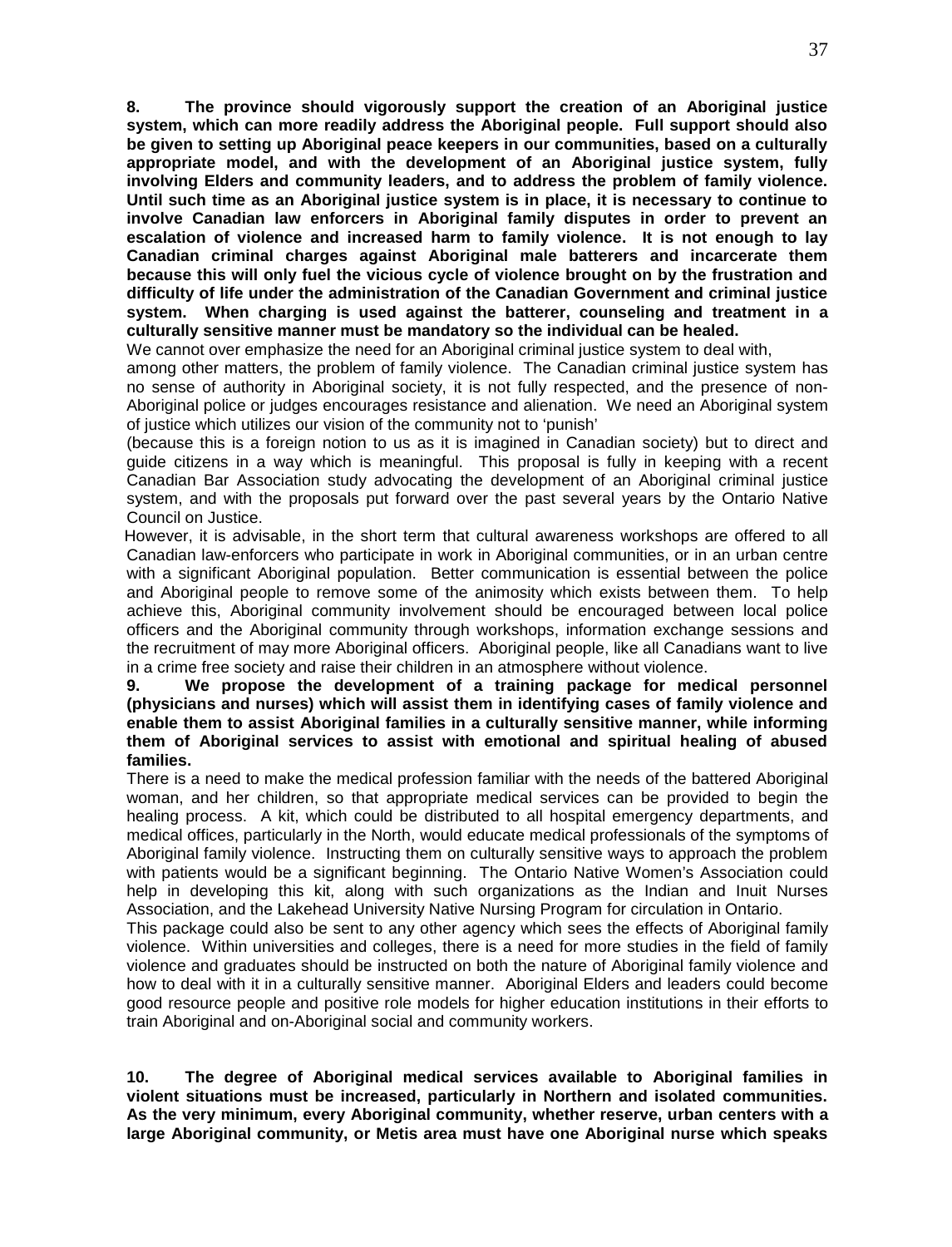#### **an Aboriginal language, and additionally one doctor, preferable Aboriginal, who is trained in family violence identification and medical and psychiatric treatment for the victim and batterer.**

There is an overwhelming need for Aboriginal medical personnel to be available in communities, and to be trained to identify and respond to family violence. It is not acceptable for Aboriginal women and children to leave the community to receive assistance in times of emergencies. Moreover, to prevent the escalation of violence, and to prevent more serious abuse and possible death, Aboriginal medical personnel must be trained to identify the systems of family violence and address these at an early stage, to ensure that greater damage and harm is not caused to the family, and in turn, to the community.<br>11. **For Aboriginal women living on reserves, ma** 

**11. For Aboriginal women living on reserves, matrimonial property standards should be developed to enable an abused woman to gain the interim possession of the matrimonial home, until such time as the batterer can be treated and the family can be restored to a healthy and safe environment for the women and children. Until such proper self-government arrangements are in place, band councils should be encouraged to develop a by-law providing Aboriginal women with protection so that she can remain in the community. For First Nations and Metis women who do not live on reserves, there should be an evaluation of the Ontario Family Law Reform Act as it relates to matrimonial property for them.**

The situation of Aboriginal women living on reserves in the context o matrimonial property is an unequal and very harmful one. As illustrated in this Report, most frequently, women will be forced to leave the reserve and to seek shelter in an urban centre, with no legal protection of her interest in the matrimonial home. She will then look like the one who abandoned her home, and her community, simply because she has no where else to go, and no protection to remain in her home and community. Specific recommendations from another study of this situation have been appended and should also be carefully considered. An investigation should also be made of how the Ontario Family Law Reform Act is working in practice an dhow many of those women experiencing family violence off reserve receive the matrimonial property.

The Ontario Native Women's Association supports the interim development of a model by-law which band councils can adopt in order to provide protection to women who are being abused and have no where to go. Such a model by-law could be developed by us and circulated in booklet form, with explanatory notes, to all bands and tribal councils in Ontario immediately. An information package should also be developed for Metis, non-Status and Status Indian women living off reserve as to how the Ontario Family Law Reform Act affects them and how to use it to their best advantage. The support of the Province of Ontario is crucial to enable us to undertake this important interim measure.

**12. A clearinghouse or organizational centre specifically on Aboriginal family violence should be developed in order to encourage the continuance of research and needs assessment in this area, and the development of models for safe homes, or 'Healing Lodges', treatment programs, and other community based solutions to Aboriginal family violence.**

One central clearinghouse on Aboriginal family violence is needed in order to assist communities and individuals working in the area. The Ontario Native Women's Association is willing to operate as a clearinghouse since we feel we have begun to develop one in the course of our six month project on Aboriginal family violence. However, more funding and structural support is required in order to set up an operational, staffed, clearinghouse on Aboriginal family violence. In the future, it would be helpful if a short newsletter on Aboriginal family violence could be started and circulated to all Aboriginal communities and organizations in the Province informing them of current research, community initiatives, and other news on the status of family violence solutions for Aboriginal Peoples.

**13. It is necessary that a toll-free telephone service be set up specifically for victims of Aboriginal family violence. The service could provide information about local shelters, medical and legal professionals in all communities, and support groups for victims and children which callers would be able to access. This service could be operated out of the clearinghouse on Aboriginal family violence, and the number could be made available as part of the wider community education program on family violence.**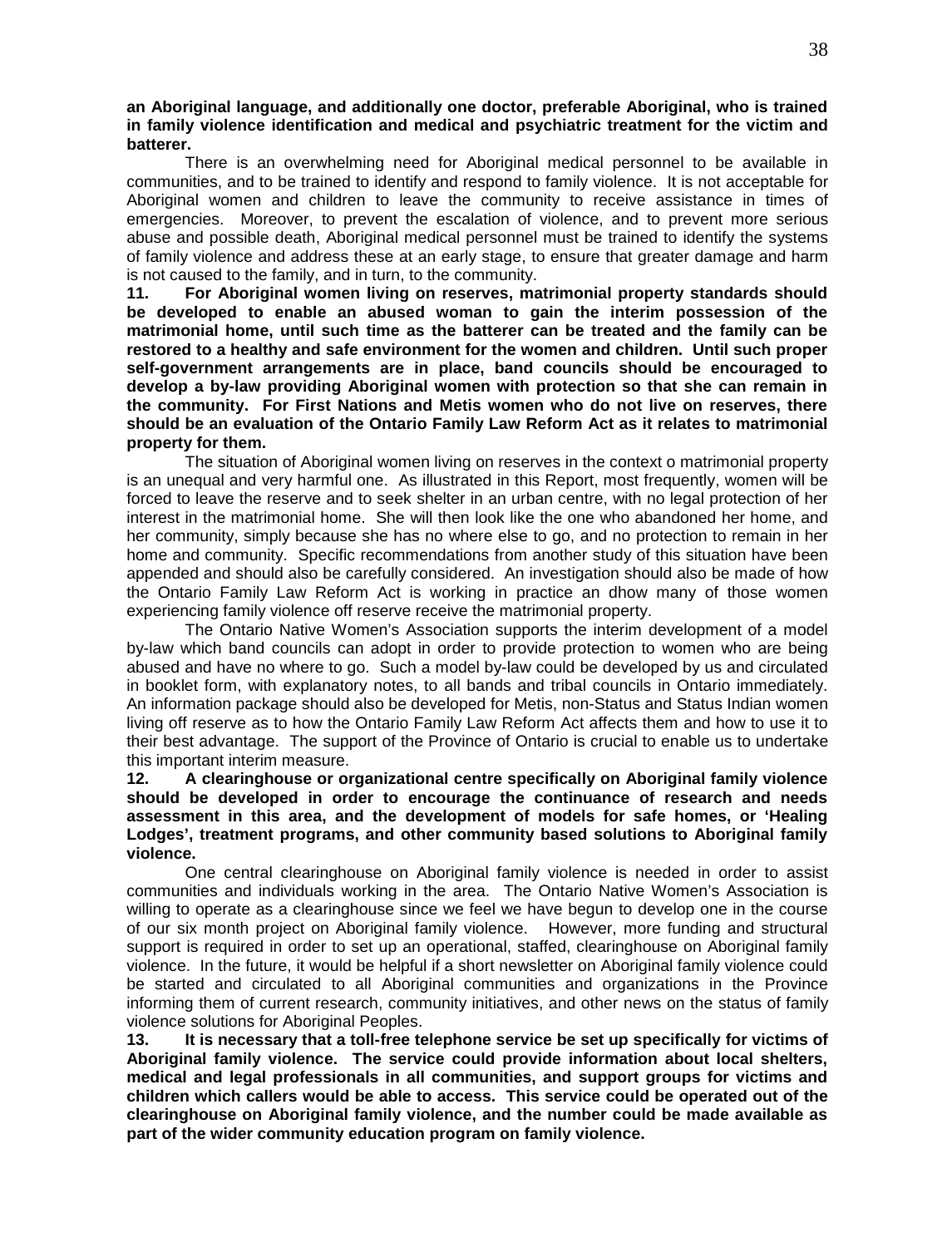Most women we interviewed, or who completed the questionnaire we circulated had, as a minimum, access to a telephone in their community. In many cases, this was the extent of their connection with the outside. Because this is one of the few common resources available to the Aboriginal victim of family violence, it should be utilized to assist and inform her. Unfortunately, the current level of services which an Aboriginal woman could be referred to is tragically sparse. However, at least she could provide her with contacts in non-Aboriginal services, until such time as the network of Healing Lodges are in place and a full Aboriginal referral agency could be instituted.

The Ontario Native Women's Association will offer support services to an Aboriginal Healing Lodge or crisis shelter that could be responsible for the operation of the toll-free line in conjunction with the operation of the clearinghouse on Aboriginal family violence. Funding would be required to operate this service. It would be essential that, for example, in addition to the phone service, a wallet-sized card be developed with the toll-free number on it, which would be distributed through the local affiliates of the Ontario Native Women's Association, in order to inform women in all communities of the availability of this service. One central phone service would be a definite encouragement to Aboriginal women who are fearful of seeking help and unaware of what is available. She would be less inhibited about speaking to another Aboriginal woman about her situation and the possibilities for change, and who, ideally, would speak one Aboriginal language.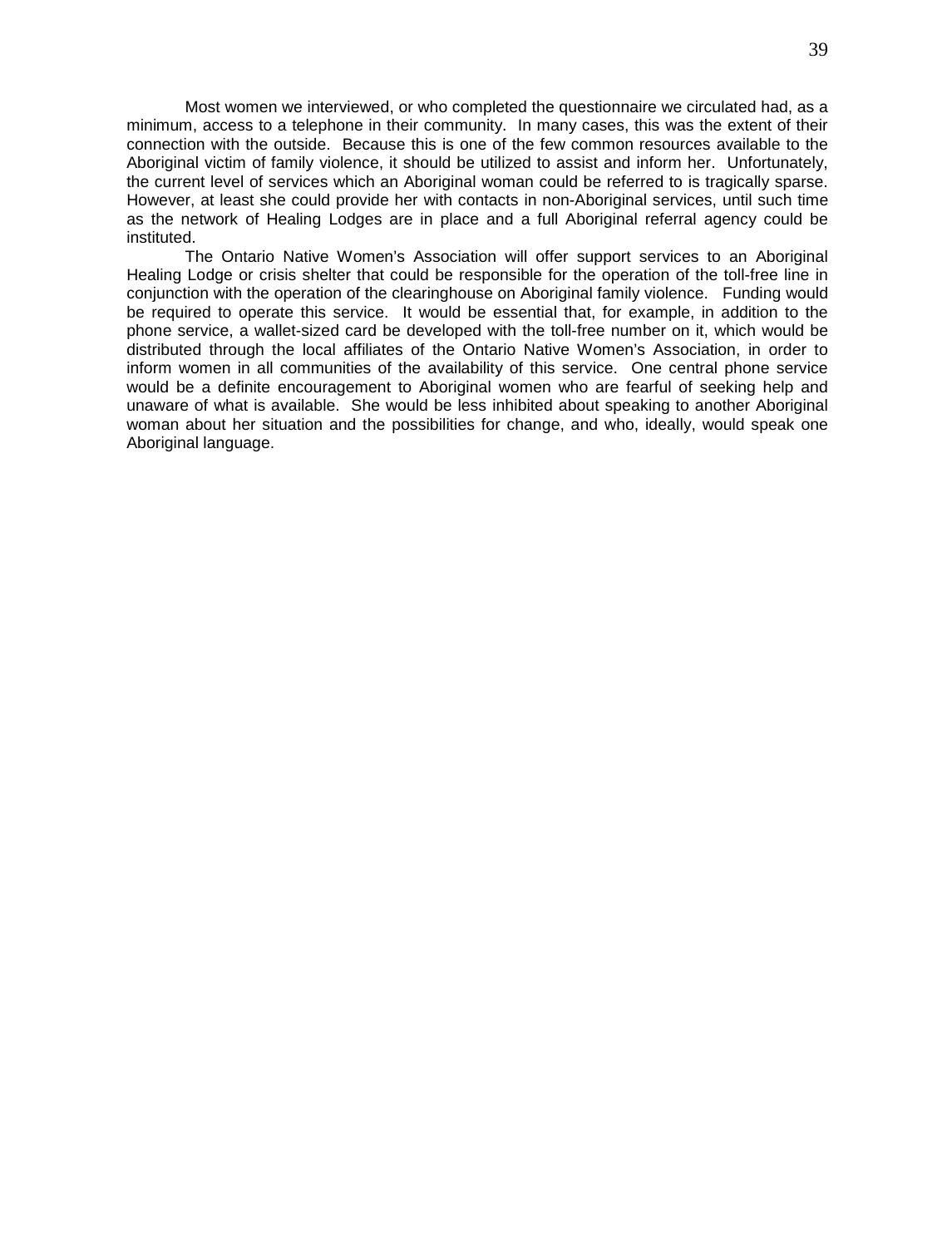#### **PART VII – CONCLUSION**

Urgent action is required to address the needs of Aboriginal women and children in the area of family violence. Our recent family violence project has revealed further evidence that the level and severity of family violence in Aboriginal communities is epidemic. We have outlined a detailed Proposal for Action which we hope will form the basis of immediate changes to meet our unique situation. We welcome your ideas on our proposals, and your co-operation and commitment to accomplishing them.

The level of services for the battered First Nation or Metis woman in Ontario is far from adequate or culturally appropriate to our needs. There are virtually no unique services, no legal rights to property, and no programs in place for the rehabilitation or healing of the batterer of the family. Our needs are unique ones; they cannot be met by general services for battered women in the province. We want to focus future changes on the restrengthening of the family, because this is the only effectual course of action. We do not want to be forever subjecting Aboriginal men to criminal charges under the Canadian Criminal Code. We would like to design Aboriginal responses, using Aboriginal peace keepers and Elders, to intervene in violent homes in a way which respects our values and cultural practices as First Nations and Metis Peoples.

Our organization, the Ontario Native Women's Association, has a very definite role to play in the development of the proposals outlined in this Report. We want to act as facilitators by providing models for Lodges, batterer rehabilitation programs, and community laws which can be put into action. We want to operate a clearinghouse on Aboriginal women and family violence which can also monitor the implementation of new methods of meeting the needs of Aboriginal families. Moreover, we want to play a leadership role in sending out a message to Aboriginal communities, and to non-Aboriginal persons in the province of Ontario, that family violence is a weakening of our Nations because it is a weakening of our families. One point which struck us during our Project was that there are many other Aboriginal organizations, band councils and tribal councils who also have a great commitment to addressing family violence. Holistic solutions to Aboriginal family violence will only be possible with the full consultation, discussion, and collective involvement of all Aboriginal organizations in the province of Ontario. Even this could be made possible through the operation of a fully supported clearinghouse which could coordinate joint action on Aboriginal family violence.

The situation of Aboriginal women in violent homes has been studied and analyzed enough. We all know what the problems are, what the causes are, and especially what the needs are. We do not need further study and investigation of the problem: We need urgent action. We need to implement the proposals outlined in this Report. We need considerable Government support to make these proposals a reality. However, the problem is clear, and the responsibility is obvious. The human rights situation of Aboriginal women in violent homes, particularly those who live on a reserve and have no legal interest in their matrimonial homes, is unacceptable under Canadian law, and arguable under International law. Aboriginal women are forced to leave their homes and their communities in search of protection for themselves and their children. This cuts women off from their communities, from their culture, their language, and their extended family.

The Ontario Native Women's Association is committed to ending this situation, and to meeting the needs of Aboriginal families in violent times.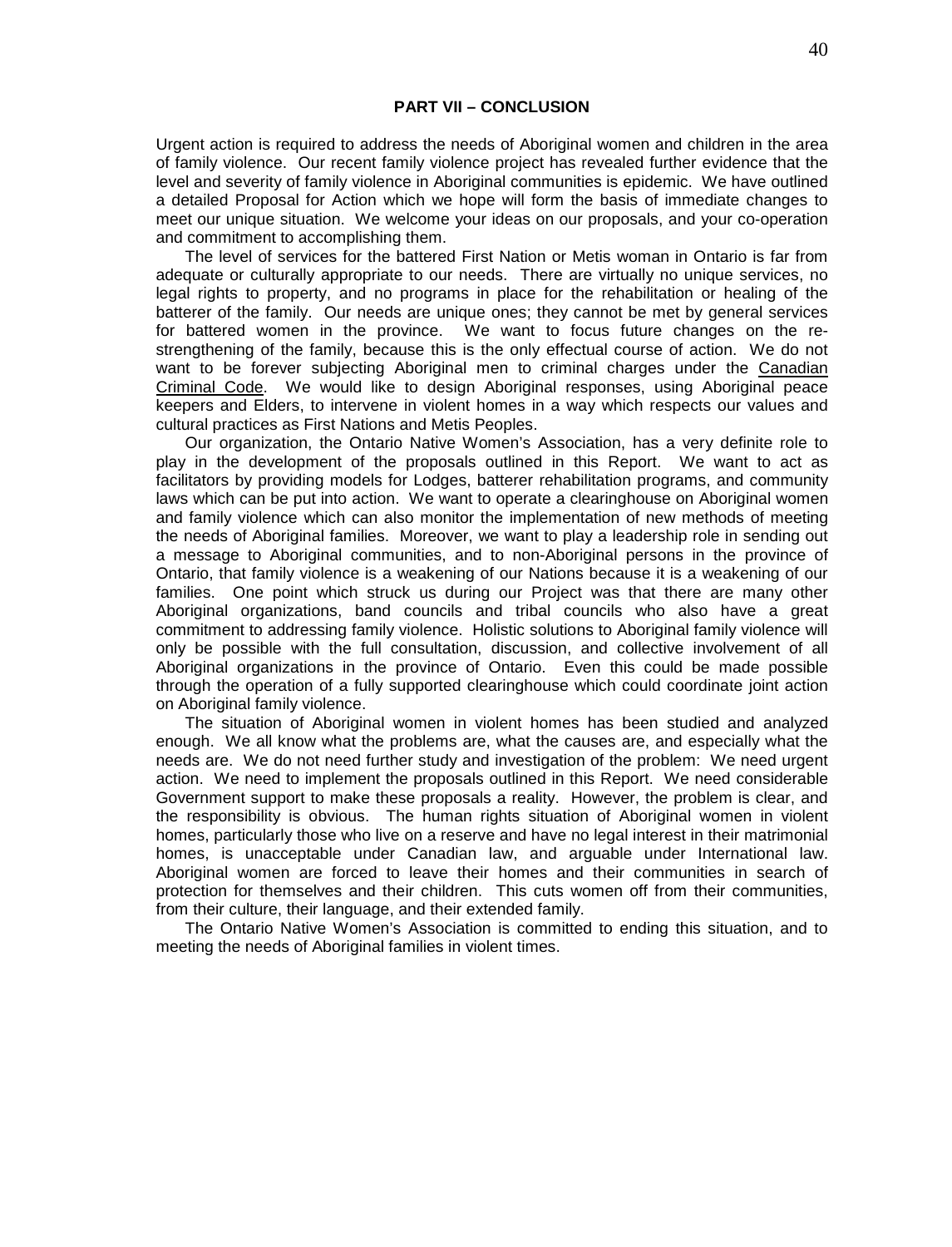#### **ENDNOTES**

**1.** We use the term "Aboriginal" because it is constitutionally recognized as an academically defined term; it refers to Metis and First Nations the way "European" denotes those who live in Europe, whether French, German, Yugoslavian etc., Mohawk, Ojibway, Cree, etc.

**2.** The term Aboriginal community which is used throughout the report is meant to have a very broad interpretation. It denotes a cohesive group of Aboriginal people living in a geographic area. It encompasses Status, non-Status Indians, Metis, and those Aboriginal people living on reserves and in isolated communities. Since its inception, the Ontario Native Women's Association has fought for equality amongst all Aboriginal women in face of discriminatory governmental legislation (i.e. The Indian Act) and for the right of Metis and First Nation women to determine their own identity.

**3.** For those interested in other positions taken by the organization, The Ontario Native Women's Association position paper on the 1985 amendments to the Indian Act is available upon request.

**4.** The Exploratory Research Report prepared by the Ontario Native Women's Association in 1980, is the background document to: Ontario Native Women…A Perspective. Ontario Native Women's Association, Thunder Bay: Guide Printing & Publishing 1980.

**5.** This report was written by Linda McLeod for the Canadian Advisory Council. In particular she refers to the isolation of Aboriginal women on reserves because she suggests that "reserves that have their own policing systems are usually under the jurisdiction of a regional council which is responsible for social welfare. As a result, reserve women rarely have access to outside social and health services." The difficulty with these statements is that very few reserves actually have their own peace-keepers or policing systems under their own jurisdiction. They may have by-law enforcers, but nothing akin to their own police force. Furthermore, few are under the jurisdiction of an Aboriginal social services agency which genuinely has authority over health and social services.

**6.** The Indian Act regulates the lives of Aboriginal persons who fall within its definition of Indian from birth to death, covering everything from registrations to estates. By implication, it regulates those who do not fall within its definition because it determines what they are not entitled to. In fact it splits the First Nations into Status and non-Status Indians and totally neglects the Metis, divides families and has caused untold pain on Aboriginal people. The fact is that our women and members of their own families are divided. Those living under the Federal jurisdiction and others who are a part of the Provincial scope of powers are just another testimony to the divisions we face and the problems they cause in relation to service delivery.

**7.** A sample questionnaire is in the Sources of this Report.

**8.** Professor C. Nelson of Lakehead University, Thunder Bay reviewed the questionnaire and offered comments which were incorporated.

**9.** See the Sources of this Report for map of local affiliates of the Ontario Native Women's Association.

**10.** As contrasted with 48% of the reserve (New Credit Indian Reserve) sample, which combined was a response indicating that the level of family violence was approximately 63%.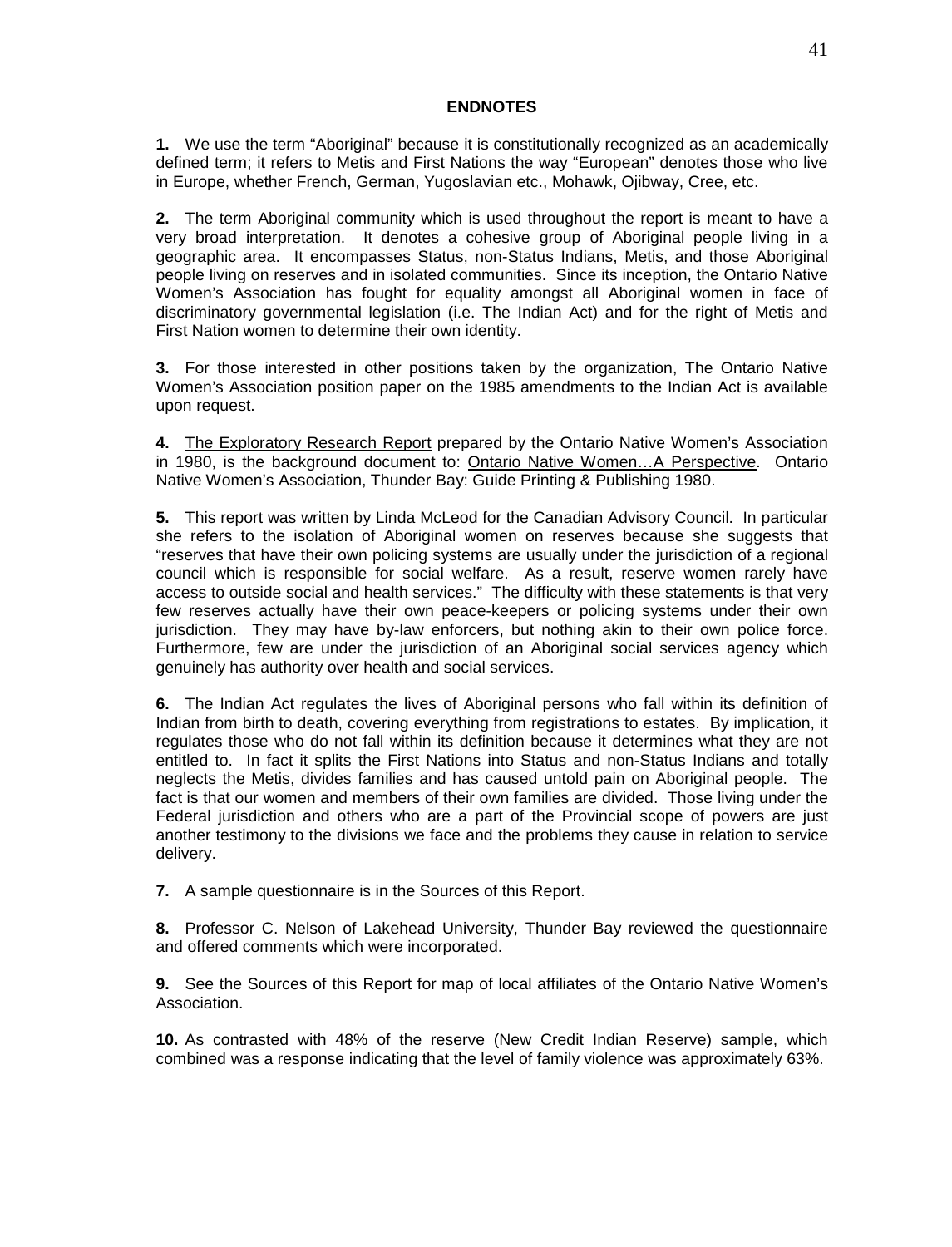**11.** As noted above, Riddell and Doxtator's study of Aboriginal Family Violence in London, Ontario (1986) indicated that 71% of the urban respondents have personal experience with family violence. Furthermore, a Nova Scotia Native Women's Association survey of 300 Micmac women in 1985 indicated that 70% of the married respondents have been victimized by their husbands.

**12.** McLeod, Linda. Wife Battering in Canada: A Vicious Circle. Canadian Advisory Council on the Status of Women, 1980.

**13.** The Riddell-Doxtator study of family violence in London Ontario suggested that only 27% of the urban sample and 21% of the (New Credit Indian Reserve) sample have ever utilized any of the services locally available to battered women.

**14.** The study referred to above, conducted by the Nova Scotia Native Women's Association.

**15.** This was the conclusion of Jane Riddell and Pauline Doxtator in the Native Women's Needs Assessment Survey, Urban and Oneida Reserve Population. London, Ontario: Women's Education and Research Foundation, 1986, and an expert opinion study by Jamieson, entitled Aboriginal Male Violence Against Aboriginal Women in Canada, published 1987.

**16.** Wanda Jamieson, Aboriginal Male Violence Against Aboriginal Women in Canada, submitted to the Department of Criminology, University of Ottawa, in partial fulfillment of the requirements for the degree of Master of Arts, University of Ottawa, Ontario, May 1987.

17. Ibid.

**18.** See the Proposal submitted by Tikinagan Child and Family Services, February 9, 1988 in Sources to This Report.

**19.** Ibid., p.9

**20.** Similar treatment programs have been established in the United States with overwhelming success. See, for instance, the Native Family Violence Program, First Step Program, Minneapolis, Minnesota.

**21.** Under the new Child and Family Services Act, R.S.O. 1987, Indian bands can apply for their own research monies to undertake studies and needs assessments in relation to Aboriginal children.

**22.** From remarks of Hon. Ian Scott, Family Violence News Conference, April 15, 1987.

**23.** From "Family Violence: The Provincial Approach" circulated at the news conference referred to above.

**24.** See "Lets Break the Silence" brochure produced and circulated by the Ontario Women's Directorate, 1988.

**25.** Ibid.

**26.** The operative sections of the Criminal Codes are sections 244 to 246.8. Section 246.8 ensures that spouses can be charged with assault by providing the "(a) husband may be charged with an offence…in respect of his or her spouse whether or not the spouses were living together at the time of the activity which forms the subject matter of the offence occurred."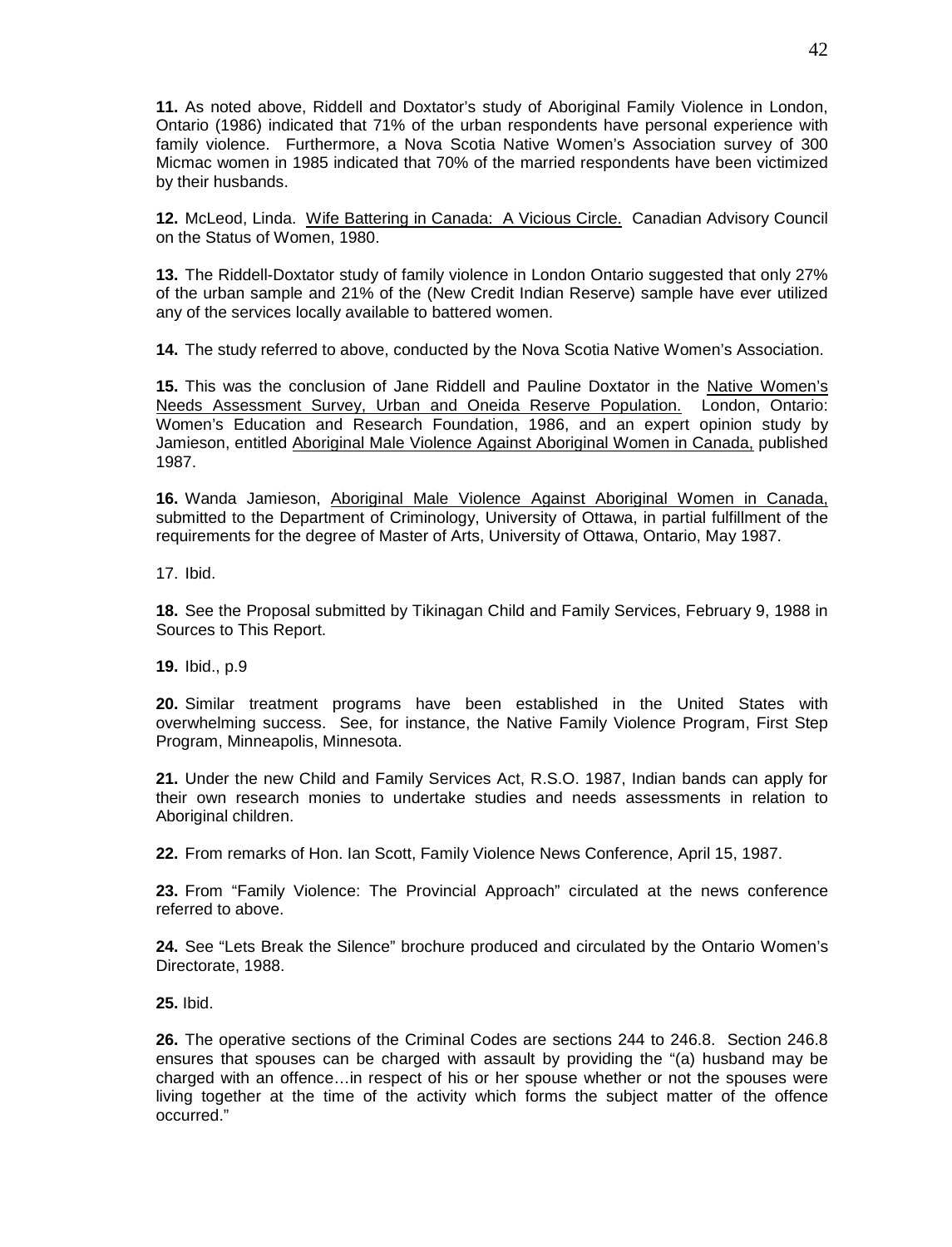**27.** Of course, the most explicit example of this was the attempt to assimilate Indian women through the former section 12 (1)(b) of the Indian Act, the effects of which, in spite of recent amendment to the Indian Act, continue to plague communities.

**28.** See the recent report submitted to the Canadian Bar Association, Locking up Natives in Canada, prepared by the Association's Special Committee on Imprisonment and Release, August 1988.

**29.** Ibid., See ' Separate system of justice backed for Native groups ", Globe and Mail, August 22, 1988, p.l.

**30.** The Riddell-Doxtator study of services for Aboriginal women experiencing family violence suggested that " it would also appear from the evidence that the policing of the reserves is woefully inadequate when it comes to responding to situations involving domestic violence…Long response time (in some cases more than an hour), not showing up at all and lack of effective intervention upon arrival…all contribute to the belief that many of the women has that 'the police won't help" (p.23).

**31.** This was set up in the fall of 1972. The legal services are provided by law students from Osgoode Hall Law School.

**32.** Report submitted to the Ontario Women's Directorate, March 1988. There has been no response to this report to date.

33. Derrickson v. Derrickson, Paul v. Paul, (1986) S.C.R.1.; Ontario Family Law Reform Act, R.S.O. 1985, c.4.

**34.** It is noteworthy that in the British Columbia Court of Appeal, Mr. Justice Esson was of the view that " if there is an alternative source of protection ( for Pauline Paul ) it was not identified. Such a gap, if it exists, is no credit to our law. Such a consideration cannot make constitutional that which is clearly unconstitutional, but does provide a strong reason for interpreting the Federal and Provincial legislation, if possible, in a way that avoids conflict and the resultant gap."" Unfortunately, there is no alternative to the gap which exists in legal protection for the Aboriginal women's interest in the matrimonial home.

**35.** Aboriginal women have been the brunt of the same kind of inequality in terms of Indian Status, which was upheld by the Supreme Court of Canada in the Lavell and Bedard judgment in the 1970's.

**36.** Letter from the then Minister, Hon. David Crombie, to the President, Native Women's Association of Canada, June 7, 1986. By permission.

**37.** This proposal was submitted for consideration in February, 1988, although no funding has yet been made available..

**38.** MANOTSAYWIN NANOTOOJIG is the Committee for Native Action Against Family Violence. This proposal was submitted to the Native Community Branch of the Ministry of Community and Social Services in August 12, 1987. Unfortunately, the inter-Ministerial Committee on Family Violence rejected the proposal because of "prior approval given to a similar new project by the Ontario Native Women's Association." Evidently, the committee does not recognize the importance of Aboriginal projects operating on many levels to combat family violence, and the need for encouragement of all initiatives.

**39.** A Report submitted by Nicholson Consultants to the Ontario Women's Directorate, in May 1987, Economic Status of Native Women in Ontario suggests that "the general trend for Native women to experience higher levels of unemployment or underemployment is not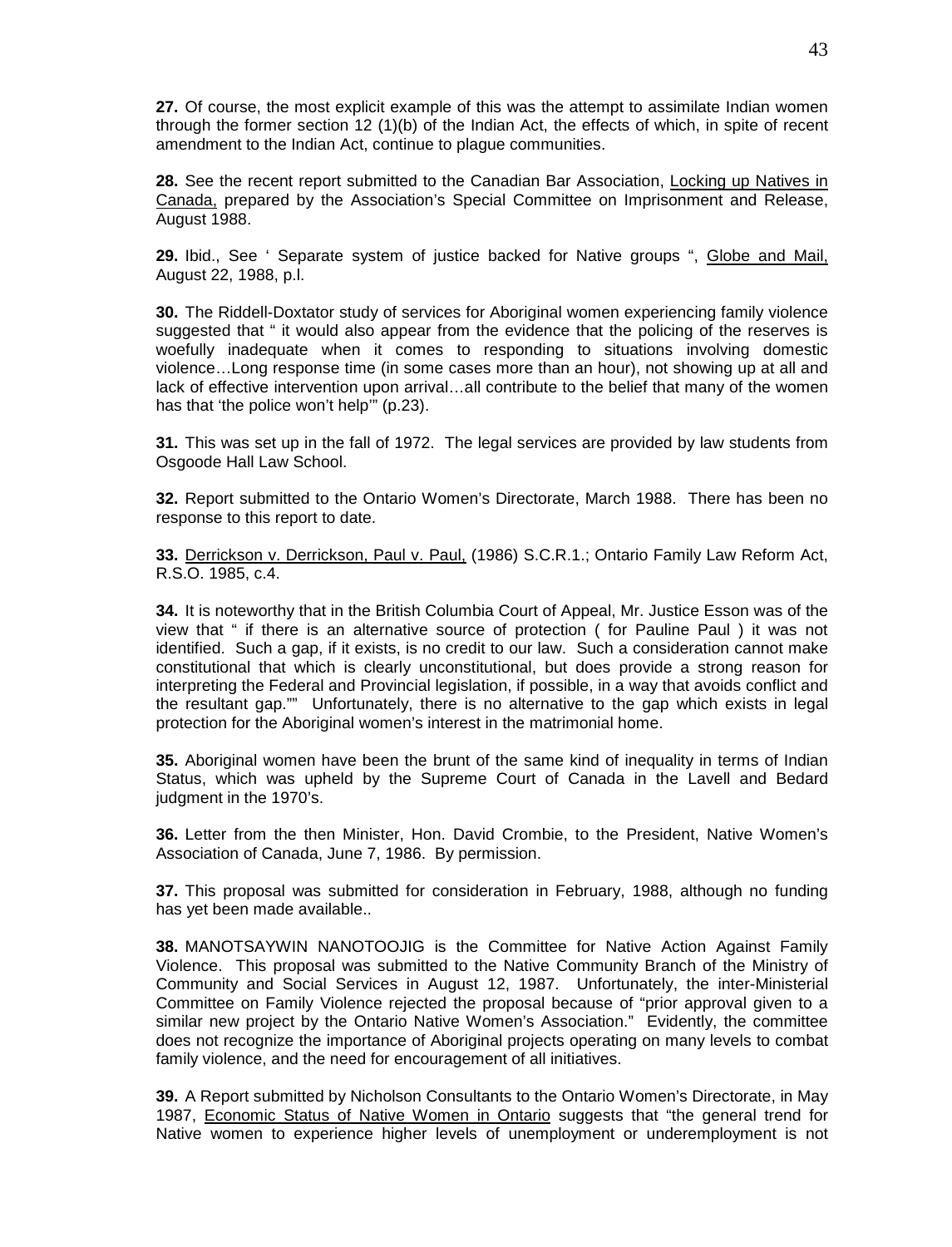simply a reflection of any biases in the distribution of Native women from one industry to another. Rather, it is evident in all industry sections, as in all major occupational groups. This likely reflects a variety of factor, including overt and/or systemic discrimination on the combined bases of gender and aboriginal identity. It also reflects additional factors such as lower levels of educational attainment, poorer access to full-time and stable work situations, inadequate conditions in areas where Native populations are most highly concentrated…" (p.33).

**40.** The situation is arguably very similar to the Sandra Lovelace case. The United Nations Human Rights Committee found that Canada had violated several of its international human rights law obligations. The effect of Sandra's loss of Indian Status was the denial of the right to practice her culture in communion with other members of the Tobique Indian Band. Women who are forced to leave the reserve because of family violence and have no legal interest in their matrimonial homes, are in a situation very similar to Sandra Lovelace.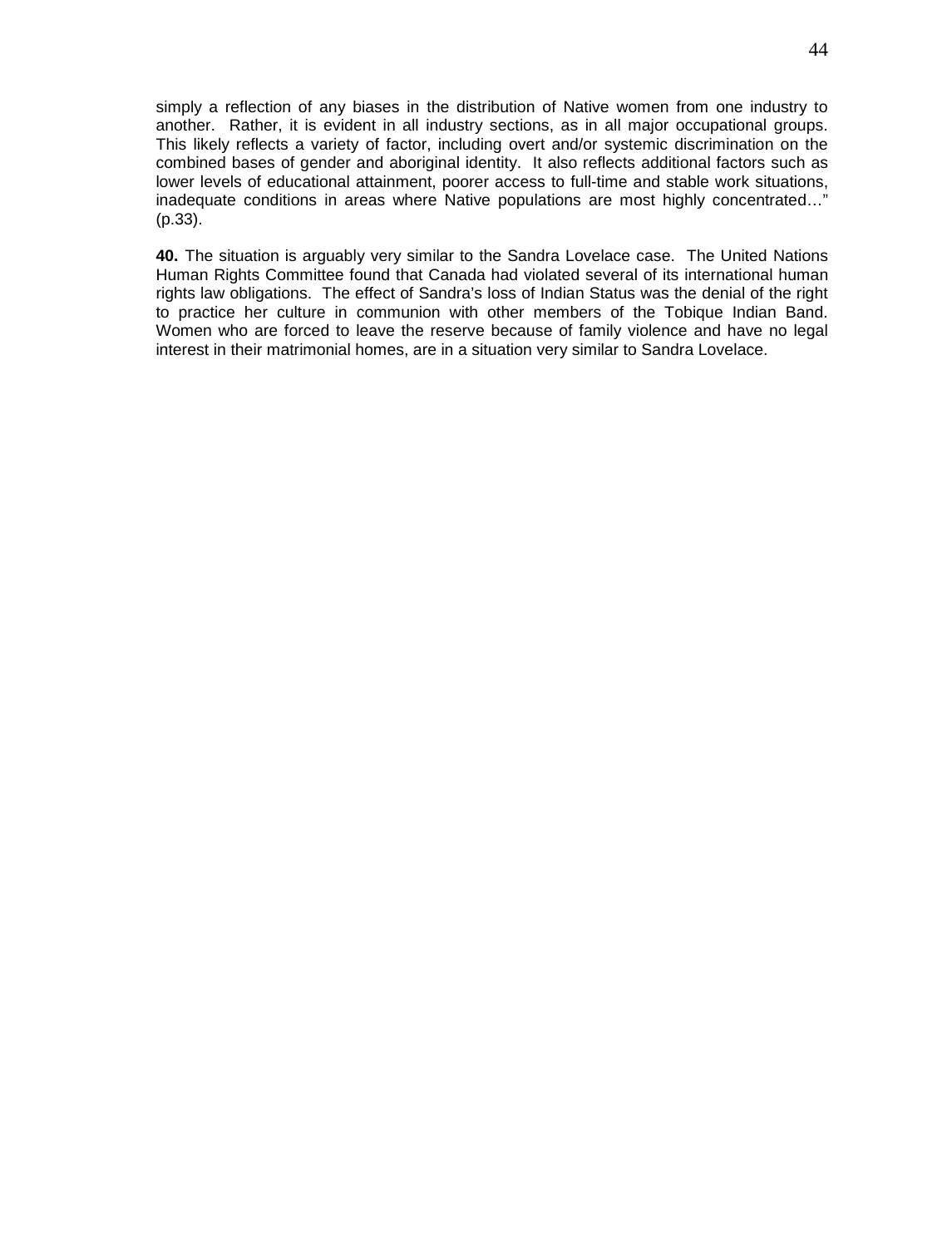# **APPENDIXES**

|    | 1. Sample Questionnaire on Aboriginal Family Violence                                                             | 46 |
|----|-------------------------------------------------------------------------------------------------------------------|----|
| 2. | Geographic Breakdown of Ontario Native Women's Association's                                                      | 51 |
| 3. | Sample Interview Form Utilized by Project Staff                                                                   | 52 |
| 4. | Agencies Interviewed for the Family Violence Study                                                                | 64 |
| 5. | Recommendations from "Aboriginal Family Violence and Matrimonial<br>Property Standards on Indian Reserves" Report | 67 |
|    | 6. Summary of the Tikinagan Child and Family Service's<br>"Therapeutic Residential Treatment Program for Men "    | 68 |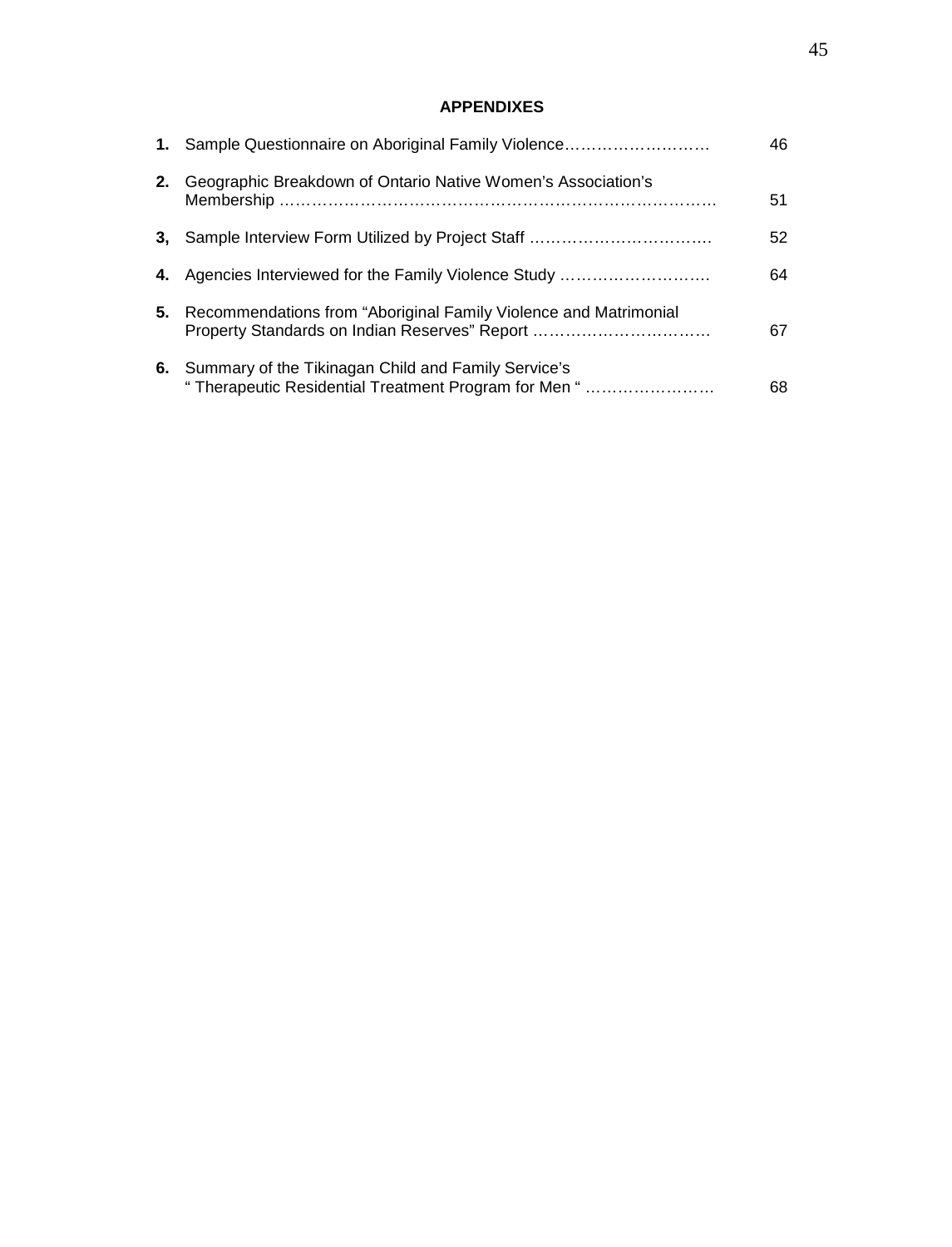## **INTERVIEW FORMAT NATIVE ORGANIZATIONS**

# **QUESTIONS CONCERNING DEFINITIONS**

- When we speak of family, what does this mean to you?
- For Native people does this mean only those people living in a household?
- Does the matter of Native Family Violence extend to all those related by blood?
- Should a study focus on Native Women?
- When we speak of a holistic approach what does this mean to you?
- What does a culturally appropriate response mean for Native People?
- When we speak of violence in a family situation what does this mean to you? Does it include sexual abuse and child neglect?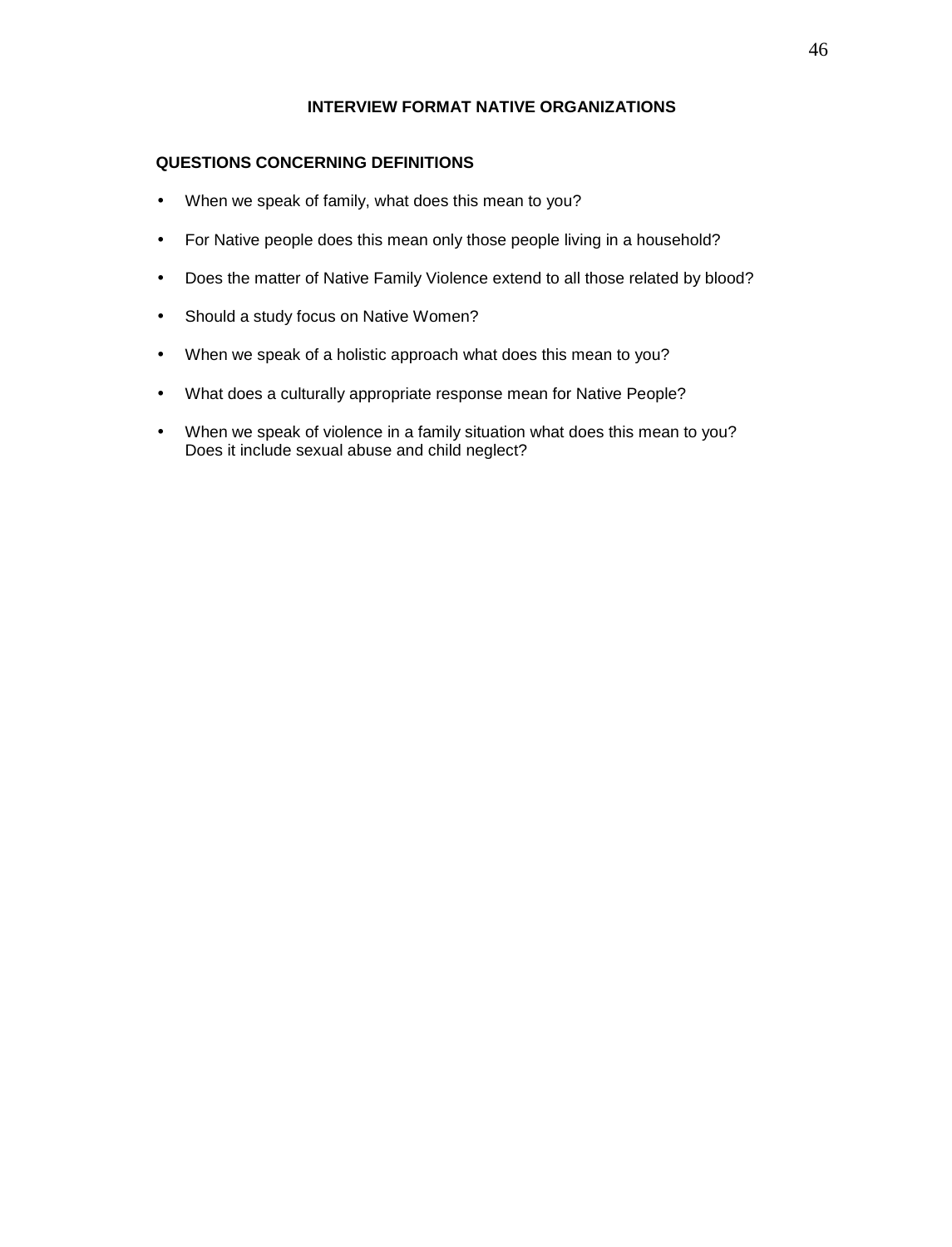#### **QUESTIONS TO THE INDIVIDUAL**

- What is your position with this agency?
- How long have you been employed here?
- What is your education and training?
- Have you had any specific training on family violence?
- Have you attended workshops on family violence?
- Do you think that it is important to be made aware of the family violence issue?
- Do you think that you or any of your staff require any training in the area of family violence?
- Do you think that it is important to deal with Native family violence matters in a culturally appropriate manner?
- Do you think that alcohol is a factor in most Native family violence situations?
- Do you think that alcohol causes family violence?
- Do you think that treatment for alcoholism will significantly reduce the family violence problem for Native people?
- Do you think that family violence is a big problem among Native people?
- Do you think that the urban Native family violence differs from the rural and remote experience? Consider factors creating solutions.
- Do you think that the rural and remote issues should be handled in a different manner from the urban issue? Consider reserves.
- Who should programs be directed at? Native family violence.
- Do you think that there is a need for a program or programs for Native men who are abusive to family members?
- Do you have any suggestions on long term strategies?
- Have you had personal experiences with family violence that you are willing to talk about?
- Do you have any knowledge of family violence other than spousal assault for Native people?
- Do you have any knowledge of wife abuse in Native communities? Incest?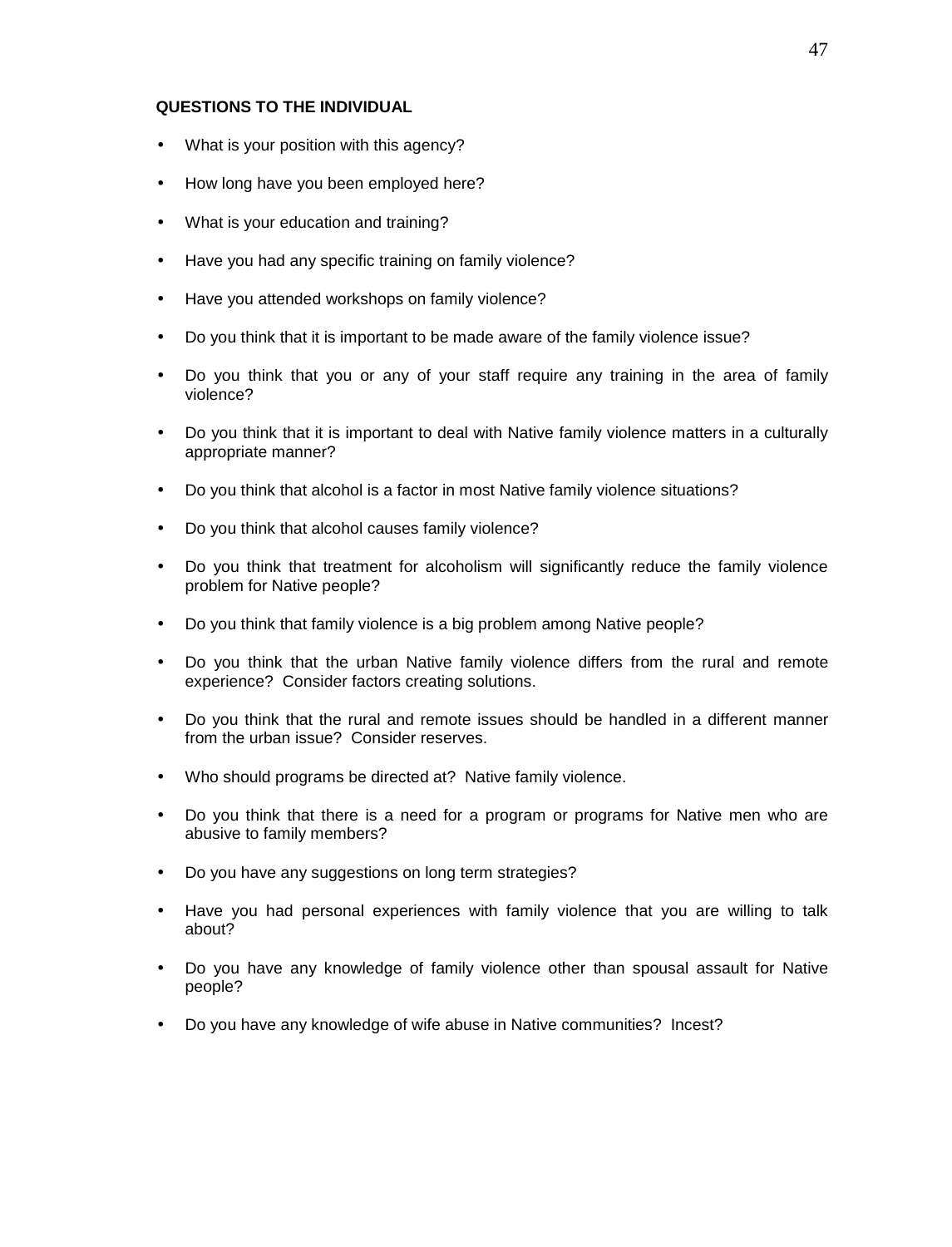## **QUESTIONS CONCERNING THE CONTACT AGENCY**

- How is your agency directed? Do you have a Board of Directors?
- How long has this agency been operating?
- Is your agency a service agency? To the general public? To the Native community?
- Does your agency have a good working relationship with the other Native service agencies in your community? A need for improvement?
- Does your agency keep statistics on Native People?
- What percentage of your Native clients specify or indicate a family violence problem? Estimate.
- Do you have a mandate?
- What are your organizational objectives?
- What area do you service?
- How are you funded?
- How many people are employed here? What are their positions?
- Do any of these workers deal with the issue of family violence? Directly? Indirectly?
- How is family violence an issue with your agency?
- How do you deal with an individual who indicates a family violence problem? A woman for instance asking for help.
- Does your agency require more training on the issue of family violence?
- Do you think that this issue of Native family violence is a closet issue? Not many want to talk about it.
- What do you think can or should be done to enable researchers to examine this more closely?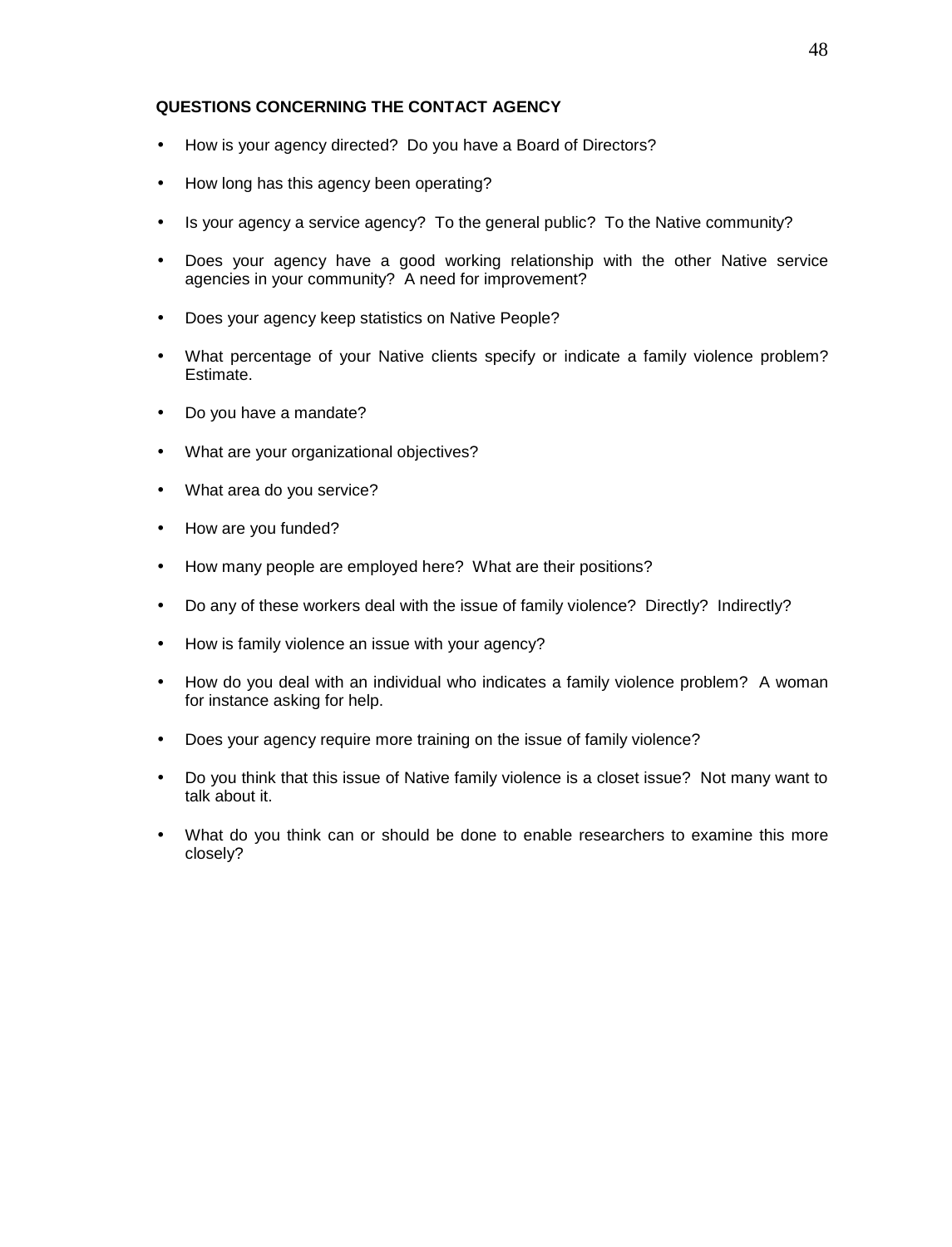## **QUESTIONS CONCERNING PUBLIC EDUCATION**

- Do you think that it is important to educate Native People on family violence?
- Do you think that family violence has become acceptable in many communities?
- What would be the best method for educating Native People?
- Who should a public education effort be directed at? Largest group.
- Is there a need to educate the non-Native agencies?
- Is there a need for increased services for Native People? What kind of services?
- Do you think that the existing services are adequate?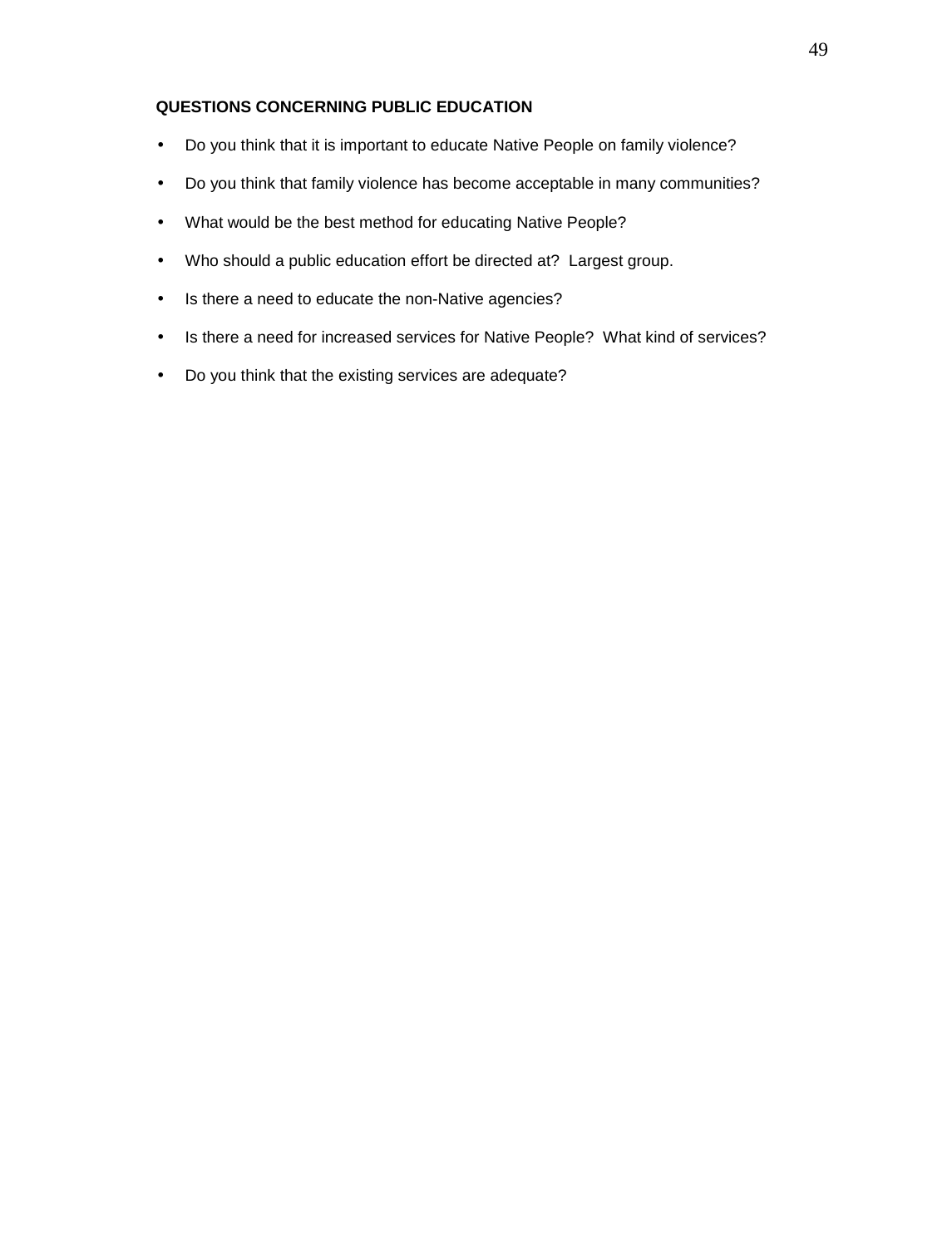## **QUESTIONS CONCERNING RESOURCES**

- Do you have any material which may help us in our research?
- Do you know of anyone who we could contact who would know more about family violence or Native family violence?
- Do you have any knowledge of programs for Native People on family violence?
- Do you know of any effective strategies for dealing with Native People?
- Do you know of anyone who would be willing to act as a facilitator?
- What do you think of resource sharing and networking?
- Do you have a computer system now? Will you in the near future? What do you think about computer networking systems?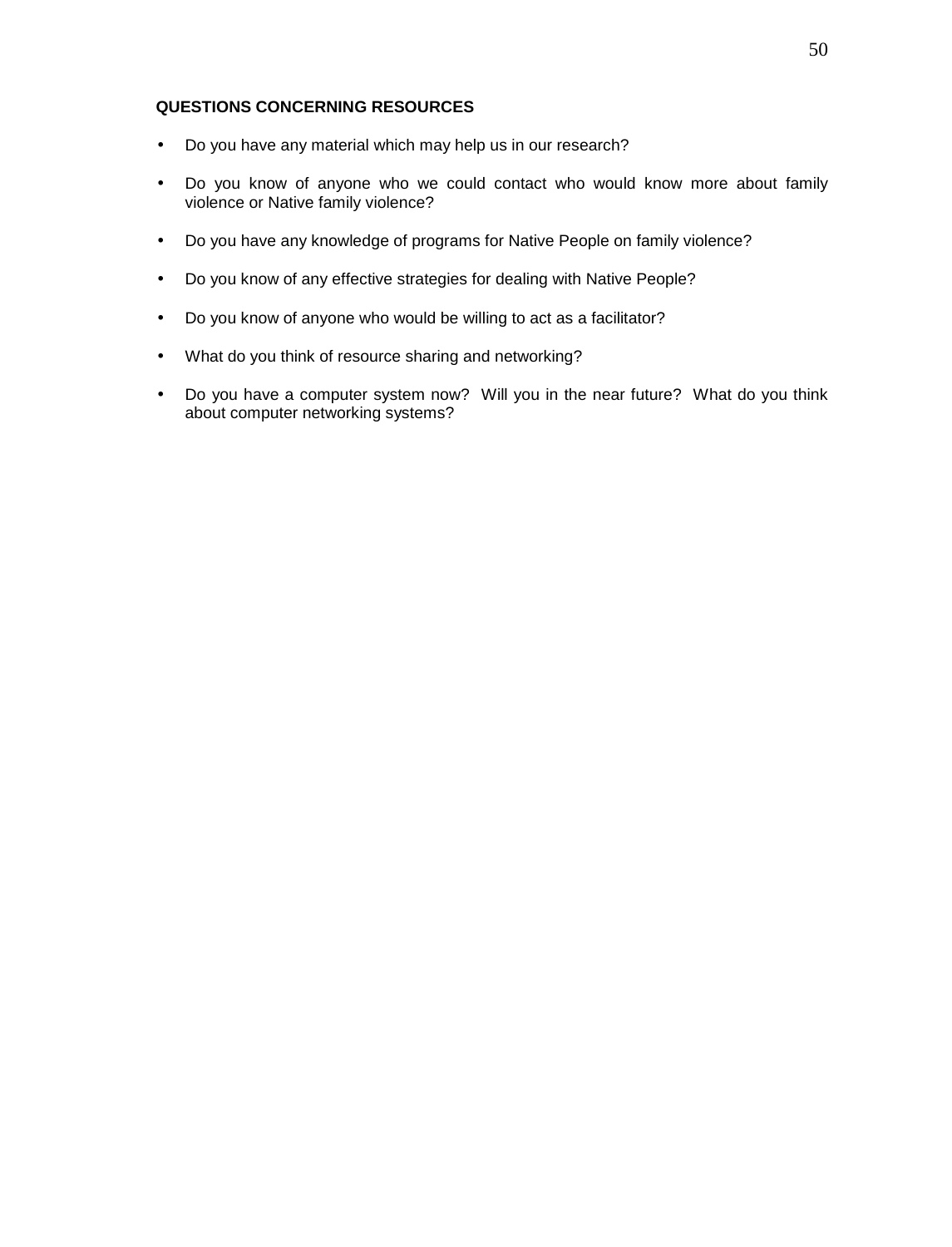

51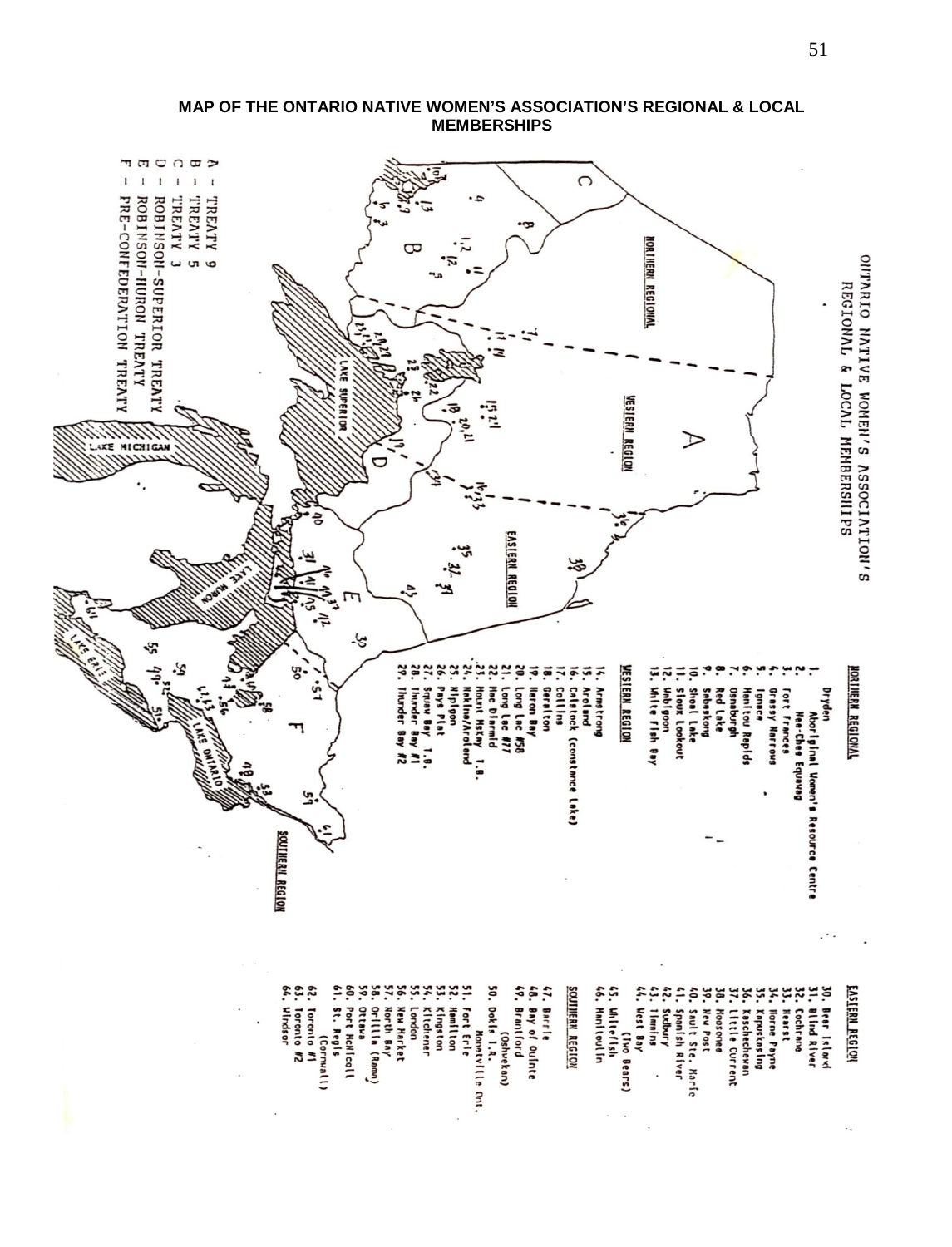#### **ONTARIO NATIVE WOMEN'S ASSOCIATION NATIVE FAMILY VIOLENCE RESEARCH AND CO-ORINATION PROJECT**

#### **QUESTIONNAIRE**

The following questionnaire is one part of a Native family violence project being carried out by the Ontario Native Women's Association (ONWA). The purpose of this questionnaire is to assist ONWA in identifying community family violence needs and concerns. Your knowledge and co-operation is essential to the success of this research.

You need not identify yourself unless you want to. All individual questionnaires will be kept confidential, and only the final results of the research findings as a whole will be made available for discussion.

If you would like a copy of the final research findings, please request a copy from ONWA's head office in Thunder Bay, or from your Local President after August 1988.

Please answer and return this questionnaire as soon as possible to either your local President or mail directly to:

ONWA Native Family Violence Project c/o 278 Bay Street Thunder Bay 'P' Ontario P7B 1R8

If you have any questions or comments about this questionnaire or research project please call us collect at (807) 623-2262 or (807) 623-9152.

Thank you for your time and assistance with this research.

Respectfully,

Phillip Edwards, Researcher Native Family Violence Research and C-ordination Project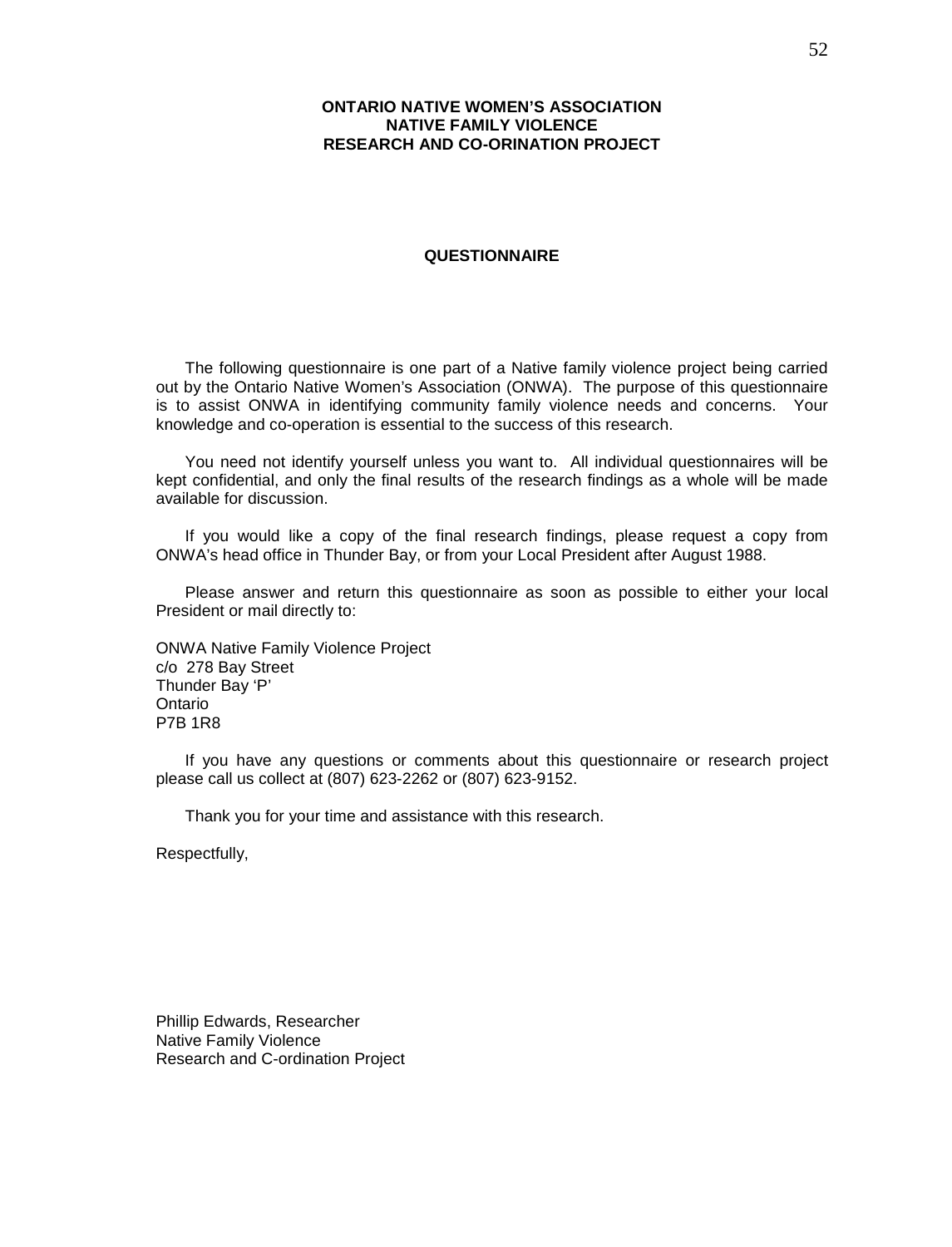## **For the purpose of this Questionnaire the following definitions are used.**

## **Family Violence**

• Is any violence occurring between 2 or more people of the same family, including Physical, Sexual and Mental/Emotional Violence.

## **Husband/Wife**

• Includes common-law relationships.

## **Physical Abuse**

 $\cdot$  Is the use of physical force against another person.

## **Sexual Abuse**

• Is when someone is forced to carry out or participate in a sexual act against their will.

## **Emotional/Mental**

• Is when someone believes they are going to be hurt because of threats or gestures and it is when someone feels depressed, hopeless or even suicidal because another member of the family continues to put them down, and has convinced them that they are no good, useless, or always wrong.

## **Abused or Victim**

Is the person(s) at whom an act of violence (abuse) or threat of violence is directed.

## **Abuser**

. Is the person who acts violently or threatens violence towards another person.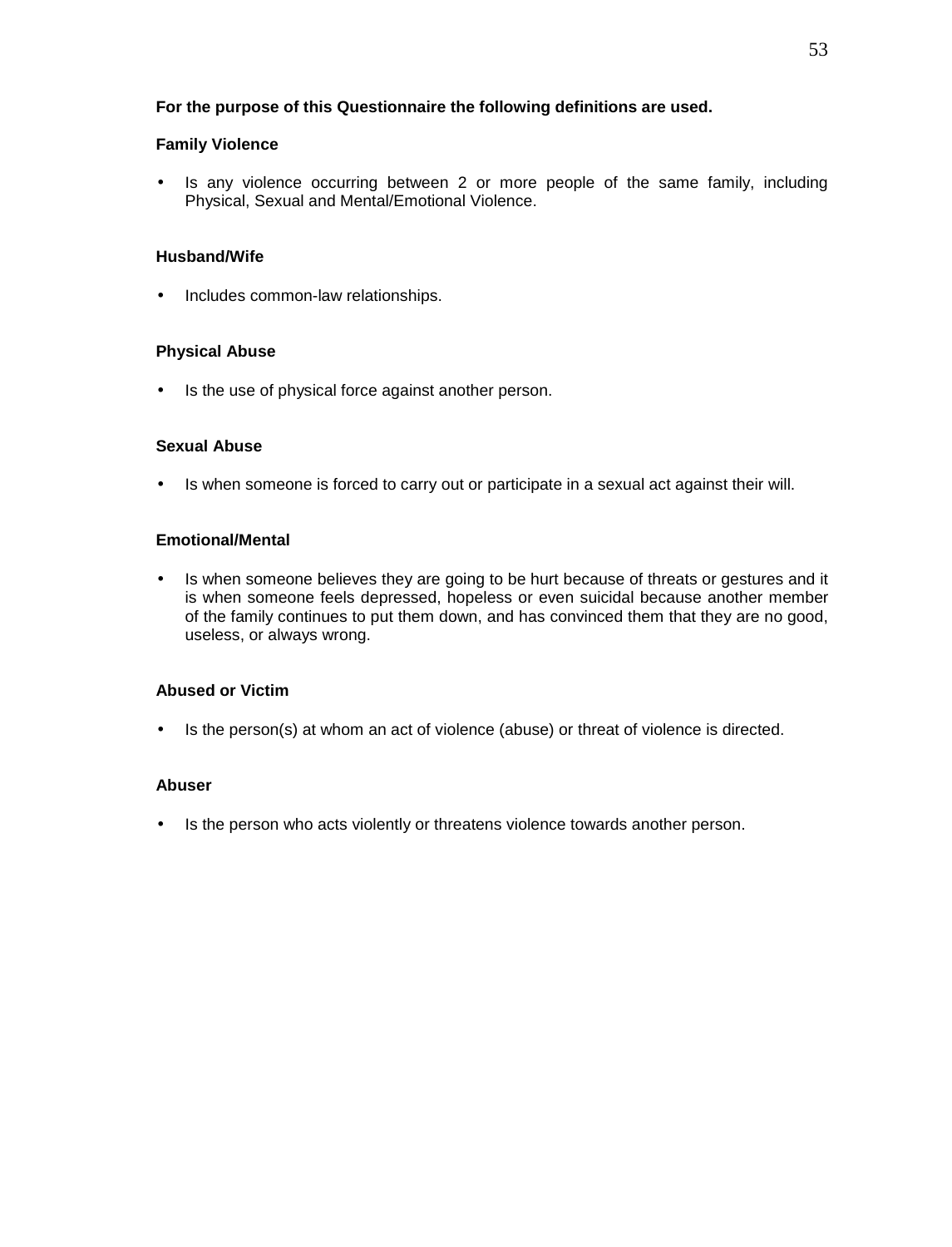**PUT A CIRCLE OR X TO INDICATE "YES", "NO" OR "DON'T KNOW." WHEN INDICATING "OTHER", PLEASE GIVE DETAILS OR AN EXAMPLE. ---------------------------------------------------------------------------------------------------------------------------- 1. How old are you?** Less than 20 1 20 – 30 2  $30 - 40$  3  $40 - 50$  4 50 – 60 5 over 60 6 **2. Do you live:** On reserve 1 Rural community 2 Urban city 3 Isolated community 4 **3. What is the approximate population of your community?** Less than 500 1 500 to 2,000 2<br>2,000 to 10,000 3 10,000 to 100,000 4 2,000 to 10,000 3 10,000 to 100,000 4 More than 100,000 5 **4. Approximately what percentage of your community is Native?** More than 90% 1 About  $\frac{3}{4}$ 's 2<br>About ½ 3 About ¼ 4 About  $\frac{1}{2}$  3 About  $\frac{1}{4}$  4<br>
Less than 10% 5 Less than 1% 6 Less than 10% 5 Less than 1% 6 **5. Do most of the people in your community have telephones to call for help if necessary?** Yes? 1 No? 2 **6. Do most of the families in your community have transportation to go and get help if necessary?** Yes? 1 No? 2 **1. Does family violence occur in your community?** Yes? 1 No? 2 Don't know? 3 **2. What kinds of violence occurs in your community?** Yes? No? Don't know? **a.** Mental/Emotional 1 1 2 3<br> **b.** Physical 1 2 3 **b.** Physical 1 2 3<br> **c.** Sexual 1 2 3 **c.** Sexual **3. Who is the most often abused?** Husband 1  $W$ ife  $\overline{2}$ Children 3 Elders 4<br>Wife & Children 5 Wife & Children Children & Husband 6 Elders & Children 7<br>Relatives 8 **Relatives** 

Others 9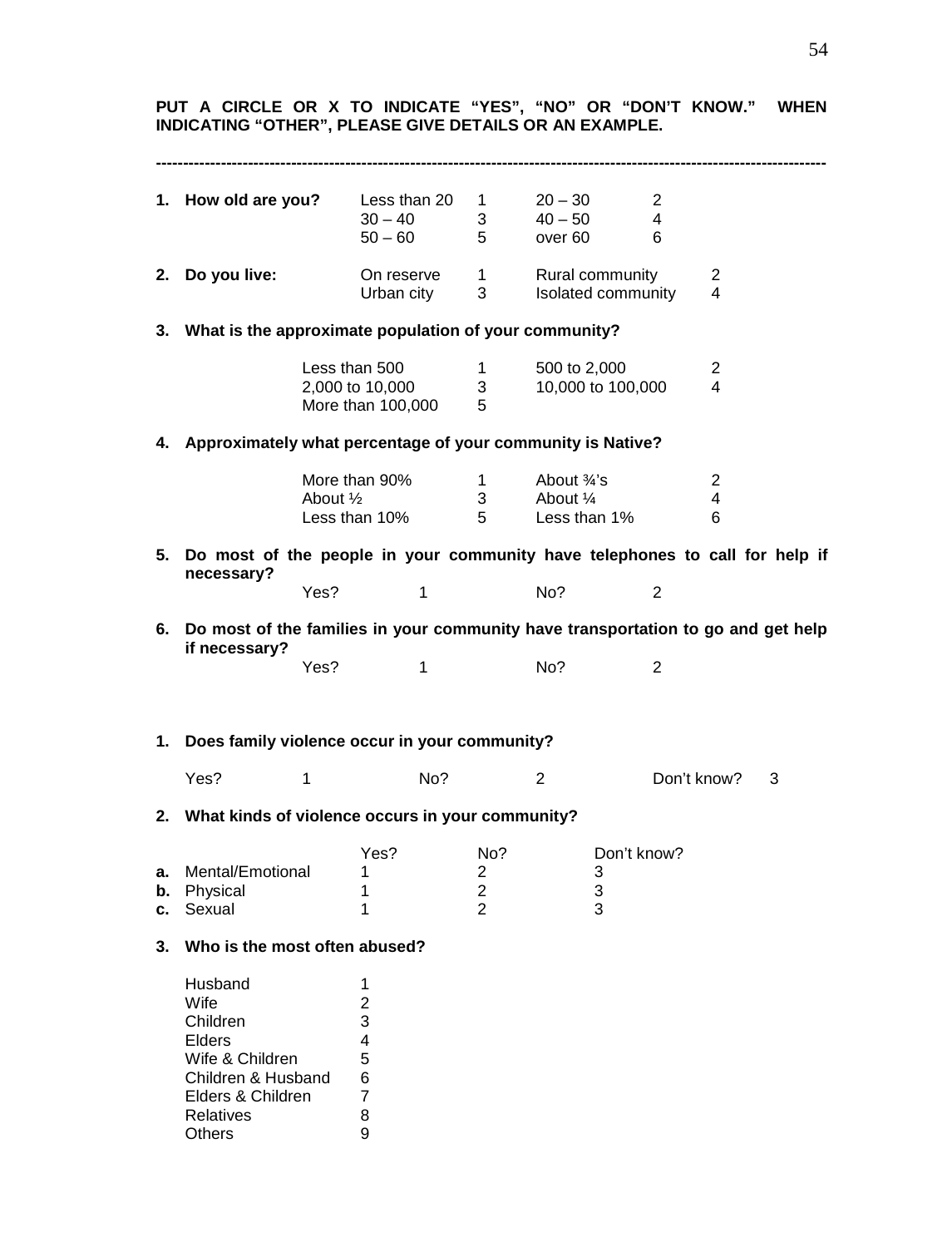#### **4. Who is most often the abuser?**

| Husband       |   |
|---------------|---|
| Wife          | 2 |
| Children      | 3 |
| Elders        | 4 |
| Relatives     | 5 |
| <b>Others</b> | 6 |

# **5. Is there usually more than one family member being abused?**

| а.<br>b.<br>c.<br>d.<br>g.<br>h.<br>i. | Husband<br>Wife<br>Children<br>Elders<br><b>e.</b> Wife & Children<br><b>f.</b> Children & Husband<br>Elders & Children<br><b>Relatives</b><br>Others | 1<br>2<br>3<br>4<br>5<br>6<br>7<br>8<br>9 |  |  |
|----------------------------------------|-------------------------------------------------------------------------------------------------------------------------------------------------------|-------------------------------------------|--|--|
|                                        |                                                                                                                                                       |                                           |  |  |

# **6. Is there more than one person abusing others in the family?**

|                | Yes?                                                                                | No?                        | 2 | Don't Know | 3 |
|----------------|-------------------------------------------------------------------------------------|----------------------------|---|------------|---|
| b.<br>c.<br>f. | <b>a.</b> Husband<br>Wife<br>Children<br>d. Elders<br>e. Relatives<br><b>Others</b> | 1<br>2<br>3<br>4<br>5<br>6 |   |            |   |
|                |                                                                                     |                            |   |            |   |

# **7. When family violence occurs, do members of the family talk about it?**

| Yes? | No? | Don't Know |  |
|------|-----|------------|--|
|      |     |            |  |

# **If yes, who do they talk to about it?**

|               |                          | Yes? | No? | Don't Know? |
|---------------|--------------------------|------|-----|-------------|
| а.            | Parents                  |      |     |             |
| $\mathbf b$ . | Relatives                |      |     | 3           |
|               | c. Friends               |      |     | 3           |
| d.            | Neighbors                |      |     | 3           |
|               | e, Community Leaders     |      |     | 3           |
| f.            | <b>Service Providers</b> |      | 2   | 3           |
| g.            | Police                   |      |     | 3           |
| h.            | <b>Others</b>            |      |     | 3           |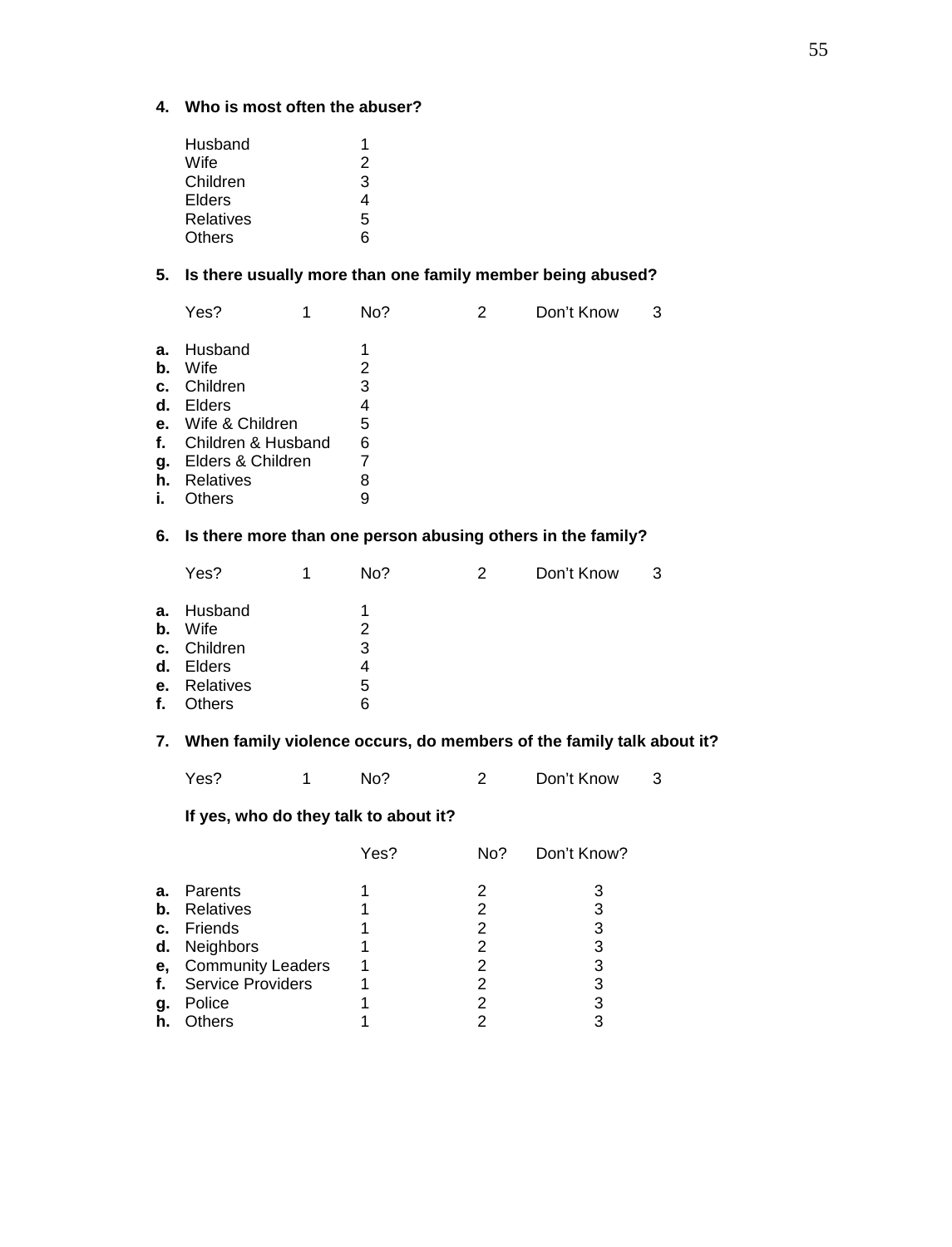# **8. Is family violence " Reported " to anyone?**

| Yes?<br>Don't Know?<br>No? |
|----------------------------|
|----------------------------|

## **If yes, who is it that reports the violence?**

|    |               | Yes? | No? | Don't Know? |
|----|---------------|------|-----|-------------|
|    |               |      |     |             |
| а. | Wife          |      | 2   | 3           |
| b. | Children      |      | 2   | 3           |
| c. | Husband       |      | 2   | 3           |
| d. | Relatives     |      | 2   | 3           |
| е. | Elders        |      | 2   | 3           |
| f. | Neighbors     |      | 2   | 3           |
| g. | Friends       |      | 2   | 3           |
| h. | <b>Others</b> |      | ◠   | 3           |

#### **Who is the violence report to?**

|    |                      | Yes? | No? | Don't Know? |
|----|----------------------|------|-----|-------------|
|    | Parents              |      |     |             |
|    | Relatives            |      |     | 3           |
| k. | Friends              |      |     | 3           |
| Ъ. | <b>Neighbors</b>     |      |     | 3           |
|    | m. Community Leaders |      |     | 3           |
|    | n. Service Providers |      |     | 3           |
| 0. | Police               |      |     | 3           |
| p. | <b>Others</b>        |      |     | 3           |

## **9. What types of family violence has occurred in your community?**

|    |                          | Yes? | No? | Don't Know? |
|----|--------------------------|------|-----|-------------|
| а. | Pushing/slapping/hitting |      |     |             |
| b. | <b>Threats</b>           |      |     | 3           |
|    | c. Punching/kicking      |      | 2   | 3           |
|    | d. Use of Weapons        |      |     | 3           |
|    | e. Sexual Assault        |      |     |             |
|    | Others                   |      |     | 2           |

## **10. What types of injuries have victims of family violence suffered?**

|         |                         | Yes? | No? | Don't Know? |
|---------|-------------------------|------|-----|-------------|
| а.      | <b>Bruises</b>          |      |     |             |
|         | <b>b.</b> Cuts/Bleeding |      | 2   | 3           |
|         | c. Broken Bones         |      |     | 3           |
| d.      | Wounds                  |      | 2   | 3           |
| $e_{i}$ | Mental/Emotional        |      |     | 3           |
|         | Others                  |      |     | ว           |

#### **11. How many cases do you know where someone has required medical attention because of family violence?**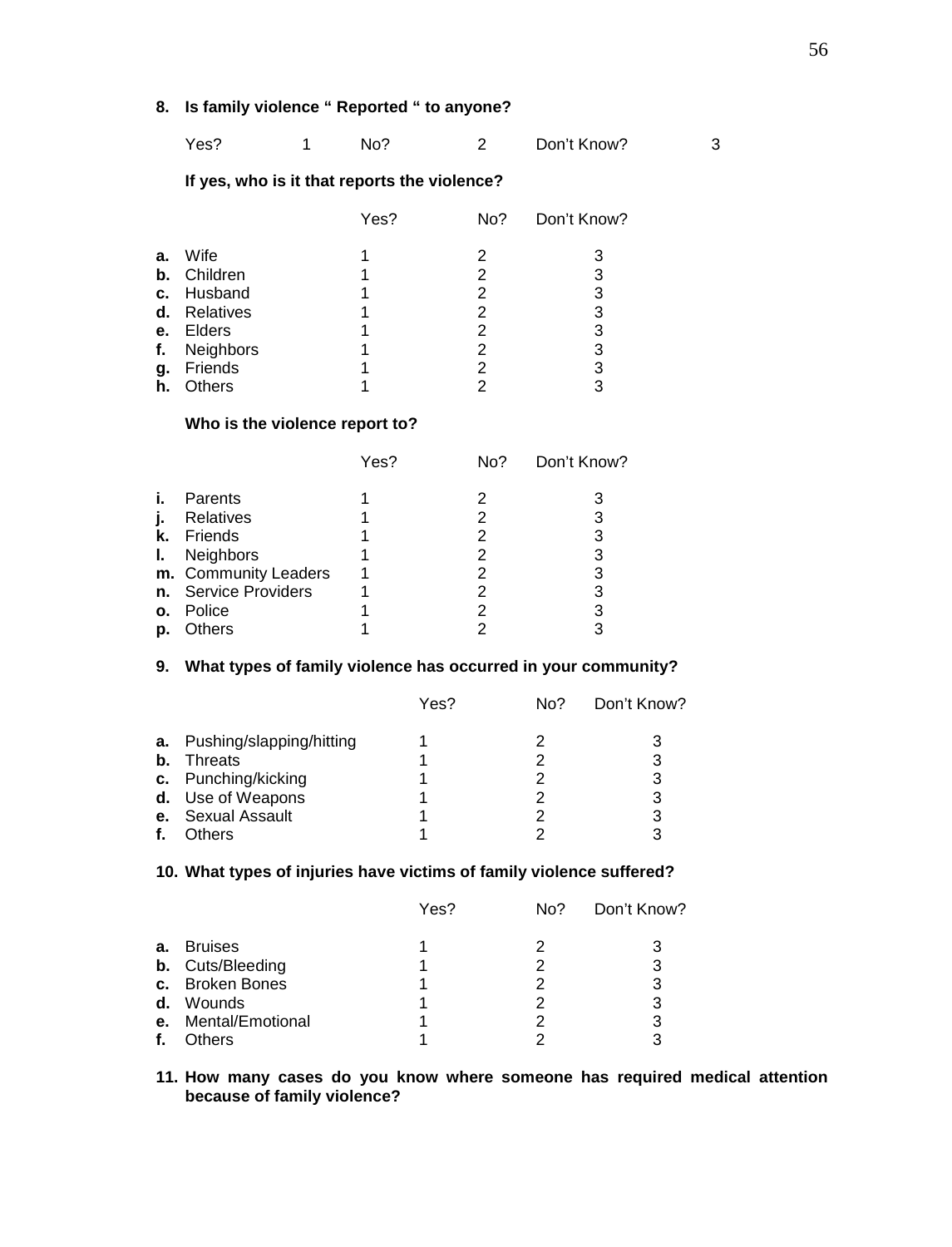- **12. Do you know of anyone who has required medical attention more than once because of family violence?**
	- Yes? 1 No? 2 Don't Know? 3
- **13. Do you know of anyone who has been injured in a family violence situation and should have gone for medical attention, but did not?**
	- Yes? 1 No? 2 Don't Know? 3
- **14. Do you know of any cases where someone died because of family violence?**
	- Yes? 1 No? 2 Don't Know? 3
- **a. How many cases?**
- **15. What prevents or discourages people from going for medical attention when they have been injured in a family violence situation?**

|                           | Yes? | No? | Don't Know |
|---------------------------|------|-----|------------|
| <b>a.</b> Shame           |      |     | ર          |
| b. Fear                   |      |     |            |
| <b>c.</b> Lack of Medical |      |     |            |
| <b>Services</b>           |      |     |            |

**16. How many Native families in your community do you think are affected by family violence?**

| Very few   |   |
|------------|---|
| Almost ¼   | 2 |
| Almost ½   | 3 |
| Almost ¾   | 4 |
| Almost all | 5 |

**17. Approximately how many times in the past two weeks do you think family violence has occurred ( among Native families ) in your community?**

| None               |    |
|--------------------|----|
| Less than 5 times  | 2  |
| Less than 10 times | 3  |
| Less than 15 times | 4  |
| Less than 20 times | 5. |

**18. Approximately how many families who have experienced Native family violence seek help?**

| Very few             |   |
|----------------------|---|
| Almost 1/4           | 2 |
| Almost $\frac{1}{2}$ | 3 |
| Almost 3⁄4           | 4 |
| Almost all           | 5 |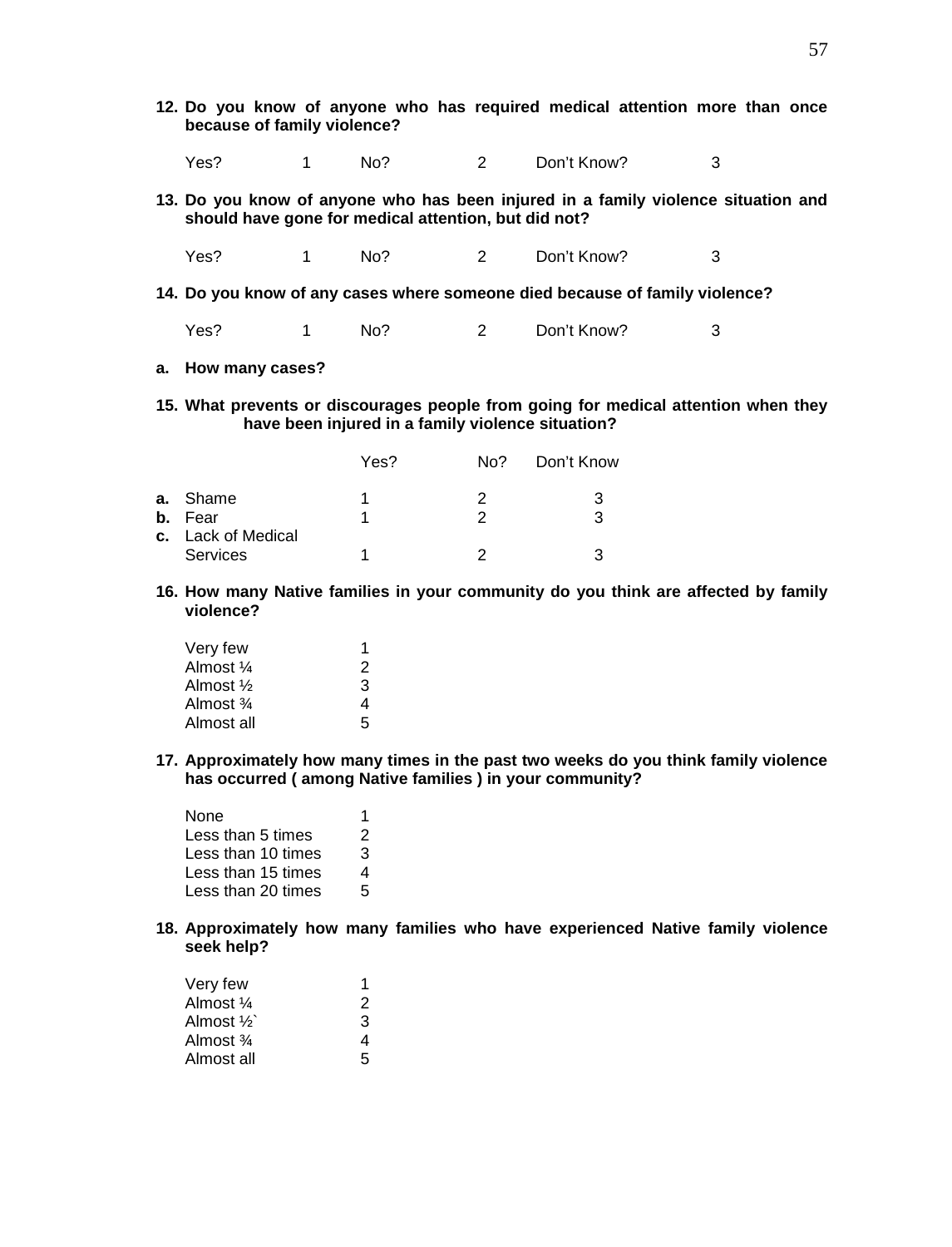## **19. Which family member is most likely to seek help when violence occurs?**

| Husband            |   |
|--------------------|---|
| Wife               | 2 |
| Children           | 3 |
| Elder              | 4 |
| Children & Wife    | 5 |
| Children & Husband | 6 |
| Children & Elder   |   |
| Other              |   |

#### **20. Who are they most likely to turn to in the community for help?**

| Don't Know? |
|-------------|
|             |
| 3           |
| 3           |
| 3           |
| 3           |
| 3           |
| 3           |
|             |
|             |

## **20. Of the families experiencing family violence how may do you think:**

|                                            | Few? | Some? | Most? | All? |
|--------------------------------------------|------|-------|-------|------|
| <b>a.</b> Want help<br><b>b.</b> Need help |      |       |       |      |
| c. Get help                                |      |       |       |      |

#### **22. Which of these Services/Resources People are available in your community to help families experiencing violence?**

|    |                             | Not<br>Available | Available | <b>Not</b><br>Much | Some<br>What | Most<br>Helpful |
|----|-----------------------------|------------------|-----------|--------------------|--------------|-----------------|
|    | <b>A.</b> Family Worker     |                  |           |                    | 2            |                 |
| В. | <b>Prevention Worker</b>    |                  | 2         |                    | 2            |                 |
| C. | <b>Crisis Counselor</b>     |                  |           |                    |              |                 |
| D. | N.N.A.D.A.P.                |                  |           |                    | 2            |                 |
| Е. | <b>CHR/Referral Clerk</b>   |                  | 2         |                    | 2            |                 |
| F. | Priest/Minister             |                  |           |                    |              |                 |
| G. | <b>Mental Health Worker</b> |                  |           |                    | 2            |                 |
| Н. | Chief                       |                  | 2         |                    | 2            |                 |
| L. | <b>Band Councilor</b>       |                  |           |                    | 2            |                 |
| J. | Children's Aid Worker       |                  |           |                    | 2            |                 |
| Κ. | <b>Education Counselor</b>  |                  | 2         |                    | 2            |                 |
|    | <b>Community Worker</b>     |                  |           |                    |              |                 |
| м. | Police                      |                  |           |                    |              |                 |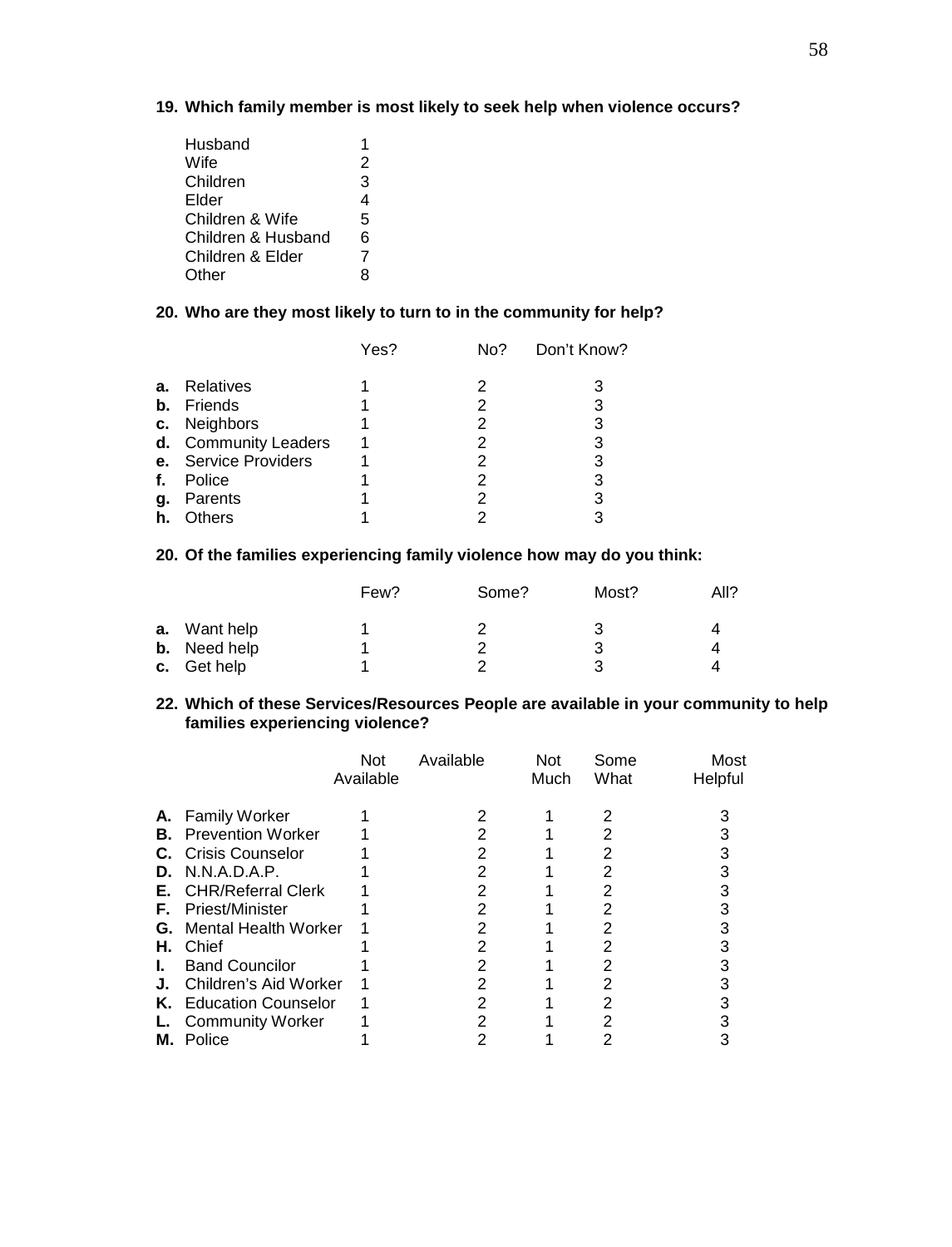## **23. About how many families stay together even though violence occurs?**

| A Few                   |   |
|-------------------------|---|
| Less than $\frac{1}{2}$ | 2 |
| About ½                 | 3 |
| Most                    |   |
| All                     | 5 |

#### **24. Of the families who have separated because of violence was it:**

| а. | Immediately after the violence began?                     |   |
|----|-----------------------------------------------------------|---|
|    | 1 to 2 years after the violence began?                    |   |
|    | More than 3 years after the violence began?               | 3 |
|    | After the violence resulted in serious injury?            |   |
|    | After other members of the family started being abused? 5 |   |

#### **b. Please identify which other family members seek help.**

| Wife     |   |
|----------|---|
| Husband  | 2 |
| Children | 3 |
| Elder    | 4 |
| Relative | 5 |
| Other    | 6 |

#### **25. When a family separates because of violence, who usually leaves the home?**

| Wife                 |   |
|----------------------|---|
| Husband              | 2 |
| Children             | 3 |
| Wife and Children    | 4 |
| Children and Husband | 5 |
| Other                | ี |

## **26. Is family violence usually reported to the Police?**

Yes? 1 No? 2 Don't Know? 3

## **27. Do you think family violence should be reported to the Police?**

Yes? 1 No? 2 Don't Know? 3

# **Why do you think family violence should (or should not) be reported to the Police?**

|    |                                                | Yes? | No? |
|----|------------------------------------------------|------|-----|
|    | <b>a.</b> To stop abuse                        |      |     |
|    | <b>b.</b> To make an example                   |      | 2   |
|    | c. Because it is wrong                         |      | 2   |
|    | <b>d.</b> So the abuser is forced to seek help |      | 2   |
| е. | <b>Other</b>                                   |      |     |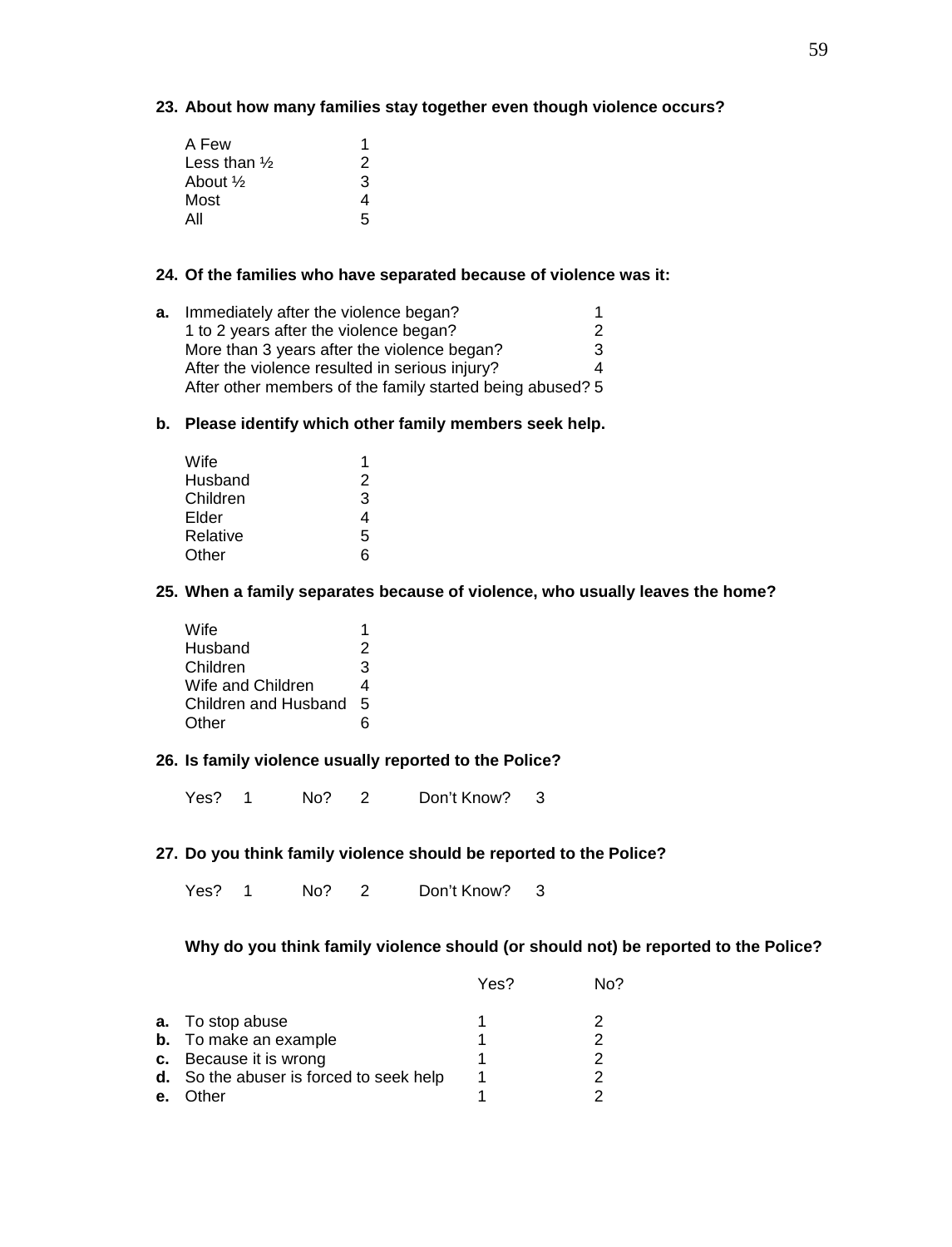## **28. Do you think Police should charge the abuser?**

Yes? 1 No? 2 Don't Know? 3

|    | Why do you feel this?                   |      |     |  |
|----|-----------------------------------------|------|-----|--|
|    |                                         | Yes? | No? |  |
|    | <b>a.</b> To stop the abuse             |      |     |  |
|    | <b>b.</b> To make an example            |      | 2   |  |
|    | c. Because it is wrong                  |      | 2   |  |
|    | d. So the abuser is forced to seek help |      | 2   |  |
| е. | Because women will not lay the charges  |      | 2   |  |
| f. | ıther                                   |      |     |  |
|    |                                         |      |     |  |

## **29. Who do you think family violence should be reported to?**

|    |                      | Yes? | No? | Don't Know? |
|----|----------------------|------|-----|-------------|
| a. | Relatives            |      |     |             |
|    | <b>b.</b> Friends    |      | 2   | 3           |
| c. | Elders               |      | 2   | 3           |
|    | d. Community Members |      |     | 3           |
|    | e. Community Leaders |      | 2   | 3           |
|    | f. Service Providers |      | 2   | 3           |
| g. | Police               |      | 2   | 3           |
| h. | Others               |      |     | 3           |
|    |                      |      |     |             |

#### **30. What do you think prevents or discourages people from reporting family violence to anyone?**

|    |                              | Yes? | No? | Don't Know? |
|----|------------------------------|------|-----|-------------|
| a. | Fear                         |      |     |             |
|    | <b>b.</b> Shame              |      |     | 3           |
|    | c. Lack of support services  |      | 2   | 3           |
|    | d. Lack of alternate housing |      |     | 3           |
|    | e. It won't help             |      |     | 3           |
| f. | Other                        |      |     | 2           |

#### **31. How often is alcohol involved with family violence?**

| Rarely       |   |
|--------------|---|
| Occasionally | 2 |
| Often        | 3 |
| Usually      | 4 |
| Don't Know   | 5 |
|              |   |

# **32. Do you think alcohol is the main cause of family violence?**

Yes? 1 No? 2 Don't Know? 3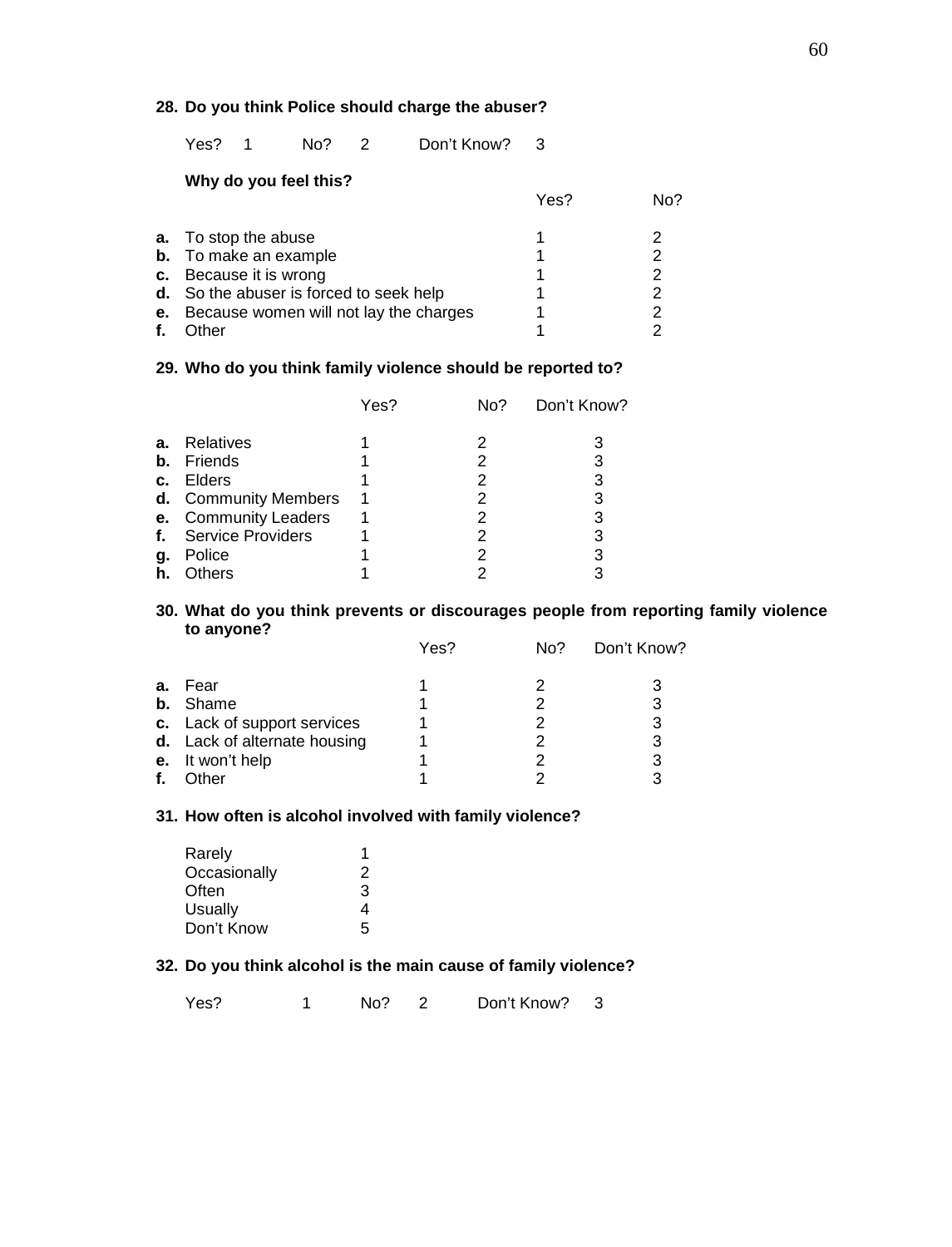## **33. What other thing contribute to or cause family violence?**

|    |                              | Yes? | No? | Don't Know? |
|----|------------------------------|------|-----|-------------|
| а. | Jealousy                     |      |     |             |
| b. | No money                     |      |     | 3           |
| с. | No job                       |      |     | 3           |
| d. | Poor communication           |      |     | 3           |
| е. | Other family members         |      |     | 3           |
|    | Depression                   |      |     | 3           |
| g. | People don't know how to get |      |     |             |
|    | along                        |      |     |             |
| h. | Grew up with it at home      |      |     | 3           |
|    | .<br>Other                   |      |     | 3           |

**34. Are other members of the family (besides the abuser and the abused) affected by the violence?**

Yes? 1 No? 2 Don't Know? 3

#### **a. Which other family members are being affected?**

| Husband                         |   |
|---------------------------------|---|
| Wife                            | 2 |
| Children                        | 3 |
| Grandparents                    | 4 |
| Relatives                       | 5 |
| Children & Grandparents         | 6 |
| <b>Children &amp; Relatives</b> | 7 |
| Other                           |   |

#### **35. How are they affected?**

|    |                                     | Yes? | No? | Don't Know? |
|----|-------------------------------------|------|-----|-------------|
|    | <b>a.</b> Repeat what they see      |      |     |             |
|    | <b>b.</b> Mental/emotional problems |      |     |             |
|    | c. Low self-esteem                  |      |     |             |
|    | d. Suicide                          |      |     |             |
|    | e. Physical abuse                   |      |     |             |
| f. | Other complications                 |      |     |             |

# **36. What type of help is available for these other family members in your community?**

|    |                          | Yes? | No? | Don't Know? |
|----|--------------------------|------|-----|-------------|
|    | <b>a.</b> Crisis Shelter |      |     |             |
|    | <b>b.</b> Police         |      |     |             |
|    | c. Second Stage Housing  |      |     |             |
|    | d. Counseling            |      |     |             |
|    | e. $A/A$                 |      |     |             |
| f. | Other                    |      |     |             |
| g. | None                     |      |     |             |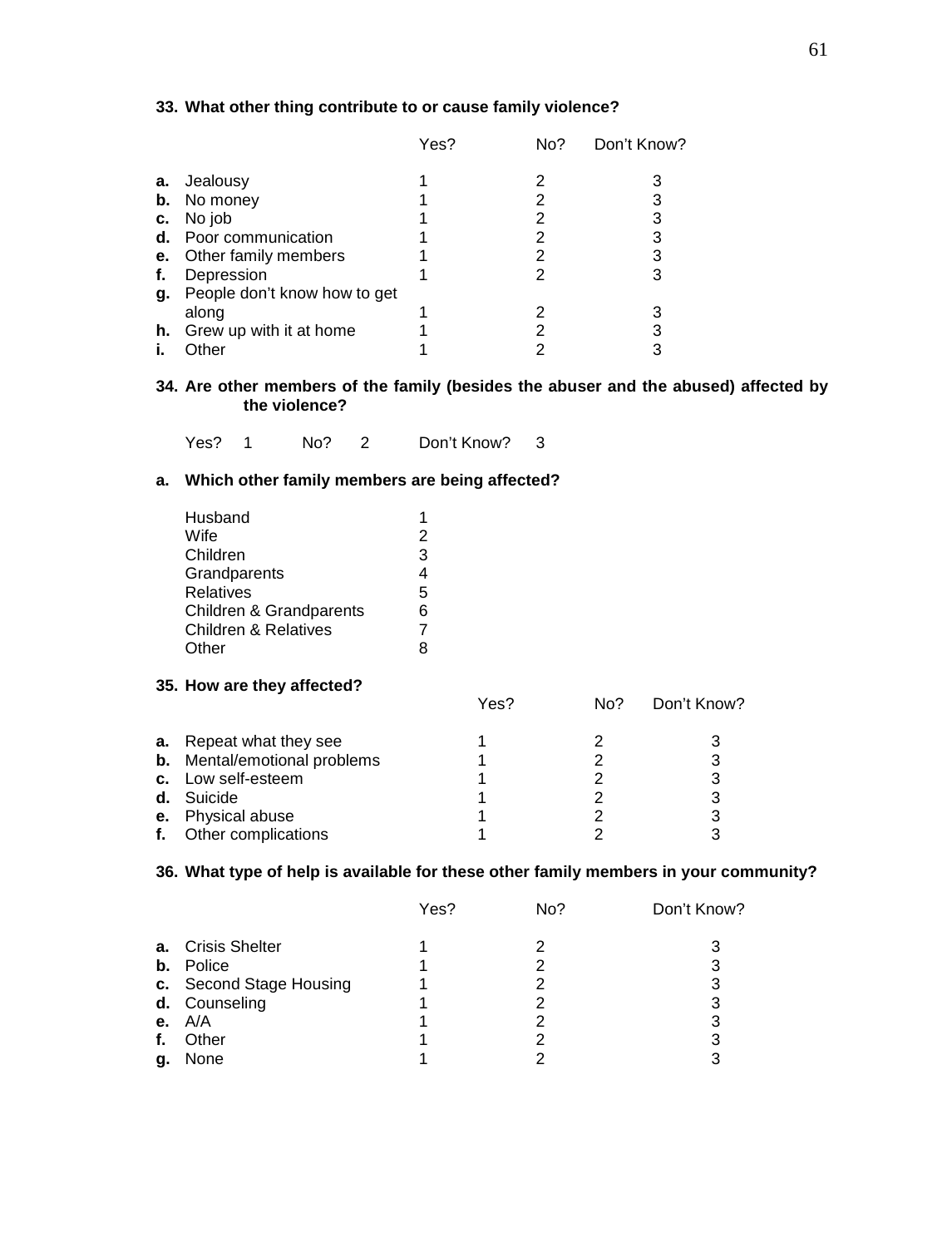**37. Approximately, how many people in your community believe that, " Family Violence is just something you have to put up with? "**

| A Few               |   |
|---------------------|---|
| About $\frac{1}{2}$ | 2 |
| Many                | 3 |
| Most                | 4 |
| Don't Know          | 5 |

**38. Who do you think should be involved in helping people who are experiencing family violence?**

|    |                         | Yes? | No? | Don't Know? |
|----|-------------------------|------|-----|-------------|
| а. | Relatives               |      |     |             |
| b. | Friends                 |      |     | 3           |
| C. | Elders                  |      |     | 3           |
|    | d. Community Members    |      |     | 3           |
|    | e. Community Leaders    |      |     | 3           |
| f. | Police                  |      |     |             |
| g. | Social Service Agencies |      |     | 3           |
| h. | Church                  |      |     |             |

- **39. What do you think could or should be done to prevent family violence in your community?**
- **40. Please list four of the services which you think would be of help to families in your Community experiencing family violence.**

|    |                                       | es |
|----|---------------------------------------|----|
|    | <b>a.</b> A crisis home               |    |
| b. | More policing                         |    |
| c. | More effective policing/laws          |    |
| d. | Legal assistance                      |    |
|    | e. More housing                       |    |
| f. | Community education                   |    |
| g. | Transportation out of community       |    |
| h. | Financial assistance                  |    |
| т. | A community response team             |    |
| j. | Family violence social service agency |    |
| k. | Counseling for all persons involved   |    |
|    | Community based self-help groups      |    |

**41. Do you think family violence is increasing in your community?**

Yes? 1 No? 2 Don't Know? 3

**42. Do you think a family violence education program would benefit your community?**

Yes? 1 No? 2 Don't Know? 3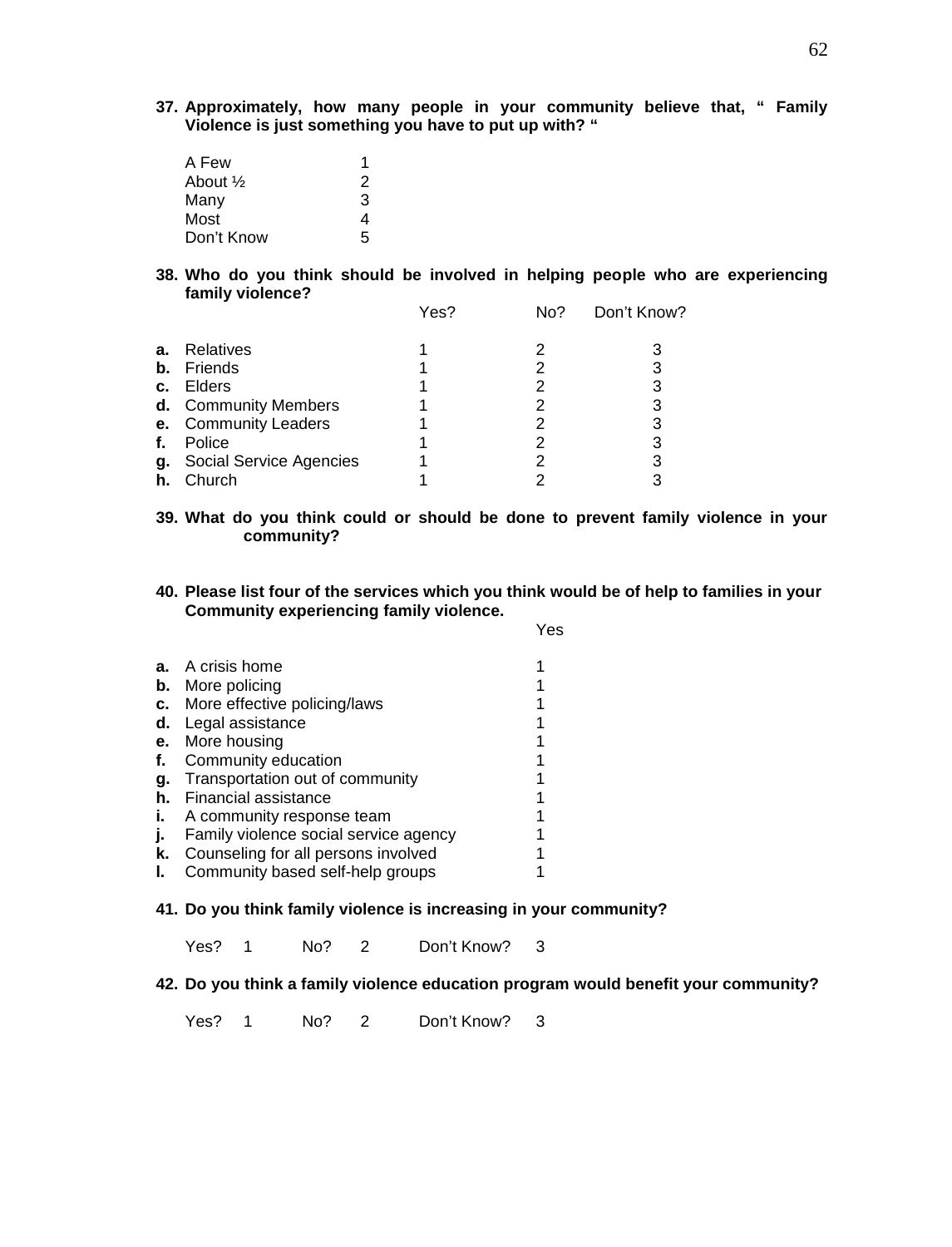#### **43. Who do you think should participate in a family violence education program?**

Yes?

**a.** Families experiencing violence 1 **b.** Service Providers 1<br> **c.** Community Leaders 1 **c.** Community Leaders **d.** Community members in general 1 **e.** Others 1

**44. Of the following types of information, which are the four most important to include in an education program for your community?**

Yes?

- **a.** Legal 1 **b.** Resources available **c.** Health 1<br>**d.** Community Responsibility/Action 1 **d.** Community Responsibility/Action **e.** Prevention 1<br>**f.** Effects of Family Violence 1 **f.** Effects of Family Violence **g.** Others 1
- **45. What do you think would be the most effective way to provide an education program for your community?**

Yes?

- **a.** Films/Videos 1 **b.** Radio programs 1 **c.** Community workshops **1 d.** Community meetings 1 **e.** Conferences 1<br>**f.** Guest (resource) speakers 1 **f.** Guest (resource) speakers **g.** Training for community service workers 1 **h.** Other 1
- **46. Have you ever attended a work shop or received training about family violence?** Yes? 1 No? 2
- **47. Does your knowledge and understanding of family violence come from:**

|   | <b>a.</b> Knowing people involved with family violence?<br><b>b.</b> Hearing about people involved with family violence? |  |  | Yes? 1<br>Yes? 1 | No?<br>No? 2 | - 2    |
|---|--------------------------------------------------------------------------------------------------------------------------|--|--|------------------|--------------|--------|
| . |                                                                                                                          |  |  |                  |              | $\sim$ |

- **48. Have you ever experienced family violence?** Yes? 1 No? 2
- **49. Have you any other comments or additional information to offer about family violence that has not been covered in this questionnaire?**
- **50. Would you be willing to answer a more detailed questionnaire about family violence?** Yes? 1 No? 2 **If yes, please indicate your name and address so that we may send you a questionnaire. OR, request one from the President of your local.**

**THANK YOU FOR YOUR TIME AND ASSISTANCE IN THIS RESEARCH.**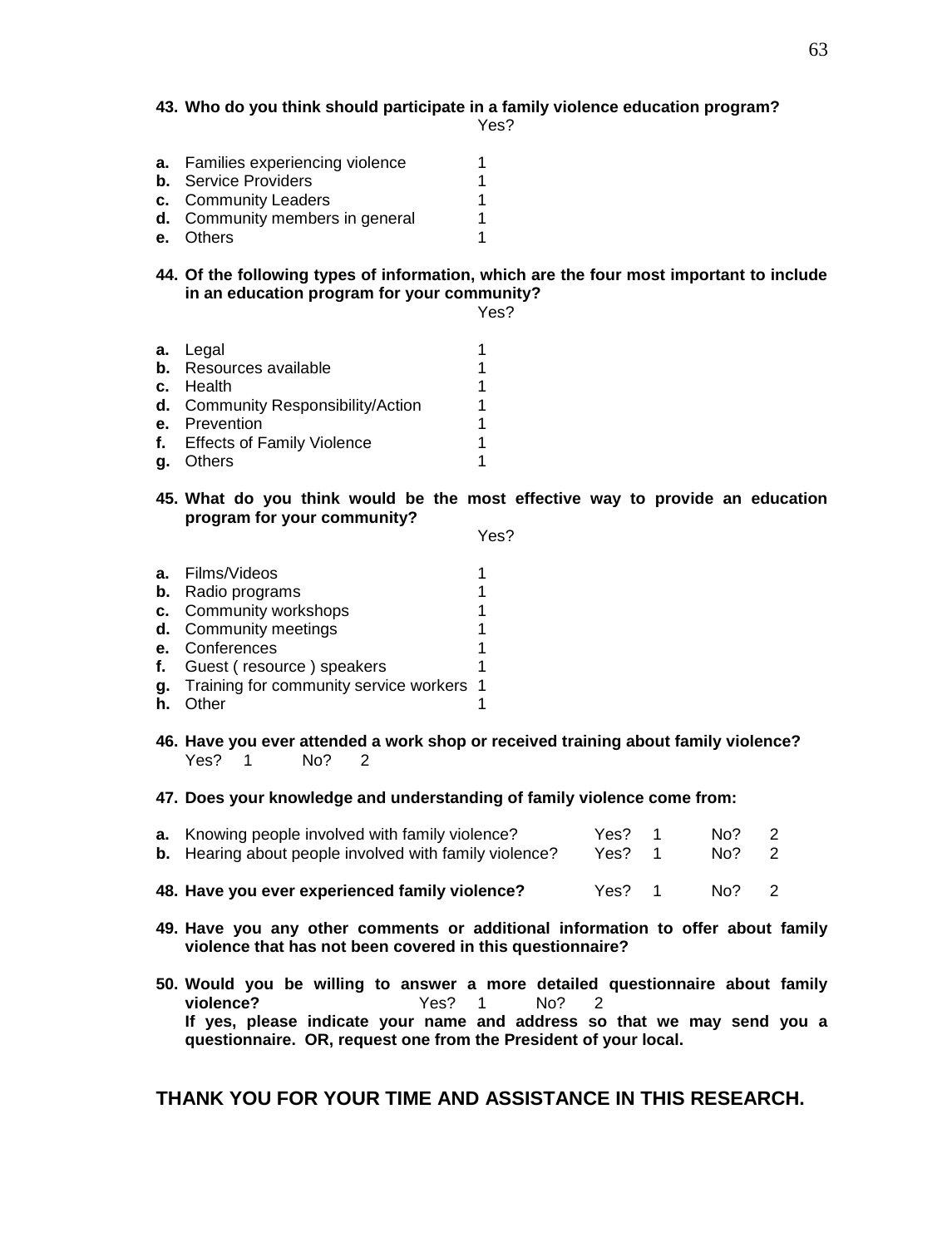#### **AGENCIES INTERVIEWED**

**Anduhyuan Inc.** 106 Spadina Road, Toronto, Ontario M5R 2T8 ( 416 ) 920–1492 An Aboriginal Crisis Centre, Elizabeth Jocko.

**\*Atanlos,** 81 Ridout Street, London, Ontario ( 519 ) 432-2207 Pauline Doxtator.

**Beendigan,** 239 N. Syndicate Avenue, Thunder Bay, Ontario P7A 3X9 ( 807 ) 622-5101 Aboriginal Crisis Center, Louise Bannon, Maria Linklater, Josephine Mandamin.

**\*CAN-AM Indian Friendship Center,** 1755 Wayandotte St. Windsor, Ontario ( 519 ) 252-3331 Sharon George.

**\*Chatham-Kent Community and Family Services,** ( 519 ) 359-6221 Jim Whitehead.

\*Clarissa Manor Recovery Home, 1420 8<sup>th</sup> St. N., Kenora, Ontario P9N 2S3 ( 807 ) 468-3667 A home for women with alcohol problems. Debbie Steele.

**\*Community Counseling for Addictions,** St. Joseph Health Center, 21 Wosley St. Canary, Ontario P9N 3N7 ( 807 ) 468-6099 Rosalyn Copenace.

**Contact North,** P.O. Box 389 Thunder Bay, Ontario P7C 4W1 ( 807 ) 475-8741 Toronto # Brian Beaton.

**\*Del-Art Manor,** 102 Government Road W., P.O. Box 110, ( 807 ) 547-2125. A recovery home for men with alcohol problems, Cliff Coulis.

**\*Design for a New Tomorrow,** 217 King St., St. Catherines, Ontario ( 416 ) 684-1223 Counseling programs. Gaye Musclemen, Jean Reill.

**\*First Step,** Catholic Family Development Center, 208 S. Archibald St., Thunder Bay, Ontario P7E 1G3 ( 807 ) 623-2218. A counseling program for abusive men. Charles Castlemen.

**\*Geneva House,** 224 Elm St. W., Sudbury, Ontario P3C 1V3 ( 705 ) 674-2210 A Crisis Home for women. Donna Bowes-Chezzie.

**Heron Bay Band Alcohol and Drug Prevention Program,** General Delivery, Heron Bay, Ontario P0T 1R0 ( 807 ) 229-1329 Delores Courchene.

**\*Hoshizaki House,** 146 Van Horne Avenue, Dryden, Ontario P8N 2B7 ( 807 ) 223-3226 A Crisis Home for women. Judy Smith.

**Indian Traveling College,** RR # 3, Cornwall Island, Ontario K6H 5R7 ( 613 ) 932-9452 Ernie Benedict.

**\*Key North,** 66 Elm Street, Sudbury, Ontario ( 705 ) 674-1074. Catherine Bedeans.

**MacDiarmid Native Women's Group,** General Delivery, MacDiarmid, Ontario P0T 2B0 ( 807 ) 885-3211.

**Ma-Mawi-Wi-Chi-Itata Centre,** 2<sup>nd</sup> Floor, 531 Notre Dame Ave. Winnipeg, Manitoba R3B 1S2 ( 204 ) 774-6531. Family Services to Aboriginal people. Bev Bear.

**\*Manotsaywin Nanotuojig,** P.O. Box 485 Postal Station B, Sudbury, Ontario ( 705 ) 675-0608. Lucy Rice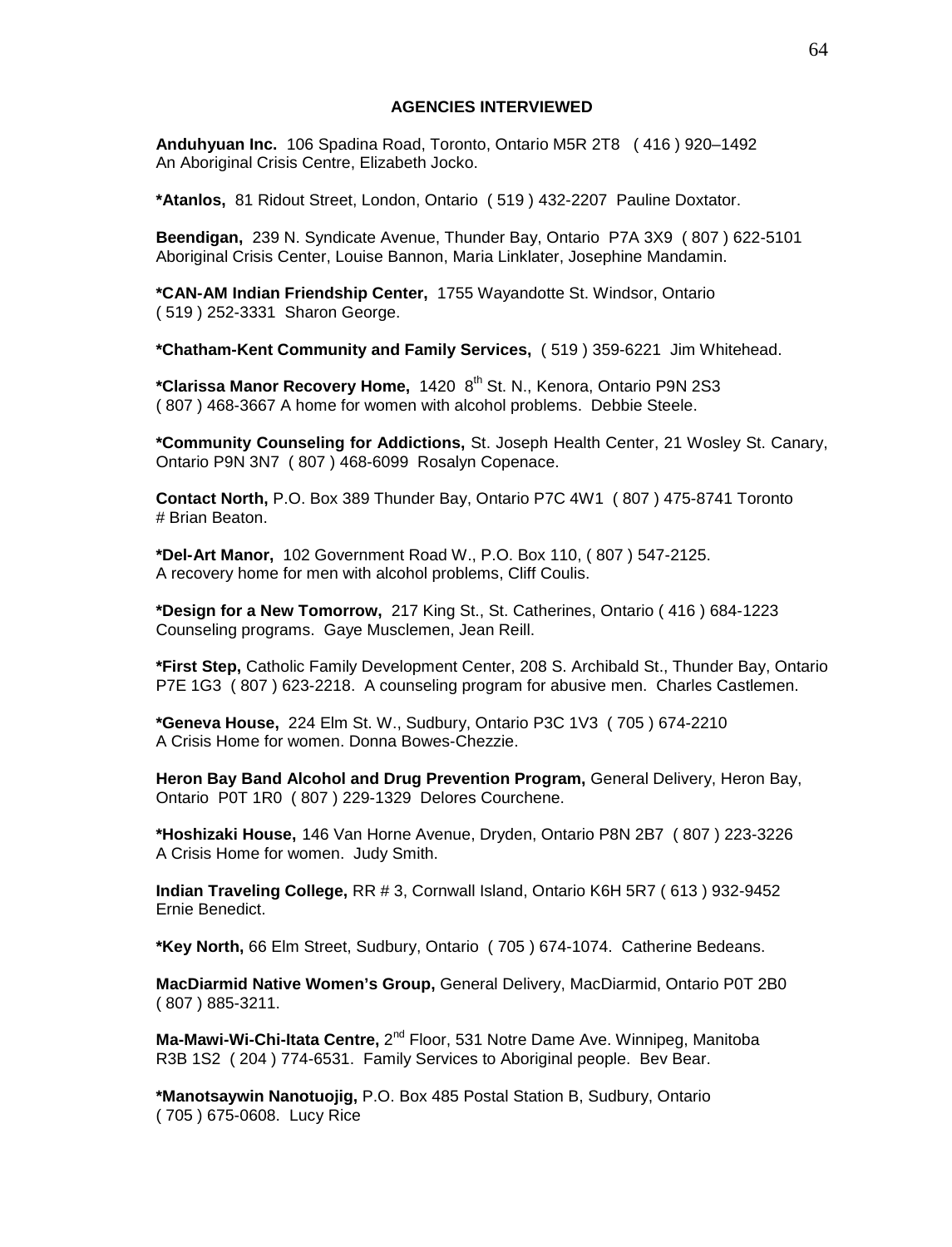**Mental Health Association,** Cindy Hendrickson.

**Moose Factory Band,** Moose Factory, Ontario. Lawrence Jeffries.

**Nameres Native Men's Residence,** 14 Vaughan Road, Toronto, Ontario M6G 2N1 ( 416 ) 652-0334. Alan Jamieson.

**\*N'Amerind Friendship Centre,** 260 Colborne St.London, Ontario N6B 2S6. Donna Johnson.

**Native Clan Sex Offenders Assessment Program,** Forensic Behavioral Management Clinic, Room 202, 254 Edmonton St. Winnipeg, Manitoba R3C 3Y4 ( 204 ) 943-7357.

**Native Community Crisis Team,** 37 Spadina Road, Toronto, Ontario M5R 2S9 ( 416 ) 923-1670. Debbie Pegahmahgohbo.

**Native Women's Resource Centre,** 245 Gerrard St. E., Toronto, Ontario M5A 2G1 ( 416 ) 963-9963.

**\*Ne'Chee Friendship Centre,** 41 Matheson St. S., P.O. Box 241, Canary, Ontario P9N 3X3 ( 807 ) 468-5440. Randy Councillor.

**\*Nishnawbe Gamik Friendship Centre,** 52 King St. Sioux Lookout, Ontario ( 807 ) 737-7903. Joe Meekis.

**\*N'Swakamok Friendship Centre,** 66 Elm St., Sudbury, Ontario ( 705 ) 674-2128. Lauretta Orkimaw, Julie Ozawagosh, Pat Rogerson, Michael Yautheir, Margaret Yordon.

**\*Ojibway Tribal Family Services,** 512 1st. Ave. S., Canary, Ontario P9N 1W5 ( 807 ) 468-4533. Conn Wossacase.

**\*Patricia Centre for Children and Youth,** 54 Kirkpatrick Ave. Dryden, Ontario ( 807 ) 223-5201. Ann Sikgma. Susan Vincent.

**\*Payukotayno, James Bay and Hudson Bay Family Services,** P.O. Box 336, Moosonee, Ontario P0L 1Y0 ( 705 ) 336-2229. Alex Gunner.

**Pedahbun Lodge,** 1330 King St. W., Toronto, Ontario M5H 3L7. A resource centre for alcohol and family abuse. Banakonda Kennedy-Kisk.

\*Pines Community Resource Centre, 506 1<sup>st</sup>. St. S., Canary, Ontario P9N 1C9 ( 807 ) 468-7207. A half-way house for men. Al Spendlow.

**\*STEP ( Short Term Emergency Program ),** Box 268, Canary, Ontario P9N 3N3 ( 807 ) 548-4143. Sarah Borsfia.

**Tikinagan Child and Family Services,** Sioux Lookout, Ontario. Sarah McKay, Wally McKay, Lydia Shermen, Vivian Green.

**\*Wabigoon Metis Association,** P.O. Box 16, Wabigoon, Ontario ( 807 ) 938-6981. Loren Mitchell.

**Wa-Ne-Puh-Nud,** 1114 Queen St. E., Toronto, Ontario M5M 1K1. ( 416 ) 461-3230. Nancy Martin.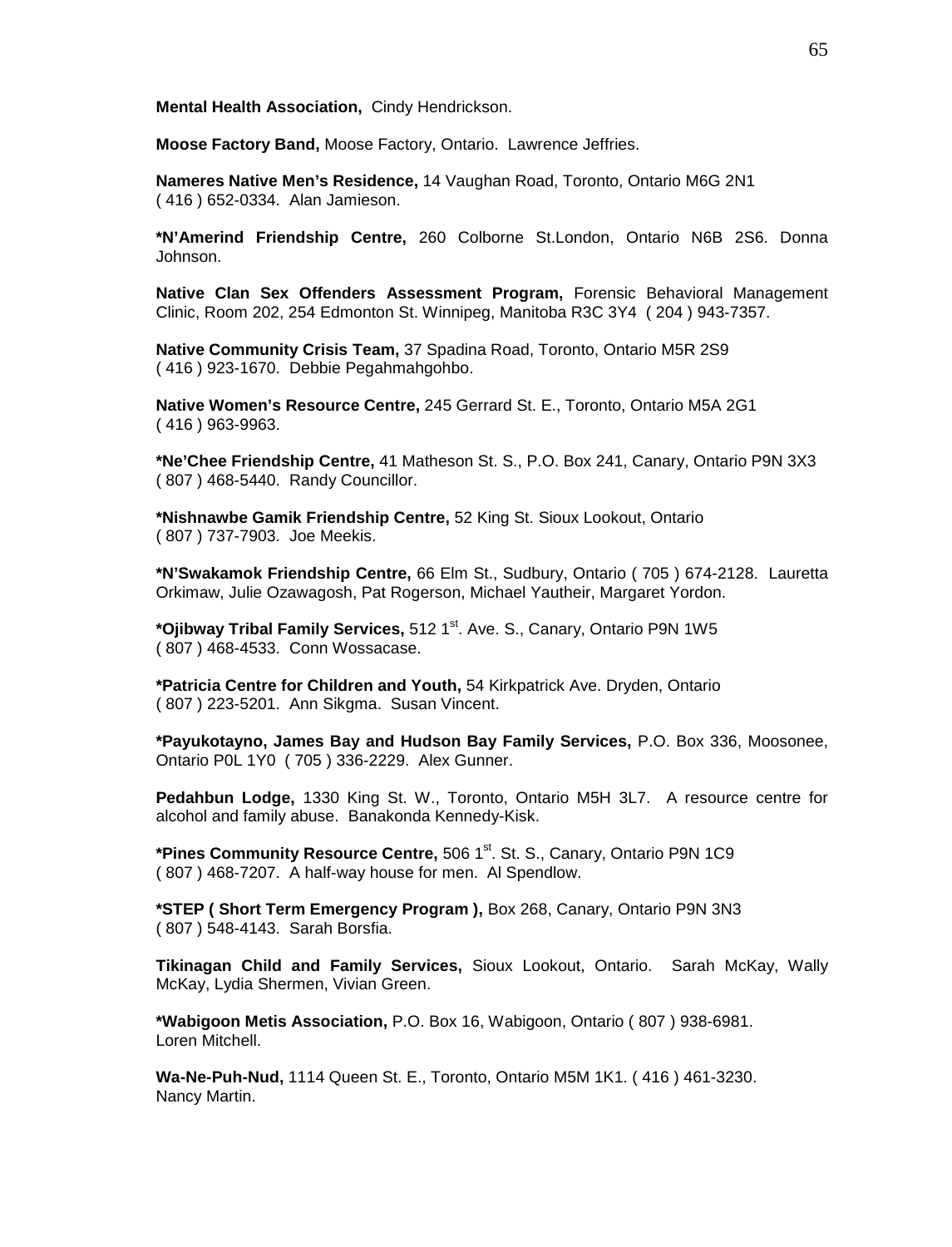**\*Weechahewin Centre,** Box 127, Moosonee, Ontario P0L 1Y0 ( 705 ) 336-2456 Segan Ferris.

**\*West Bay Band,** West Bay Reserve. ( 705 ) 377-5347. Theodore Debussige, Andrea McGraw.

**\*Wicshan,** 54 Fair Avenue, Sioux Lookout, Ontario. Resource Centre and Emergency Shelter. Chandia Jung.

**Whitesands Band,** Box 68, Armstrong, Ontario ( 807 ) 584-2177. Alfred Lachiwette.

**\*Women's Place Canary,** 503 3rd. St. N., Canary, Ontario ( 807 ) 468-9095. Jane Bishop.

**\* Indicates those agencies who participated in the survey as seen in the Report. The other agencies mentioned were interviewed through conversations.**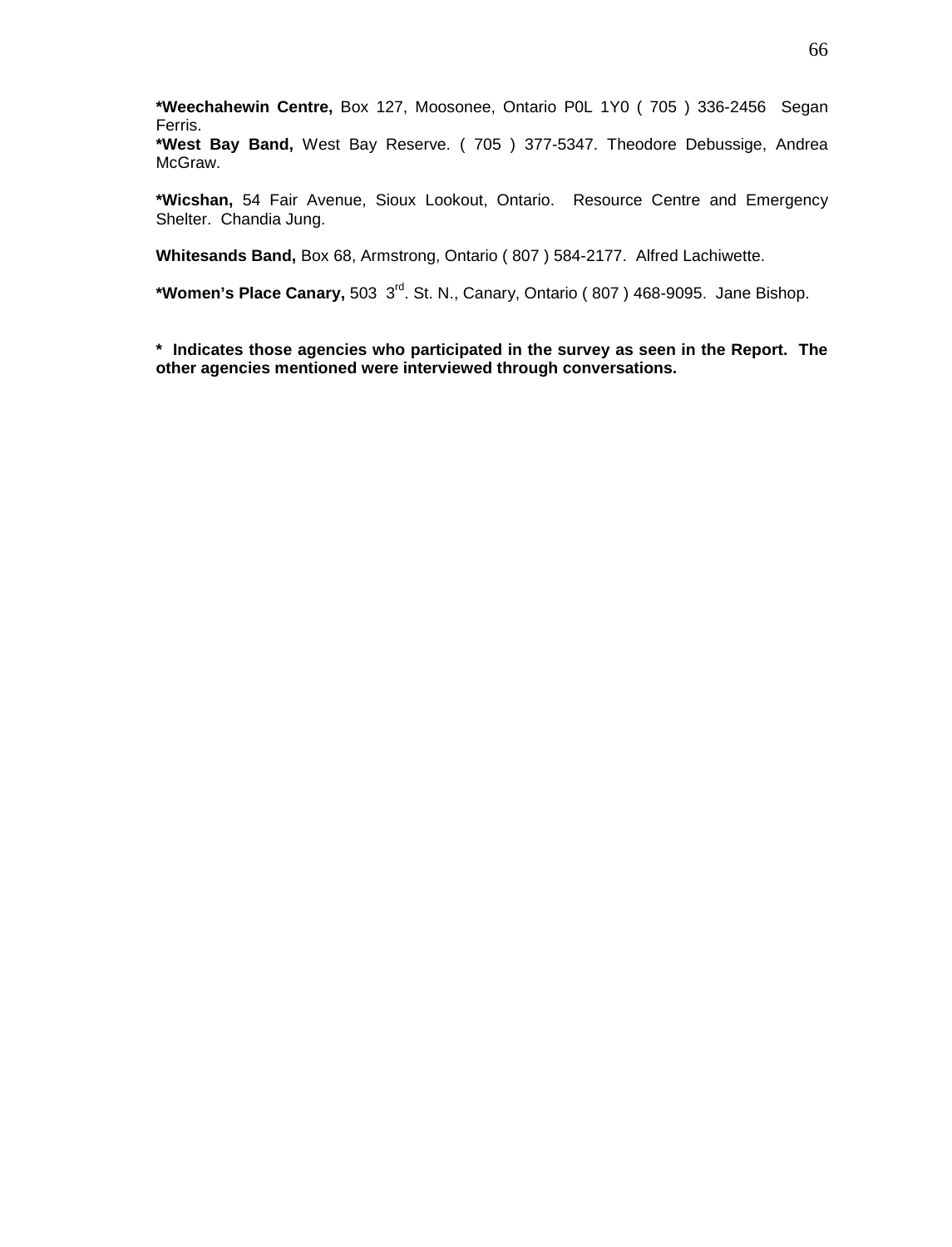#### **RECOMMENDATIONS FROM " ABORIGINAL FAMILY VIOLENCE AND MATRIMONIAL PROPERTY STANDARDS ON INDIAN RESERVES " REPORT**

#### **CONCLUSIONS AND RECOMMENDATIONS**

The high incidence of family violence in Aboriginal communities, and its impact on Aboriginal women – who are essentially trapped and isolated because of complex community problems and Canadian legal standards – requires urgent action. The Government of Ontario, along with the Federal and Provincial Governments in Canada, must discuss with Aboriginal peoples, and specifically Aboriginal women, the desired options to remedy the situation. A number of specific recommendations for the Government of Ontario have been formulated arising from the research and consultation undertaken in preparation of this report. The following recommendations require concentrated inter-departmental attention and response:

- **1.** The Government of Ontario should provide immediate financial support for the Ontario Native Women's Association to enable the association to design and establish shelters and support services ( including a rehabilitation program, education program, and support for children of battered women ), for Aboriginal women in the province.
- **2.** The Government of Ontario should assist the Ontario Native Women's Association in developing a model Band Council by-law or community law which will ensure that Aboriginal women can gain exclusive occupation of the matrimonial home in situations of family violence.
- **3.** The Government of Ontario should encourage the Federal Minister of Indian Affairs to issue all Certificates of Possession for reserve land jointly to couples cohabiting on an Indian reserve.
- **4.** The Government of Ontario should support the constitutional recognition of the right to self-government of Aboriginal people in order for Aboriginal communities to develop standards to deal with problems, such as family violence, in ways which are appropriate to their history, culture, and future aspirations.
- **5.** The Government of Ontario should distribute this Report to Aboriginal organizations and communities in Ontario, and to the Federal and Provincial Governments.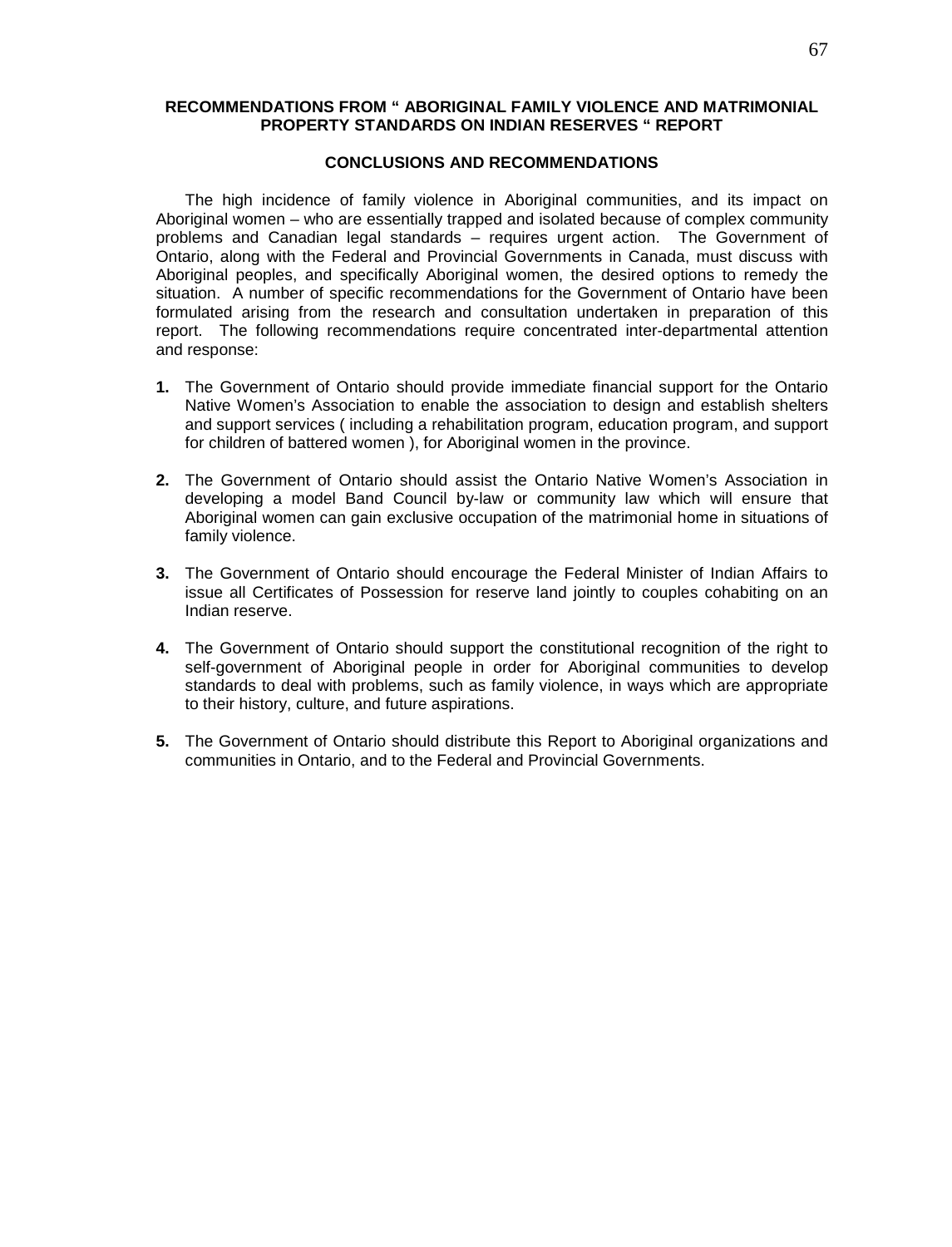# **TIKINAGAN CHILD AND FAMILY SERVICES**

# **THERAPEUTIC RESIDENTIAL PROGRAM FOR MEN**

### **Tikinagan Child and Family Service**

- Located in Sioux Lookout zone
- Representative of each Tikinagan Community
- Social problems interwoven with family violence
- Children and social services
- Women in Crisis a family shelter in Sioux Lookout

# **Current System and Its Effects on the Abusers**

- Victimizes the victims in the attempt to provide a safer refuge
- "Ambivalence to challenge " the right " of men to abuse"
- By concentration on victims, it tends to absolve men of actions
- Double trauma: Violence plus leaving home, just when the victims need their own community most for support, now they must leave and go to a strange environment
- Often they go from rural or small urban communities to larger urban centes and encounter culture shock
- If incarcerated, men go back into communities, abuse, and in a few cases, have murdered
- Usually men are left without accounting for their consequences
- Ninety percent return to their homes

# **Project Principles**

 Everyone has a right to live in a violence-free home, traditional Native values are needed, family violence in an individual, family and community concern; therefore individual, family and community part of solution, ensure safety of women and children, programs for men are not a substitute for good programs for women, children and community, men can control their actions, need Native Elders, evaluate program, flexible approach which is culturally sensitive

### **Overall Project Goals**

- Decrease family violence, build healthy Native families using traditional Native value, strengthening band's ability to deal with family violence, education so perpetrators take responsibility, support so perpetrators can take on new behavior and determine effectiveness of residential programs
- Shelters for men don't replace those for women but the hope in future women won't have to use shelter system
- Supported by Chiefs and Elders
- Abuse services should be linked to better substance abuse services as alcohol is often tied to violence, more so than in non-Native culture
- Community consultation and education, community resource staff team to help bands and Elders
- One year, operational phase is two years
- Follow up and evaluation system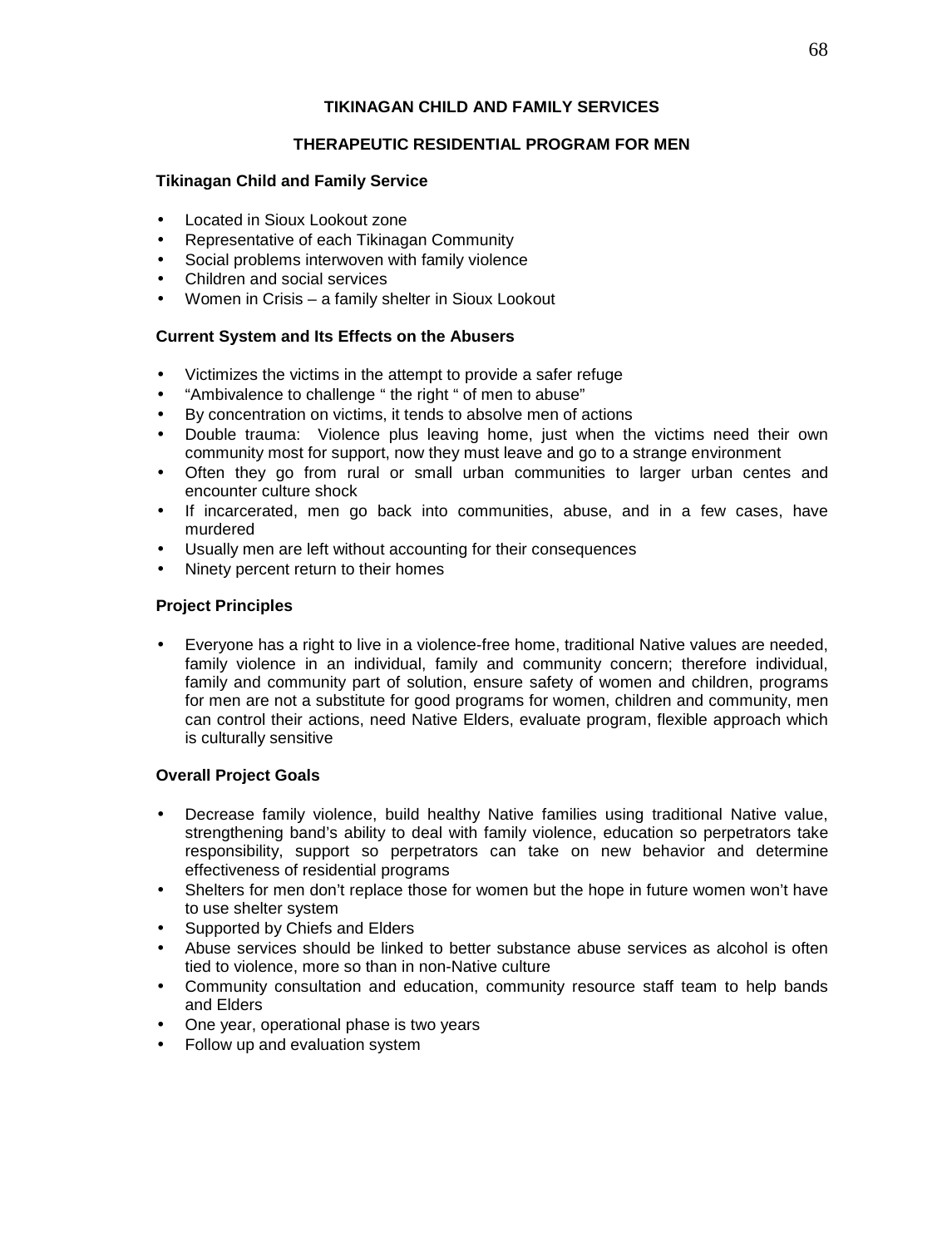# **Rationale**

- Maintain family unit in community but ensure the safety of wife and children
- Four trained community resource staff and co-ordinator are the Special Family Violence Prevention Team
- One resource staff to each tribal council, give direct intervention, train band employees and develop local resources, community education
- Develop treatment program
- Six week therapeutic program, three weeks separated and three weeks together with family in residency
- Funds and program operation determined in first year to pilot project, third year evaluation

# **Operating Phase, First 12 months**

- Effective approach to community violence
- Community education
- Residential treatment program for men

### **Operating Phase, Second 12 months**

- Therapy and counseling for men
- Back up service for community workers

### **Building Phase, Third 12 months**

- Residence for eight people and staff, resource center, housing for family in final component of program in conjunction with local band and council
- Development phase, Program Advisory Committee, training program, recruitment and training, co-operation with other agencies
- Community education, maximum exposure with maximum assistance
- \$380,820,00 total budget for development phase

### **Therapeutic Goals**

- Men brought back into contact with family at the right time. However they must first:
	- 1. Understand their own behavior<br>2. Accept responsibility for their a
	- Accept responsibility for their actions and behavior
	- 3. Learn new skills and behavior
	- 4. Personal goal setting
	- 5. Positive family relationship

### **Program Cycle**

- **1.** Referral and Intake
	- By court order or by community resource person
- **2.** Assessment
	- Interviews by them, spouses, Elders on Advisory Committee as to their needs
- **3.** Community
	- Meeting with resource person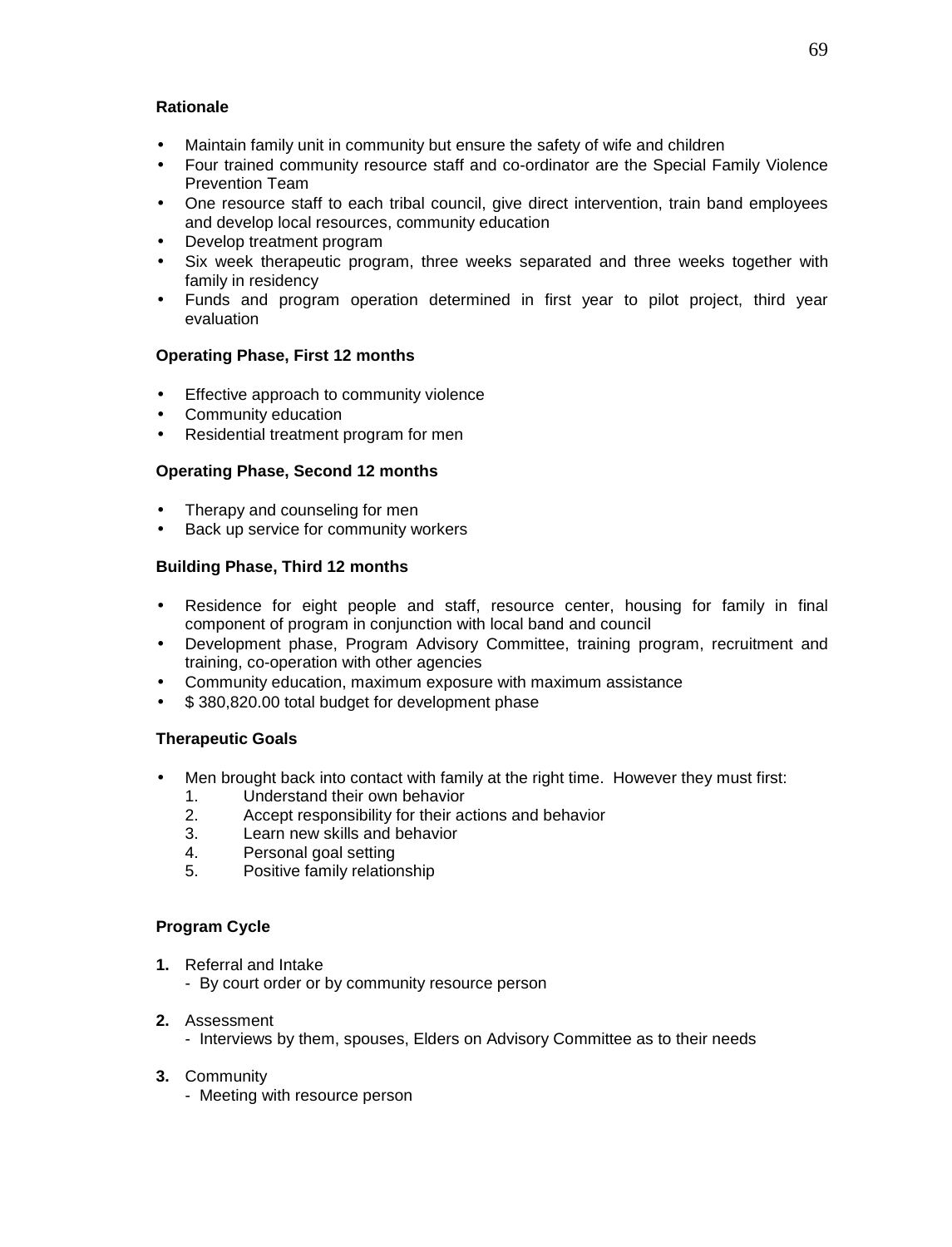- **4.** Linkages
	- Referral and counselor and/or Elder of home community if possible
- **5.** Orientation

- Family interview, physical examination, individual session with program director and Elders, introductory group session, individual time, wilderness activities

- **6.** Curriculum
- a. Self Awareness and Responsibility

- Individual and group counseling, peer confrontation and sharing, selfexpression in art and role playing, exploring traditional Native values and guidance of Elders

- b. Self Esteem and Skills Development - Skills for life, coping, communication, interpersonal, parenting, anger control, traditional teaching
- c. Elective Programming

- Determination of specialized interests and needs, vocational testing and counseling, academic upgrading, group and individual sessions, substance abuse counseling and other specialized programs

- **7.** Personal Goal Setting
	- Interpersonal relationships, vocation, education
- **8.** Healing and Family Life
	- Family session, including role playing, counseling, practicing new behaviors
- **9.** Follow up

- Establish follow up plan with community resource persons, regular case conferences with resource people, regular contact with participants and community visits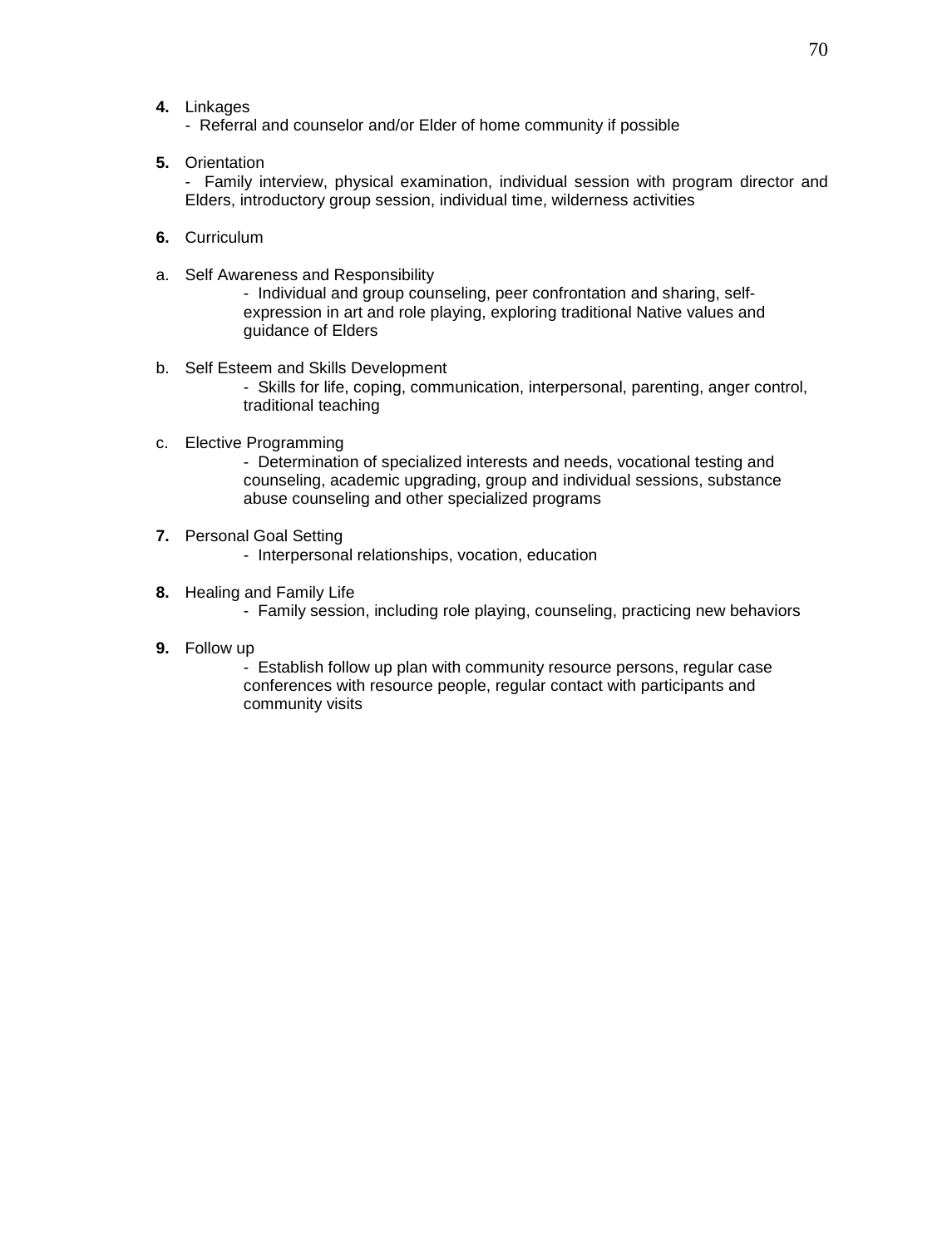#### **BIBLIOGRAPHY**

Albert, Kate. "Resource Handbook for Native Women on Family Violence." For Native Women's Self Help Group Information/Training Sessions, October 1985 – December 1985, Ottawa: Secretary of State, January 1986.

Atenlos. "Resource Materials and Referrals and Literature Reviews," London, Ontario: 1988.

Beaumont, Arlene. "In Search of…A look at the lack of resources available to the Native Women in reserve communities." 1984.

Brascoupe, Ann. "Research Paper Summary, Native Family Violence Co-ordination and Research Project." Thunder Bay: Ontario Native Women's Association, 1987.

Brillon, Denise. "A Time to Grieve…and a Time to Heal," Kahtou, the Voice of B.C.'s First Nations. Vol. 6, Num. 21, Vancouver: Native Communications Society of British Columbia, October 24, 1988.

Bruyere, David. "Family Violence," Correctional Services – Serving You in the North. Toronto: Ministry of Correctional Services, May 1988.

Burris, Carole Anne and Jaffe, Peter. "Wife Battering: A Well-Kept Secret." London, Ontario: The London Co-coordinating Committee on Family Violence and Department of Psychology, The University of Western Ontario.

Canadian Council on Social Development. "A Bibliography" as per letter dated May 26, 1987, Ottawa, Ontario.

"Bibliography" Family Violence Program at the Canadian Council on Social Development, in conjunction with the Indian and Inuit Nurses of Canada.

"Family Violence in Native Communities, Bibliography/Resources," The Family Violence Program."

"Social Development, Overview," Vol. 5, No. 2, Ottawa, Ontario. Canadian Council on Social Development, Winter 1988.

Chiefs of Ontario, First Nations Address – "Aboriginal Rights: On Trial, " May, 1987.

Clark, G.S. and Associates Ltd. "Native Victims in Canada: Issues in Providing Effective Assistance," No. 1986-50. Ministry of the Solicitor General of Canada.

"Common Misconceptions about Wife Battering." Presentation to the Annual Meeting of the Ontario Crown Association, Lake Rosseau, Ontario: May 30, 1985.

Dankwort, Jurgen. "Programs for Men Who Batter: A Snapshot," Vis-à-vis. A National Newsletter on Family Violence. Vol. Num. 2, Ottawa: Canadian Council on Social Development/Conseil Canadien de Development Social, Summer 1988.

"Dating Violence – Battering Within Young Peoples Relationships." A leaflet produced with the assistance of a Summer Canada Employment Grant through the Dept. Of Secretary of **State** 

"The Development of Models for Aboriginal/Native Child and Family Services in the Province of Ontario." Ontario Federation of Indian Friendship Centers, Ontario Metis and Non-Status Indian Association and Ontario Native Women's Association, December 1983.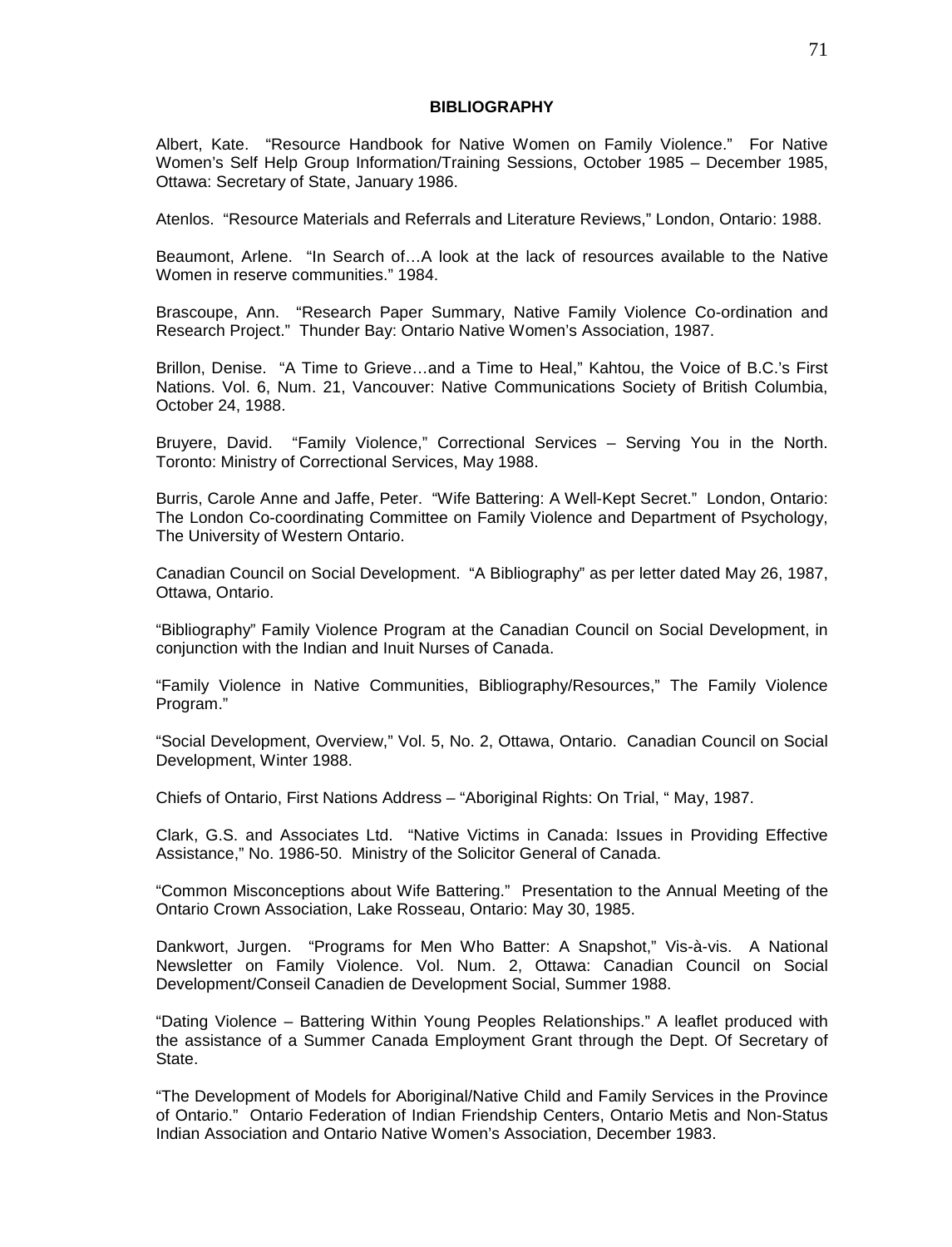Division of Indian Work. "Family Violence Program," Minneapolis, Minnesota: Schaefer and Evans, October 1986.

Dunk, Pamela. "To Be Poor, A Native and a Woman A Survey of Services Available and Issues of Concern to Native Women in Ontario." A Report to the Ontario Women's Directorate, March 29, 1985.

Dworkin, Andrea. "Terror II – The Bruise That Doesn't Heal," July, 1978.

Education: Wife Assault. "Wife Assault in Canada," a fact sheet produced by Education Wife Assault, Toronto, Ontario, April 1985.

Education Wife Assault. "Newsletter," Vol. 1. Leslie Lee Kam. Toronto, Ontario.

Edwards, Philip. "Native Family Violence Project." Report on the Urban Native Experience, "Rekindling the Fire Conference," March 7-11, 1988.

Edwards, Philip. "Report on the Elder's Conference" Peterborough: Feb. 26-28, 1988.

Effective Methods for Dealing with Family Violence, October 6-8, 1986. Conference Report Prepared by Manotsaywin Nanotoojig ( Native Action Against Family Violence ) Committee, Sudbury, Ontario, April 1987.

Elbow, Margaret. "Children of Violent Marriages: The Forgotten Victims," The Journal of Contemporary Social Work. Family Service Association of America, 1982.

Ellis, Megan. "Surviving Procedures After a Sexual Assault – Third Edition," Vancouver: Press Gang Publishers, 1988.

Epp, Jake and Barbara McDougall. Nouvelles Initiatives Federales de Lutte Contre La Violence Familiale, " Communique," Ottawa: Government of Canada, Le Juin 7, 1988.

Faculty of Social Work, University of Regina. Taking Control " 1982 – 85 Synopsis of the Taking Control Project." Regina: 1986. "Taking Control – Native Committee Works to Improve Child Welfare, An Adoption Research Project Publication, Exchange Newsletter." Richmond, B.C., Vol. 3, No. 1, 1984 October.

Family Roles System.

Family Violence – The Provincial Approach.

Fels, Julie. Ontario Native Women: A Perspective. Thunder Bay: Guide Printing and Publishing, 1980. ( Exploratory Research Reports as well ).

Ferguson, Charles, Dr. "Emotional and Physical Abuse of Native Children."

"First Step," Thunder Bay, Ontario: Catholic Family Development Centre, 1987.

Fischler, Ronald S., M.D. "Child Abuse and Neglect in American Indian Communities," Tucson, Arizona: Arizona Health Sciences Centre, 1985.

Gibson, Patricia. "Health-sharing Summer, 1984. Under His Thumb – Teenage Battering." 1984.

Globe and Mail. "Separate System of Justice Backed for Native Groups." Toronto: Canadian Newspapers Company Ltd., August 22, 1989.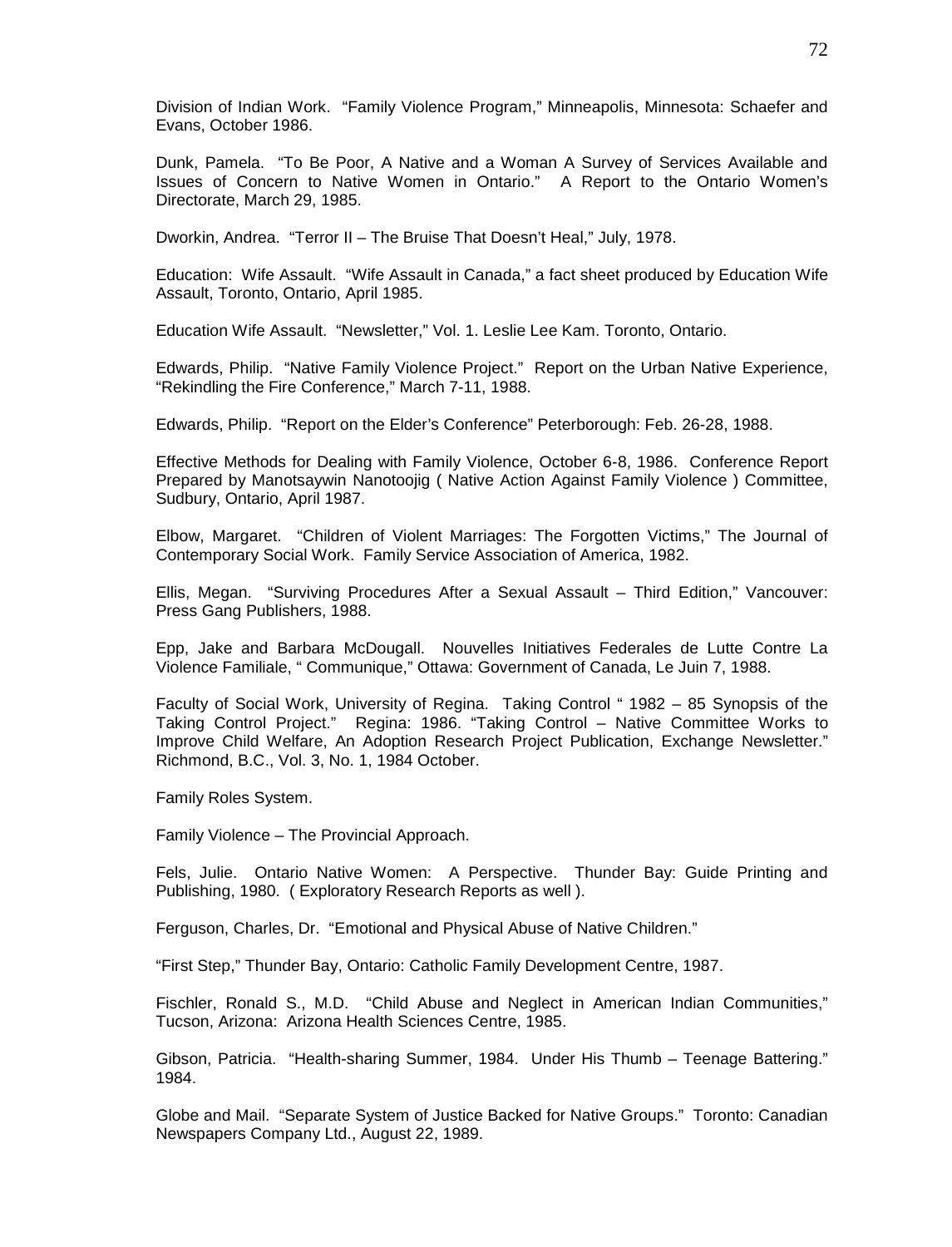Gwyn, Gail. "Alcohol and Drug Centers, Crisis Homes, Native Housing, Abuse Centers, Crisis Housing for Women ( Beendigen ), Shelters, Programs, Various Agencies." Thunder Bay, Ontario: December 1987.

Indian & Inuit Nurses of Canada, Annual Assembly. "A Nursing Approach to Family Violence," Hobbema, Alberta: Indian & Inuit Nurses of Canada, August 2-4, 1988.

Indian & Inuit Nurses of Canada. "Newsletter, Vol. 2, No. 2." December 1987.

Indian Health Careers Program – "Objectives and activities developed through discussions with First Nations during the first year of operation of IHCP."

Information on Alcoholism – "Alcoholism in the Home." "Adult Children of Alcoholics Rules." "Double Messages: Mixed Messages that Children Get Growing Up in an Alcoholic Home." "I Am An Adult Who Grew Up In An Alcoholic Family."

Jaffe, Peter, Ph.D., David Wolfe, Ph.D., Susan Wilson, M.A., and Lydia Zak, B.A. " Similarities in Behavioral and Social Maladjustment Among Child Victims and Witnesses to Family Violence," London, Ontario: American Orthopsychiatric Association Inc. 1986.

Jamieson, Wanda. "Aboriginal Male Violence Against Aboriginal Women in Canada." Submitted to the Department of Criminology, University of Ottawa in partial fulfillment of the requirements for the degree of Master of Arts. Ottawa: May 1987.

Kuyek, Donald. Letter to Ms. Susan Hare re: "Domestic Violence," Sudbury, Ontario: January 18, 1988.

Lamorandiere, Fred. "Meeting with Fred Lamorandiere, Court Worker Native Canadian Center of Toronto." January 14, 1987.

"Meeting with Brian Wright, National Co-coordinator, Canadian Association in Solidarity with Nation Peoples (CASNP)," January 13, 1988.

"Meeting with Mary Jane Young, Information and Referral Worker, Native Canadian Center of Toronto," January 5, 1988.

LeFeuvre, Joan. "Fresh Start – YMCA of Canada," Toronto, Ontario: YMCA of Canada, August 1984.

"Locking up Natives in Canada." Special Committee on Imprisonment and Release. Toronto: Canadian Bar Association, 1988.

Long, Kathleen Ann, R.N., Ph.D. "Cultural Consideration in the Assessment and Treatment of Intra-familial Abuse." Based on a paper presented in New York at the Annual Meeting of the American Orthopsychiatric Association in 1985.

Lundy, Richard. "Domestic Abuse."

McLeod, Linda. "Wife Battering in Canada: A Vicious Circle." Ottawa: Canadian Advisory council on the Status of Women, 1980.

Malone, Molly. Patterns of Addiction "Dependent on Disorder." February 1987.

Manotsaywin Nonotoojig (Native Action Against Family Violence). "Conference Report Summary – Effective Methods for Dealing with Family Violence." October 6-8, 1986.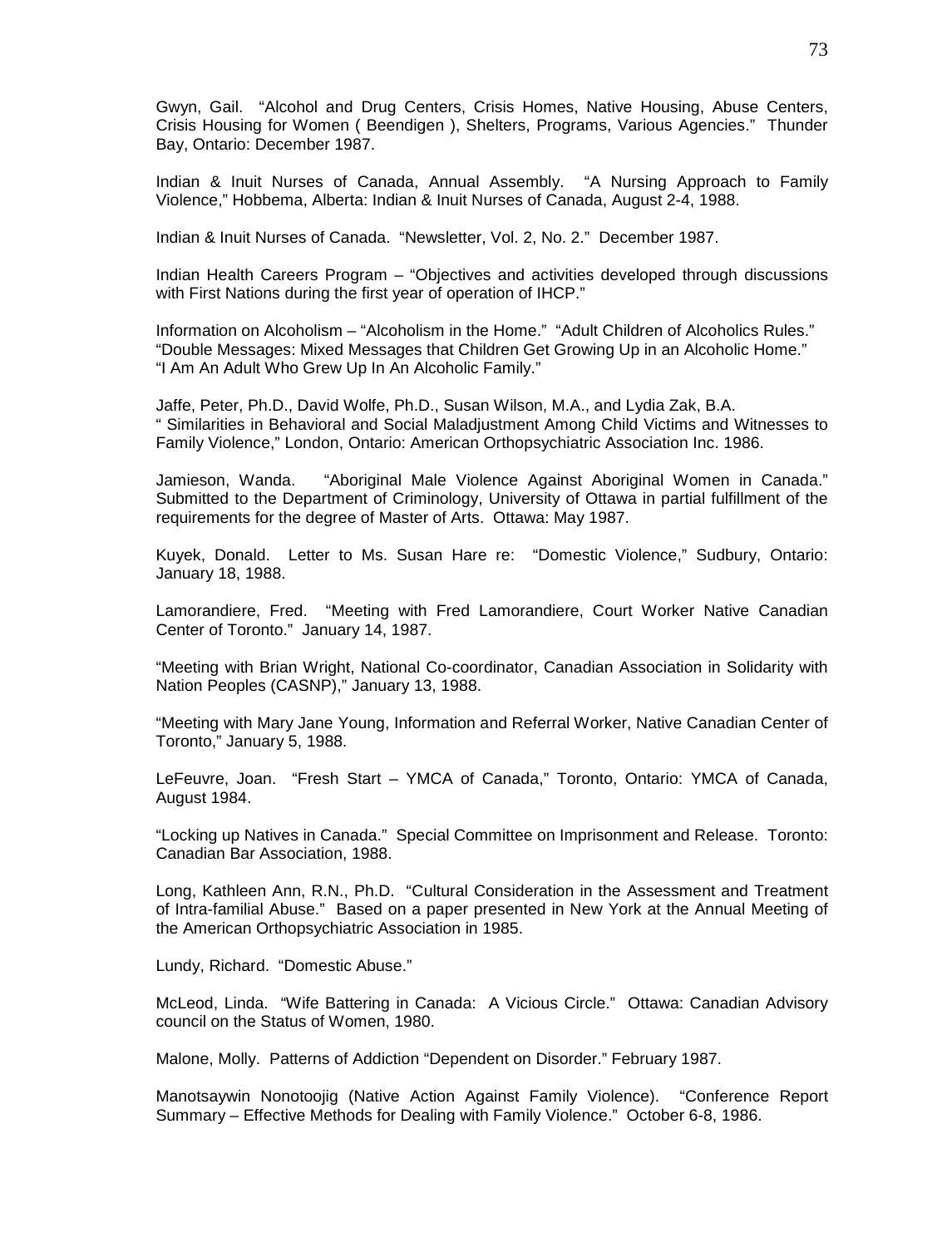Ministry of Community and Social Services. "Compendium of Services for Battered Women in Ontario." Toronto: March 1985.

"Notes for Remarks by the Honorable John Sweeney, Minister of Community and Social Services," to a News Conference Media Studio, Queen's Park, Toronto: April 15, 1987.

"Proceedings – Family Violence Prevention ( An Interdisciplinary Seminar for Professionals – Wife Assault ) Developing Knowledge, Skills and Strategies. Toronto: March 27-28, 1984.

Ministry of Community and Social Services. "Re: Updated Information on Family Violence Programs," Toronto: February 2, 1987.

Ministry of Attorney General. "Court Based Victim/Witness Assistance Program." Toronto: January 4, 1988.

"Notes for Remarks by The Honorable Ian Scott, Attorney General and Minister Responsible for Women's Issues to Family Violence News Conference." April 15, 1987.

Multicultural Association of Northwestern Ontario. "Needs Assessment of Interpreter Services for Northwestern Ontario – Report," Thunder Bay: July 1987.

Naponse, Chief Larry. Letter re: "Needs Assessment Research Project Monitoring," Naughton, Ontario: Whitefish Lake Indian Reserve: January 22, 1988.

National Clearing-house on Family Violence. "Battered Women: A Selected Annotated Bibliography." Ottawa: Health and Welfare Canada.

The National American Indian Court Judges Association. "Child Sexual Abuse in Native American Communities." 1987.

National Film Board. "Bibliography of Alcohol and Drug Abuse Films." Thunder Bay, Ontario: October 1987.

National Film Board. "Bibliography of Films About Native Canadians." Thunder Bay, Ontario: October 1987.

Native Family Violence Project "Research Report." Thunder Bay, Ontario: Ontario Native Women's Association. April 8, 1988.

Native Mental Health. "Family Violence – A Native Perspective." London, Ontario: Canadian Psychiatric Association. September 18-22, 1987.

Native Women's Resource Center of Toronto Inc. "A Guide for Native Women." Toronto, Ontario.

Native Women's Resource Center of Toronto Inc. "Women Spirit, Vol. 1, No. 1." Toronto, Ontario: November 1987.

"Women Spirit, Vol.2, No. 1." Toronto, Ontario: February – March 1988.

Oates, Lee. "Culture in Conflict." Prince Rupert, B.C. 1987.

"Dealing with Sexual Abuse in a Traditional Manner, A Process of Active Intervention by the Community." Prince Rupert, B.C. 1988.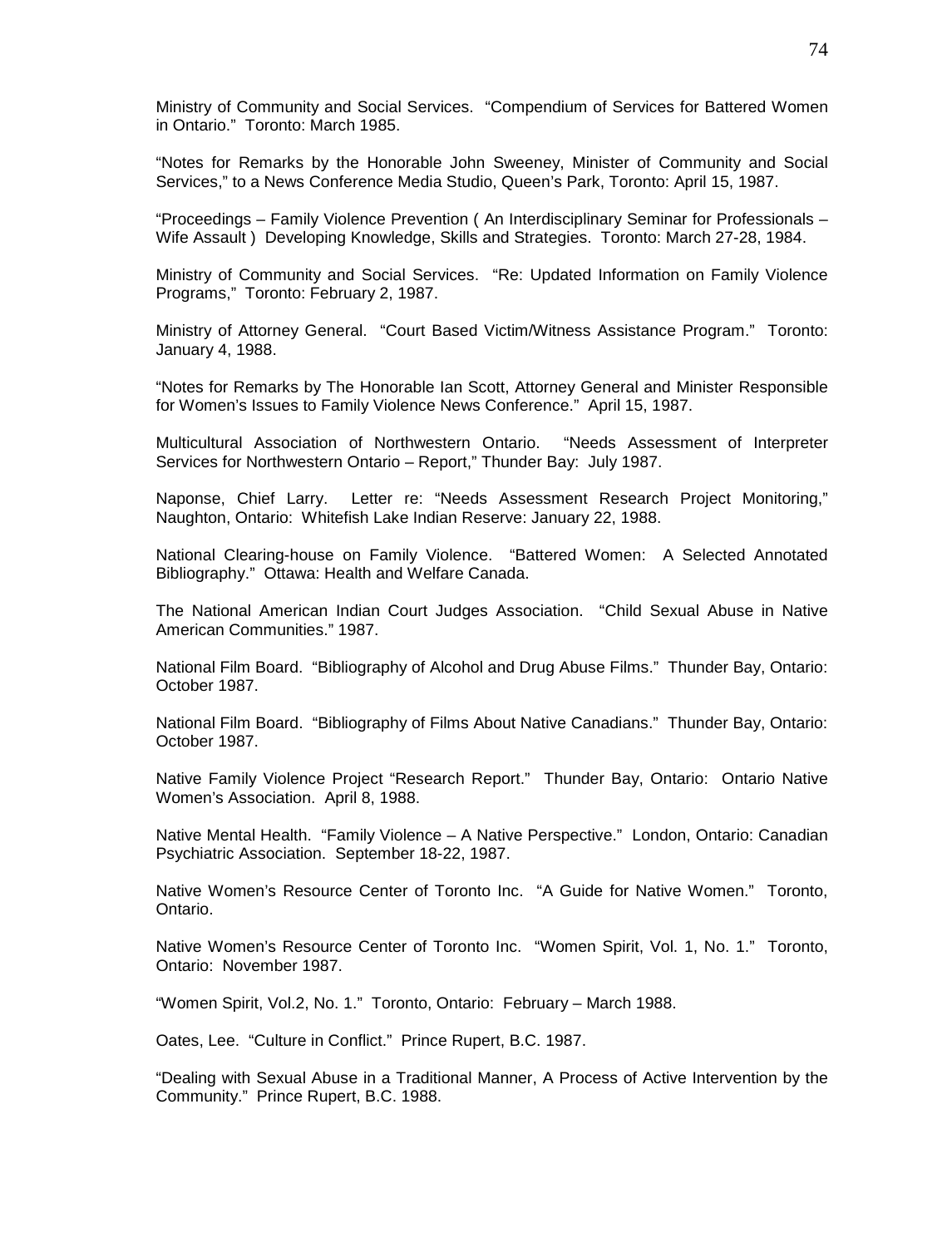O'Hara, Maureen. "Direct Services for Battered Native Women in Canada." Ottawa: National Native Alcohol and Drug Abuse Program, Health and Welfare Canada, June 1985.

Ojibway Tribal Family Services. "A Model of Family Support and Integrated Service Delivery." 1986 Service Plan." Kenora, Ontario: March 1986.

Ontario Medical Association Committee on Wife Assault. "Wife Assault: A Medical Perspective." Revised November 1987.

Ontario Police College. "Family Crisis Intervention." Aylmer, Ontario: Ministry of the Solicitor General.

Ontario Women's Directorate "Info Kit." Toronto: March 1988.

"Let's Break the Silence." Toronto: 1987.

"Economic Status of Native Women." Toronto: Nicholson Consultants. 1987.

"Patterns of Interaction Among Violent Couples, Chapter VI."

Pauktuutit Inuit Women's Association "1986-1987 Annual Report." 1987.

Peace on Earth, Newsletter, Ottawa, Ontario. National Association of Friendship Centers, December 1987.

Podnieks, Elizabeth. "Understanding the Dimensions of Elder Abuse." Vis-à-vis. A National Newsletter on Family Violence. Vol. 6, Num. 3. Ottawa: Canadian Council on Social Development/Conseil Canadien de Development Social, Autumn 1988.

"References on Family Violence." Bibliography.

"Report on the Strengthening the Circle Conference on Family Violence." Hosed by Native Family Development Committee at Ramada Inn, August 20-21, 1986.

Research on Native and Women's Issues. "Indian Women on Reserves Unprotected by Family Law." Ottawa. Joan Holmes Consulting.

Residential Services for Victims of Family Violence. Toronto: Family Violence Program, Ministry of Community and Social Services, March 12, 1987.

Resource Development and Program Implementation. "Discussion Paper." Thunder Bay, Ontario: Thunder Bay Native Child and Family Coalition, April 1987.

Riddell, Jane. Doxtator, Pauline. Native Women's Needs Assessment Survey (Urban and Oneida Reserve Population). London, Ontario: Women's Education and Research Foundation, 1986.

Russell, Jesse. "Work Report Summary – Research and Co-ordination Project, Native Family Violence." Thunder Bay: Ontario Native Women's Association, April 8, 1988.

Schlesinger, Benjamin, Ph.D. "Abused Wives: Canada's Silent Screamers." Ottawa, Ontario: Canada's Mental Health, Health Services Directorate, Health Services and Promotion Branch.

Sheiner, Marcy. "Battered Women – Scenes from a Shelter." November 15, 1987.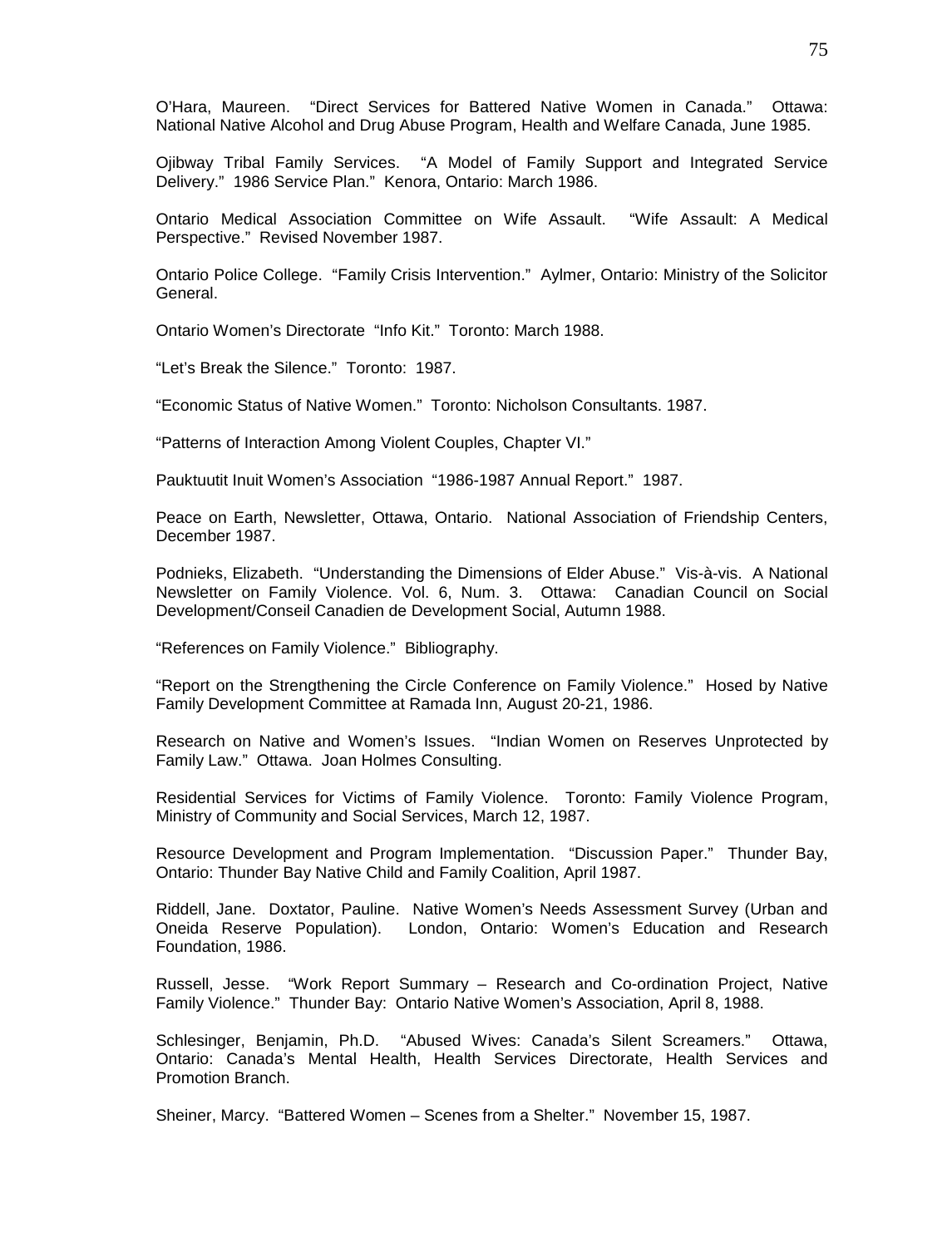Small, Shirley Endicott with Carol Greenlee. "Wife Abuse: Understanding the Issues." A Workshop Manual for Community Groups. Toronto, Ontario: Education Wife Assault. 1986.

Starkman, Marlene. A Topical Special Report for the Wives of Men who Batter – " Homes is Where the Hurt Is." March 1985.

Sweet, Ellen. Campus Times, "Date Rape – The Story of an Epidemic and Those Who Deny It." October 1985.

The Journal, Vol. 17, No. 4, Toronto: Addiction Research Foundation. April 1, 1988.

Tikinagan Child and Family Services Proposal – Therapeutic Residential Program for Men, Sioux Lookout, Ontario: February 9, 1988.

Trupel, Mary Ellen. "Aboriginal Family Violence and Matrimonial Property Standards on Indian Reserves." Prepared for the Government of Ontario, Ontario Women's Directorate, March 1988.

Vis-a-Vis A National Newsletter on Family Violence, Vol. 4, Num. 4. " Family Violence and Spiritual Organizations: Toward Healing and Justice." Ottawa: National Council on Social Development 1986.

Vis-à-Vis Information Sheet. December 10, 1987.

Vis-à-Vis " A National Newsletter on Family Violence." Vol. 5, Vo. 4. Ottawa: Winter 1988.

Welch, Robert, Deputy Premier and Minister Responsible for Women's Issue. Walker, Gordon, Provincial Secretary for Justice. "Family Violence: Wife Battering – Ontario Government Initiative." Toronto.

Wife Assault: It is a Crime: Ontario. Ontario Women's Directorate.

Woititz, Janet Geringer, Ed. D. "Adult Children of Alcoholics."

Women Spirit. "The Voice of Native Women." Vol. 2, Num. 2, Toronto, Ontario. Native Women's Resource Center of Toronto, Inc. April – May 1988.